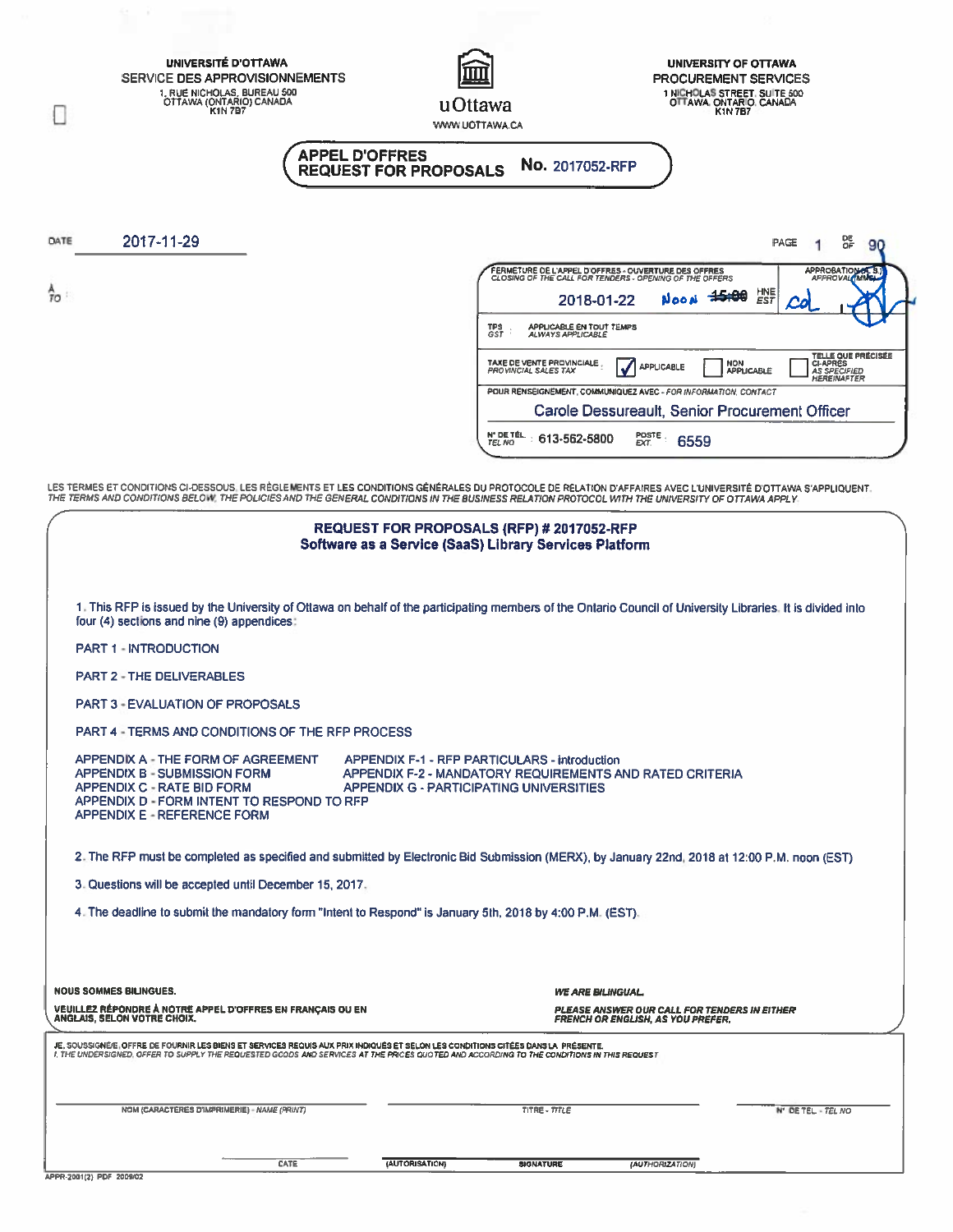**Request for Proposals** 

**For** 

**a** 

**Software as a Service (Saas) Library Services Platform** 

Request for Proposals No.: 2017052-RFP

Issued: **November 29, 2017 Proposal Submission Deadline: January 22, 2018, by 12:00 p.m. (noon) local time in Ontario, Canada**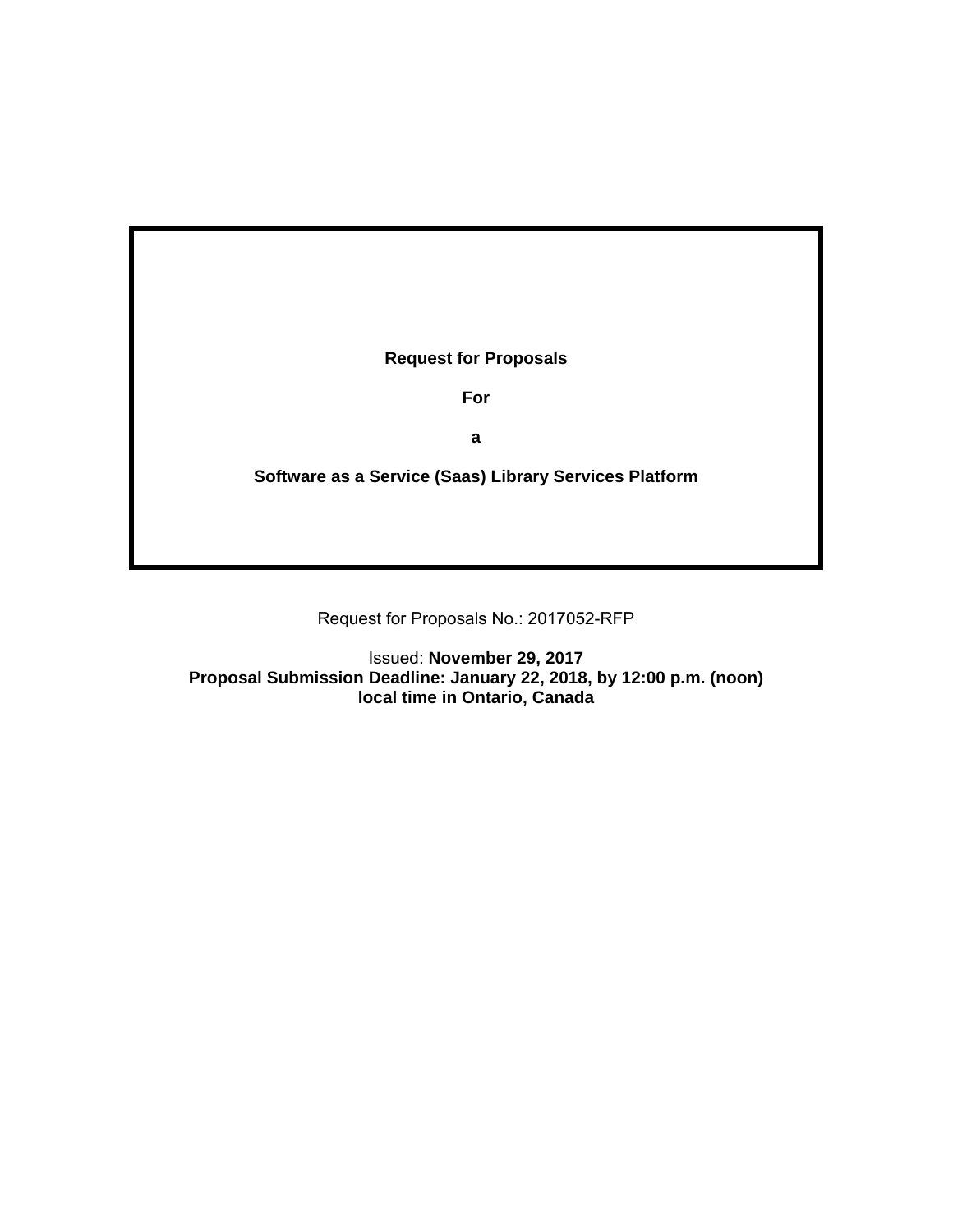| 1.1 |                                                                           |  |
|-----|---------------------------------------------------------------------------|--|
| 1.2 |                                                                           |  |
| 1.3 |                                                                           |  |
| 1.4 |                                                                           |  |
| 1.5 |                                                                           |  |
| 1.6 |                                                                           |  |
|     |                                                                           |  |
| 2.1 |                                                                           |  |
| 2.2 |                                                                           |  |
|     |                                                                           |  |
| 3.1 |                                                                           |  |
| 3.2 |                                                                           |  |
| 3.3 |                                                                           |  |
| 3.4 | Stage III - Proponent Interviews and Product Demonstration (40 Points) 12 |  |
| 3.5 |                                                                           |  |
|     |                                                                           |  |
|     |                                                                           |  |
| 4.1 |                                                                           |  |
| 4.2 |                                                                           |  |
| 4.3 |                                                                           |  |
| 4.4 |                                                                           |  |
| 4.5 |                                                                           |  |
| 4.6 |                                                                           |  |
|     |                                                                           |  |
|     |                                                                           |  |
|     |                                                                           |  |
|     |                                                                           |  |
|     |                                                                           |  |
|     |                                                                           |  |
|     |                                                                           |  |
|     |                                                                           |  |
|     |                                                                           |  |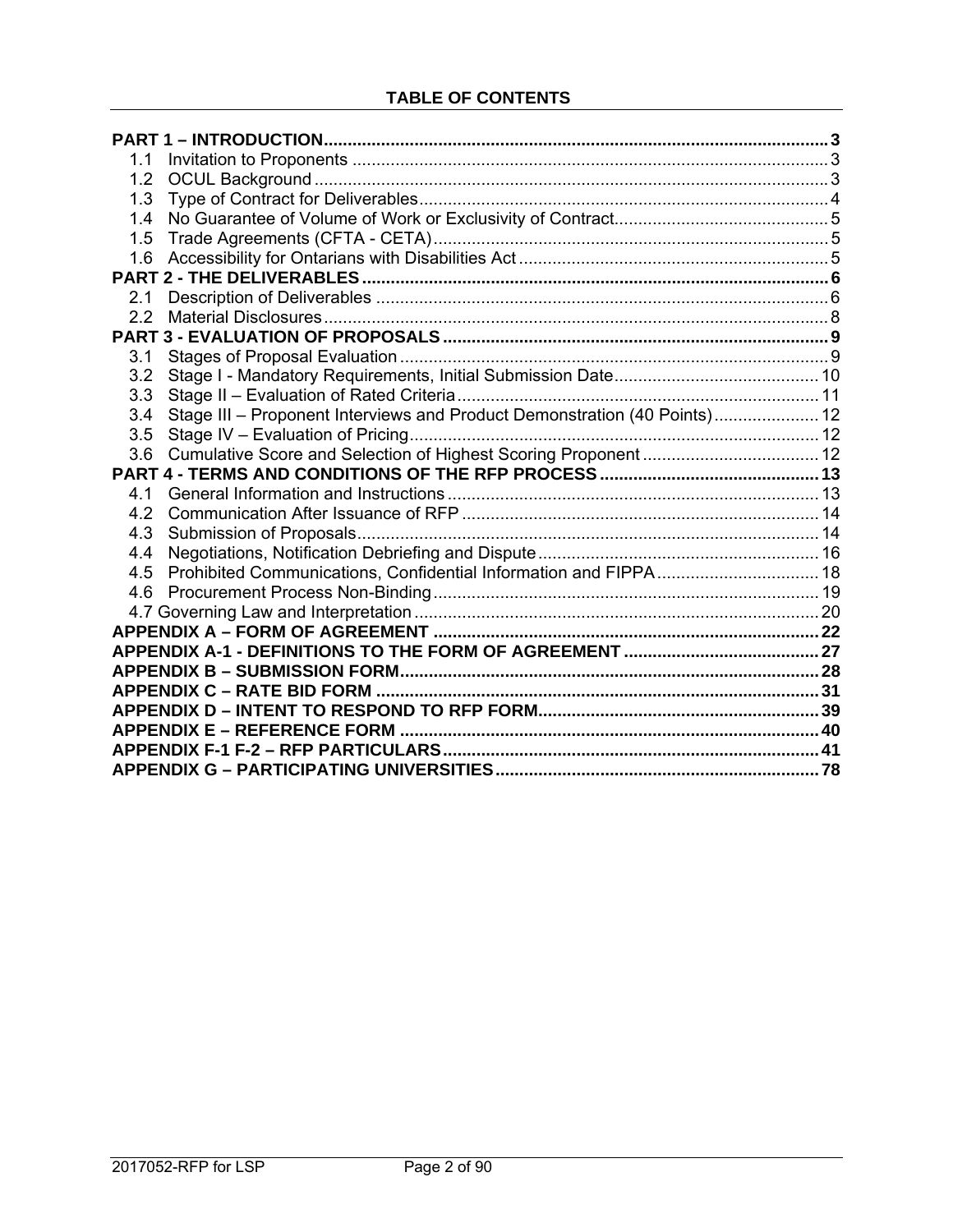## **PART 1 – INTRODUCTION**

### **1.1 Invitation to Proponents**

This Request for Proposal ("RFP") is an invitation by the University of Ottawa (hereinafter referred to as uOttawa) on behalf of the **members of the Ontario Council of University Libraries who are participating in the RFP (hereinafter referred to as OCUL)** to prospective Proponents to submit non-binding proposals for the provision of a **Software as a Service (SaaS) Library Services Platform** (herein referred to as LSP), as further described in Part 2 - The Deliverables (the "Deliverables").

#### **1.2 Background of OCUL and the Collaborative Futures Project**

OCUL is a consortium of Ontario's 21 university libraries, whose mission is to enhance information services in Ontario and beyond through collective purchasing and shared digital information infrastructure, collaborative planning, advocacy, assessment, research, partnerships, communications, and professional development.

OCUL has a strong tradition of collaboration amongst member institutions to maximize collective expertise and resources. OCUL members currently fund and use a range of shared services (link resolver, interlibrary loan, virtual reference, journal hosting, research data management and preservation) and shared custom-developed web-based platforms (Journals, Books, Accessible Content E-Portal (ACE), OCUL Usage Rights database (OUR), GeoPortal, odesi). These shared technology services and infrastructure are referred to as Scholars Portal and are managed by a central support team. OCUL and Scholars Portal are highly regarded leaders in the provision of shared services and technologies.

Building on this solid foundation of collaboration and cooperation, OCUL has developed a shared vision of the future of library management systems in Ontario's academic libraries - a vision that articulates new possibilities for collaboration. This has been described as the Collaborative Futures (CF) project.

The CF vision involves radical collaboration to help OCUL libraries face the challenges of today - the transformation of scholarly communication and higher education, rapid developments in information technology, and declining or limited resources.

The vision is defined by the existence of *a distributed and shared collaborative approach to print and electronic/digital resource management and discovery*. This approach builds upon existing OCULwide collaborative initiatives such as Scholars Portal technology and collaborative licensing, as well as smaller-scale initiatives such as shared ILS systems and print storage facilities. The keys to achieving the vision include:

- 1. Implement shared next generation library services platforms.
- 2. Collaborate to manage and preserve print resources in a sustainable system.
- 3. Collaborate to effectively use shared systems to manage electronic & print resources.

At this time, thirteen (13) of the 21 OCUL university libraries have agreed to move forward with migration to a shared Library Services Platform (LSP), with three (3) possible additions in the near term, and other interested OCUL members may join in future. The partners are listed in Appendix G.

### **CF project background:**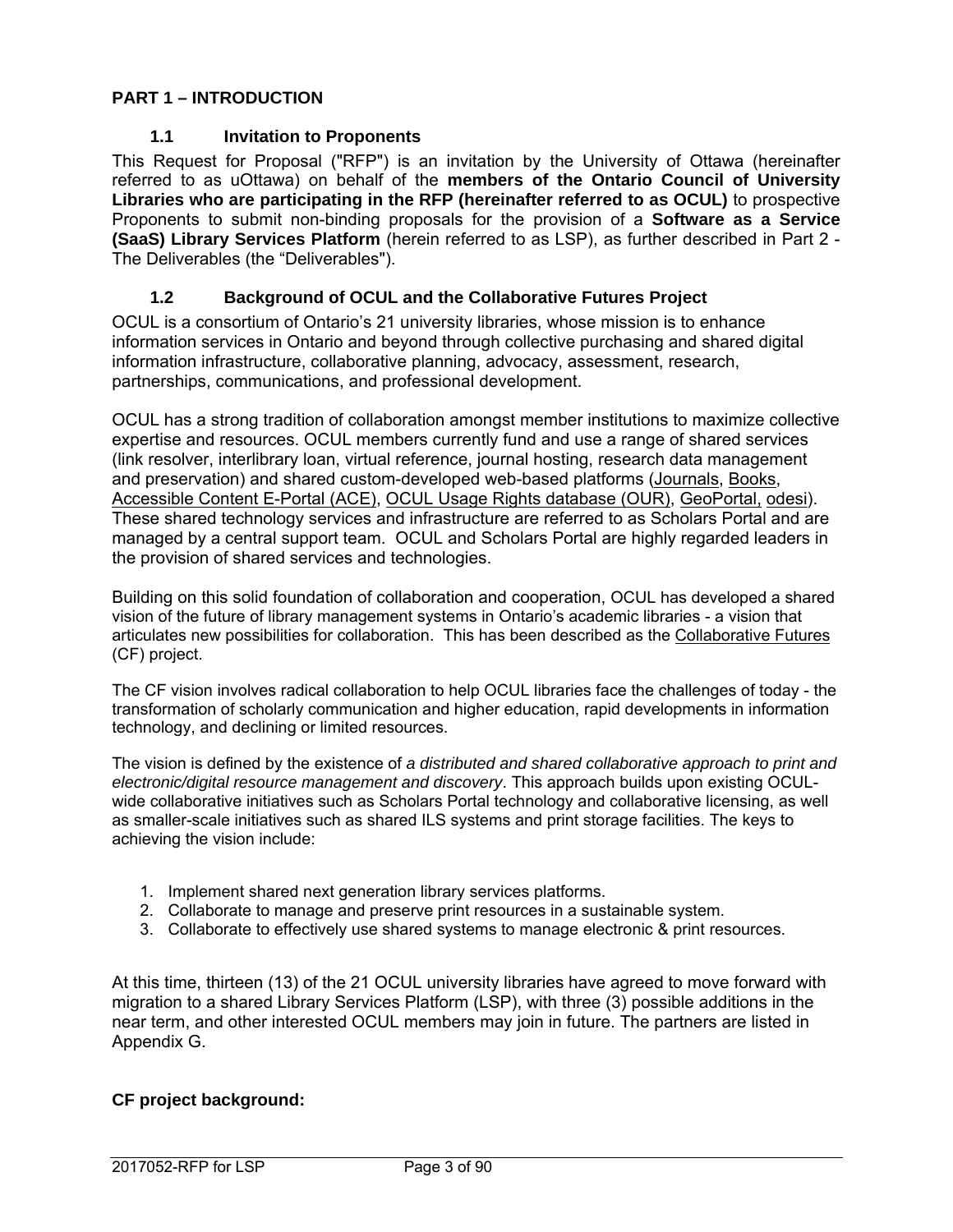Libraries in Ontario's universities are seeking to improve their support for faculty and students; to modernize backroom workflows with greater streamlining and reduced duplication of effort; to reduce or redirect costs; to share expertise; and to meet their stewardship responsibilities for the province's valuable print and electronic research collections.

These aims coincide with a challenging financial, technological, and service environment for many libraries:

- · There are a greater number of collections—in print, audiovisual, and digital formats—to acquire, manage, and provide access to.
- The multiple systems for doing so are expensive, hardware-heavy, staff-intensive, rarely interoperable
- · There is a significant transformation happening in scholarly communication, research, and higher education generally. The digital age is resulting in the rapid development of new research methodologies and new means and models of scholarly dissemination. Online learning and technology-enhanced teaching and learning offer new opportunities for the integration of scholarly resources and digital collections. Assisting faculty with research data management and stewardship has emerged as a new priority for many libraries
- · An added concern is the overall financial well-being of Ontario's university libraries; universities in Ontario rely heavily on provincial funding, which is at or near the lowest per student in comparison to the other provinces. There is no guarantee that even the current level of financial support from the Ontario government will continue.

To work towards these aims and address these challenges, Phase One of the shared LSP project began in 2015 as Collaborative Futures, with the participation of all 21 OCUL member institutions. This phase involved intensive information-gathering in many areas - library workflows, opportunities for shared print management, current system costs, market analysis, and collaboration models used in other library consortia - and resulted in a feasibility study presented to OCUL Directors. At the end of Phase One, the Directors expressed strong support for continuing the project and decided to concentrate on the procurement of an LSP as a first step to achieve our short- and long-term collaboration goals.

Phase Two proceeded in 2016 with further market research, developing the technological and business requirements for a shared system, and building consensus on the nature of this complex collaboration.

Currently, in Phase Three of the project (Procurement and Implementation), thirteen (13) OCUL institutions are committed to the RFP, with three (3) possible additions in the near term, and other interested OCUL members may join in future.

## 1.3 **Type of Contract for Deliverables**

The selected Proponent will be requested to enter into negotiations for an agreement with **the Council of Ontario Universities (COU)** for the provision of the Deliverables in the form attached as Appendix A, Form of Agreement, to the RFP. The Form of Agreement is presented in "Draft Form" and may be modified following the contract negotiation process. COU accepts no liability for the acts of, decisions by, and information about the participating OCUL members. The master agreement will be signed by COU and the selected Proponent will also be required to develop a Customer Service Agreement (CSA) to be used in conjunction with Appendix A that will be executed between the selected Proponent and COU detailing the specific technical and functional requirements between these two parties. It is COU 's intention to enter into the Form of Agreement based on that attached as Appendix A to the RFP with only one (1) legal entity. The term of the agreement is to be for a period of five years, with an option in favour of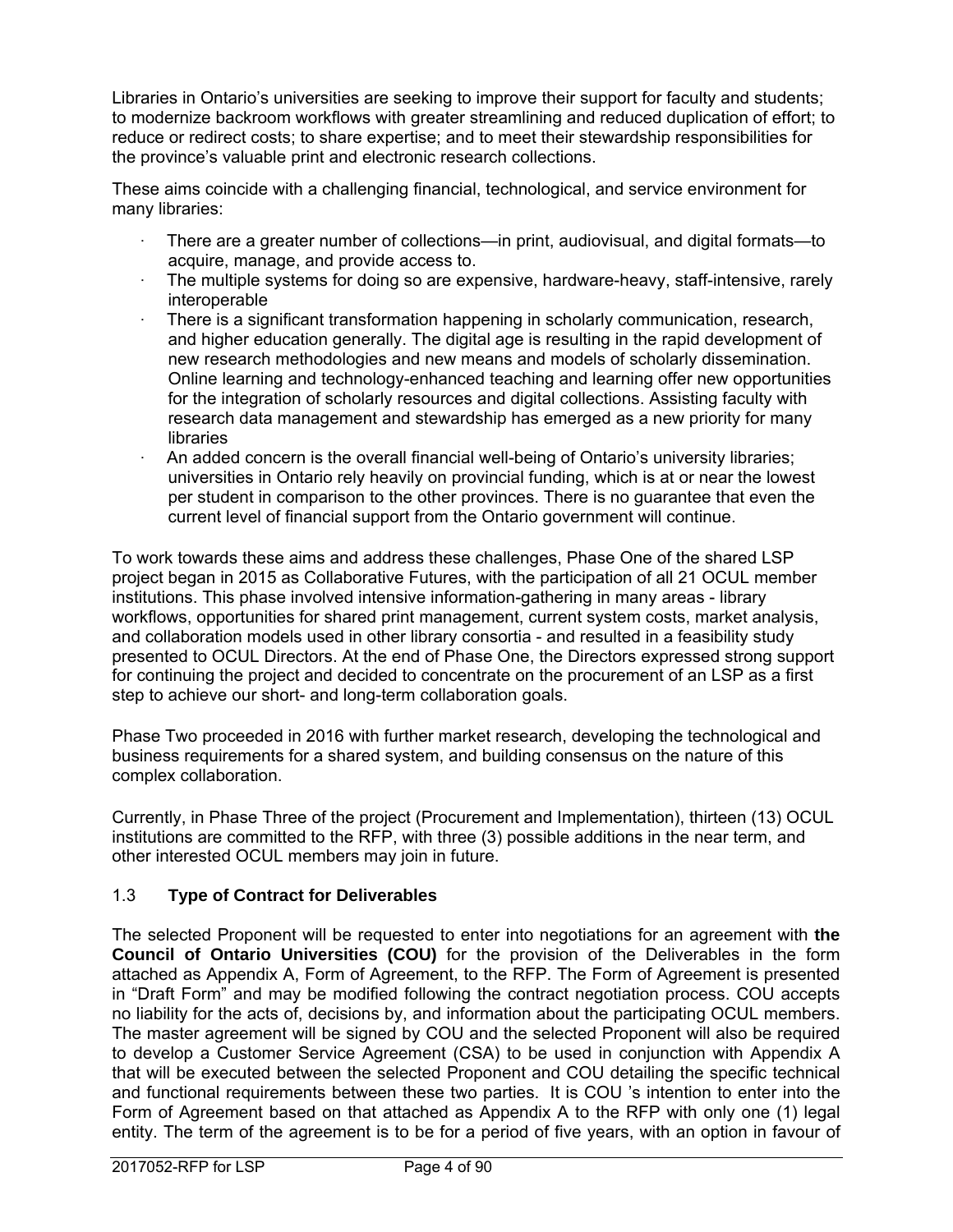COU to extend the agreement on the same terms and conditions for an additional term of up to five years. It is anticipated that the agreement will be executed on or around March 1, 2018. The CSA will echo the terms of this agreement.

## **1.4 No Guarantee of Volume of Work or Exclusivity of Contract**

UOttawa makes no guarantee of the value or volume of work to be assigned to the Successful Proponent. The Agreement to be negotiated with the selected Proponent will not be an exclusive contract for the provision of the described Deliverables. UOttawa or participating OCUL members may contract with others for the same or similar Deliverables to those described in this RFP or may obtain the same or similar Deliverables internally.

## **1.5 Trade Agreements (CFTA – CETA)**

Proponents should note that procurement falling within the scope of the Canadian Free Trade Agreement (www.cfta-alec.ca) as well as the Common Economics Trade Agreement http://www.international.gc.ca/trade-commerce/trade-agreements-accords-commerciaux/agracc/ceta-aecg/index.aspx?lang=eng

are subject to that chapter but that the rights and obligations of the parties shall be governed by the specific terms of each particular tender call.

### **1.6 Accessibility for Ontarians with Disabilities Act**

The Accessibility for Ontarians with Disabilities Act, 2005 – O. Reg. 429/07, applies to the services provided by the Proponent.

This Regulation establishes accessibility standards for customer service and it applies to every designated public sector organization and to every other person or organization that provides goods or services to members of the public or other third parties and that has at least one employee in Ontario.

http://www.mcss.gov.on.ca/en/mcss/programs/accessibility/index.aspx

Procurement must comply with these laws and ensure that all conditions are met.

Information modules will be provided to the Successful Proponent.

[End of Part 1]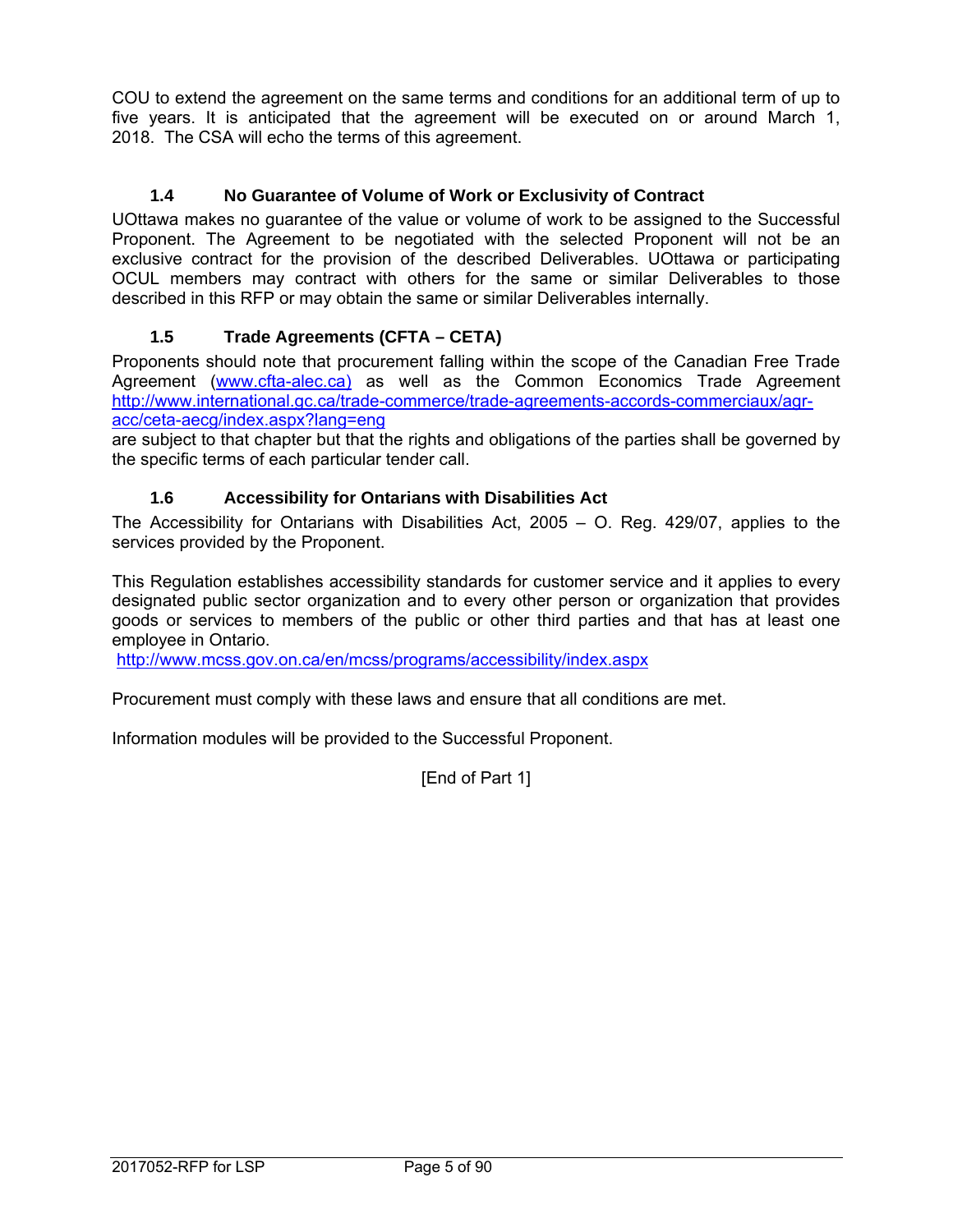## **PART 2 - THE DELIVERABLES**

### **2.1 Description of Deliverables**

This RFP is an invitation to submit non-binding proposals for the provision of a **Software as a Service (SaaS) Library Services Platform (LSP), full-featured to meet the specified requirements, as well as implementation services to migrate the partners to the new shared solution, and ongoing support and development.**

Participating OCUL members **(Appendix G)** are seeking proposals for a SaaS LSP with robust, proven, "next generation", forward-looking solutions, with a full range of integrated functionality for both staff and public-facing user services, and which readily integrates with the technology environments in each of the participating universities. The system should address the specific needs of Higher Education and be scalable for a group that includes both large researchintensive institutions as well as small undergraduate institutions, and to add more OCUL partners in future. Additionally, uOttawa and participating OCUL members are looking for benefits of a shared LSP that will leverage the spending on behalf of all the partner institutions.

OCUL seeks a shared LSP solution that will support the CF vision. The vision sees OCUL library employees working in an environment in which collaborative work is a given. They collaborate routinely with staff at other OCUL libraries, are familiar with OCUL-wide standards and policies, share expertise across the consortium, and may work on local projects or on behalf of another institution for the good of the OCUL community.

OCUL currently carries out many aspects of its work in this way, and this LSP should both leverage that collaborative mindset and also expand and extend it. Other library consortia have found that a shared platform enables a wider range of basic sharing of data, resources, and services, and introduces efficiencies and opportunities. The shared LSP environment should also facilitate the discovery and management of electronic and print resources in ways that are not possible with current siloed systems, through which information about collections is not shared or viewable by a wide range of researchers across multiple institutions. The LSP should position the member libraries to work together in order to take advantage of future library, technology, and higher educational opportunities, initiatives, and services.

COU and participating OCUL members are interested in implementing a world class solution that will address these needs and achieve the overall objectives described below.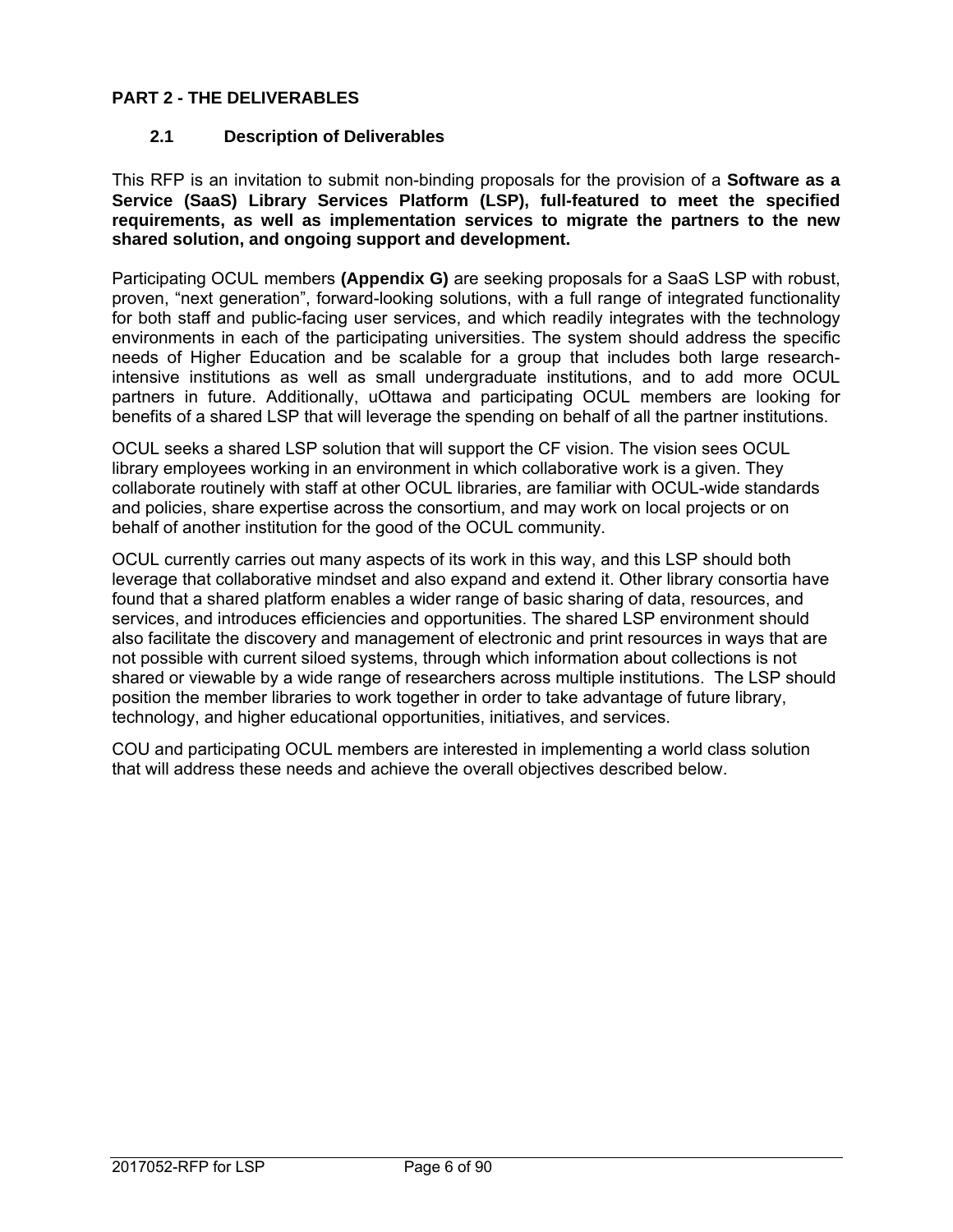## **2.1.1 Objectives**

A number of guiding objectives have been recognized by the participating OCUL members for implementing a shared LSP system. This initiative is expected to realize the following collaboration priorities, while also providing robust and forward-looking operational functionality. As a newly forming partnership, some sharing will take longer to achieve for technical and policy reasons, but we need a system that provides this capacity from the outset, so that we can phase in as needed over time. This includes adding new partners within OCUL

- Capability to share a common configuration by default, but would also allow for local differences where necessary
- Shared records, cataloguing, and electronic resource management
- Preserving local information for important local variations or specialized collections
- Shared integrated knowledgebase on a platform with unified workflows where management of print/physical records and licenses is increasingly similar
- Enabling future collaborations such as deeper shared licensing, shared acquisitions and collection management.
- Shared bibliographic record loading at the consortial level
- Shared Discovery interface, in choice of English or French, with capability for local and expanded consortial views and integrated fulfillment
- Shared patron services facilitated by appropriate authentication and access
- Shared analytics

### **2.1.3 Opportunity**

Participating OCUL members seek a supplier who will enter into a creative and capable partnership with us to take OCUL forward into this new level of collaboration.

However, for this project OCUL members reserve the right to have fewer than thirteen institutions at the initial implementation.

The proposal provides an opportunity for suppliers to demonstrate how they can provide the best solution to launch the OCUL vision, addressing the following:

- Functionality and services to facilitate our priority collaboration outcomes for the new consortium, now and into the future
- A unified discovery solution that enables discovery and fulfillment of resources locally and consortially
- Unified management of resources, including selection and acquisition of physical and electronic resources, metadata management and fulfillment across all resource types
- Integrated functionalities that facilitate streamlined workflows and user experience
- Advanced and forward-looking technologies for high reliability cloud-hosted solution
- Demonstrated and flexible tools for integration and interoperability with local institutional and third party systems
- Highly capable and experienced support for a complex migration to a new consortial implementation
- Demonstrated capability and scalability to support an academic consortial implementation of the size and scope of the OCUL partnership and anticipated expansion, with potential to serve all universities in Ontario
- Demonstrated record of innovative product development to meet the needs of the evolving library market to support a creative and involved academic customer base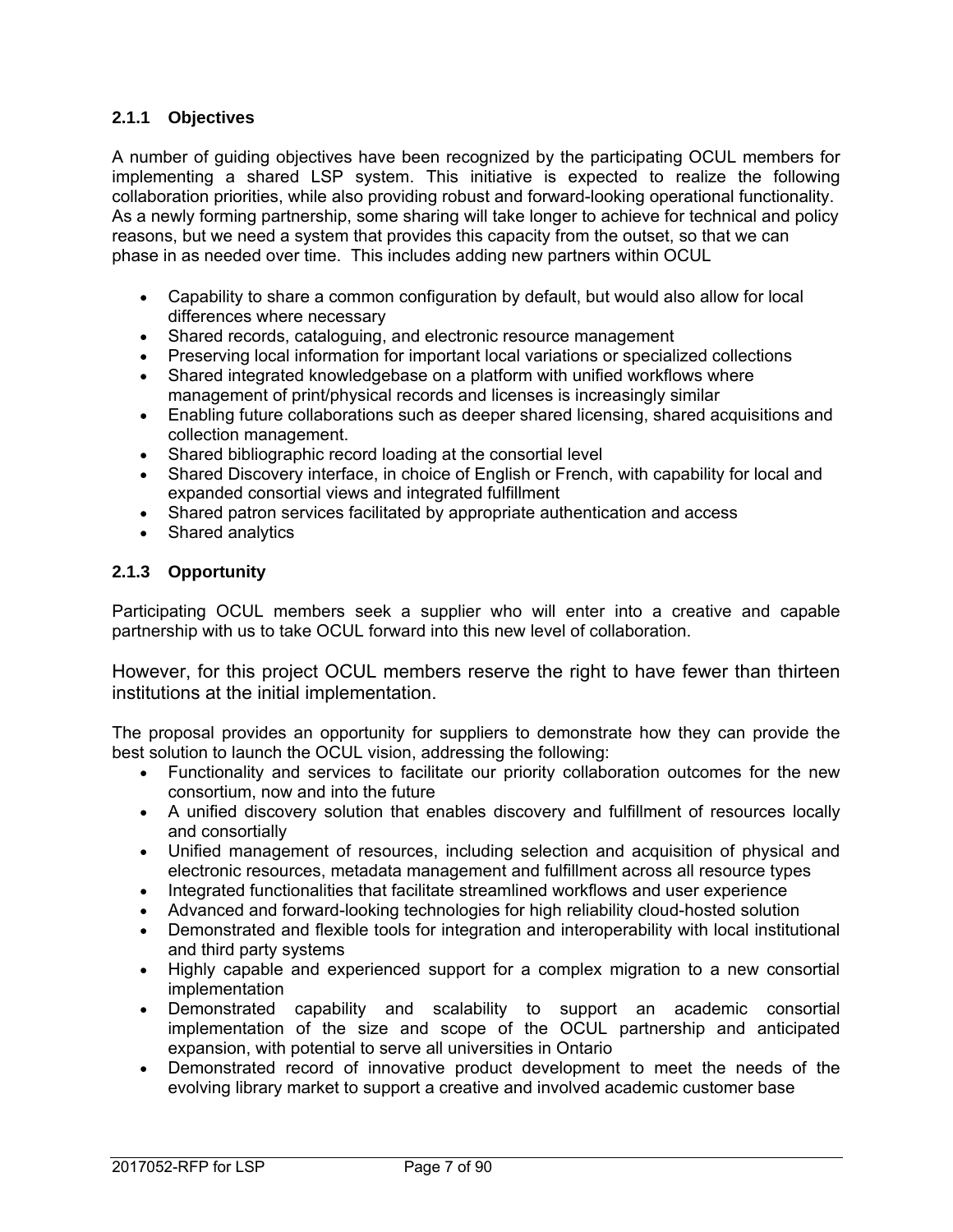## **2.2 Material Disclosures**

## **2.2.1 Funding.**

Thirteen Universities are in a position to acquire the system at this time, and are listed in **Appendix G Participating Universities**.

[End of Part 2]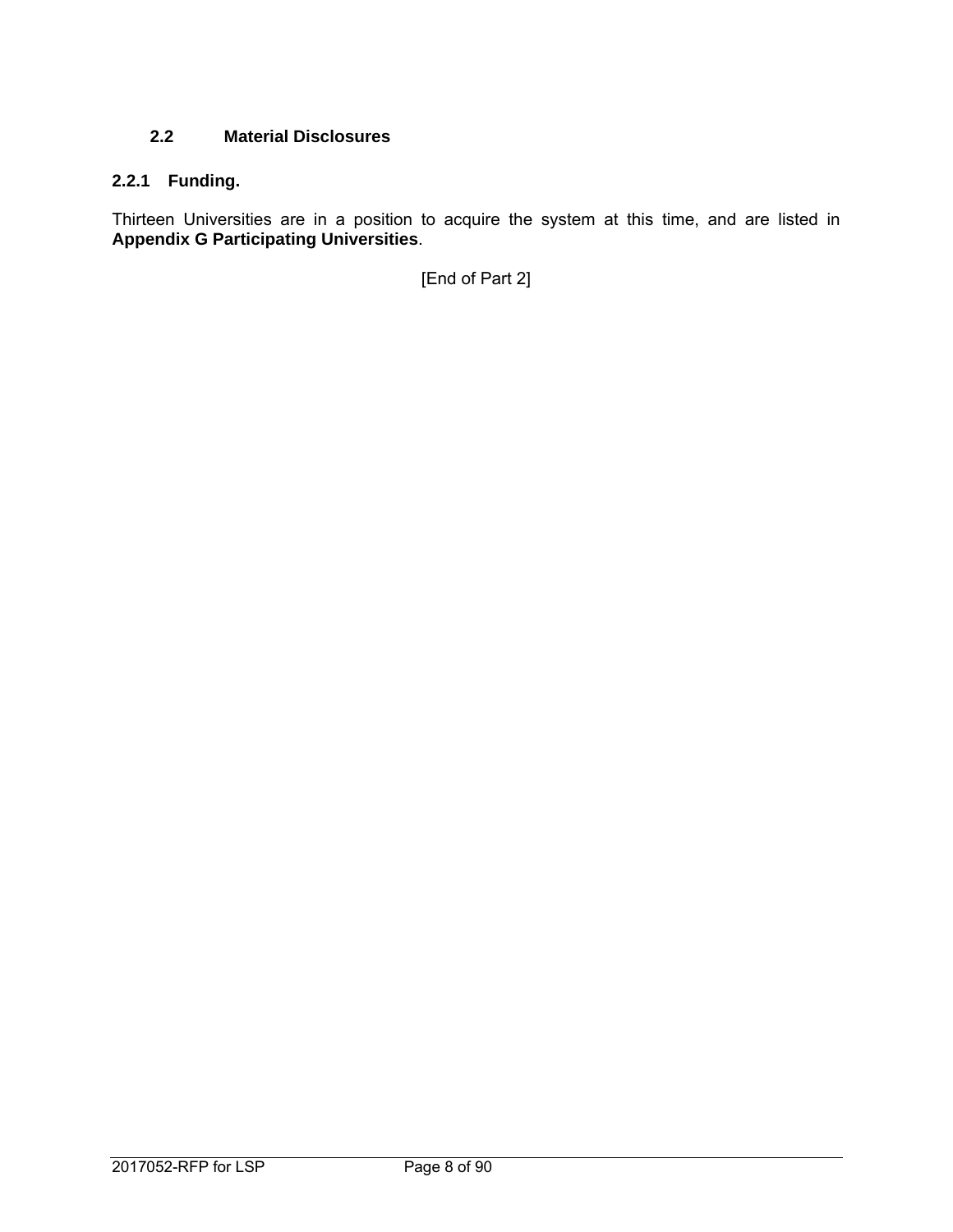## **PART 3 - EVALUATION OF PROPOSALS**

### **3.1 Stages of Proposal Evaluation**

UOttawa and the selected evaluation team will conduct the evaluation of proposals in the following five (5) stages:

| <b>Stages</b> | <b>Evaluation</b>                                        | Weight (in<br>percentage) |
|---------------|----------------------------------------------------------|---------------------------|
| Stage I       | <b>Mandatory Requirements</b>                            | Pass / Fail               |
| Stage II      | <b>Rated Criteria</b>                                    | 50%                       |
| Stage III     | Scripted Interview/Demo                                  | 30%                       |
| Stage IV      | Pricing (5 year cost of ownership)                       | <b>20%</b>                |
|               | <b>Cumulative Score</b>                                  | 100%                      |
| Stage V       | References                                               |                           |
|               | Security/Privacy Risk Assessment<br>(selected Proponent) |                           |

## **3.1.1 Stage I – Mandatory Requirements**

Stage I will consist of a review to determine which proposals comply with all of the mandatory requirements. Proposals failing to satisfy the mandatory proposal content requirements as of the Initial Submission Date will be provided with an opportunity to rectify any deficiencies. Proposals failing to satisfy the mandatory proposal content requirements as of the Submission Date will be excluded from further consideration.

### **3.1.2 Stage II – Rated Criteria (50%)**

Stage II will consist of a scoring by uOttawa and the selected evaluation team of each qualified proposal on the basis of the rated criteria.

In order to proceed to the next stage, Proponents must meet the **minimum threshold of 70%** or 70 points, (70 points is 70% of Total Points excluding those for pricing and the Interview/Product Demonstration). Proposals failing to meet the minimum threshold requirement, subject to the reserved rights of uOttawa, may be disqualified and not evaluated further. If no proposal meets the minimum threshold requirement of 70%, then uOttawa reserves the right, in its sole and absolute discretion, to invite up to three of the highest scoring Proponent(s) to the next stage of the evaluation.

### **3.1.3 Stage III – Interviews and Product Demos (30%)**

Interviews and product demonstrations will be held with up to three short-listed Proponents who provided qualified proposals on the basis of the rated criteria. In order to make the short list Proponents must meet the minimum score on the rated criteria as set out in 3.1.2. After the Interviews and Product Demos Proponents **must meet and maintain the minimum threshold of 70%** to be considered for the next Stage IV – Pricing.

There will be an extended group with off-site viewing via the web for the interviews and product demonstrations. OCUL may need to record the sessions.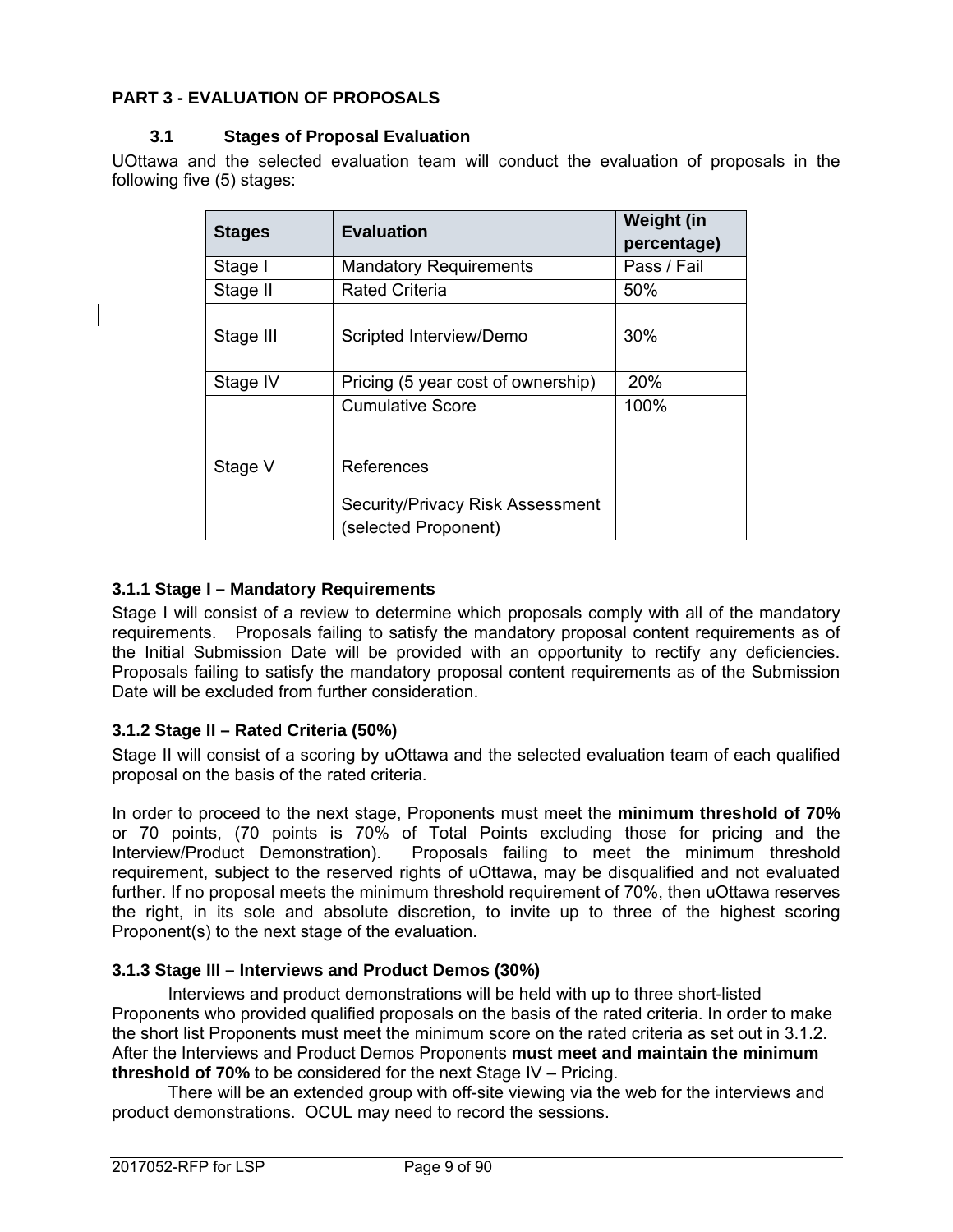## **3.1.4 Stage IV – Pricing (20%)**

Upon completion of Stage III for all Proponents, the sealed pricing envelope provided by each Proponent will then be opened and Stage IV will consist of a scoring of the pricing submitted. The evaluation of price/cost shall be undertaken after the evaluation of mandatory requirements and any rated requirements has been completed.

## **3.1.5 Stage V - Cumulative Score and References**

At the conclusion of Stage IV, all scores from Stage II, III and Stage IV will be added to identify the highest scoring Proponent. UOttawa will contact the references provided by the highest scoring Proponent and should these all prove satisfactory, the Proponent will be asked to complete a Security/Privacy Risk Assessment compatible with EDUCAUSE and Cloud Security Alliance (CSA) standards. Should this prove satisfactory, uOttawa will then enter into contract negotiations.

## **3.2 Stage I - Mandatory Requirements, Initial Submission Date**

### **3.2.1 Initial Submission Date**

Other than inserting the information requested on the mandatory submission forms set out in this RFP, a Proponent may not make any changes to any of the forms. Proponents submitting proposals that do not meet the mandatory requirements will be provided with an opportunity to rectify any deficiencies.

### **3.2.2 Submission Form (Appendix B) MANDATORY REQUIREMENT**

Each proposal **must** include a Submission Form (Appendix B) completed and signed by a person authorized to bind the Proponent.

#### **3.2.3 Rate Bid Form (Appendix C) MANDATORY REQUIREMENT AND FILED SEPARATELY**

Each Proponent **must** include this form completed according to the instructions contained in the form as well as those instructions set out below:

- (a) rates shall be provided in Canadian Funds, inclusive of all applicable duties and taxes except for HST or PST and GST (where applicable) which should be itemized separately; and
- (b) rates quoted by the Proponent shall be all inclusive and shall include all labour and materials, travel and lodging costs, insurance costs and all other overhead including but not limited to any fees or other charges required by law.

#### **3.2.4 Reference Form (Appendix E) MANDATORY REQUIREMENT**

**Each Proponent must complete the Reference Form (Appendix E) and include it with its proposal.**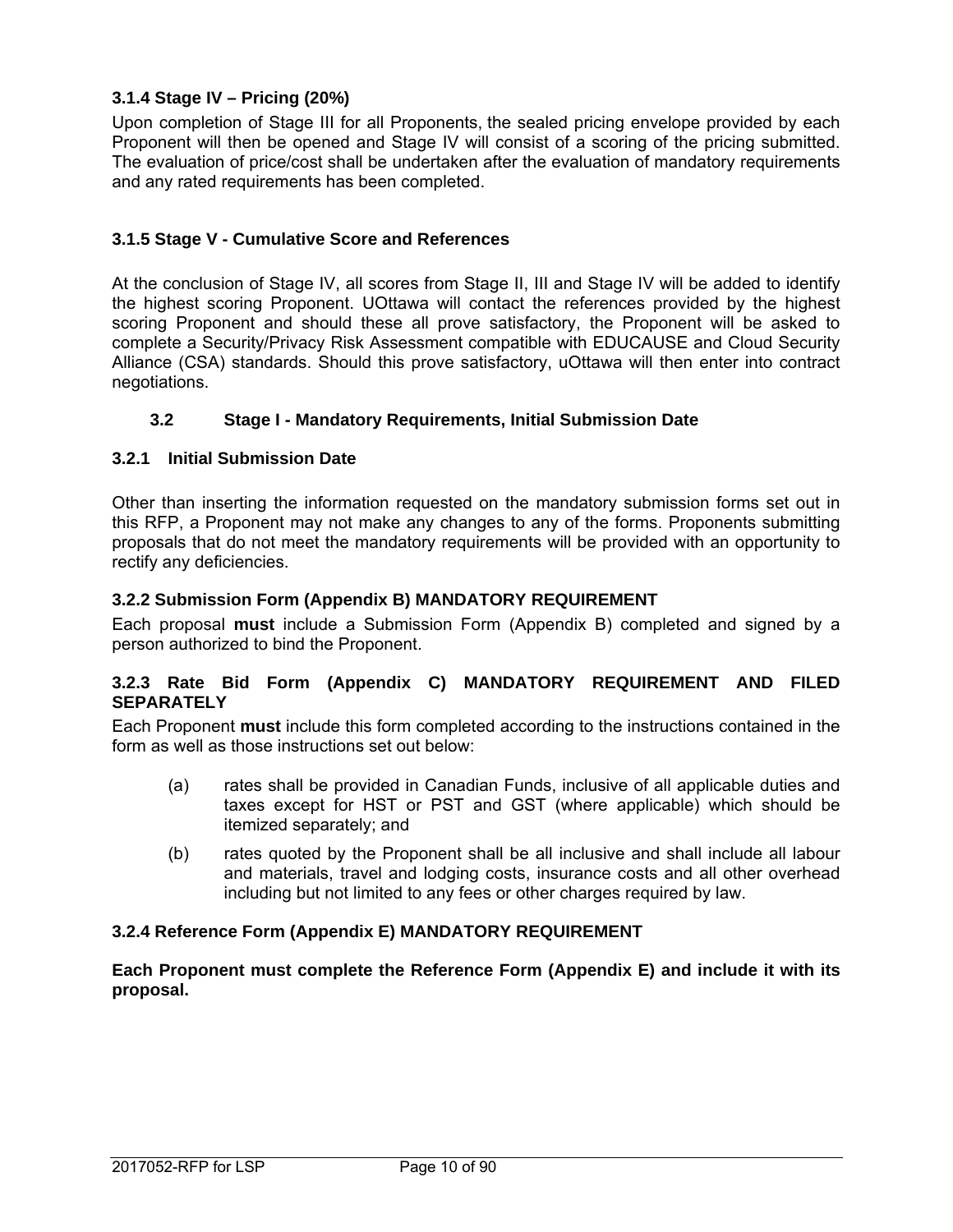## **3.3 Stage II – Evaluation of Rated Criteria (Stage II - weight 50%)**

## **3.3.1 Rated Criteria (for eight categories calculated on a value of 100%)**

The following is an overview of the categories and weighting for the rated criteria of the RFP:

| <b>Rated Criteria Category</b>                                                                                                                                                  | <b>Weighting (Percentage)</b> |
|---------------------------------------------------------------------------------------------------------------------------------------------------------------------------------|-------------------------------|
| <b>Vision</b><br><b>OCUL Vision: Requirements to support Collaboration Outcomes</b><br>Accessibility, Multilingual requirements<br>Supplier Vision: future enhancements/roadmap | 12%                           |
| <b>Business</b><br>Resource Selection, Acquisition and Management                                                                                                               | 15%                           |
| <b>Business</b><br>Description and Metadata                                                                                                                                     | 10%                           |
| <b>Business</b><br>Discovery, User Services and Fulfillment                                                                                                                     | 15%                           |
| <b>Business</b><br><b>Physical Circulation</b>                                                                                                                                  | 6%                            |
| <b>Business</b><br><b>Reporting and Analytics</b>                                                                                                                               | 12%                           |
| <b>Technology</b><br>Cloud/security/privacy<br>System Administration and Configuration<br><b>Authentication and Authorization</b><br>Extensibility/Interoperability             | 15%                           |
| <b>Customer Service</b><br>Implementation and Data Migration<br>Training<br>Support and documentation                                                                           | 15%                           |
| <b>Total</b>                                                                                                                                                                    | 100%                          |

Proposals failing to meet the **minimum threshold requirement of 70%** subject to the reserved rights of uOttawa, may be disqualified and not evaluated further. If no proposal meets the minimum threshold requirement of 70%, then uOttawa reserves the right, in its sole and absolute discretion, to invite up to three of the highest scoring Proponent(s) to the next stage of the evaluation.

For simplicity of analysis of the rated criteria, the Proponents are asked to insert their responses to each question within each section immediately following that question in that section. Proponents are encouraged to provide diagrams, charts, tables and other explanatory text to ensure a clear understanding of their response. Please refrain from including links, except where otherwise noted.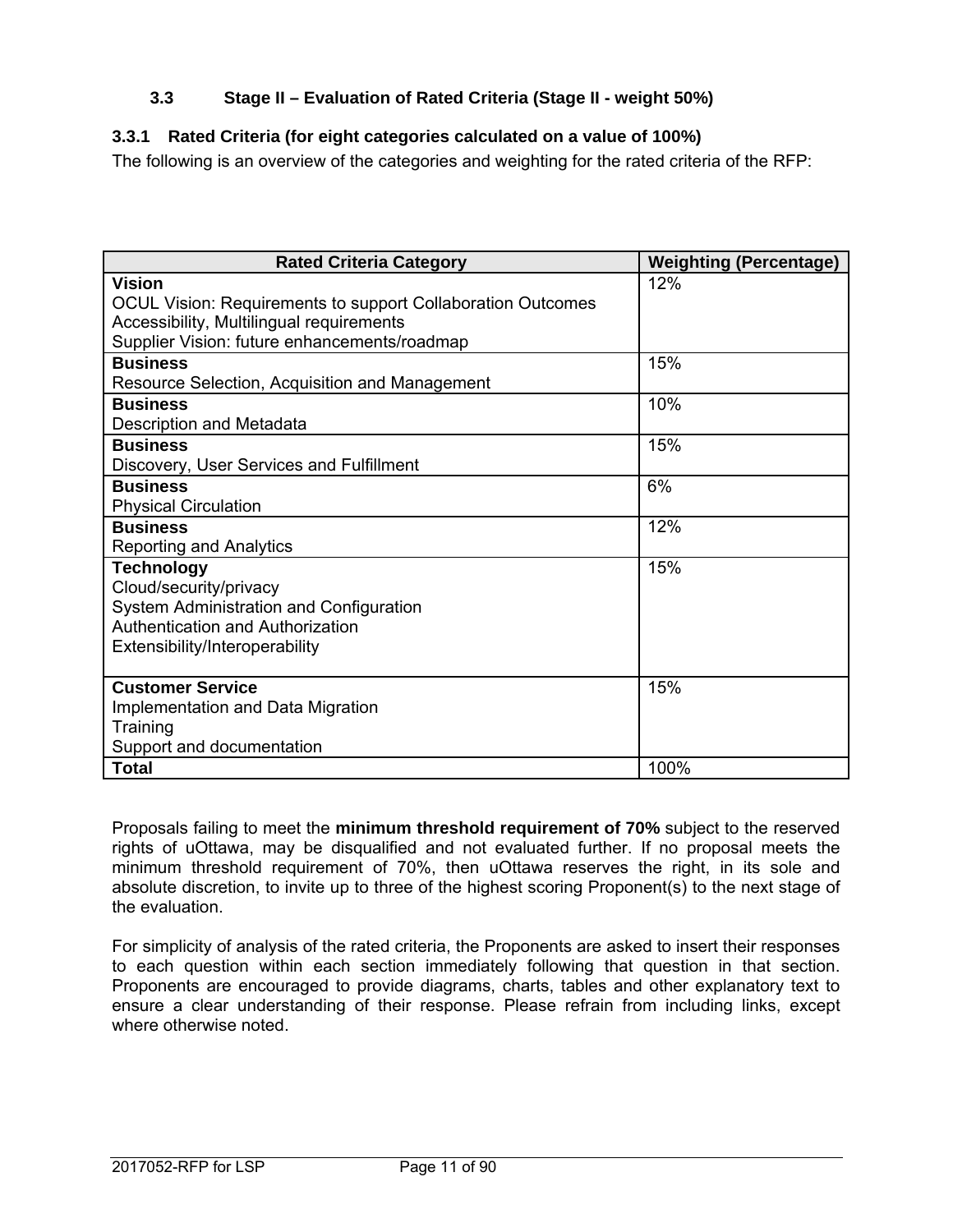## **3.4 Stage III – Proponent Interviews and Product Demonstration (30 %)**

Stage III will consist of Proponent interviews of each qualified proposal on the basis of the rated criteria. UOttawa and the selected evaluation team reserve the right to adjust the scores awarded from Stage II as a result of information received during the Proponent interviews.

The shortlisted Proponents will be asked to provide a scripted demonstration of their product to the evaluation team and participate in an interview with scripted questions.

After the Interviews and Product Demos Proponents **must meet and maintain the minimum threshold of 70%** to be considered for the next Stage IV – Pricing.

### **3.5 Stage IV – Evaluation of Pricing (20%)**

Pricing will be scored based on a relative pricing formula using the Rates set out in the Rate Bid Form. See Appendix C.

Each Proponent will receive a percentage of the total possible points allocated to price for the particular category it has bid on by dividing that Proponent's total cost of ownership for that category into the lowest bid's total lowest cost of ownership in that category. For example, if the lowest bid total lowest cost of ownership for a particular category is \$120.00, that Proponent receives 100% of the possible points for that category (120/120 = 100%), a Proponent who bids \$150.00 receives 80% of the possible points for that category (120/150 = 80%) and a Proponent who bids \$240.00 receives 50% of the possible points for that category (120/240 = 50%).

| Lowest rate        |                                                                       |
|--------------------|-----------------------------------------------------------------------|
| $2nd$ lowest rates | Total available points = Score for proposal with $2^{nd}$ lowest rate |

Lowest rate 3<sup>rd</sup> lowest rates

 $\frac{1}{1}$ ----------------- x Total available points = Score for proposal with 3<sup>rd</sup> lowest rate

etc for each proposal

### **3.6 Cumulative Score and Selection of Highest Scoring Proponent**

At the conclusion of Stage IV, all scores from Stage II, III and Stage IV will be added together and the highest scoring Proponent will be selected for negotiations in accordance with Part 4 Terms and Conditions of the RFP process. *In the event of a tie score, the selected Proponent will be determined by way of a coin toss conducted by the evaluation committee.* 

The following nomenclature has been added for clarity:

**M:** Indicates a mandatory requirement that must be complied with in order for the proposal to be given further consideration. Please answer Compliant or Not Compliant **MS**: Indicates a mandatory requirement that requires substantiation to support compliance. **R**: These items (criteria) will be assigned a point rating during evaluation. Please answer Available (A), Not Available (N), or In development (D) **RS**: Indicates a rated item (criteria) that requires substantiation to support a claim or specification

[End of Part 3]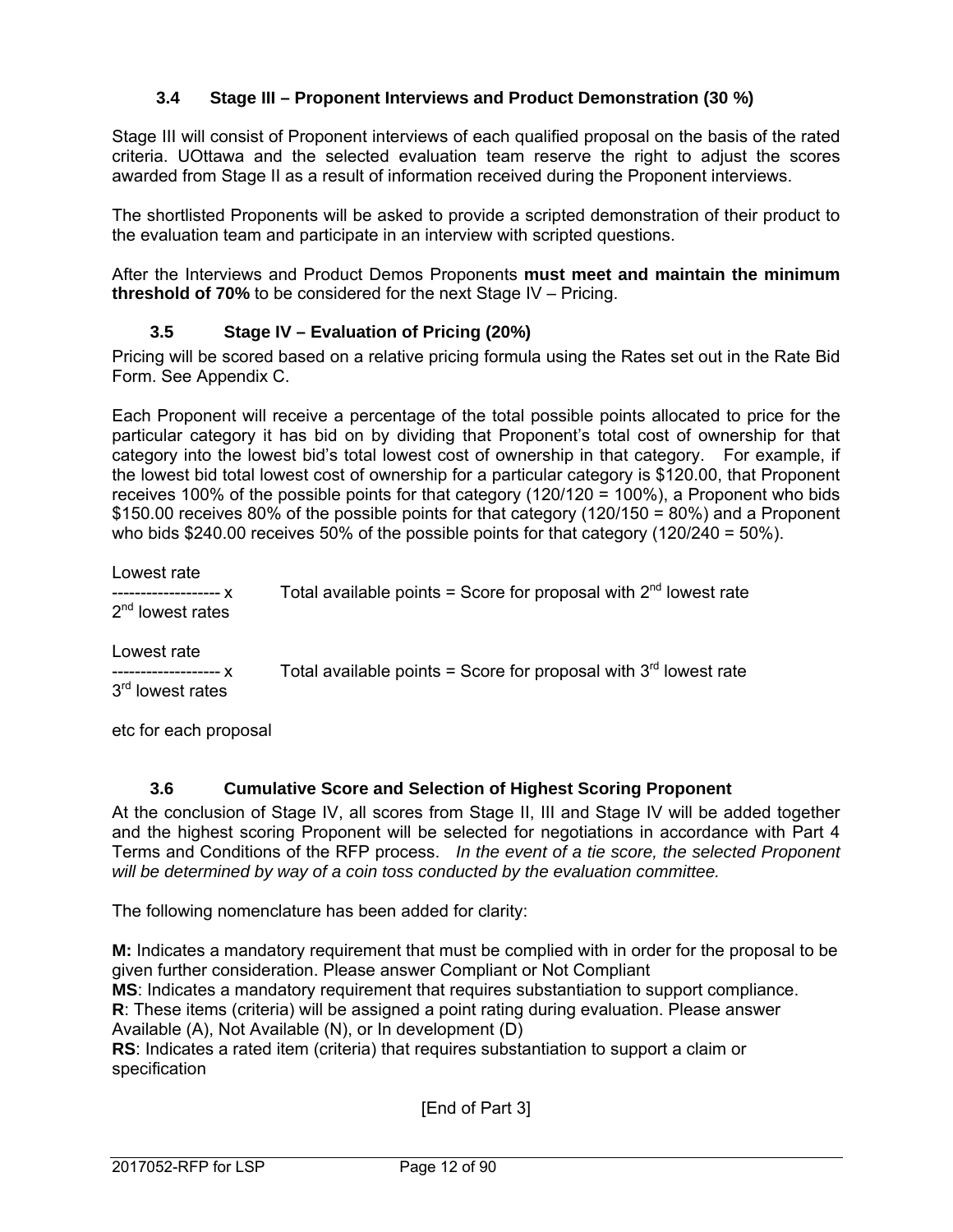## **PART 4 - TERMS AND CONDITIONS OF THE RFP PROCESS**

### **4.1 General Information and Instructions**

## **4.1.1 Timetable**

| <b>Issue Date of RFP</b>                   | 29th November 2017                              |
|--------------------------------------------|-------------------------------------------------|
| <b>Deadline for Questions</b>              | 15 <sup>th</sup> December 2017 by 4.00 PM (EST) |
| Deadline for Issuing Addenda               | 21 <sup>th</sup> December 2017 by 4.00 PM (EST) |
| Intent to Respond Form                     | $5th$ January 2018 by 4:00 PM (EST)             |
| <b>Submission Date</b>                     | 22 <sup>nd</sup> January 2018 by 12.00 PM (EST) |
| Interviews and product demos               | 21st to 23rd February 2018                      |
|                                            | (tentative dates)                               |
| References                                 |                                                 |
| Security/privacy risk assessment           |                                                 |
|                                            | 90 calendar days from notification of award     |
| <b>Conclusion of Contract Negotiations</b> | to selected Proponent                           |

The RFP timetable is tentative only and may be changed by uOttawa at any time.

Please note that University of Ottawa offices will be closed for the Holiday Season, from December 23, 2017 to January  $2^{nd}$  2018 inclusive.

### **4.1.2. Intent to Respond Form (Appendix D)**

The Intent to Respond Form (Appendix D) should be completed and submitted by email or facsimile to the uOttawa Contact:

> Carole Dessureault Senior Procurement Officer, Procurement Services University of Ottawa E-Mail: carole.dessureault@uottawa.ca Facsimile: 613-562-5780

#### **4.1.3 Proponents to Follow Instructions**

Proponents should structure their proposals in accordance with the instructions in this RFP. Where information is requested in this RFP, any response made in a proposal should reference the applicable section numbers of this RFP where that request was made. Responses to the Evaluation Criteria questions must be in the same order as presented in the RFP.

### **4.1.4 Proponents to Obtain RFP through MERX**

This RFP is available through the electronic tendering system MERX at; www.**merx**.com/.

### **4.1.5 Proposals in English**

All proposals are to be in English only.

#### **4.1.6 Information in RFP Only an Estimate**

UOttawa and its advisors make no representation, warranty or guarantee as to the accuracy of the information contained in this RFP or issued by way of addenda. Any quantities shown or data contained in this RFP or provided by way of addenda are estimates only and are for the sole purpose of indicating to Proponents the general size of the work.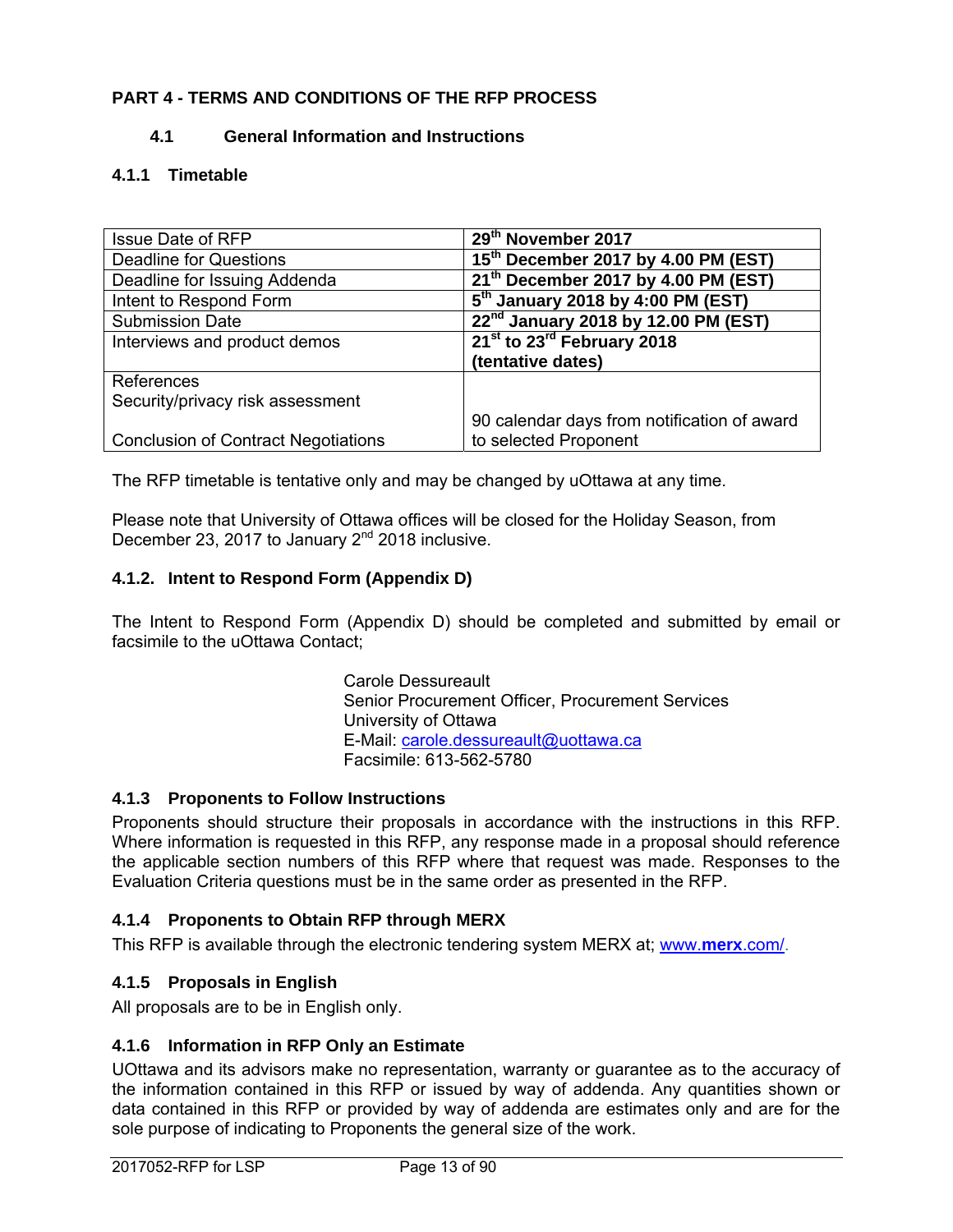It is the Proponent's responsibility to avail itself of all the necessary information to prepare a proposal in response to this RFP.

### **4.1.7 Proponents Shall Bear Their Own Costs**

The Proponent shall bear all costs associated with or incurred in the preparation and presentation of its proposal including, if applicable, costs incurred for interviews or demonstrations.

### **4.2 Communication After Issuance of RFP**

#### **4.2.1 Proponents to Review RFP**

Proponents shall promptly examine all of the documents comprising this RFP and:

- (a) shall report any errors, omissions or ambiguities; and
- (b) may direct questions or seek additional information

in writing by e-mail on or before the Proponent's Deadline for Questions to the uOttawa Contact. All questions submitted by Proponents by e-mail to the uOttawa Contact shall be deemed to be received once the e-mail has entered into the uOttawa Contact's e-mail inbox. No such communications are to be directed to anyone other than the uOttawa Contact. UOttawa is under no obligation to provide additional information but may do so at its sole discretion.

It is the responsibility of the Proponent to seek clarification from the uOttawa Contact on any matter it considers to be unclear. UOttawa shall not be responsible for any misunderstanding on the part of the Proponent concerning this RFP or its process.

#### **4.2.2 All New Information to Proponents by way of Addenda**

If uOttawa, for any reason, determines that it is necessary to provide additional information relating to this RFP, such information will be communicated to all Proponents by addenda. Each addendum shall form an integral part of this RFP. Such addenda may contain important information including significant changes to this RFP. Proponents are responsible for obtaining all addenda issued by uOttawa. In the Submission Form (Appendix B), Proponents should confirm their receipt of all addenda by listing the number of each addendum in the space provided.

#### **4.2.3 Post-Deadline Addenda and Extension of Initial Submission Date**

If any addendum is issued after the Deadline for Issuing Addenda, uOttawa will extend the Initial Submission Date for a reasonable amount of time.

#### **4.2.4 Verify, Clarify and Supplement**

When evaluating responses, the University may request further information from the Proponent or third parties in order to verify, clarify or supplement the information provided in the Proponent's submission. The University may revisit and re-evaluate the Proponent's response or ranking on the basis of any such information.

#### **4.3 Submission of Proposals**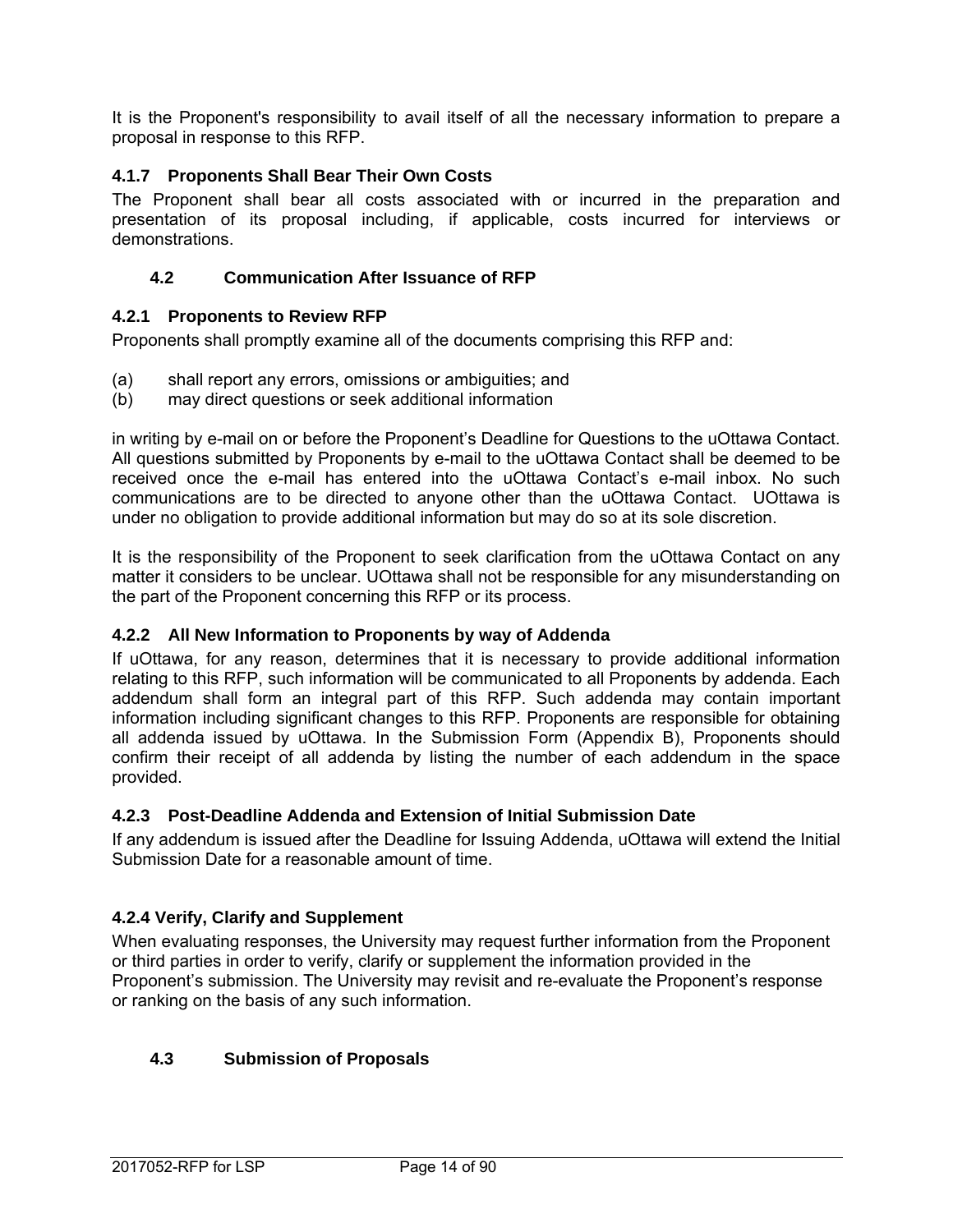## **4.3.1 General**

To be considered in the RFP process, a Proponent's Proposal must be received **on or before**  the Proposal Submission Deadline as set out in Section 4.1.1. Proposals received after the Proposal Submission Deadline shall not be considered.

## **4.3.2 Proposal Submission Requirements**

Proposals must be submitted electronically through MERX, the electronic tendering system used by the University. Proposals submitted in any other manner may be disqualified. Each Proponent shall submit only electronic copy of its proposal, presented in two files: their proposal including Appendix B, D, E, F-2 and others, and Appendix C Rate Bid Form and Item Details must be filed separately using MERX Electronic Bid Submission (EBS). Proposal file size cannot exceed 500MB. Each Proponent is solely responsible for the delivery of submissions in the manner and time described. The University is not responsible for computer malfunctions, uploading delays or technical difficulties using Merx EBS.

Please note that submissions will be time stamped with the time and date at the completion of the upload process not the beginning. Responses are not available to the University for viewing by the Merx EBS until after the Proposal Submission Deadline. Proposals submitted to MERX after the specified closing time will be rejected.

For assistance in using MERX, please watch the online Electronic Bid Submission tutorial:

http://www.youtube.com/watch?v=To0fqSccw3M

Alternatively, Proponents may contact MERX directly at 1-800-964-MERX (6379) or visit the MERX website at www.merx.com

It is important that the Proponents obtain and retain the PIN number assigned to them by MERX in order to upload electronic proposal documents.

## **4.3.3 Other Proposal Considerations**

In preparing its Proposal, the Proponent should adhere to the following:

- All pages should be numbered.
- The entire content of the proposal must be in fixed form, and the content of the websites, links or other external documents referred to in the proposal will not be considered to form part of the proposal unless otherwise noted.
- The Appendices provided, as appropriate, should be used for completing the Proposal.
- Completely address, on a point-by-point basis, each requirement identified in the RFP and the Proposal should be complete in all respects.

### **4.3.4 Withdrawal or Amendment of Proposal**

At any time prior to the Submission Deadline a Proponent may withdraw or amend a submitted proposal using Merx EBS. If a Proponent decides to send a new submission it must be submitted before the Submission Deadline. The latest submission will supersede all others.

### **4.3.5 Proponent's Proposals Retained by University**

All Proposals submitted by the Proposal Submission Deadline shall become the property of the University and will not be returned to the Proponents.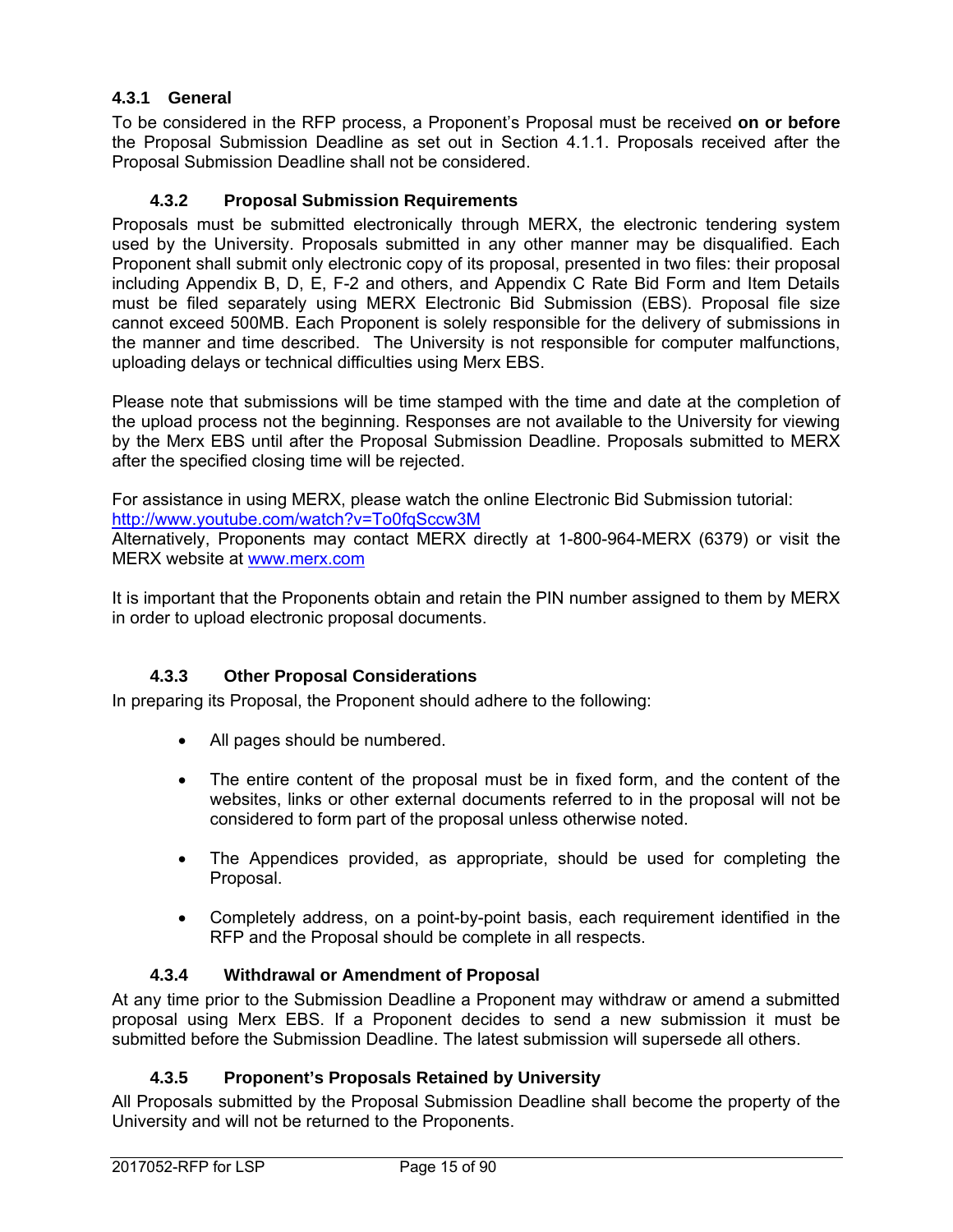## **4.3.6 Amendments to RFP**

Subject to Section 4.1.1 and Section 4.2.3, the University shall have the right to amend or supplement this RFP in writing prior to the Proposal Submission Deadline. No other statement, whether written or oral, shall amend this RFP. The Proponent is responsible to ensure it has received all Addenda.

## **4.3.7 Clarification of Proponent's Proposals**

The University shall have the right at any time after the RFP Proposal Submission Deadline to seek clarification from any Proponent in respect of the Proponent's Proposal. The University shall not be obliged to seek clarification of any aspect of any Proposal.

Any clarification sought shall not be an opportunity for the Proponent to either correct errors or to change its Proposal in any substantive manner.

### **4.3.8 Verification of Information**

The University shall have the right, at its sole discretion, to verify any Proponent's statement or claims made in the Proponent's Proposal or made subsequently in an interview, site visit, oral presentation, demonstration, or discussion by whatever means the University may deem appropriate, including contacting persons in addition to those offered as references, and to reject any Proponent statement or claim, if such statement or claim or its Proposal is patently unwarranted or is questionable.

The University may revisit and re-evaluate Proponent scores on the basis of any such information.

### **4.3.9 Proposal Acceptance**

The lowest price Proposal or any Proposal shall not necessarily be accepted. While price is an evaluation criterion, other evaluation criteria, as set out in Section 3.3, will form a part of the evaluation process.

### **4.3.10 No Guarantee of Volume of Work or Exclusivity of Contract**

The University makes no guarantee of the value or volume of work to be assigned to the Proponent. The Contract executed with the Proponent will not be an exclusive contract for the provision of the described Services. The University may contract with others for the same or similar Services to those described in this RFP or may obtain the same or similar Services internally.

### **4.3.11 No Publicity or Promotion**

The proponent shall not at any time directly or indirectly communicate with the media in relation to the RFP.

In the event of a conflict or inconsistency between the hard copy and the electronic copy of the proposal, the hard copy of the proposal shall prevail.

### **4.4 Negotiations, Notification Debriefing and Dispute**

### **4.4.1 Selection of Top Ranked Proponent**

The top ranked Proponent, as established under Part 3 - Evaluation of Proposals, will be asked to complete a security/privacy risk assessment, compatible with Educause and Cloud Security Alliance (CSA) standards to the satisfaction of OCUL. Subsequent to a successful assessment, the top ranked Proponent will receive a written invitation to enter into direct contract negotiations with uOttawa and the selected evaluation team.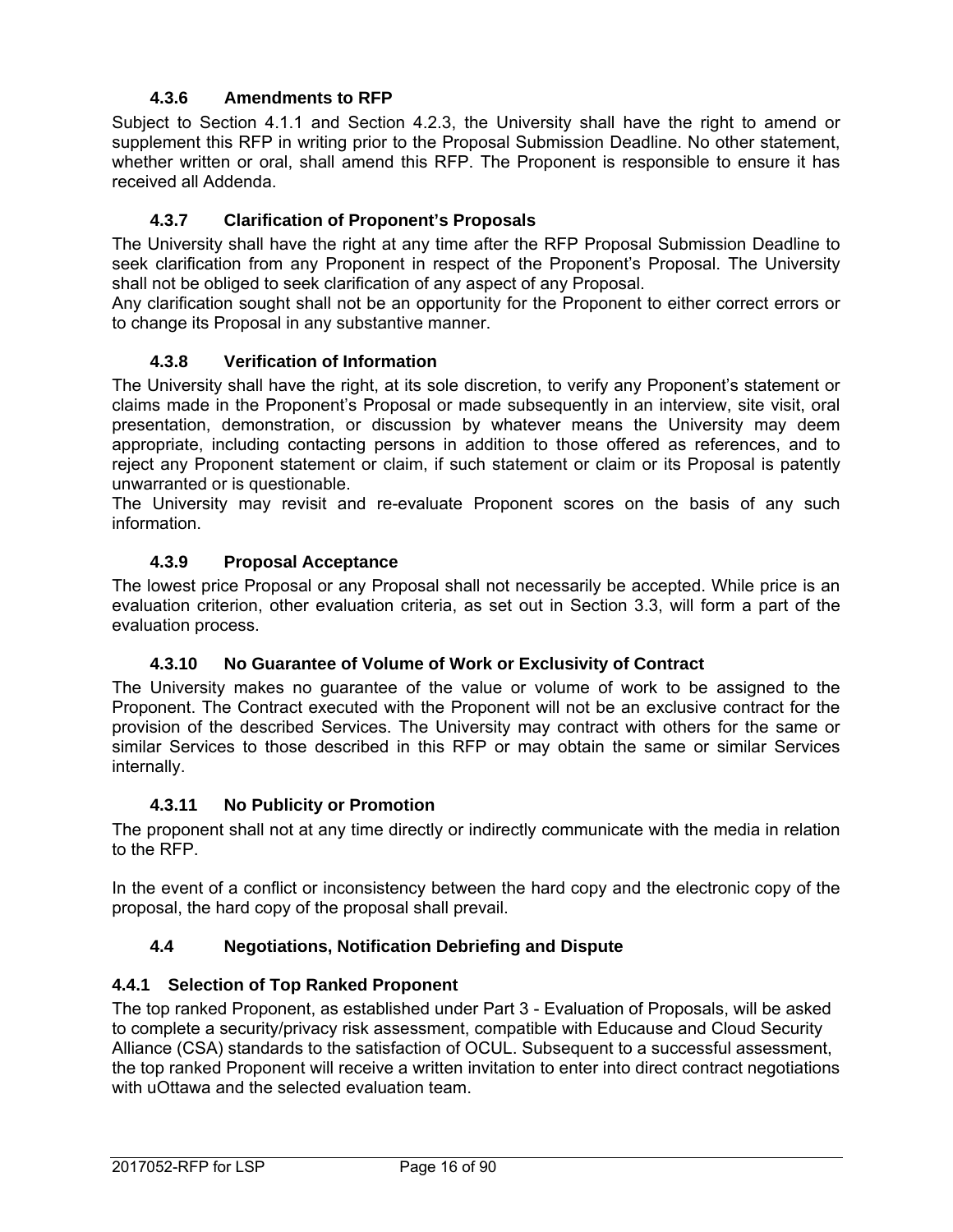## **4.4.2 Timeframe for Negotiations**

UOttawa and the selected evaluation team intend to conclude negotiations within ninety (90) days commencing from the date uOttawa invites the top ranked Proponent to enter negotiations. A Proponent invited to enter into direct contract negotiations should therefore be prepared to provide requested information in a timely fashion and to conduct its negotiations expeditiously.

### **4.4.3 Process Rules for Negotiations**

Any negotiations will be subject to the process rules contained in this Part 4 Terms and Conditions of RFP Process and the Submission Form (Appendix B) and will not constitute a legally binding offer to enter into a contract on the part of uOttawa, participating OCUL members or the Proponent. Negotiations may include requests by uOttawa for supplementary information from the Proponent to verify, clarify or supplement the information provided in its proposal or confirm the conclusions reached in the evaluation and may include requests by uOttawa for improved pricing from the Proponent.

### **4.4.4 Terms and Conditions**

The terms and conditions will be negotiated between COU and the selected Proponent. Requirements that must be included in the final agreement are shown at Appendix A.

### **4.4.5 Failure to Enter Into Agreement**

Proponents should note that if the parties cannot execute a contract within the allotted ninety (90) days, uOttawa may invite the next ranked Proponent to enter into negotiations. In accordance with the process rules in this Part 4 and the Submission Form (Appendix B), there will be no legally binding relationship created with any Proponent prior to the execution of a written agreement. With a view to expediting contract formalization, at the midway point of the above-noted timeframe, uOttawa may elect to initiate concurrent negotiations with the next best ranked Proponent. Once the ninety (90) days lapse with a Proponent, uOttawa may discontinue further negotiations with that particular Proponent. This process shall continue until a contract is formalized or until there are no more Proponents remaining that are eligible for negotiations.

### **4.4.6 Notification to Other Proponents**

Other Proponents that may become eligible for contract negotiations will be so notified at the commencement of the negotiation process. Proponents that are ineligible for contract negotiations will also be so notified at the commencement of the negotiation process. Once a contract is executed between uOttawa and a Proponent, the other Proponents will be notified by uOttawa in writing of the outcome of the procurement process and the award of the contract.

### **4.4.7 Debriefing**

Proponents may request a debriefing after receipt of a notification of award. All requests must be in writing to the uOttawa Contact and must be made within sixty (60) days of notification of award. The intent of the debriefing information session is to aid the Proponent in presenting a better proposal in subsequent procurement opportunities. Any debriefing provided is not for the purpose of providing an opportunity to challenge the procurement process.

### **4.4.8 Dispute**

In the event that a Proponent wishes to review the decision of uOttawa in respect of any material aspect of the RFP process, the Proponent shall submit a protest in writing to the Bid Protest Contact within ten (10) business days from the date of posting of a contract award notification in respect of the RFP.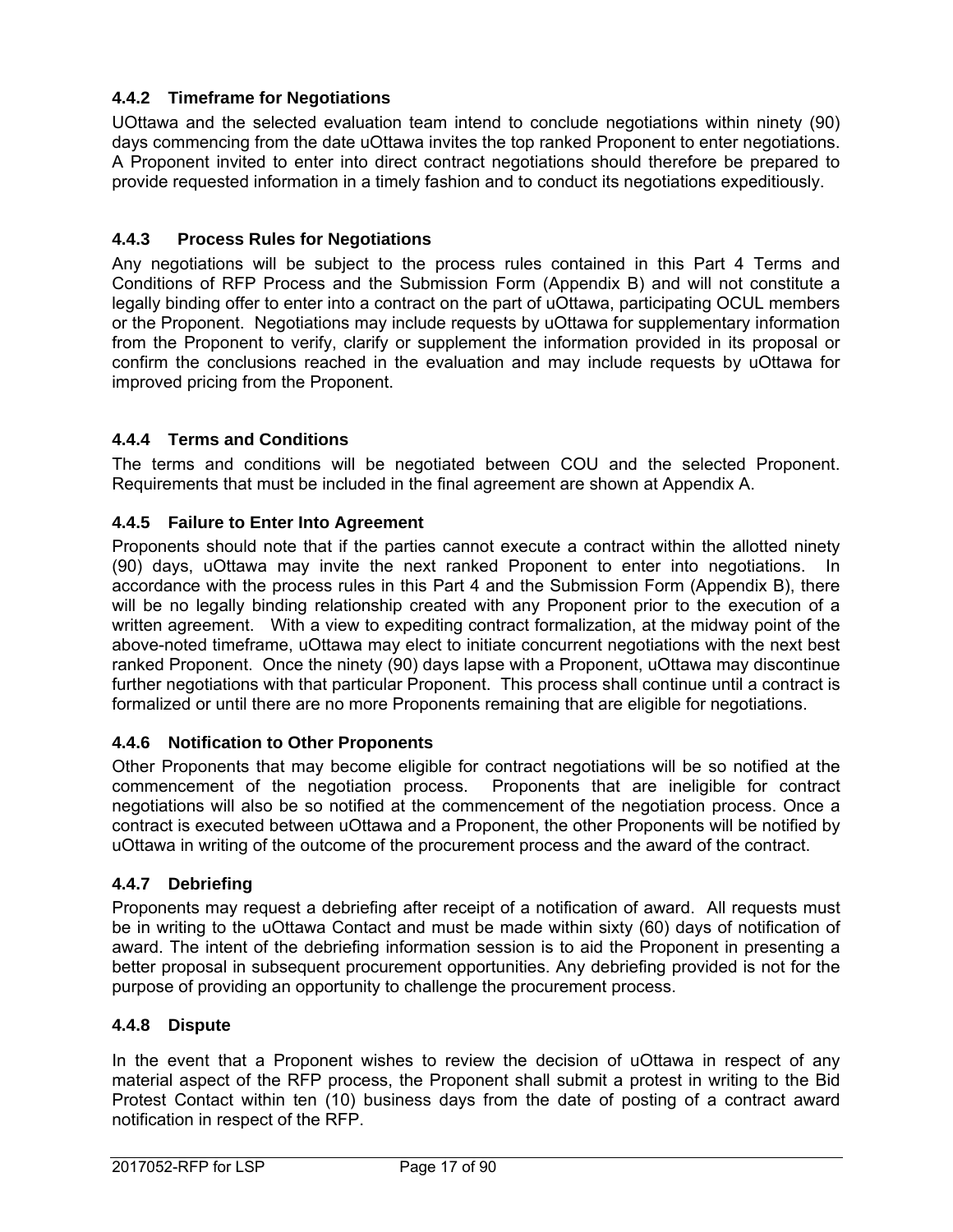Any protest in writing that is not timely received will not be considered and the Proponent will be so notified in writing.

A protest in writing shall include the following:

- 1. A specific identification of the provision and/or procurement procedure that is alleged to have been breached;
- 2. A specific description of each act alleged to have breached the procurement process;
- 3. A precise statement of the relevant facts;
- 4. An identification of the issues to be resolved;
- 5. The Proponent's arguments and supporting documentation; and
- 6. The Proponent's requested remedy.

For the purpose of a protest under this RFP, any bid protests should be submitted to the Bid Protest Contact;

> Patrick Foré Director and Chief Procurement Officer Procurement Services University of Ottawa 1 Nicholas St. Suite 500 Ottawa, Ontario K1N 7B7 (613) 562-5800 x6552

patrick.fore@uottawa.ca

Bid protests will be dealt with in a timely and appropriate manner.

### **4.5 Prohibited Communications, Confidential Information and FIPPA**

### **4.5.1 Prohibited Proponent Communications**

The Proponent shall not engage in any Conflict of Interest communications and should take note of the Conflict of Interest declaration set out in the Submission Form (Appendix B).

### **4.5.2 Proponent Not to Communicate With Media**

A Proponent may not at any time directly or indirectly communicate with the media in relation to this RFP or any contract awarded pursuant to this RFP without first obtaining the written permission of the uOttawa Contact.

### **4.5.3 Trade Shows on Campus**

For the entire period covered by the RFP process (the Blackout Period) – from the date the RFP is issued to the Date when the successful bid is announced - Proponents must not set up trade shows or product demonstrations at any OCUL partner institutions. Likewise, members of the selected evaluation committee will not attend any demonstrations of Proponent solutions other than the ones set up for evaluation purposes.

### **4.5.4 Confidential Information of uOttawa**

All information provided by or obtained from uOttawa in any form in connection with this RFP either before or after the issuance of this RFP: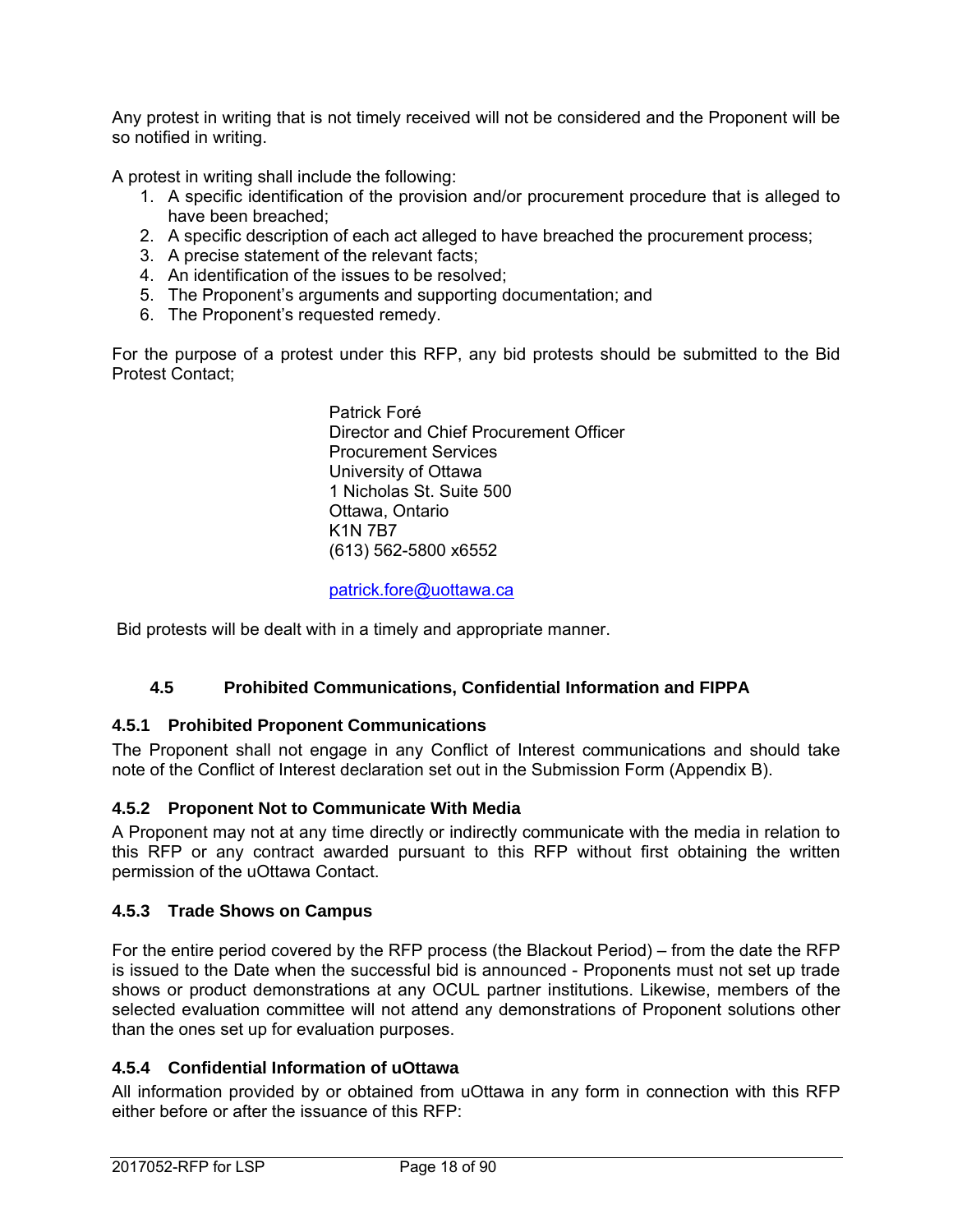- (a) is the sole property of uOttawa and must be treated as confidential;
- (b) is not to be used for any purpose other than replying to this RFP and the performance of any subsequent Contract;
- (c) must not be disclosed without prior written authorization from uOttawa; and
- (d) shall be returned by the Proponents to uOttawa immediately upon the request of uOttawa.

#### **4.5.5 Freedom of Information and Protection of Privacy Act**

The Freedom of Information and Protection of Privacy Act, R.S.O. 1990, c.F.31, as amended, applies to information provided to uOttawa by a Proponent. A Proponent should identify any information in its proposal or any accompanying documentation supplied in confidence for which confidentiality is to be maintained by uOttawa. The confidentiality of such information will be maintained by uOttawa, except as otherwise required by law or by order of a court or tribunal. Proponents are advised that their proposals will, as necessary, be disclosed on a confidential basis, to uOttawa advisers retained for the purpose of evaluating or participating in the evaluation of their proposals. If a Proponent has any questions about the collection and use of Personal Information pursuant to this RFP, questions are to be submitted to the uOttawa Contact in accordance with Section 4.2.1.

#### **4.6 Procurement Process Non-Binding**

### **4.6.1 No Contract A**

The procurement process is not intended to create and shall not create a formal legally binding bidding process and shall instead be governed by the law applicable to direct commercial negotiations. For greater certainty and without limitation: (a) the RFP shall not give rise to any "Contract A" based tendering law duties or any other legal obligations arising out of any process contract or collateral contract; and (b) neither the Proponent nor uOttawa shall have the right to make any claims against the other with respect to the award of a contract, failure to award a contract or failure to honour a response to this RFP.

#### **4.6.2 No Contract until Execution of Written Agreement**

The RFP process is intended to identify prospective vendors for the purposes of negotiating potential agreements. No legal relationship or obligation regarding the procurement of any good or service shall be created between the Proponent and COU by the RFP process until the successful negotiation and execution of a written agreement for the acquisition of such goods and/or services.

#### **4.6.3 Non-Binding Price Estimates**

While the pricing information provided in responses will be non-binding prior to the execution of a written agreement, such information will be assessed during the evaluation of the responses and ranking of the Proponent. Any inaccurate, misleading or incomplete information, including withdrawn or altered pricing, could adversely impact any such evaluation, ranking or contract award.

#### **4.6.4 Disqualification for Misrepresentation**

UOttawa may disqualify the Proponent or rescind a contract subsequently entered if the Respondent's response contains misrepresentations or any other inaccurate, misleading or incomplete information.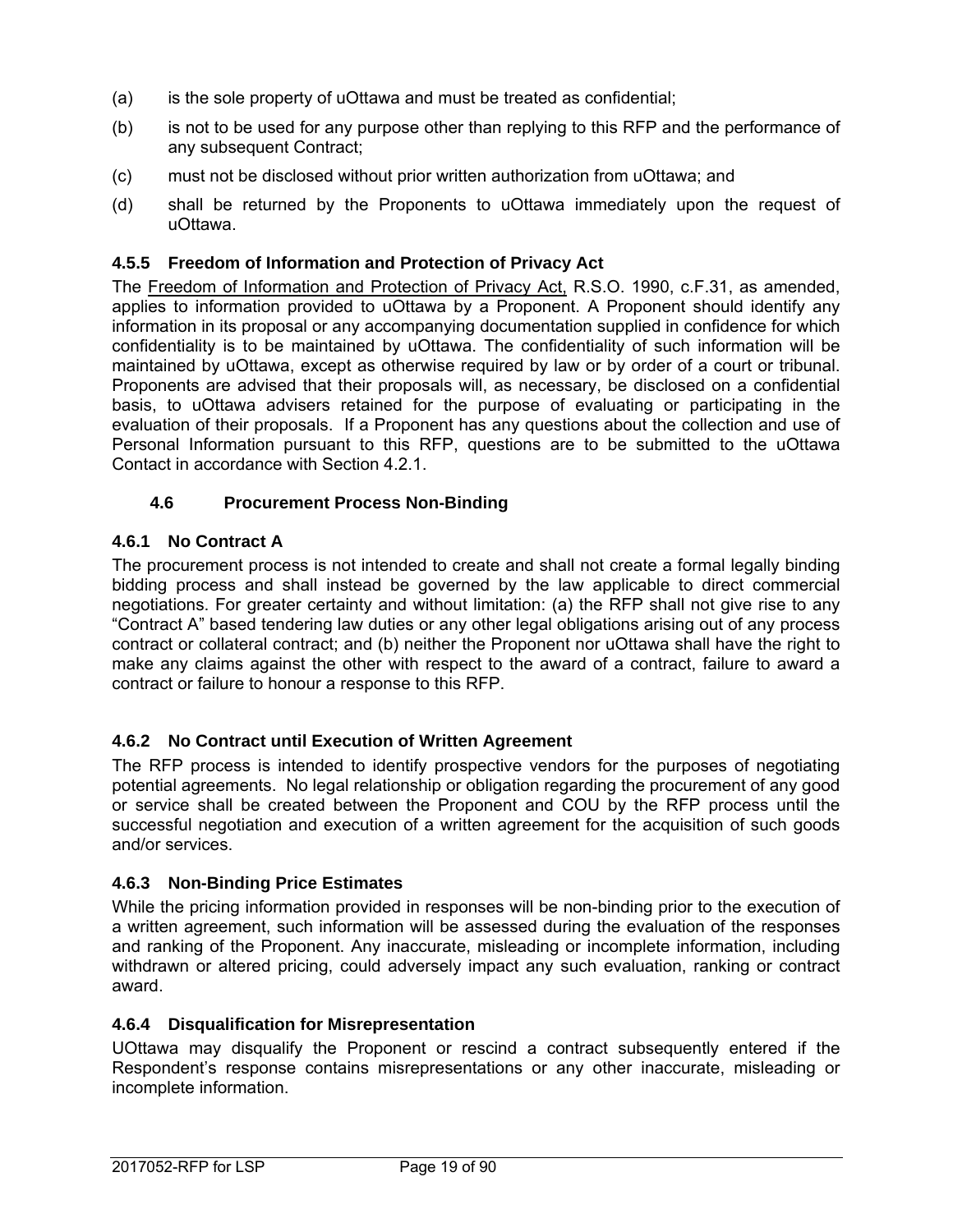## **4.6.5 References and Past Performance**

UOttawa evaluation may include information provided by the Proponent's references and may also consider the Proponent's past performance on previous contracts with uOttawa or participating OCUL members.

### **4.6.6. Inappropriate Conduct**

UOttawa may prohibit a supplier from participating in a procurement process based on past performance or based on inappropriate conduct in a prior procurement process and such inappropriate conduct shall include but not be limited to: (a) the submission of quotations containing misrepresentations or any other inaccurate, misleading or incomplete information; (b) the refusal of the supplier to honour its pricing or other commitments made in its proposal; or (c) any other conduct constituting a Conflict of Interest.

### **4.6.7 Cancellation**

UOttawa may cancel or amend the RFP process without liability at any time.

### **4.7 Governing Law and Interpretation**

#### **4.7.1 Governing Law**

The terms and conditions in this Part 4 Terms and Conditions of RFP Process: (a) are included for greater certainty and intended to be interpreted broadly and separately (with no particular provision intended to limit the scope of any other provision); (b) are non-exhaustive (and shall not be construed as intending to limit the pre-existing rights of the parties to engage in precontractual discussions in accordance with the common law governing direct commercial negotiations); and (c) are to be governed by and construed in accordance with the laws of the Province of Ontario and the federal laws of Canada applicable therein.

### **4.7.2 Definitions**

Unless otherwise specified in this RFP, capitalized words and phrases have the meaning set out in the Form of Agreement.

**"Business Day"** means any working day, Monday to Friday inclusive, but excluding statutory and other holidays, namely: New Year's Day; Good Friday; Easter Monday; Victoria Day; Canada Day; Civic Holiday; Labour Day; Thanksgiving Day; Remembrance Day; Christmas Day; Boxing Day and any other day which uOttawa has elected to be closed for business, between 9:00 am EST and 4:00 pm EST;

**"Conflict of Interest"** shall have the meaning ascribed to it in the Submission Form (Appendix  $B$ );

**"OCUL"** means the Ontario Council of University Libraries. OCUL is an active association of all Ontario universities along with affiliate's members from colleges within the province. The association promotes strategic supply, co-operative procurement and the ethical exchange of information between its members and affiliates. For the purpose of the RFP, OCUL means the members of the Ontario Council of University Libraries who are participating in the RFP (hereinafter referred to as OCUL).

"Evaluation Team" means the individuals selected to evaluate the responses received from this RFP. The evaluation team will consist of participating OCUL members.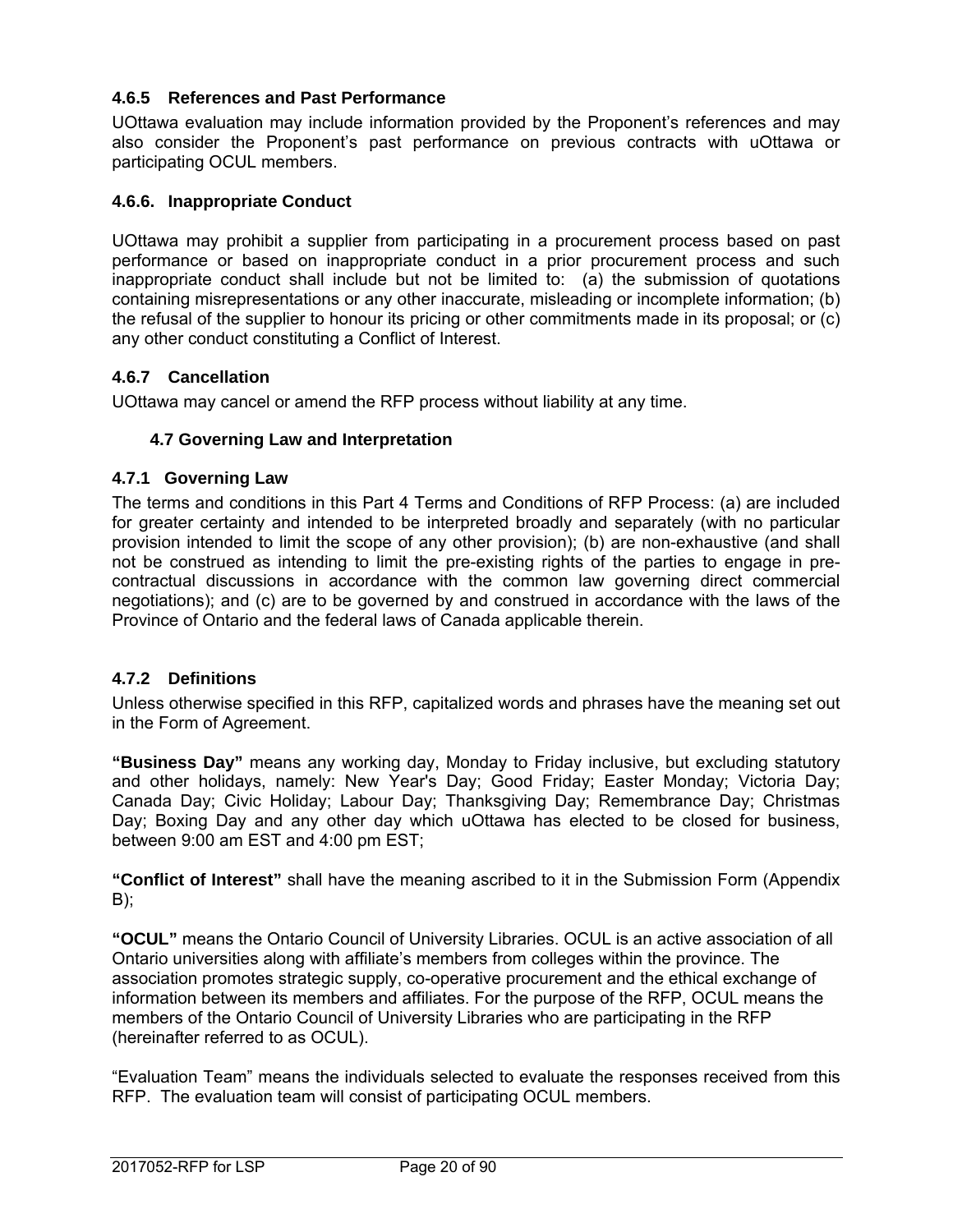"Ontario Universities" means any university in Ontario.

## **'uOttawa and Evaluation Team' Contact** means;

 Carole Dessureault Senior Procurement Officer Procurement Services University of Ottawa 1 Nicholas St. Suite 500 Ottawa, Ontario, K1B 7N7 Email: carole.dessureault@uottawa.ca

**"Proponent"** means any third party supplier, contractor or consultant who responds to this RFP;

[End of Part 4]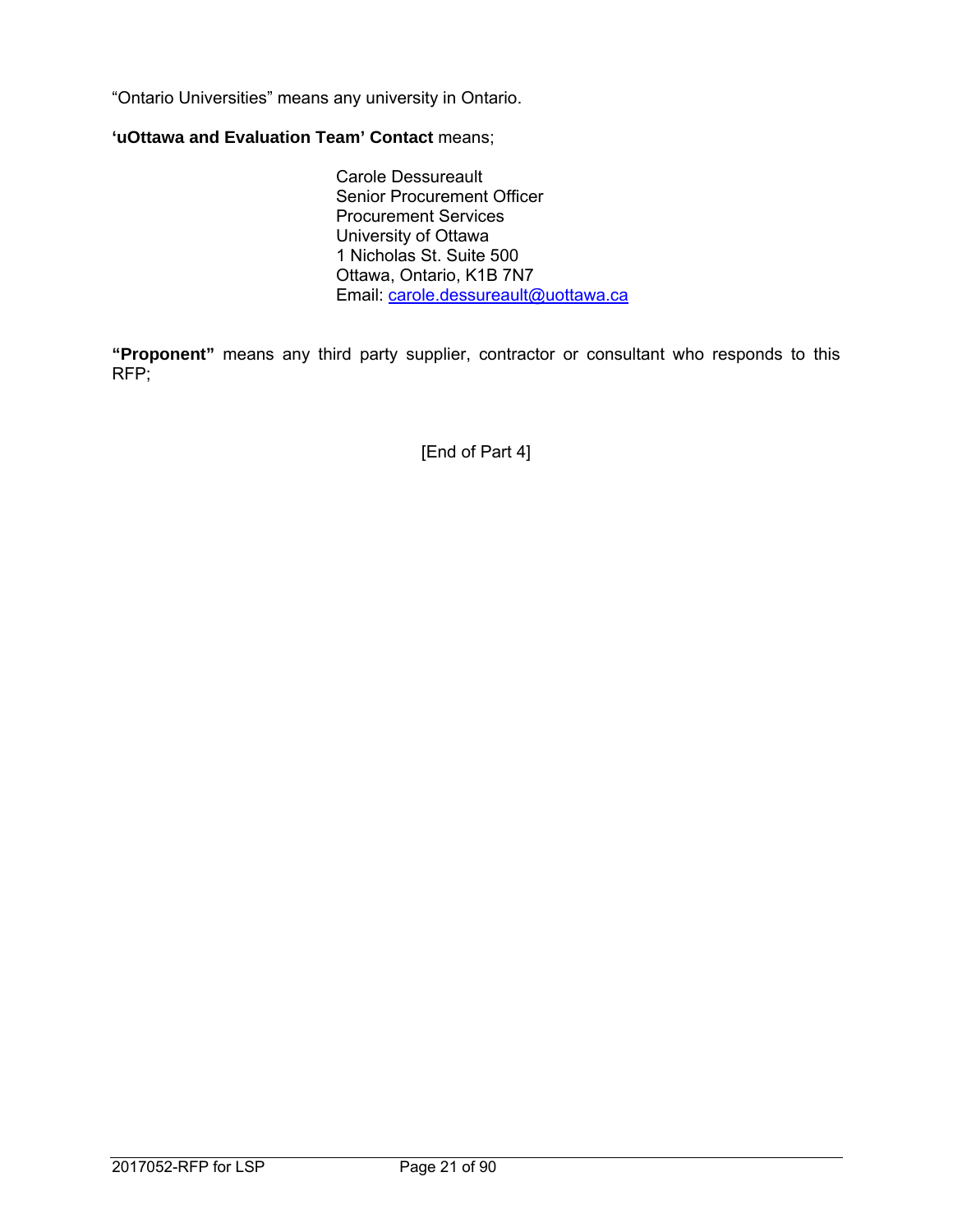## **APPENDIX A – FORM OF AGREEMENT** ( PRESENTED IN DRAFT FORM )

This master agreement, or Form of Agreement, will be signed by the Council of Ontario Universities (COU) and the selected Proponent will also be required to develop a Customer Service Agreement (CSA) to be used in conjunction with this Form of Agreement that will be executed between the selected Proponent and COU detailing the specific technical and functional requirements between these two parties. COU accepts no liability for acts of, decisions by, and information about the participating OCUL members.

#### **THIS AGREEMENT**

 **Made this \_\_\_\_\_\_\_\_\_ day of \_\_\_\_\_\_\_\_\_\_\_\_\_\_\_\_\_ 2018.** 

- **BETWEEN** –

**The COUNCIL OF ONTARIO UNIVERSITIES** 

Hereinafter called "COU ",

#### - **AND** –

#### **[\*\*Insert Selected Proponents Name\*\*] & Address**

Hereinafter called the *"Successful Proponent"*

**WHEREAS** on **November 29, 2017,** uOttawa issued a Request for Proposal 2017052-RFP posted by the University of Ottawa on behalf of the participating Ontario Council of University Libraries (OCUL) members and (if applicable) **Addendum(s) [\*\*Insert Addendum Number(s)\*\*] dated [\*\*Insert date(s)\*\*], repeat for each Addendum\*\*]** for 2017052-RFP (the "RFP");

**AND WHEREAS** on **[\*\*enter date of Successful Proponents proposal\*\*]** the Successful Proponent submitted a bid in response to the RFP 2017052-RFP (the "Bid");

**AND WHEREAS** COU wishes to enter into an agreement with the Selected Proponent ( for the services, as more particularly described in the RFP; the Successful Proponent's bid submission; and all negotiated terms and conditions hereinafter and forming part of this Agreement (the "Services");

**NOW THEREFORE THIS AGREEMENT WITNESSETH** that in consideration of the premises and other good and valuable consideration, the sufficiency whereof is acknowledged hereby by the parties, the parties hereto agree with each other as follows:

**1.** The Successful Proponent shall provide the services pursuant to all the terms and specifications set out in this agreement. If there should be any conflict between the provisions of this Agreement and the provisions of the RFP or the Proponent's bid submission, the provisions of this Agreement shall prevail.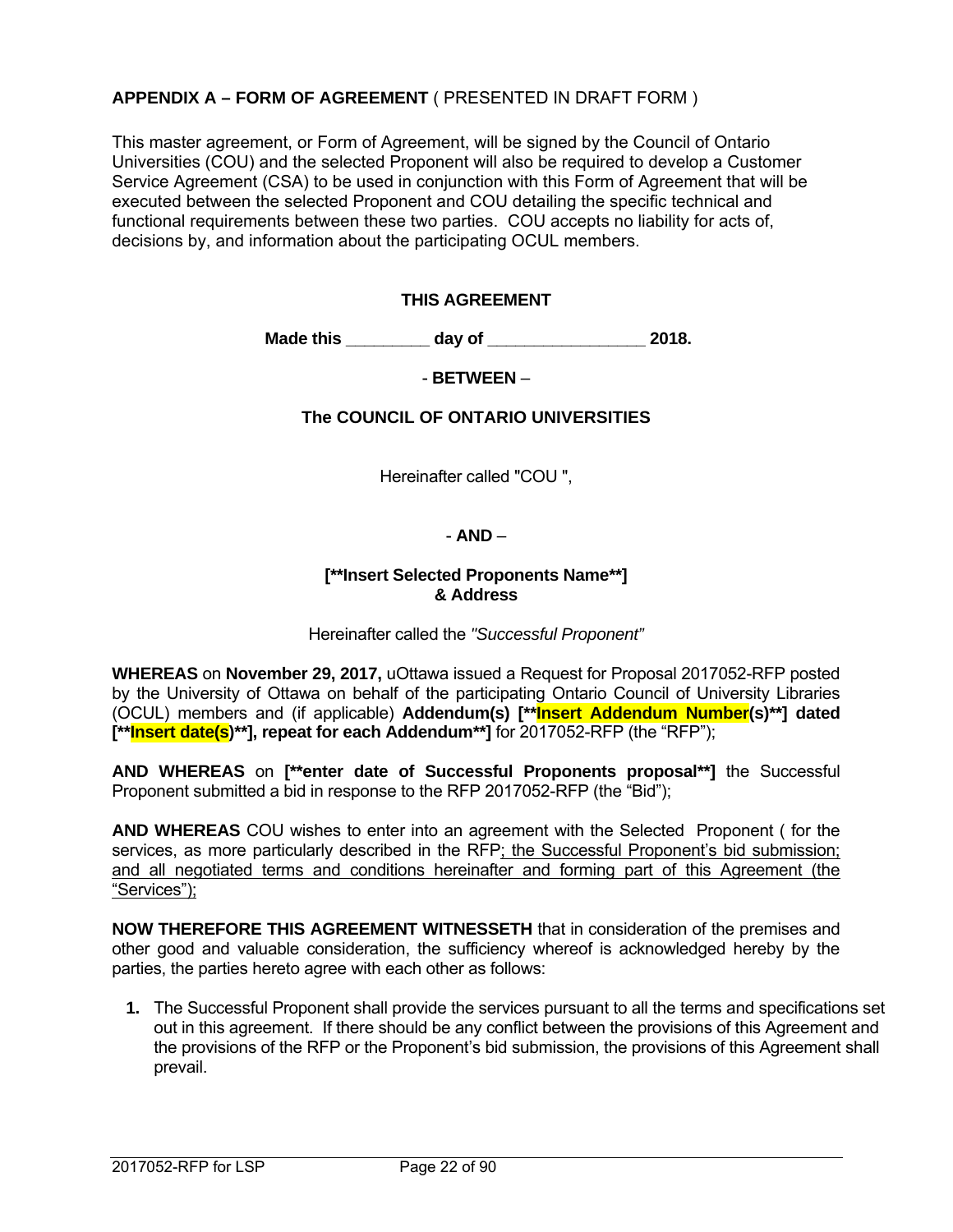**2.** The Agreement shall not only include the terms and conditions set out in the RFP and the Successful Proponent's bid, but shall also include all negotiated and mutually agreed upon terms and conditions set forth below,

#### **[\*\*Insert all negotiated and agreed upon changes, additions and/or deletions\*\*]**

The Agreement is the undertaking by both parties to perform their respective duties, responsibilities and obligations as prescribed and represents the entire agreement between the parties.

**3. Contract Term**: The term of the agreement is to be for a period of five (5) years**,** with an option in favour of COU to extend the agreement on the same terms and conditions for an additional term of up to 5 years. The Successful Proponent must adhere to the same price structure (in effect at the time of the extension), terms and conditions and covenants contained in the original Form of Agreement, unless otherwise agreed to by uOttawa. It is anticipated that the agreement will be executed on or around **March, 2018.** 

UOttawa will not accept auto-renew contracts.

**4. Pricing**: uOttawa shall not be responsible to pay the Successful Proponent for any goods or services they provide. COU will enter into a Customer Service Agreement on behalf of OCUL with the Successful Proponent, and shall pay the Successful Proponent for all required deliverables as outlined in the Rate Bid Form, (Appendix C of the RFP) unless otherwise agreed upon.

The Successful Proponent must be registered in Ontario for the collection and remittance of HST from the sale of goods and services.

All charges must be all inclusive as per the Rate Bid Form Appendix C.

Prices are to be in Canadian funds.

The Harmonized Sales Tax (HST) shall be shown separately as extra on all invoices.

#### **5. Insurance**

The Successful Proponents must supply proof:

From the Broker, of commercial liability insurance of at least \$5 million per occurrence and COU, its Board of Governors, officers, directors, employees, students and agents named as Additional Insureds. Such provision shall apply in proportion to and to the extent of the negligent acts or omissions of the non-University party or any person or persons under the non-University parties' direct supervision and control. The liability insurance should include personal injury and property damage, non-owned automobile liability, owners and contractors' protective coverage and contractual liability coverage.

- From the Broker, of automobile liability insurance with coverage of at least \$2 million per occurrence for liability arising at law for damages caused by reason of bodily injury (including death) or damage to property by employees or sub contractors.
- Provide thirty (30) days advance written notice to uOttawa of any modification, change, or cancellation of any of the insurance coverage,

### **6. Legislated Safety Regulations**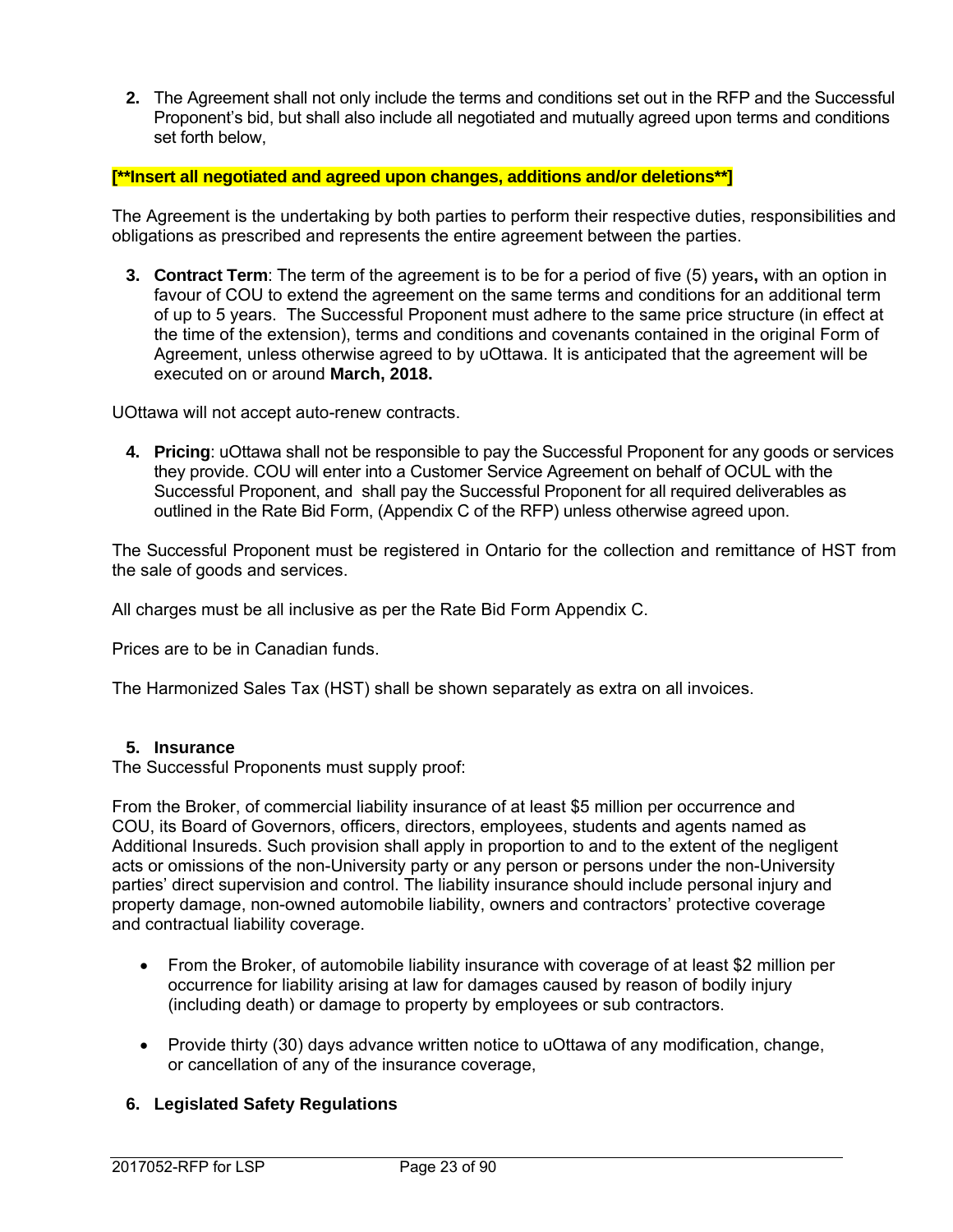The successful Proponent shall be in compliance with the Occupational Health and Safety Act of Ontario and its regulations http://www.gov.on.ca/LAB/english/hs/ohsaguide/.

## **7. Sub Contractors**

Neither party may assign, transfer its right and obligations or sub contract any portion of its contract except with the written consent of the other party.

Subcontractors shall adopt all the same terms and conditions of the contract agreement, as that of the contractor or Successful Proponent.

Nothing contained in the contract agreement shall create a contractual relationship between the subcontractor and COU.

Sub-contracting to any firm or individual whose current or past corporate or other interests may, in COU's opinion, give rise to a conflict of interest in connection with this proposal will not be permitted.

The Successful Proponent shall be held as fully responsible to COU for the acts and omissions of its sub-contractors and of persons directly or indirectly employed by its sub-contractors as for the acts and omissions of persons directly employed by the Successful Proponent.

#### **8. Governing Laws**

The laws of the Province of Ontario shall govern in any dispute the may arise as a result of the Successful Proponent's submission and the subsequent contract awarded to the Successful Proponent.

This Agreement shall be construed and interpreted in accordance with the laws of the Province of Ontario. The express rights and remedies of COU and obligations of the Proponent set out in this contract agreement are in addition to and shall not limit any other rights and remedies available to uOttawa or any other obligations of the Proponent at law or in equity. Neither acceptance of a bid nor execution of a contract will constitute approval of any activity or development contemplated in any bid that requires approval, permit or license pursuant to any federal, provincial, regional district or municipal statute, regulation or by-law. COU will not reimburse or be responsible for any additional or unforeseen costs resulting from government regulation or any other cause.

The Successful Proponent shall comply with all Federal, Provincial and Municipal laws and regulations, including but not limited to the Ontario Ministry of Labour Employment Standards Act.

Any required permits, licenses, approvals or inspections shall be the complete responsibility of the Successful Proponent.

The Successful Proponent shall comply with all applicable Occupational Health and Safety regulations and take every precaution at all times for the complete supervision and protection of all persons, owned and non-owned property, staff, students, and personnel. In an emergency affecting the safety of individuals, or of the work, or of adjoining property, the Successful Proponent, without special instruction or authorization is granted permission to act, at its own discretion, to prevent such threatened loss or injury. Should the Successful Proponent, in order to prevent threatened loss or injury, be instructed or authorized to act by uOttawa, shall so act without appeal.

### **9. Confidentiality**

Proponents may not use COU's name or markings or those of participating OCUL member institutions for any external marketing purposes without the express written permission from COU or the participating OCUL member.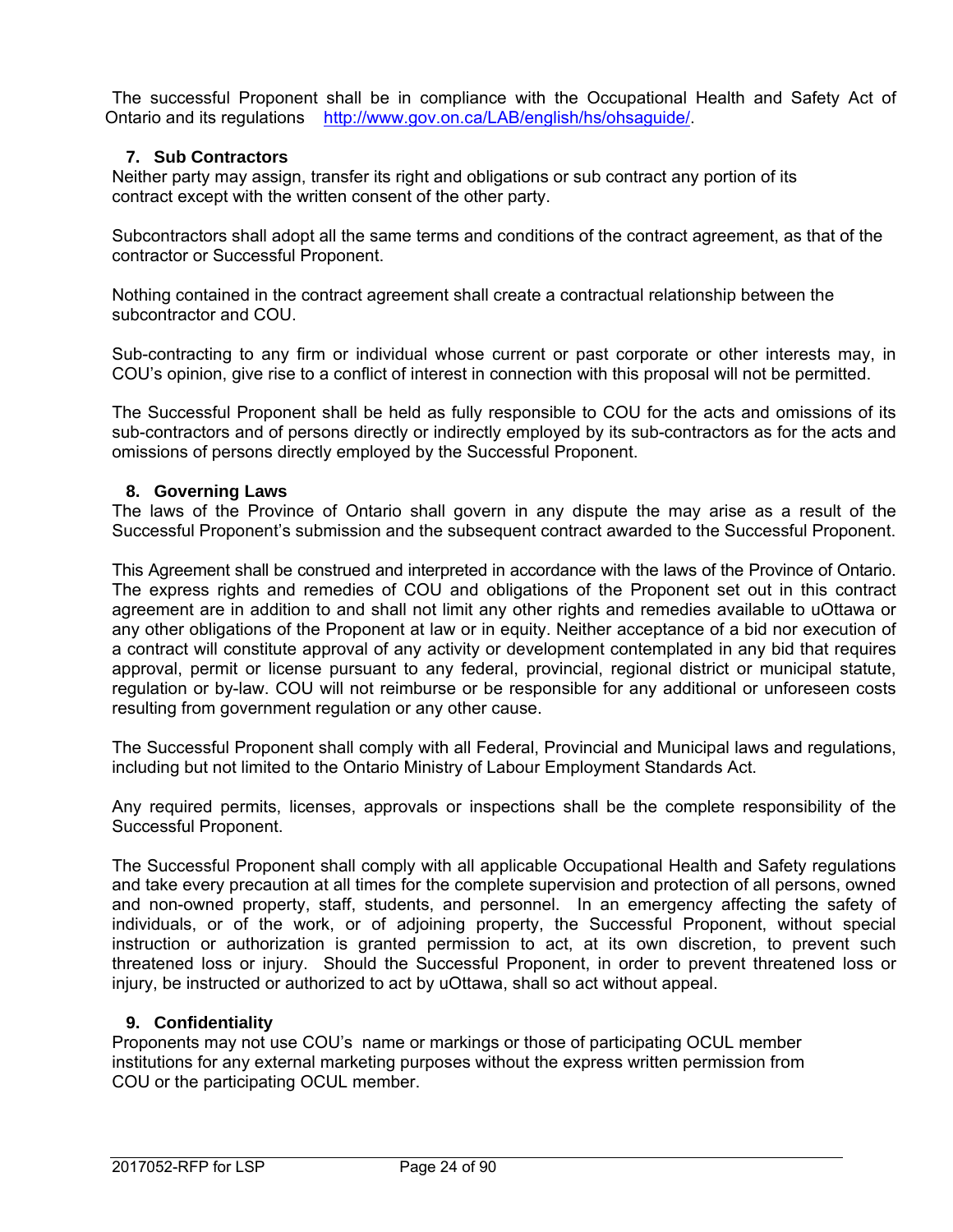All plans, materials and electronic or digital files paid for by COU or the participating OCUL members are the property of COU or the participating OCUL members.

All parties shall treat the contract and all documents, drawings, specifications and information connected with this Form of Agreement as confidential and shall not disclose any information or documents acquired by it or its employees, agents or sub-contractors to any third parties, nor use, or copy the information, except as required to perform the Successful Proponent's obligations in fulfilling the terms of this contract.

All parties agree that OCUL maintains maintain ownership of their own data and the rights associated with the use of that data, including the ability to export it in whole or in part.

#### **10. Force Majeure**

Neither party shall be considered in default in the performance of its obligations under this Contract to the extent that the performance of any such obligation is prevented or delayed by any cause, existing or future, which is beyond the reasonable control of the affected party such as acts of God (including hurricanes, major natural disasters), regulations or orders of government authorities, fire, flood, explosion, acts of terrorism, war, disorder, civil disaster, or other emergency. If either party claims that performance of its obligations was prevented or delayed by any such cause, that party shall promptly notify the other party of that fact, and of the circumstances preventing or delaying performance. Such party so claiming a cause for delayed performance shall endeavour, to the extent reasonable, to remove the obstacles which preclude the Successful Proponent from fulfilling its obligations as stated in this contract. Reassignment, resignation, or incapacity of assigned personnel is specifically excluded from consideration as force majeure.

### **11. Indemnification**

The Successful Proponent shall indemnify and hold harmless COU, its directors, employees, students and agents from and against all actions, suits, claims, causes of action, demands, penalties, fines, costs and expenses including legal fees or other proceedings of any kind or nature directly or indirectly arising out of performance of the Work or Supply of Goods, including but not limited to personal injuries to anyone, breach or alleged breach of intellectual property laws, environmental non-compliance, product liability or property damage.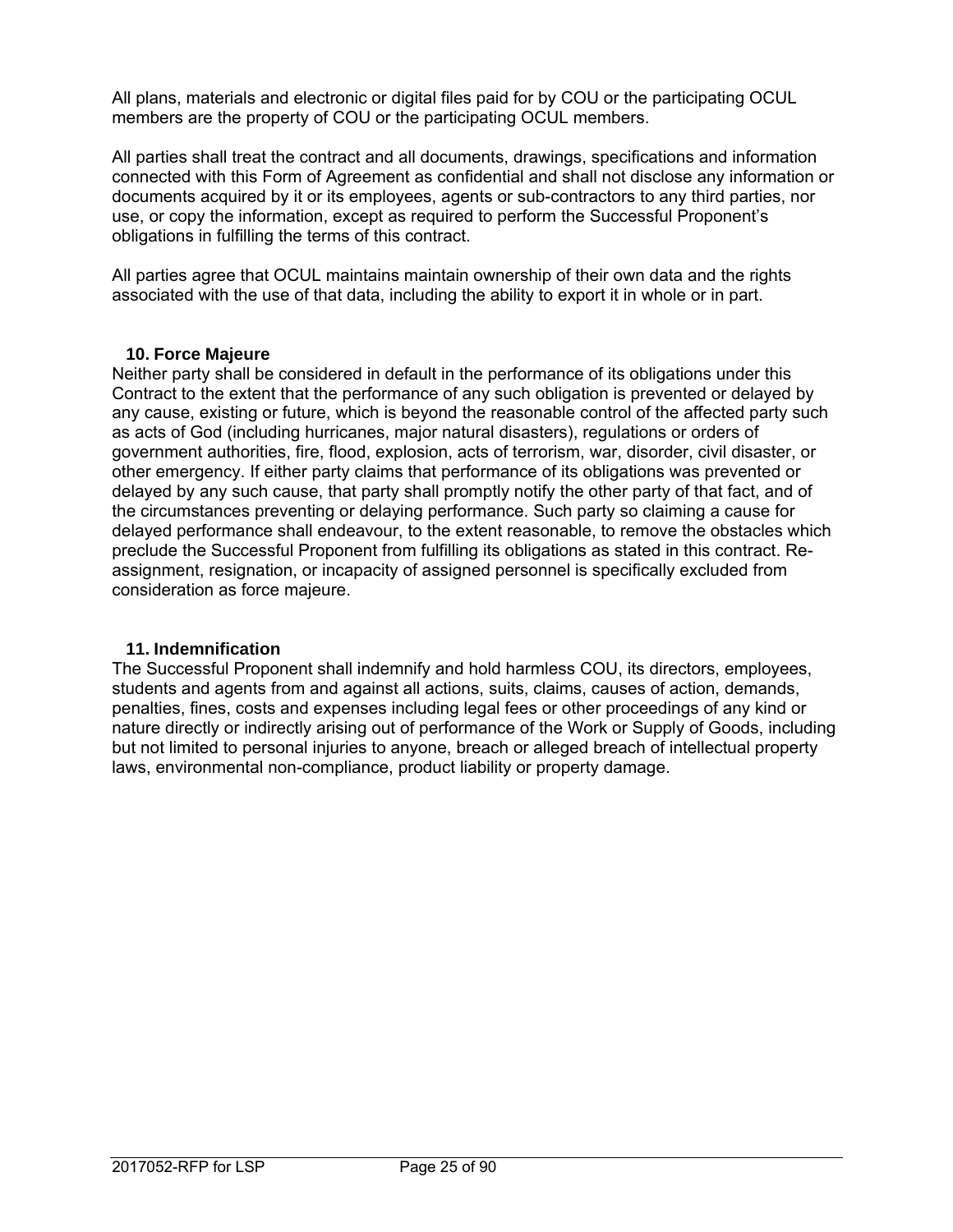**IN WITNESS WHEREOF** the parties hereto have duly executed this Agreement.

## **[\*\*Insert Successful Proponent's Name\*\*]**

Signature of Witness Signature of Proponent Representative

Name of Witness Name and Title

de la contrata de la contrata de la contrata de la contrata de la contrata de la contrata de la contrata de la

 I have authority to bind **[\*\*Insert Successful Proponents Name\*\*]** 

### **THE COUNCIL OF ONTARIO UNIVERSITIES**

Signature of Witness Signature of University Representative

Name of Witness Name and Title

Signature of

de la contrata de la contrata de la contrata de la contrata de la contrata de la contrata de la contrata de la

I have authority to bind **COU** 

Executed under the seal shown below, with the intent that such execution take effect as a deed.

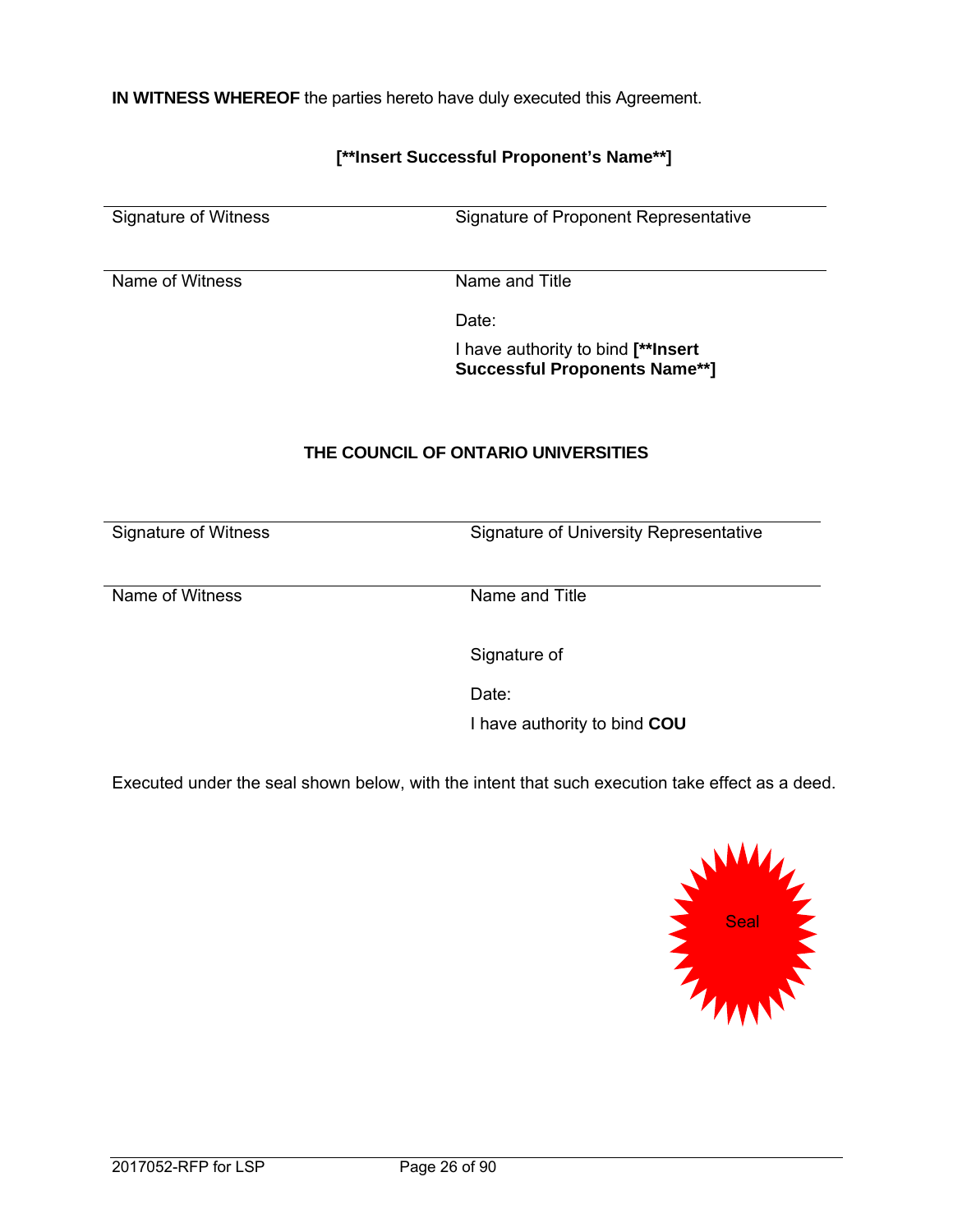## **DEFINITIONS TO THE FORM OF AGREEMENT**

Unless otherwise specified in the RFP, capitalized words and phrases have the meaning set out in the Form of Agreement attached as Appendix A to the RFP.

**"Agreement"** means a formal written legal contract for the supply of goods, equipment or services entered into at the end of the procurement process.

**"Auto - renew clause"** means a formal written legal clause for the supply of goods, equipment or services entered into at the end of the procurement process which the Successful Proponent invokes if no written notification is received that informs the Successful Proponent in writing that the contract has been terminated or cancelled.

**"Contract"** means an obligation, such as an accepted offer, between competent parties upon a legal consideration, to do or abstain from doing some act. It is essential to the creation of a contract that the parties intend that their agreement shall have legal consequences and be legally enforceable. The essential elements of a contract are an offer and an acceptance of that offer; the capacity of the parties to contract; consideration to support the contract; a mutual identity of consent or consensus ad idem; legality of purpose; and sufficient certainty of terms.

**"Work"** includes the whole of the works, labour, materials, required equipment, services, matters and things to be done, furnished and performed by the Successful Proponent under the agreed upon contract.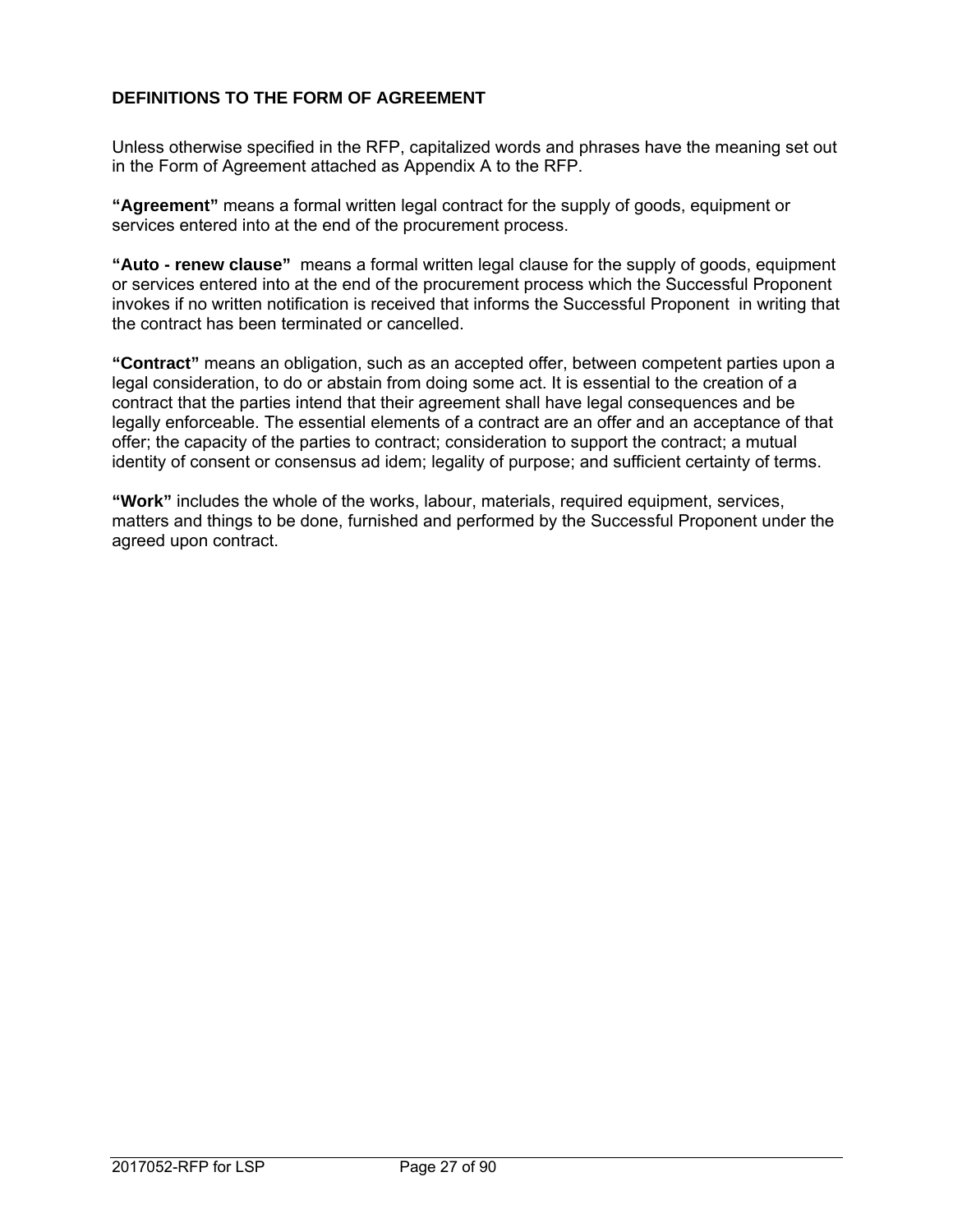### **APPENDIX B – SUBMISSION FORM**

#### **To the University of Ottawa:**

#### **1. Proponent Information**

(a) The full legal name of the Proponent is:

(b) Any other relevant name under which the Proponent carries on business is:

(c) The jurisdiction under which the Proponent is governed is:

(d) The name, address, telephone, facsimile number and e-mail address of the contact person for the Proponent is:

#### **2. Acknowledgment of Non-Binding Procurement Process**

The Proponent acknowledges that this RFP process will be governed by the terms and conditions of the RFP and that, among other things, such terms and conditions confirm that this procurement process does not constitute a formal legally binding bidding process and that there will be no legal relationship or obligations created until individual universities and the selected Proponent have executed a written contract.

#### **3. Ability to Provide Deliverables**

The Proponent has carefully examined the RFP documents and has a clear and comprehensive knowledge of the Deliverables required under the RFP. The Proponent represents and warrants its ability to provide the Deliverables required under the RFP in accordance with at the Rates set out in the Rate Bid Form.

#### **4. Non-Binding Price Estimates**

The Proponent has submitted its Rates in accordance with the instructions in the RFP and in the Rate Bid Form set out at Appendix C. The Proponent confirms that the pricing information provided is accurate. The Proponent acknowledges that any inaccurate, misleading or incomplete information, including withdrawn or altered pricing, could adversely impact the acceptance of its quotation or its eligibility for future work.

#### **5. Addenda**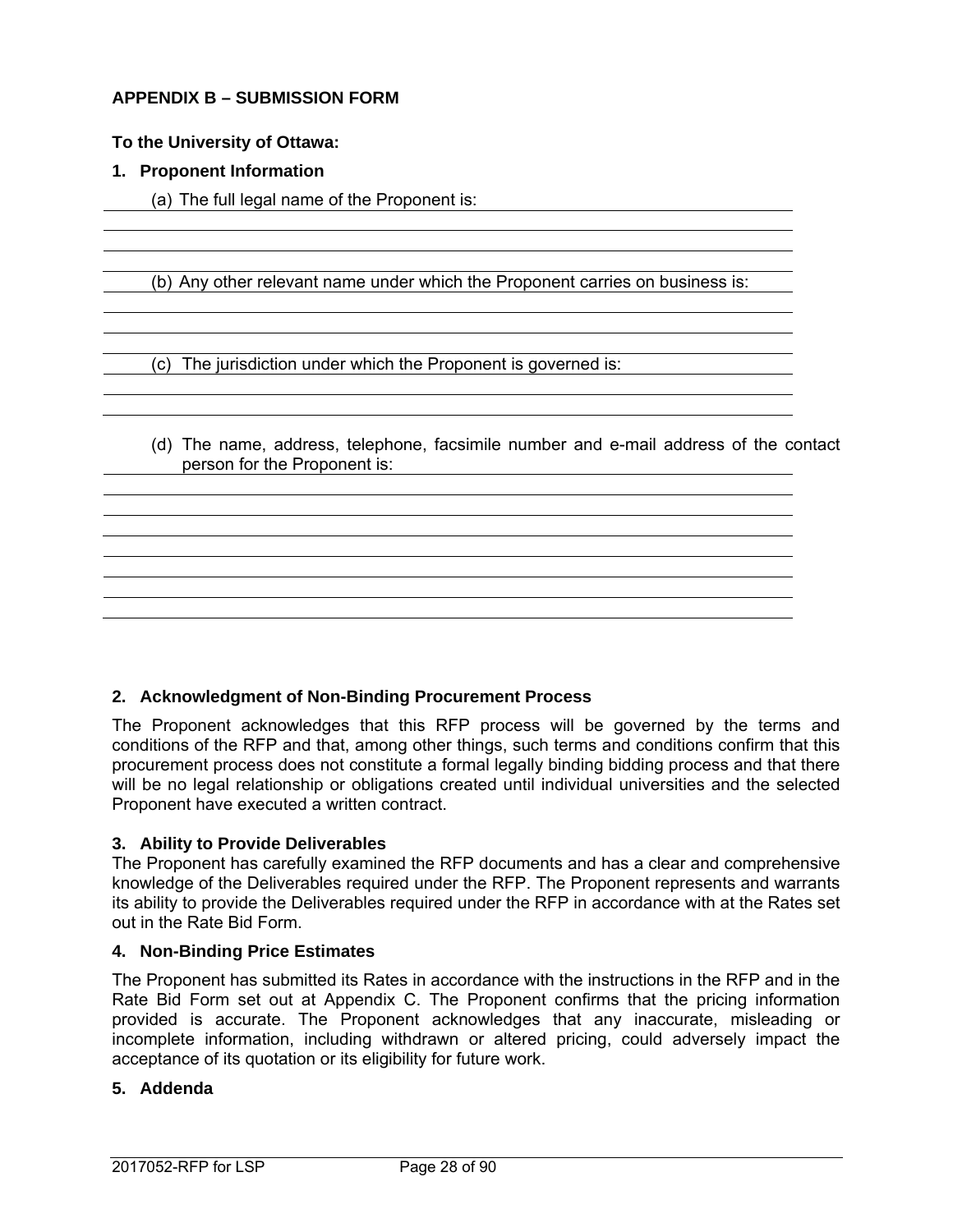The Proponent has read and accepted all addenda issued by uOttawa prior to the Deadline for Issuing Addenda. The onus remains on Proponents to make any necessary amendments to their proposal based on the addenda. The Proponent is requested to confirm that it has received all addenda by listing the addenda numbers or, if no addenda were issued, "None":

. Proponents who fail to complete this section will be deemed to have received all posted addenda.

### **6. Conflict of Interest**

For the purposes of this section, the term "Conflict of Interest" means "in relation to the RFP process, the Proponent has an unfair advantage or engages in conduct, directly or indirectly, that may give it an unfair advantage, including but not limited to: (i) having or having access to confidential information of uOttawa or participating OCUL members in the preparation of its proposal that is not available to other Proponents; (ii) communicating with any person with a view to influencing preferred treatment in the RFP process (including but not limited to the lobbying of decision makers involved in the RFP process); or (iii) engaging in conduct that compromises or could be seen to compromise the integrity of the RFP process."

If the box below is left blank, the Proponent will be deemed to declare that: (1) there was no Conflict of Interest in preparing its proposal; and (2) there is no foreseeable Conflict of Interest in performing the contractual obligations contemplated in the RFP.

Otherwise, if the statement below applies, check the box.

 The Proponent declares that there is an actual or potential Conflict of Interest relating to the preparation of its proposal, and/or the Proponent foresees an actual or potential Conflict of Interest in performing the contractual obligations contemplated in the RFP.

If the Proponent declares an actual or potential Conflict of Interest by marking the box above, the Proponent must set out below details of the actual or potential Conflict of Interest:

The following individuals, as employees, advisors, or in any other capacity (a) participated in the preparation of our proposal; **AND** (b) were an employee of a university in Ontario and have ceased that employment within twelve (12) months prior to the Initial Submission Date:

**Name of Individual:** 

**Job Classification (of last position with an Ontario university):** 

**Department (where last employed with an Ontario university):** 

**Last Date of Employment with an Ontario university:** 

**Name of Last Supervisor with an Ontario university:** 

**Brief Description of Individual's Job Functions (at last position with an Ontario university):** 

**Brief Description of Nature of Individual's Participation in Preparation of Proposal:**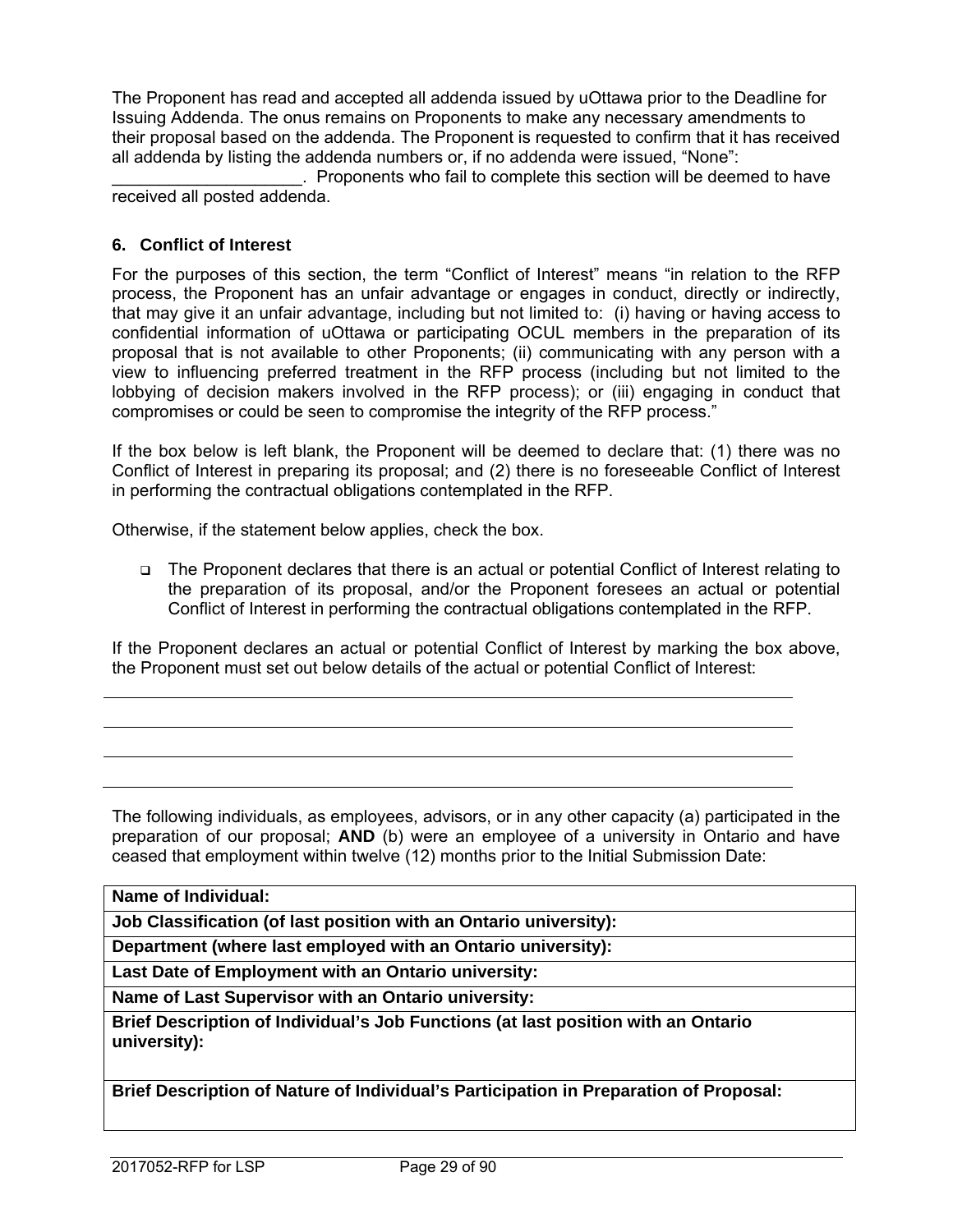### **(Repeat above for each identified individual)**

The Proponent agrees that, upon request, the Proponent shall provide uOttawa with additional information from each individual identified above in the form prescribed by uOttawa.

#### **7. Disclosure of Information**

The Proponent hereby agrees that any information provided in this proposal, even if it is identified as being supplied in confidence, may be disclosed where required by law or if required by order of a court or tribunal. The Proponent hereby consents to the disclosure, on a confidential basis, of this proposal by uOttawa to uOttawa advisers retained for the purpose of evaluating or participating in the evaluation of this proposal.

#### **8. Proof of Insurance**

By signing the Submission Form, the Proponent agrees, if selected, to provide proof of insurance coverage as required in the Form of Agreement. If selected, the Proponent must provide proof of insurance coverage in the form of a valid certificate of insurance prior to the execution of the Agreement by uOttawa.

| Signature of Witness | Signature of Proponent representative  |
|----------------------|----------------------------------------|
| Name of Witness      | Name and Title                         |
|                      |                                        |
|                      | Date:                                  |
|                      |                                        |
|                      | I have authority to bind the Proponent |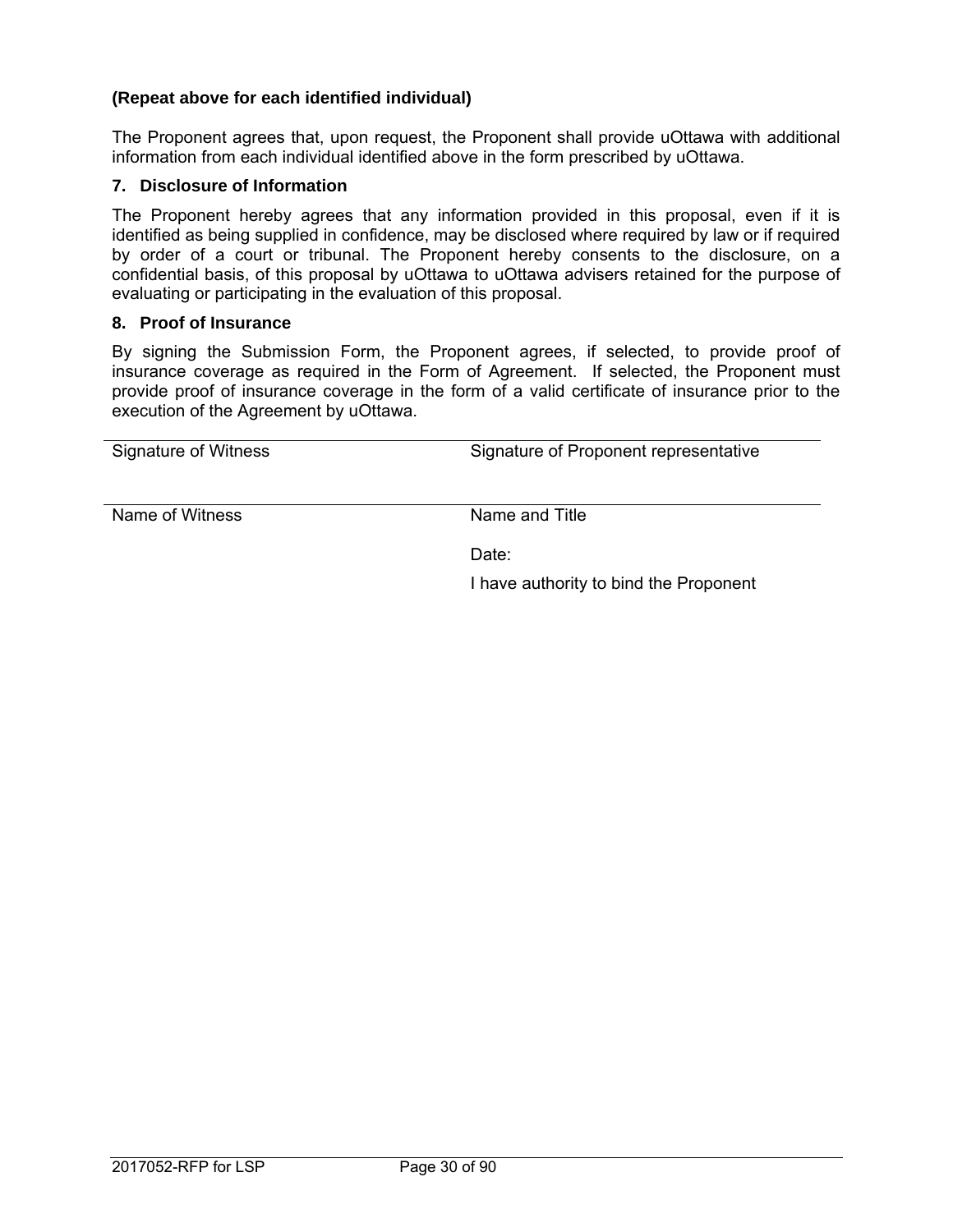## **APPENDIX C – RATE BID FORM (TO BE FILED SEPARATELY)**

#### **PRICING**

- 1. Proponent should provide a quote in Canadian dollars, excluding HST. If not, please specify the currency.
- 2. The pricing details must reflect total cost of ownership and therefore include all costs (purchase, installation, training, usage, support, maintenance etc.) to all parties concerned (University, supplier, third-party software or integration \*) as they apply. (See grid below)
	- \* if exact costs are unavailable, include approximation and reference to actual source
- 3. The pricing (as described above) must clearly state the cost of any component that would be shared by all participants for any common functionality.
- 4. The pricing must include clear definitions of the terms of the commitment (i.e. \$ initial purchase  $\pm$  \$ maintenance/year for a minimum of 5 years).

The project is for phased implementation of thirteen (13) institutions in first implementation /migration with implementations of additional partners on an individual basis or small groups.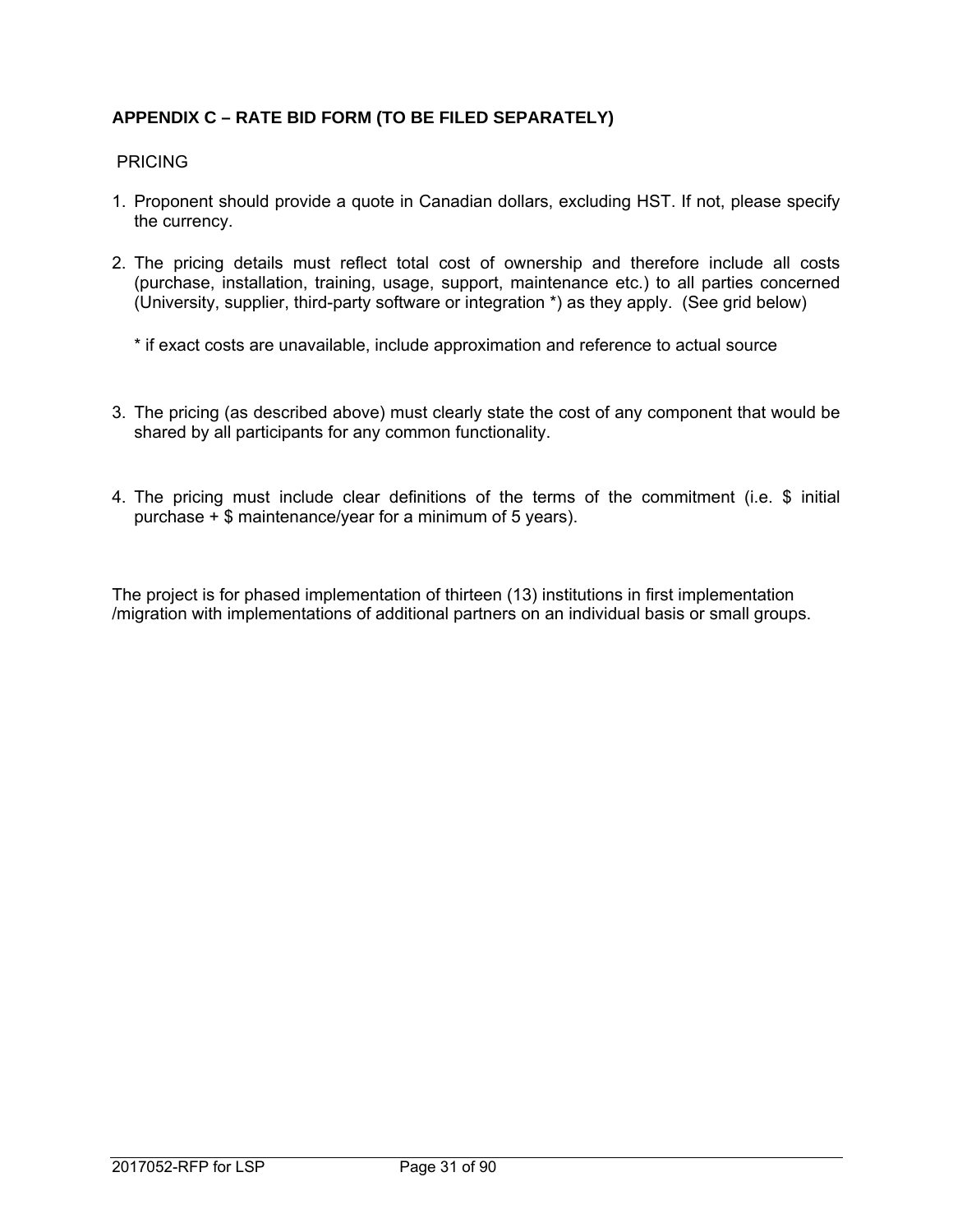# **Implementation for thirteen (13) Partners (initial group)**

Specify your Software License Model and Pricing Formula

| <b>Description</b>                                                                                   | Year 1 | Year 2 | Year 3 | Year 4 | Year 5 | <b>Assumptions</b><br>and<br>additional<br><b>Notes</b> |
|------------------------------------------------------------------------------------------------------|--------|--------|--------|--------|--------|---------------------------------------------------------|
|                                                                                                      |        |        |        |        |        |                                                         |
| <b>Software License:</b>                                                                             |        |        |        |        |        |                                                         |
| For full production system,<br>including all modules and<br>applications                             |        |        |        |        |        |                                                         |
| For a Test environment<br>(Sandbox) for learning<br>and testing as specified in<br>Requirement 5.4.1 |        |        |        |        |        |                                                         |
|                                                                                                      |        |        |        |        |        |                                                         |
| <b>Professional Services:</b>                                                                        |        |        |        |        |        |                                                         |
| Implementation                                                                                       |        |        |        |        |        |                                                         |
| (costs for each step in the<br>implementation plan)                                                  |        |        |        |        |        |                                                         |
| Data Migration services                                                                              |        |        |        |        |        |                                                         |
| Project Management                                                                                   |        |        |        |        |        |                                                         |
| Interfaces/Integration or<br>interoperability as<br>specified in Requirements<br>1.4 and 5.6         |        |        |        |        |        |                                                         |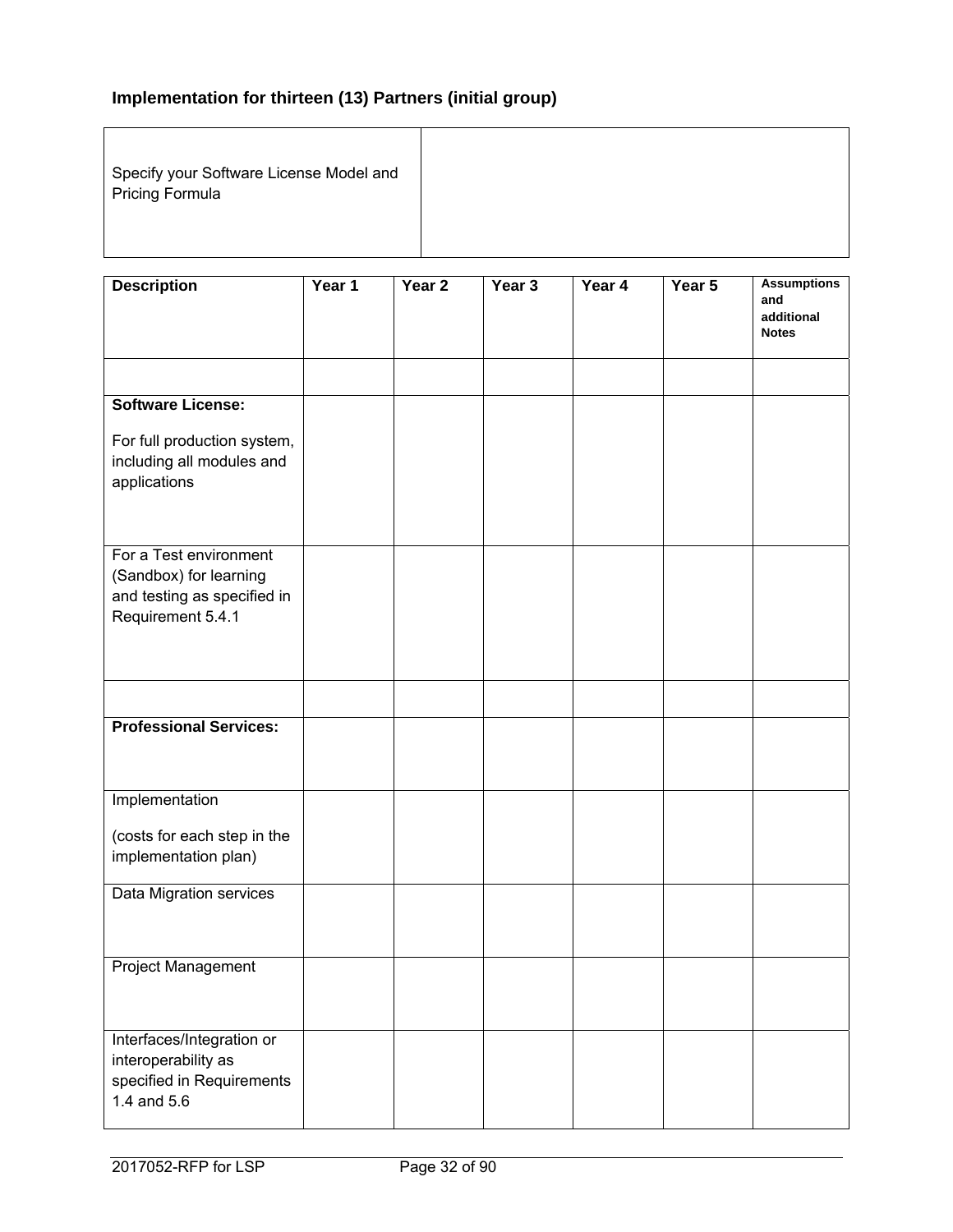| Testing                        |  |  |  |
|--------------------------------|--|--|--|
|                                |  |  |  |
|                                |  |  |  |
| Training                       |  |  |  |
|                                |  |  |  |
|                                |  |  |  |
| Documentation                  |  |  |  |
|                                |  |  |  |
|                                |  |  |  |
| Additional charges for         |  |  |  |
| Phased Installation            |  |  |  |
|                                |  |  |  |
|                                |  |  |  |
|                                |  |  |  |
|                                |  |  |  |
| <b>Maintenance Cost and</b>    |  |  |  |
| Support:                       |  |  |  |
| <b>Annual Maintenance Cost</b> |  |  |  |
|                                |  |  |  |
| Including updates / Bug        |  |  |  |
| fixes                          |  |  |  |
|                                |  |  |  |
| <b>Client Support</b>          |  |  |  |
| (overall support model         |  |  |  |
| that meets the needs of        |  |  |  |
| the Requirement 6.3.1          |  |  |  |
| and other options              |  |  |  |
| available)                     |  |  |  |
|                                |  |  |  |
|                                |  |  |  |
| Other costs to meet the        |  |  |  |
| requirements of this RFP       |  |  |  |
|                                |  |  |  |
|                                |  |  |  |
|                                |  |  |  |
|                                |  |  |  |
| <b>Grand Total</b>             |  |  |  |
|                                |  |  |  |

## **Discounts:**

Please identify any discounts where applicable.

| <b>Description</b> | Year 1 | Year 2 | Year 3 | Year 4 | Year 5 | <b>Notes</b> |
|--------------------|--------|--------|--------|--------|--------|--------------|
|                    |        |        |        |        |        |              |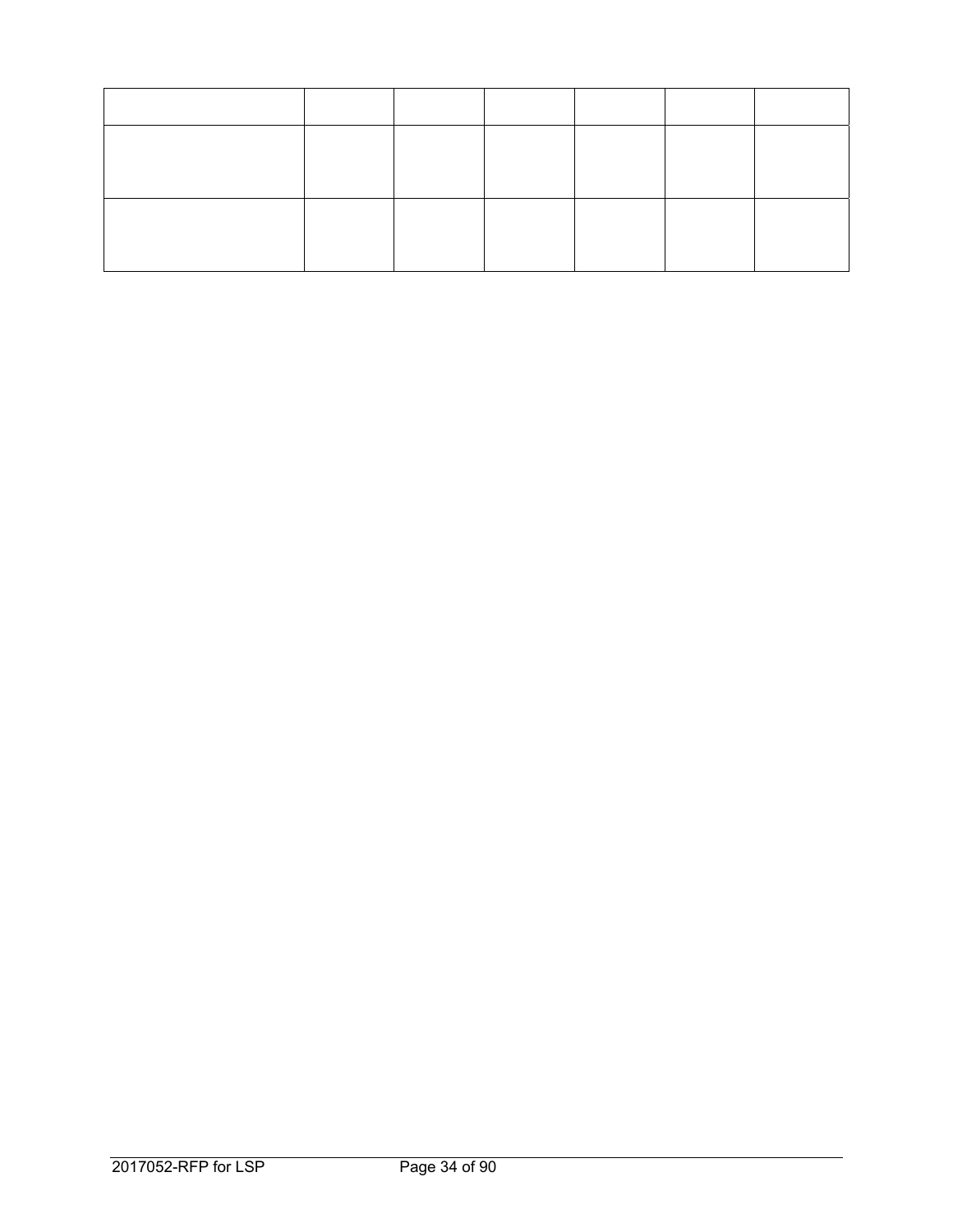# **Implementation for additional Partners (joining on an individual basis or small groups)**

| Specify your Software License Model and<br>Pricing Formula |  |
|------------------------------------------------------------|--|
|                                                            |  |

| <b>Description</b>                                | Year 1 | Year <sub>2</sub> | Year 3 | Year 4 | Year 5 | <b>Assumptions</b><br>and  |
|---------------------------------------------------|--------|-------------------|--------|--------|--------|----------------------------|
|                                                   |        |                   |        |        |        | additional<br><b>Notes</b> |
|                                                   |        |                   |        |        |        |                            |
| <b>Software License:</b>                          |        |                   |        |        |        |                            |
| For full production                               |        |                   |        |        |        |                            |
| system, including all<br>modules and applications |        |                   |        |        |        |                            |
|                                                   |        |                   |        |        |        |                            |
| For a Test environment                            |        |                   |        |        |        |                            |
| (Sandbox) for learning                            |        |                   |        |        |        |                            |
| and testing as specified in                       |        |                   |        |        |        |                            |
| Requirement 5.4.1                                 |        |                   |        |        |        |                            |
|                                                   |        |                   |        |        |        |                            |
|                                                   |        |                   |        |        |        |                            |
| <b>Professional Services:</b>                     |        |                   |        |        |        |                            |
|                                                   |        |                   |        |        |        |                            |
| Implementation                                    |        |                   |        |        |        |                            |
| (costs for each step in the                       |        |                   |        |        |        |                            |
| implementation plan)                              |        |                   |        |        |        |                            |
| Data Migration services                           |        |                   |        |        |        |                            |
|                                                   |        |                   |        |        |        |                            |
| Project Management                                |        |                   |        |        |        |                            |
|                                                   |        |                   |        |        |        |                            |
| Interfaces/Integration or                         |        |                   |        |        |        |                            |
| interoperability as                               |        |                   |        |        |        |                            |
| specified in Requirements                         |        |                   |        |        |        |                            |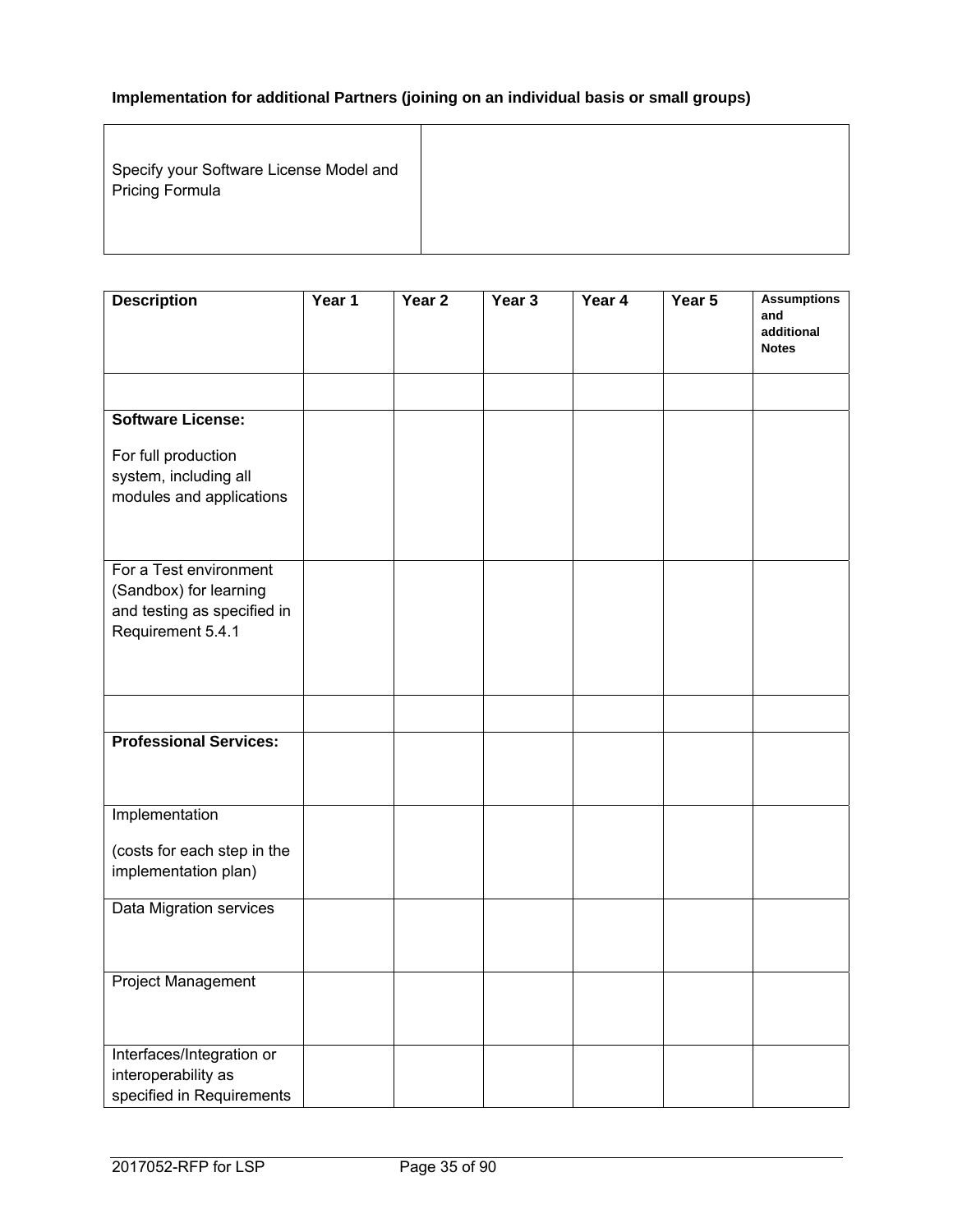| 1.4 and $5.6$                                     |  |  |  |
|---------------------------------------------------|--|--|--|
| Testing                                           |  |  |  |
|                                                   |  |  |  |
| Training                                          |  |  |  |
|                                                   |  |  |  |
|                                                   |  |  |  |
| Documentation                                     |  |  |  |
|                                                   |  |  |  |
| Additional charges for                            |  |  |  |
| Phased Installation                               |  |  |  |
|                                                   |  |  |  |
|                                                   |  |  |  |
|                                                   |  |  |  |
| <b>Maintenance Cost and</b><br>Support:           |  |  |  |
| <b>Annual Maintenance Cost</b>                    |  |  |  |
|                                                   |  |  |  |
| Including updates / Bug<br>fixes                  |  |  |  |
|                                                   |  |  |  |
| <b>Client Support</b>                             |  |  |  |
| (overall support model<br>that meets the needs of |  |  |  |
| the Requirement 6.3.1                             |  |  |  |
| and other options                                 |  |  |  |
| available)                                        |  |  |  |
|                                                   |  |  |  |
| Other costs to meet the                           |  |  |  |
| requirements of this RFP                          |  |  |  |
|                                                   |  |  |  |
|                                                   |  |  |  |
| <b>Grand Total</b>                                |  |  |  |
|                                                   |  |  |  |

# **Discounts:**

Please identify any discounts where applicable.

| <b>Description</b> | Year 1 | Year 2 | Year 3 | Year 4 | Year 5 | <b>Notes</b> |
|--------------------|--------|--------|--------|--------|--------|--------------|
|--------------------|--------|--------|--------|--------|--------|--------------|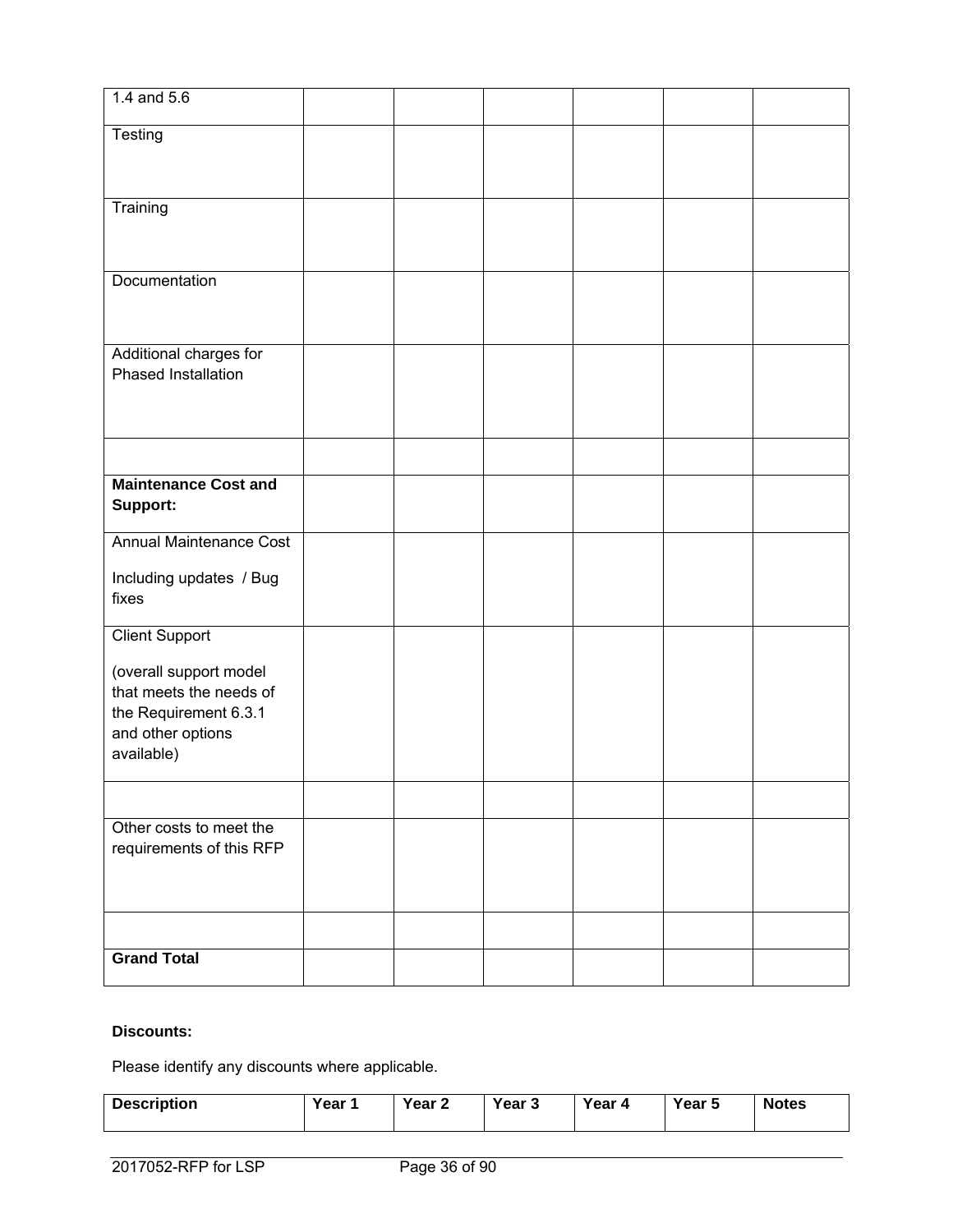# **Additional information (for information purpose only)**

| Explain your Formula for license and service costs<br>to add other additional partners after the<br>implementation of the initial group. |  |
|------------------------------------------------------------------------------------------------------------------------------------------|--|
| Explain your Formula for license and service costs<br>to add additional partners in the future.                                          |  |

# **Other fees**

| <b>Description</b>                                                              | Year 1 | Year 2 | Year 3 | Year 4 | Year 5 | <b>Notes</b> |
|---------------------------------------------------------------------------------|--------|--------|--------|--------|--------|--------------|
| <b>Customization</b>                                                            |        |        |        |        |        |              |
| Professionals to do extra<br>customization work.                                |        |        |        |        |        |              |
| Per Resource please<br>provide Position type and<br>hourly rate (if applicable) |        |        |        |        |        |              |
| with a description                                                              |        |        |        |        |        |              |
| <b>Estimated Costs for new</b><br>releases/versions                             |        |        |        |        |        |              |
| <b>Extended Warranty</b>                                                        |        |        |        |        |        |              |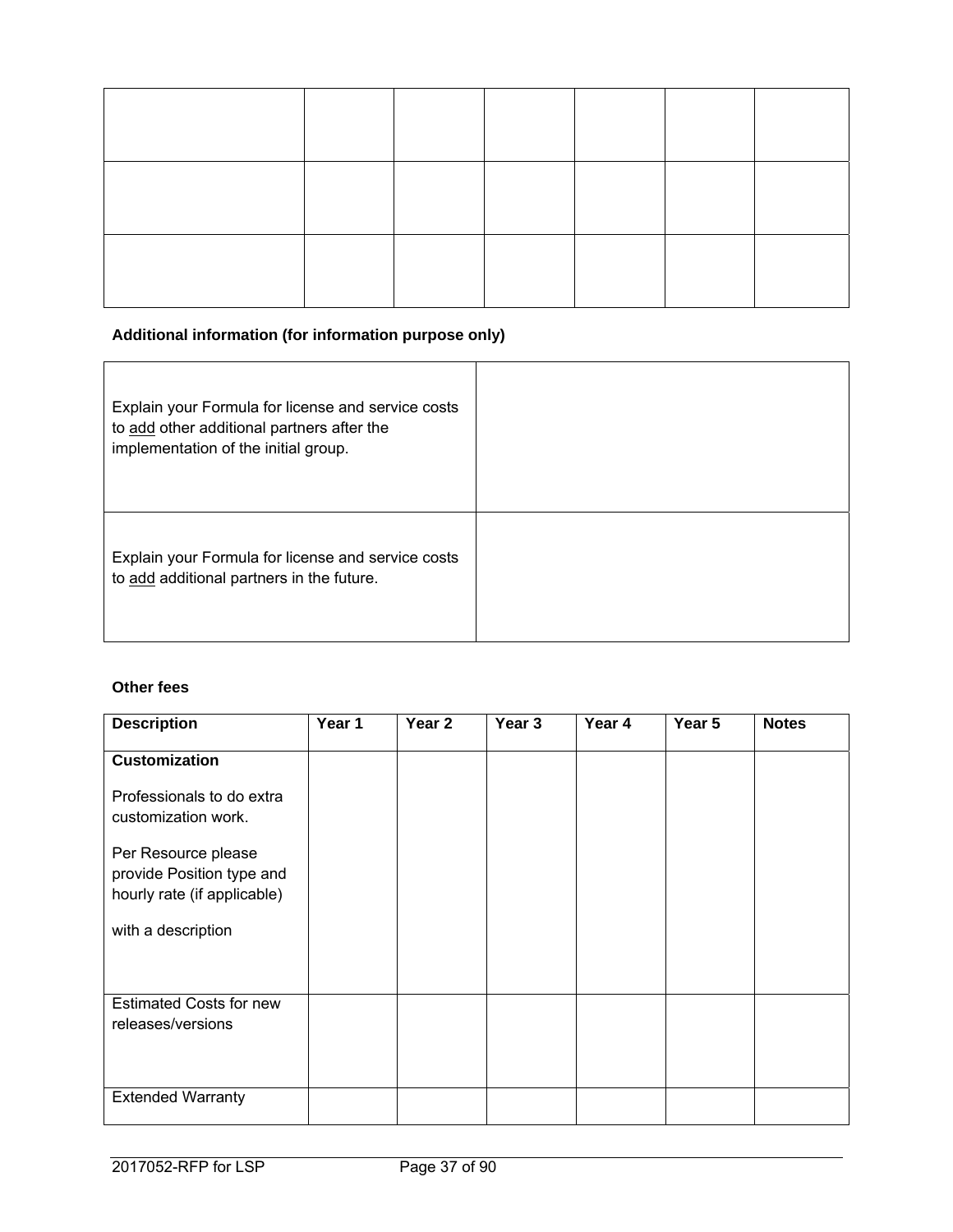| Support Program |  |  |  |
|-----------------|--|--|--|
| (if applicable) |  |  |  |
|                 |  |  |  |

#### Provide Projected Costs for Contract Extension - Five (5) extensions of one year each

| Description               | Extension<br>6 <sup>th</sup> Year | Extension<br>7 <sup>th</sup> Year | Extension<br>8 <sup>th</sup> Year | Extension<br>$9th$ Year | Extension<br>10 <sup>th</sup> Year | <b>Notes</b> |
|---------------------------|-----------------------------------|-----------------------------------|-----------------------------------|-------------------------|------------------------------------|--------------|
|                           |                                   |                                   |                                   |                         |                                    |              |
| Software license          |                                   |                                   |                                   |                         |                                    |              |
| Maintenance               |                                   |                                   |                                   |                         |                                    |              |
| Administrative<br>Support |                                   |                                   |                                   |                         |                                    |              |
| Other costs               |                                   |                                   |                                   |                         |                                    |              |
| <b>Total Costs</b>        |                                   |                                   |                                   |                         |                                    |              |

# OPTIONS (FOR INFORMATION ONLY):

Please provide pricing for optional products or services that may be of interest to OCUL, whether individually or as a group, such as:

- Electronic course reserves (e-reserves)
- $\bullet$  Interlibrary loan (ILL)
- Other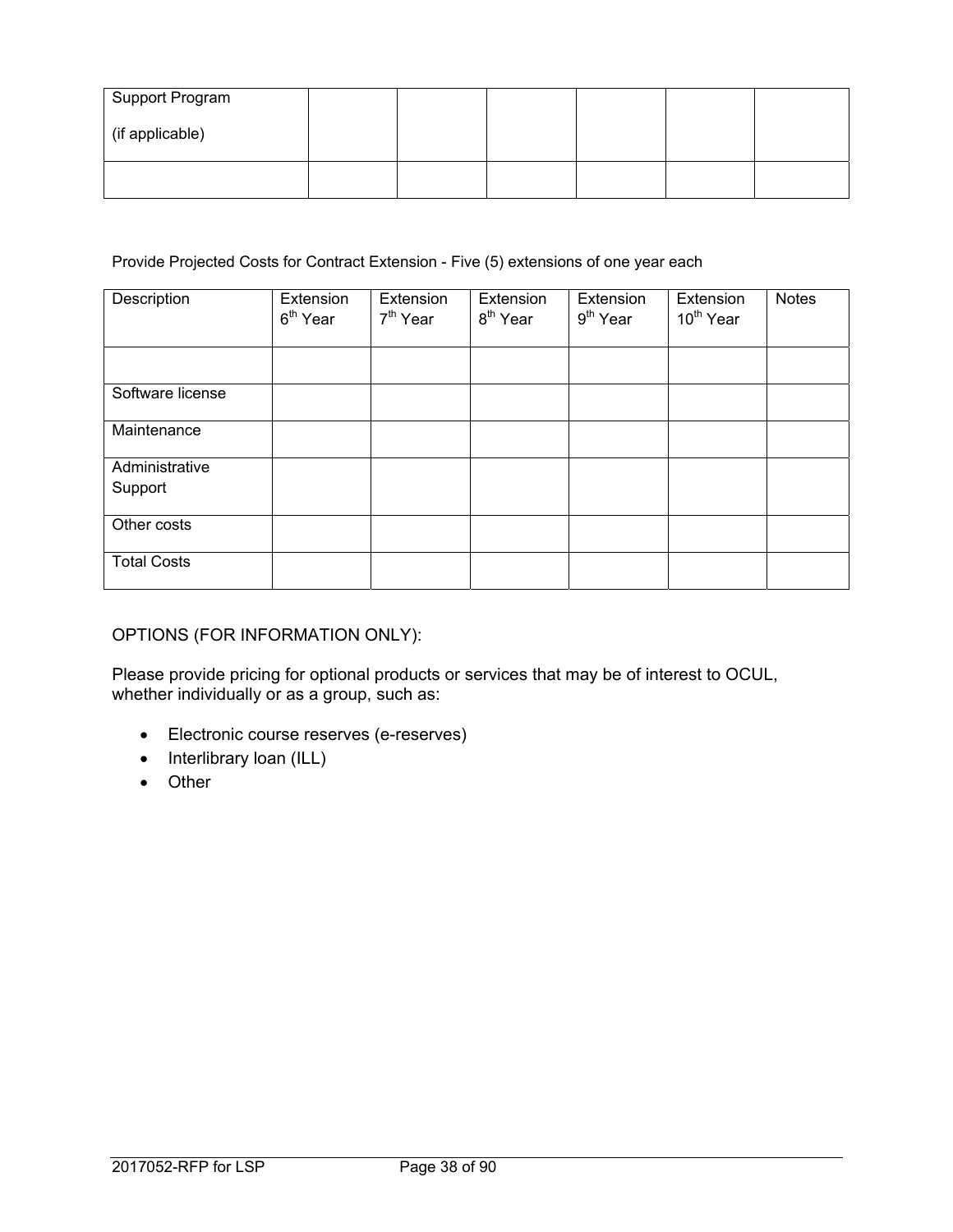## **APPENDIX D – INTENT TO RESPOND TO RFP FORM**

Please complete and e-mail this form to the uOttawa Contact at carole.dessureault@uottawa.ca, or by facsimile: 613-562-5780 **before January 5, 2018, 4.00 PM (EST).**

#### **This is a MANDATORY REQUIREMENT.**

| To: | <b>Carole Dessureault</b>                                                                      | From:                     |
|-----|------------------------------------------------------------------------------------------------|---------------------------|
|     | Software as a Service LSP<br><b>RFP</b><br>University of Ottawa<br><b>Procurement Services</b> | <b>Company Name</b>       |
|     | E-mail:<br>carole.dessureault@uottawa.ca                                                       | Company<br><b>Address</b> |
|     |                                                                                                | Phone #<br>Fax#<br>Email  |

# **Re: Software as a Service** *LSP* **Request for Proposal (RFP)**

**Please indicate your intention to respond to this RFP by placing an "X" in the following box.** 

We intend to respond to this RFP

**\_\_\_\_\_\_\_\_\_\_\_\_\_\_\_\_\_\_\_\_\_\_\_\_\_\_\_\_\_\_\_\_\_\_\_\_\_\_\_\_** 

**\_\_\_\_\_\_\_\_\_\_\_\_\_\_\_\_\_\_\_\_\_\_\_\_\_\_\_\_\_\_\_\_\_\_\_\_\_\_\_\_** 

| <b>Company Name</b> |  |
|---------------------|--|
|---------------------|--|

**Contact Person** 

**Title/Position** 

**Signature of Contact Person** 

**\_\_\_\_\_\_\_\_\_\_\_\_\_\_\_\_\_\_\_\_\_\_\_\_\_\_\_\_\_**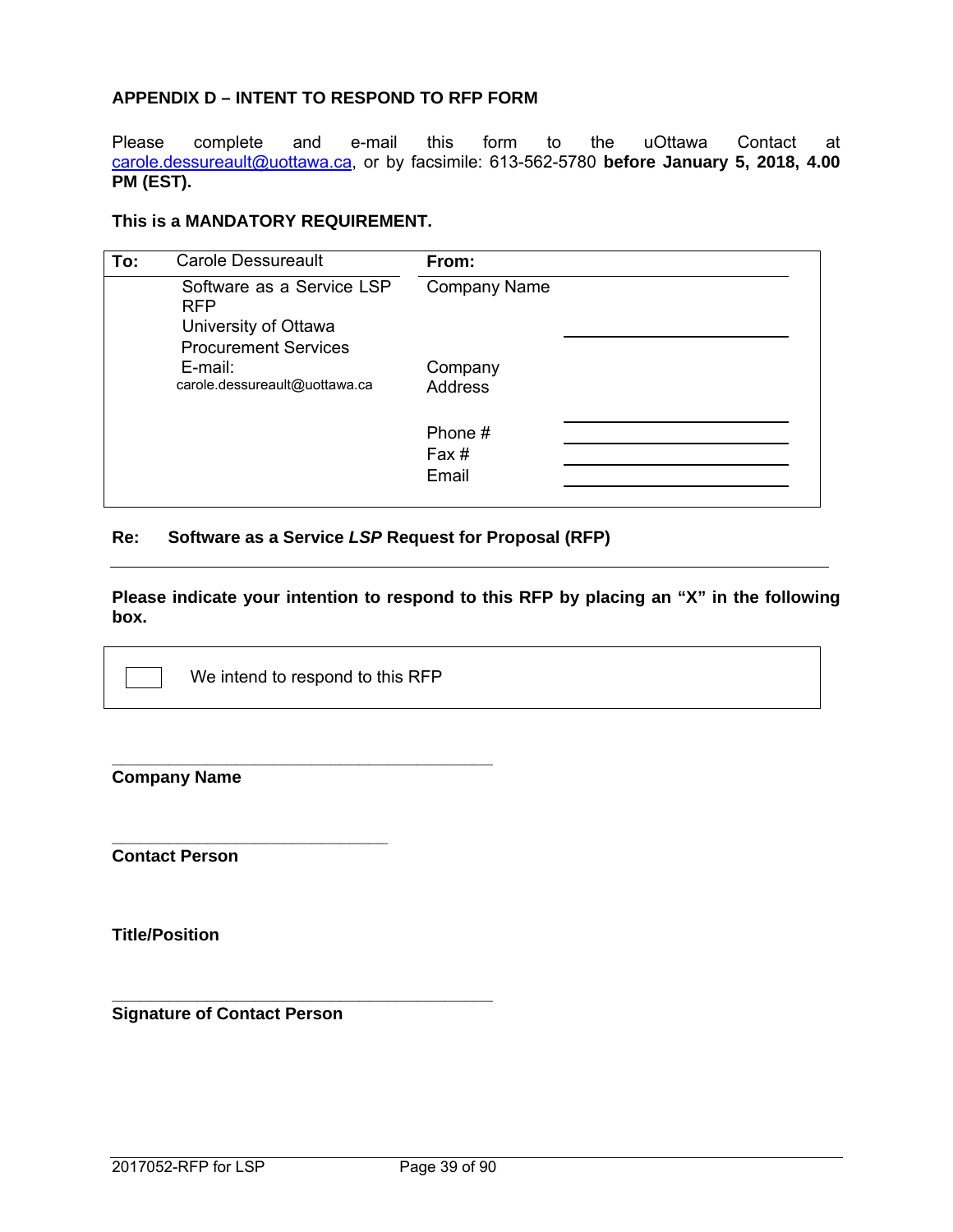#### **APPENDIX E – REFERENCE FORM**

Each Proponent is requested to provide three references from clients who have obtained goods or services from the Proponent in the last three years similar to those requested in this RFP. Two of the references should come from clients in the University sector, preferably ones located in Canada, North America.or Europe.

The supplier must demonstrate that the proposed system has the capacity to support the size and scope of the proposed consortial implementation and is scalable for growth. Demonstration of capacity and scalability must include at minimum one current academic consortial customer reference using the proposed system that is comparable in size and scope to the OCUL partnership.

#### **Reference #1**

| <b>Company Name:</b>             |  |
|----------------------------------|--|
| <b>Company Address:</b>          |  |
| <b>Contact Name:</b>             |  |
| <b>Contact Telephone Number:</b> |  |
| <b>Email Address:</b>            |  |
| Date Work Undertaken:            |  |
| <b>Nature of Assignment:</b>     |  |
|                                  |  |
|                                  |  |
|                                  |  |
|                                  |  |

#### **Reference #2**

| <b>Company Name:</b>             |  |
|----------------------------------|--|
| <b>Company Address:</b>          |  |
| <b>Contact Name:</b>             |  |
| <b>Contact Telephone Number:</b> |  |
| <b>Email Address:</b>            |  |
| Date Work Undertaken:            |  |
| <b>Nature of Assignment:</b>     |  |
|                                  |  |
|                                  |  |
|                                  |  |
|                                  |  |

#### **Reference #3**

| <b>Company Name:</b>             |  |
|----------------------------------|--|
| <b>Company Address:</b>          |  |
| <b>Contact Name:</b>             |  |
| <b>Contact Telephone Number:</b> |  |
| <b>Email Address:</b>            |  |
| Date Work Undertaken:            |  |
| <b>Nature of Assignment:</b>     |  |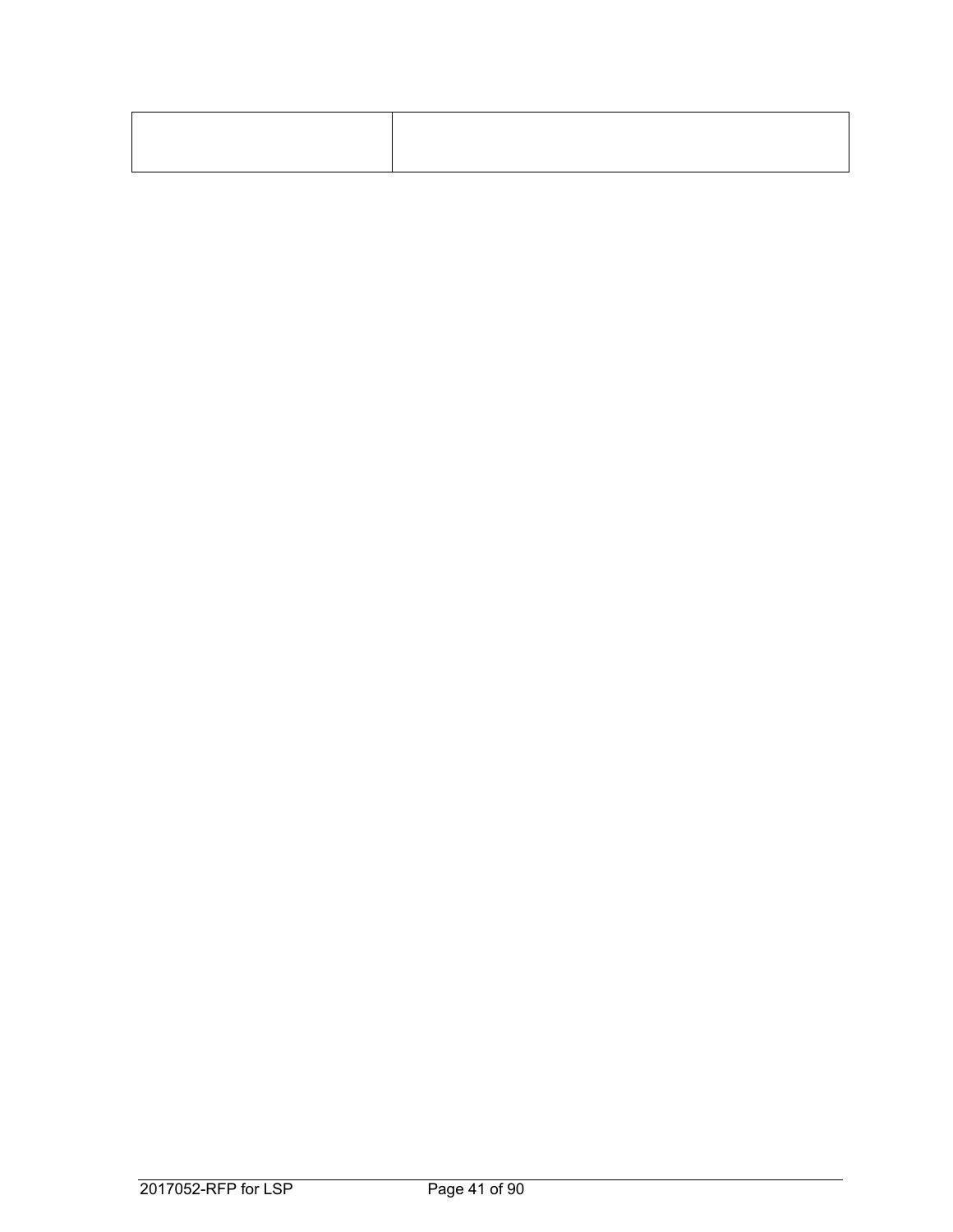# **APPENDIX F-1 – RFP PARTICULARS THE DELIVERABLES**

# **Requirements to support Priority Collaboration Outcomes**

OCUL has a strong tradition of collaboration amongst member institutions. OCUL has shared systems through Scholars Portal (SFX, RACER ILL (VDX), ASK a Librarian); shared consortial purchasing of electronic resources; and shared custom-developed web-based applications (Journals, e-Books, Books/Accessible Content E-Portal (ACE), OCUL Usage Rights database (OUR), GeoPortal). As member institutions' requirements have aligned, the appetite for collaboration has grown. By working together to consolidate common needs, member institutions have been able to reduce the pressure on local resources, allowing them to redirect their efforts to services and resources which are unique to their particular environments. This request for proposal (RFP) builds on this momentum towards collaboration on the largest system which all members share: the Library Services Platform (LSP).

This collaboration assumes the implementation of a single system that would share a common configuration by default, but would also allow for local differences where necessary. This would allow the partners to reap the benefits of collaboration in those areas where it makes most sense to collaborate, while facilitating local differences where necessary. It would also allow for the possibility of collaboration at the outset in some areas while also enabling further collaboration in the future. We recognize that, as a newly forming partnership, some sharing will take longer to achieve for technical and policy reasons, but

we need a system that provides the capacity from the outset, as well as ways to phase in as needed over time. This includes adding new partners within OCUL.

OCUL has described collaboration outcomes that are a priority for this project. The successful Proponent will provide a creative solution and services to facilitate success in achieving these outcomes.

## **VISION (12%)**

## **a) Collaboration Vision**

This collaboration assumes the implementation of a single system that would share a common configuration by default, but would also allow for local differences where necessary. This would allow OCUL to reap the benefits of collaboration in those areas where it makes most sense to collaborate, while facilitating local differences where necessary. It would also allow for the possibility of collaboration at the outset in some areas while also enabling further collaboration in the future. As a newly forming partnership, some sharing will take longer to achieve for technical and policy reasons, but OCUL needs a system that provides this capacity from the outset so that features can be phased in as needed over time. This includes adding new partners within OCUL.

OCUL has described collaboration outcomes that are a priority for this project:

- Shared records, cataloguing and electronic resource management
- Shared record loading (bibliographic records)
- Shared discovery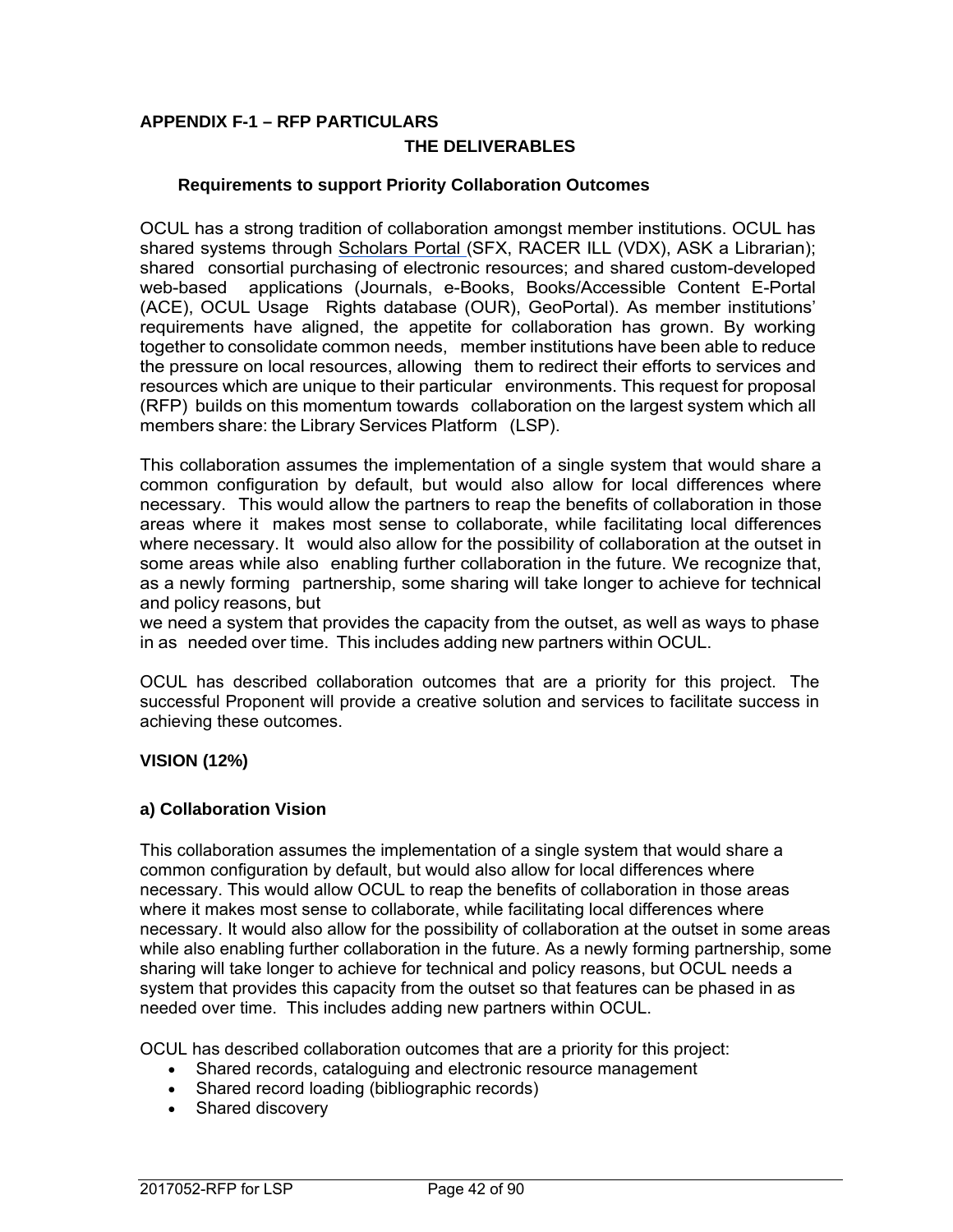- Shared patron services and policies
- Fulfillment
- Shared analytics, acquisitions and collection management

#### **b) Accessibility and bilingual**

OCUL requires a system that is accessible and provides a public interface in choice of English or French.

#### **c) Future Enhancements/roadmap and Supplier vision**

The successful Proponent will provide a creative solution, services, and their own strategic roadmap and vision for the future to facilitate success in achieving these outcomes.

# **BUSINESS**

## **a) Resource Selection, Acquisition and Management (15%)**

The work of technical services staff should be a point of service for library patrons, making materials in all formats available in the most efficient way possible. In such an environment, OCUL libraries are seeking to minimize repetitive staff tasks in technical services that can be done more efficiently as part of one shared system, instead of at the institution level. A large part of this greater efficiency and flexibility will be the sharing of data among member institutions to manage collection development, acquisitions, and resource management in a shared database while ensuring that local fiscal and financial requirements can be met. In a new solution, member libraries are seeking to eliminate any silos that currently exist within different library services units, providing for an integrated workflow that allows a staff person (with the proper permissions) to access any component of the system that is necessary for them to efficiently achieve the overall goal.

## **b) Description and Metadata (10%)**

OCUL seeks a solution which supports user tasks to find, identify, select and obtain resources. The solution must support multiple historic and future standards for description in multiple frameworks, provide reliable and flexible importing and exporting of records, support cataloging in non-Roman scripts, and provide support for both shared and local metadata in multiple languages. The solution should also support future metadata frameworks and schema, reporting functionality that facilitates the extraction and manipulation of data by the institution(s), and the capacity for extensive interoperability with external systems

## **c) Discovery, User Services and Fulfillment (15%)**

Library users expect a Google-like search experience and often don't understand the myriad resource silos and access restrictions that they encounter when searching library collections. OCUL seeks a discovery solution that supports users' research needs, enabling them to locate and access relevant resources efficiently. We seek a solution that can do this by integrating resource silos, by providing a more feature-rich search interface than has typically been found in library systems, and by facilitating access to the resources our users need. At the same time, the discovery solution should provide search options for experienced researchers who require a greater level of control and specificity in an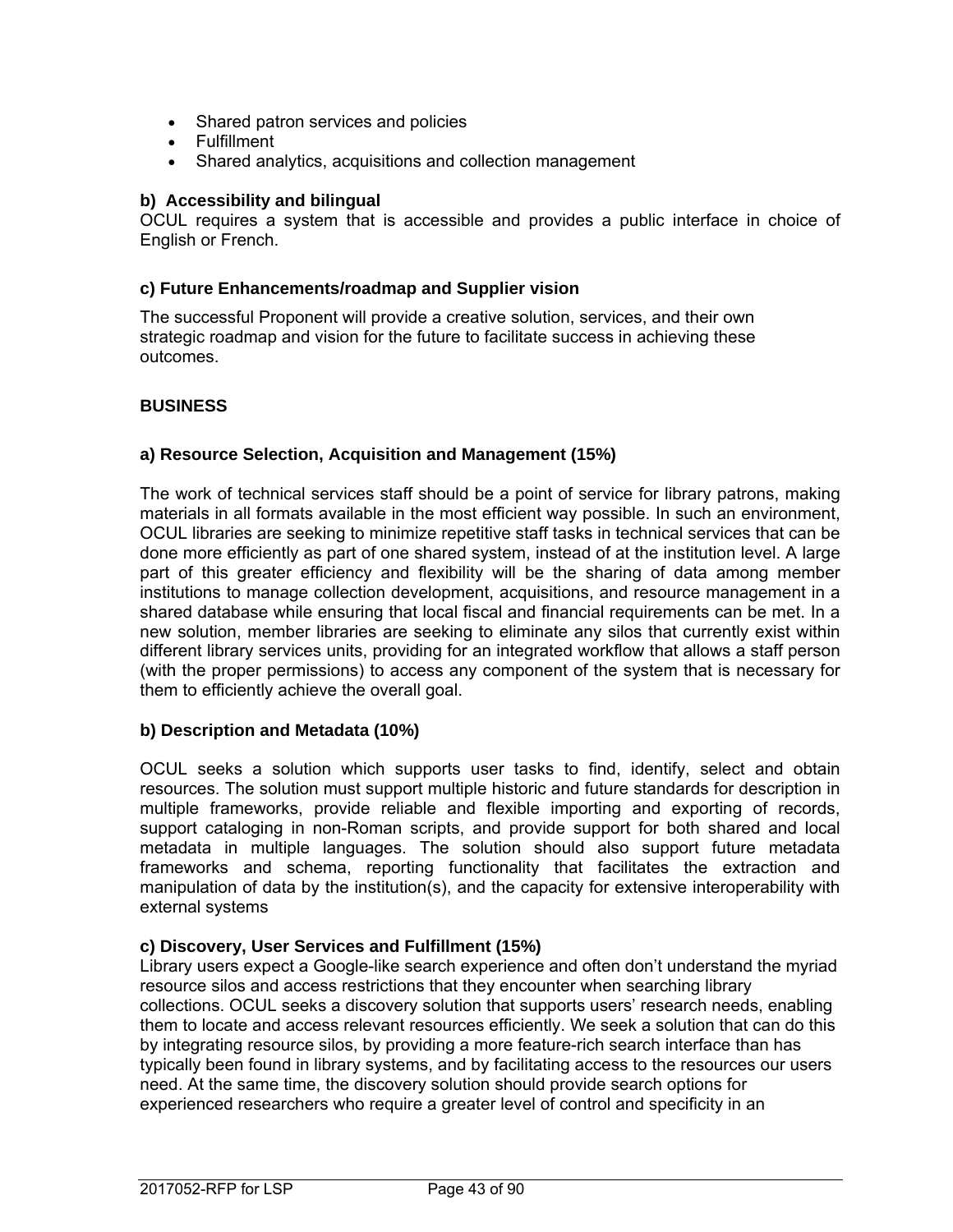interface. OCUL seeks a discovery solution/user interface that meets basic and advanced user experience requirements.

#### **d) Physical Circulation (6%)**

OCUL seeks a shared LSP solution that can meet the wide variety of circulation and resource sharing needs of its members.

#### **e) Reporting and Analytics (12%)**

The selected system will be the repository of data which will be used to support collection decisions, provide access, ensure fiscal responsibility and support the overall operations of each member. Additionally, to ensure that their patrons' needs are being met, OCUL members engage in a continual process of modifying services and workflow based on empirical data. Therefore, OCUL expects its new shared LSP to deliver statistical data and metrics in a timely, actionable manner. The system must support comprehensive, flexible and granular reporting.

Critical for OCUL's priority collaboration outcomes is the ability to use analytics in a collaborative environment to support shared collection management and acquisitions, e.g., the ability to perform collection overlap analysis to support last copy policies.

#### **TECHNOLOGY (15%)**

#### **a) Technology**

OCUL seeks a solution that will provide a highly secure and reliable cloud-based library system built on current technologies and best practices to support 24/7 access for users, meeting high standards for security privacy, performance and scalability to meet the needs of OCUL now and into the future. OCUL seeks a system that is robust, flexible, extensible, and interoperable, and that can be integrated securely into local campus environments.

- i. Cloud/security/privacy
- ii. System administration and configuration
- iii. Authentication and Authorization
- iv. Extensibility and Interoperability

#### **CUSTOMER SERVICE, IMPLEMENTATION/ MIGRATION AND SUPPORT (15%)**

#### **a) Implementation Services and Supplier experience**

LSP implementation services including data migration, project management, integration, configuration, testing, documentation and training are integral components in the execution of the chosen solution and the new consortial environment

OCUL seeks partnership with a supplier who can not only deliver a sound solution, but can also deliver high quality services, training, documentation, and support. OCUL seeks a partner with a history and culture of proactively responding to customer needs and suggestions, and supporting the activity of user groups and communities.

OCUL seeks a partner with a strong record of expertise and experience leading an implementation and migration of multiple academic libraries from a mix of different library systems to a shared consortial LSP.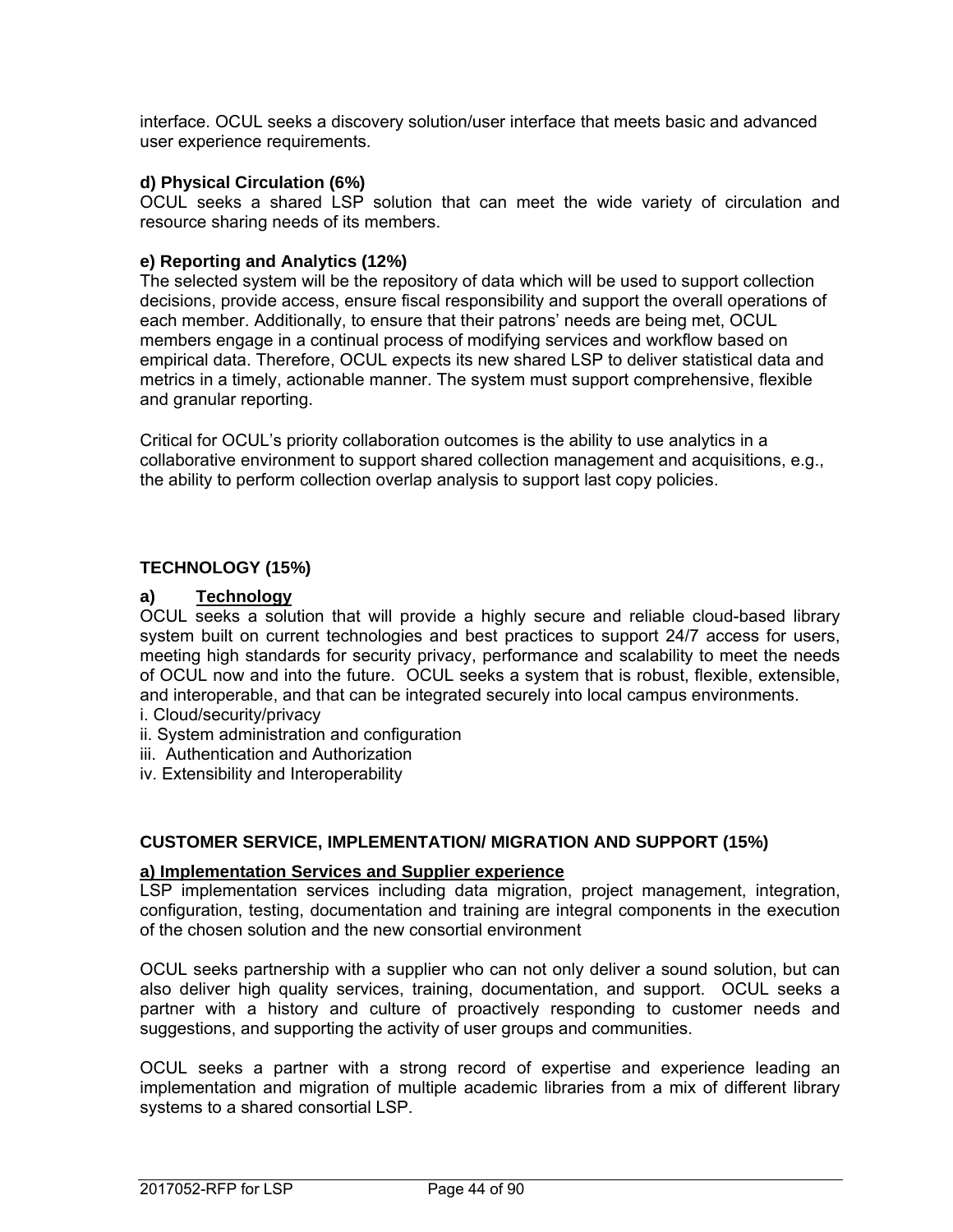- i) Implementation and Data Migration
- ii) Training
- iii) Support and Documentation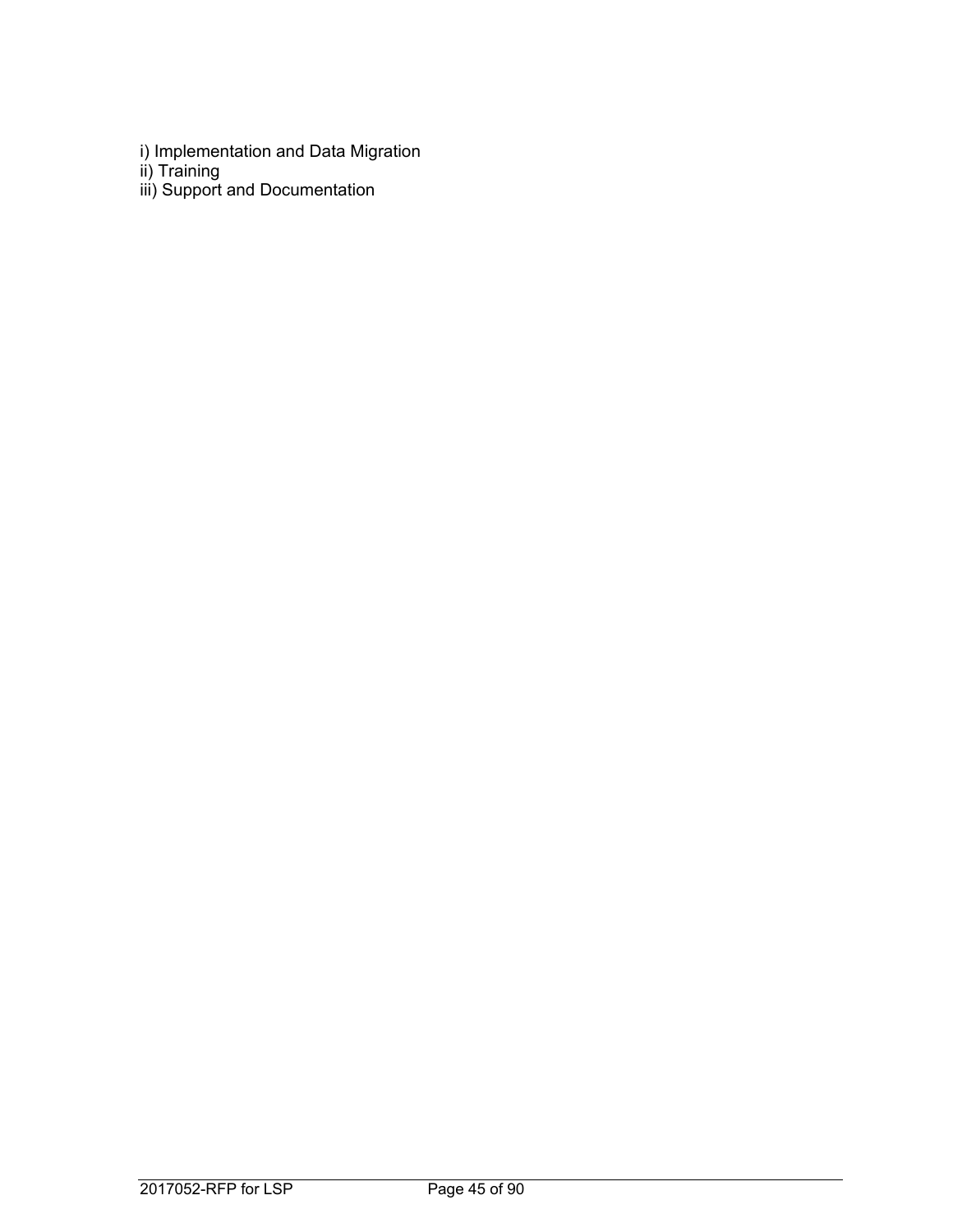# **APPENDIX F-2 – RFP PARTICULARS MANDATORY REQUIREMENTS AND RATED CRITERIA**

# **Instructions to Bidders**

**Requirements 1.1 to 1.4:** 

- **Mandatory (pass/fail) M: Please answer Compliant or Not Compliant**
- **Mandatory with Substantiation (pass/fail) MS: Please answer Compliant or Not Compliant and provide explanation to substantiate compliance.**

**Requirements 2.0.1 to 6.4.5:** 

- **Rated R: Please answer Available (A), Not Available (N), or In development (D)**
- **Rated with Substantiation RS: Please answer Available (A), Not Available (N), or In development (D), and provide explanation to substantiate your response**

**These terms are defined as follows:** 

- **Available (A) in a released version of the software at time of bid**
- **Not Available (N) in a released version of the software at time of bid**
- **In Development (D) only if it is on your one-year product development plan, otherwise use Not Available (N).**

## **1. Mandatory Requirements**

1.1 The Library Services Platform (LSP) must be cloud-hosted or software as a service (SaaS), i.e. the system and associated data must be hosted in the cloud or supplier's data centre and must be web-based for all public and staff interfaces and functions. **M** 

1.2 The system must offer English and French interfaces for all public-facing functions of the system. **M** 

1.3 The supplier must provide a test environment (sandbox). **M** 

1.4 The supplier must demonstrate that the proposed system has the capacity to support the size and scope of the proposed consortial implementation and is scalable for growth. Demonstration of capacity and scalability must include at minimum one current academic consortial customer reference using the proposed system that is comparable in size and scope to the OCUL partnership. **MS**

## **Rated Requirements**

## **2. Requirements to support Priority Collaboration Outcomes**

This collaboration assumes the implementation of a single system that would share common configuration by default, but would also allow for local differences where necessary. This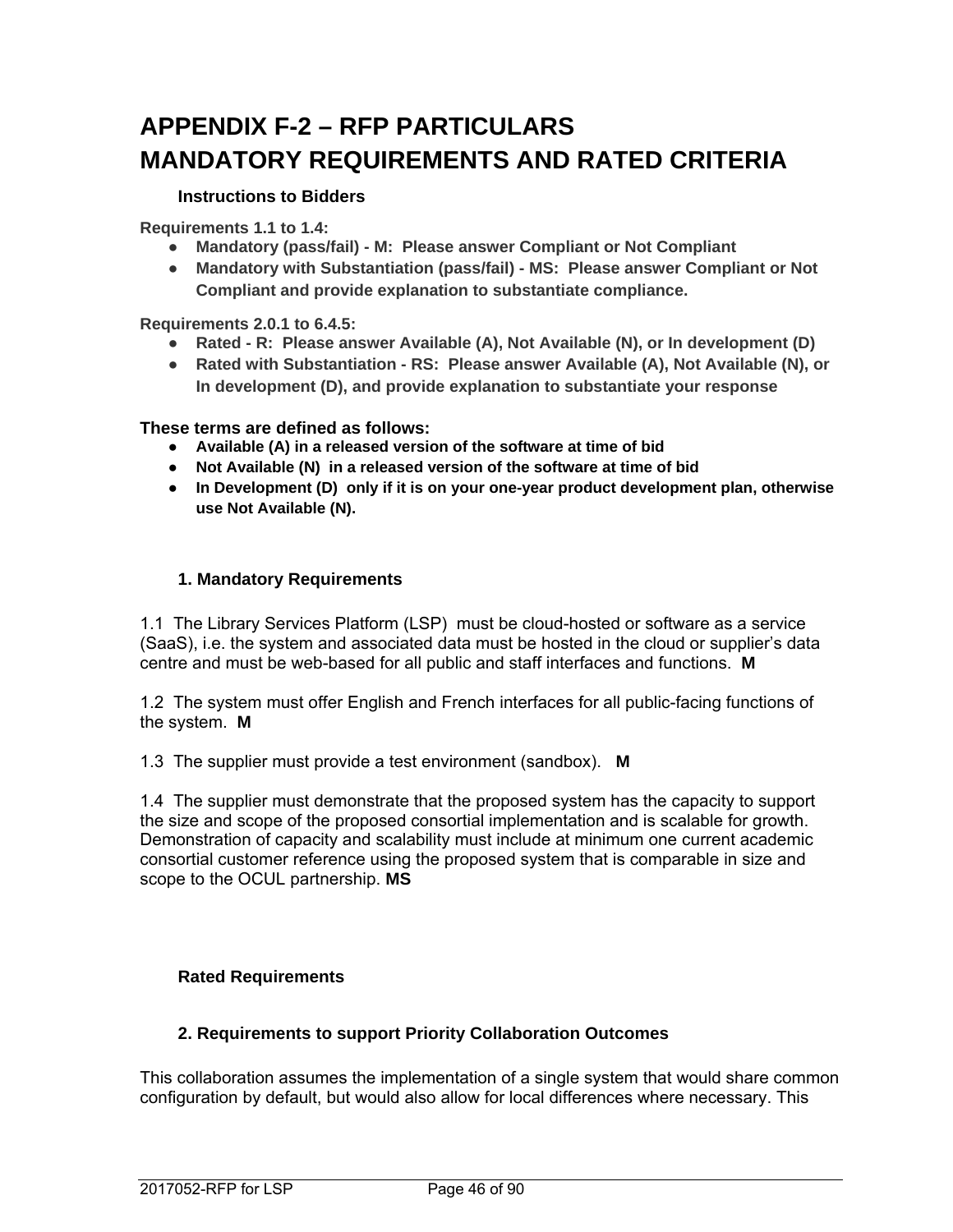flexibility will allow OCUL to reap the benefits of collaboration in those areas where it makes most sense, while facilitating local differences where necessary. It will allow for the possibility of collaboration at the outset in some areas while also enabling deeper and extended collaboration in the future. As a newly forming partnership, some collaboration will take longer to achieve for technical and policy reasons, but OCUL needs a system that provides collaboration *capacity* from the outset so that sharing features and new partners can be phased in as needed over time.

The following are high-level priority collaboration outcomes that the LSP must support:

- Shared records, cataloguing and electronic resource management
- Shared record loading (bibliographic records)
- Shared discovery
- Shared patron services and policies
- Fulfillment
- Shared analytics, acquisitions and collection management

These are described in more detail below in 2.1 through 2.6.

2.0.1 Provide an overview of your proposed solution and recommended consortial model to help OCUL achieve these broad collaboration outcomes for users and staff as described above. **RS** 

## **2.1. Shared records, cataloguing, and electronic resource management (ERM)**

The partners expend considerable time and effort managing records for non-unique materials (physical and electronic) acquired by multiple OCUL institutions. For example, an item may be purchased by 20 OCUL institutions but each institution must edit, process, and import its own bibliographic record or manually catalogue the item. Colleagues at Ottawa would likely need to ensure that the record supports French language access; other institutions may add appropriate subject headings; while still others may opt for shelf-ready records from vendors. Similarly, a package of e-resources may be licensed consortially for OCUL member institutions but management of those e-resources is still done individually.

With an LSP, OCUL anticipates sharing the effort to manage common e-resources, activation of records, ensuring access centrally, and even renewals processing and troubleshooting. In addition, shared records would allow partner institutions to redirect staff resources from duplication of effort, and refocus those resources on specialized local and special collection development and metadata creation. Shared records would also permit shared patron-driven acquisition projects and other future collaborations such as deeper shared licensing and collection management.

2.1.1 How will your proposed solution support the outcome described above? **RS**

2.1.2 Are there known requirements for standardization or shared data to achieve this outcome, and is there scope for variation at the institutional level? **RS**

2.1.3 How can this outcome be phased in over time if necessary? What are the implications for using the system during phasing? Do you have recommendations for success, e.g. whether it will work best if the collaboration is done from the start, or if it will be easy to make these changes along the way? **RS**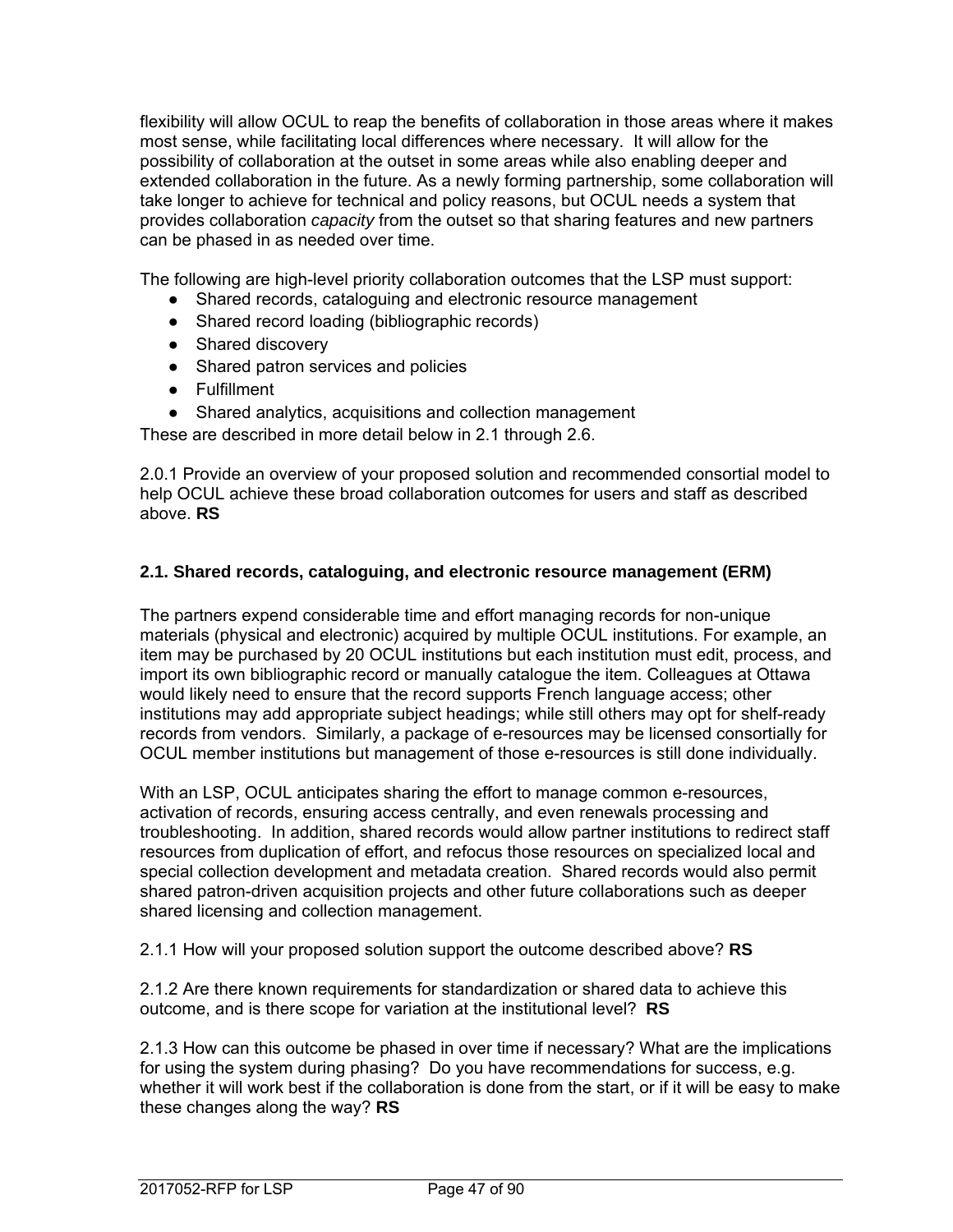# **2.2. Shared record loading (Bibliographic records):**

Shared record loading is not a new phenomenon for OCUL; OCUL has long been sharing consortially-licensed electronic records from CRKN and Scholars Portal with participating schools, who then individually manipulate the records to format them appropriately for their various library systems. With a shared LSP, the next logical step would be to load electronic bibliographic records once at the consortial level. This would save considerable time and effort across all institutions.

2.2.1 How will your proposed solution support the outcome described above? **RS**

2.2.2 Are there known requirements for standardization or shared data to achieve this outcome, and is there scope for variation at the institutional level? **RS**

2.2.3 How can this outcome be phased in over time if necessary? What are the implications for using the system during phasing? Do you have recommendations for success, e.g., whether it will work best if the collaboration is done from the start, or if it will be easy to make these changes along the way? **RS**

# **2.3. Shared Discovery**

Currently, aside from the Tri-University Group (TUG), each partner has a separate OPAC or discovery layer as a means of providing patrons with access to owned or subscribed resources at that institution. Implementation of a single discovery layer would provide the ability to search across all the partner resources in a unified interface. Individual institutions would have a localized instance of the interface which could be configured with branding, languages, a local view of their own institutional collections, and local integrations as a means of highlighting their own resources or collections without impacting other partners. A single discovery interface would also allow users to expand the view to selected or all partners see if a resource is held at another partner library, and empower them to request that resource directly without staff intervention.

In addition, due to existing shared services within OCUL, including shared interlibrary loan service, it is highly desirable to be able to expand the discovery view to include all OCUL collections including those not yet participating in the shared LSP, and to integrate with Scholars Portal content platforms such as the e-books and e-journals platforms, ACE, GeoPortal, and odesi.

2.3.1 How will your proposed solution support the outcome described above? **RS**

2.3.2 Are there known requirements for standardization or shared data to achieve this outcome, and is there scope for variation at the institutional level? **RS**

2.3.3 How can this outcome be phased in over time if necessary? What are the implications for using the system during phasing? Do you have recommendations for success, e.g., whether it will work best if the collaboration is done from the start, or if it will be easy to make these changes along the way? **RS**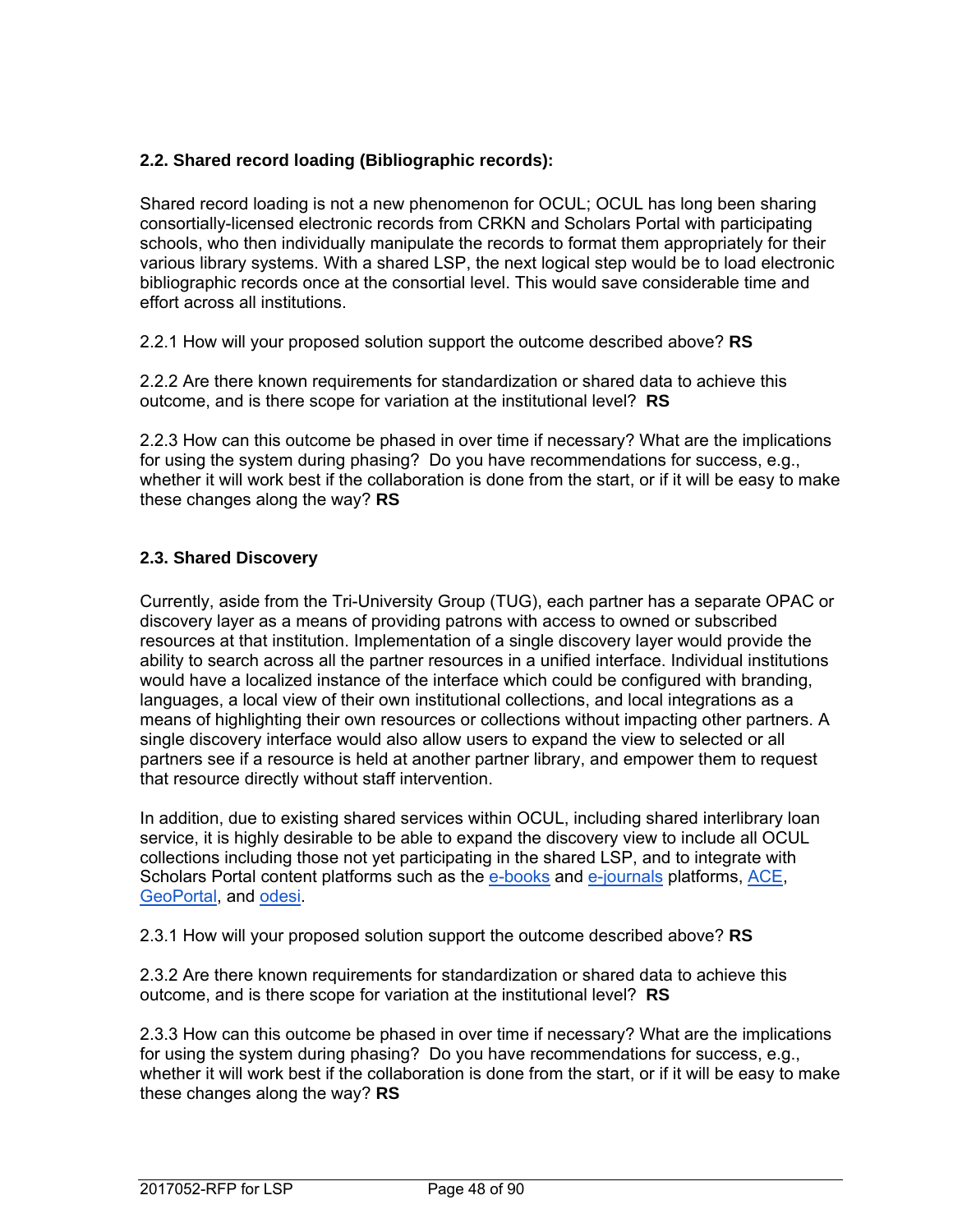# **2.4 Shared Patron Services and Policies**

Individual OCUL libraries rely upon institution-specific authentication mechanisms to provide access to patron empowerment features of their ILS and access to electronic resources. In a consortial environment, a shared LSP would contain patron records for all partner institutions as a means of normalizing services and streamlining operations, while at the same time maintaining confidentiality by minimizing the personal details within these records.

While the shared LSP would maintain records for all institutions, members must maintain the ability to use local authentication mechanisms (Shibboleth, LDAP, SSO, CAS) to authenticate users and link them appropriately to their library accounts.

It is envisioned that borrowing policies will be normalized across OCUL institutions to provide consistent terms of service to all OCUL users, but this may take time to achieve, and local variation will be required until this can be implemented.

2.4.1 How will your proposed solution support the outcome described above? **RS**

2.4.2 Are there known requirements for standardization or shared data to achieve this outcome, and is there scope for variation at the institutional level? **RS**

2.4.3 How can this outcome be phased in over time if necessary? What are the implications for using the system during phasing? Do you have recommendations for success, e.g., whether it will work best if the collaboration is done from the start, or if it will be easy to make these changes along the way? **RS**

## **2.5. Fulfillment**

Currently, OCUL uses VDX software for Interlibrary Loans and borrowing within the consortium. VDX uses Z39.50 to connect to the various catalogues at each OCUL member institution in order to present a unified search across all of OCUL resources. In a shared discovery layer an "OCUL view" which would index all resources at all OCUL institutions could be created, resulting in a seamless interface which would make discovery and direct requesting of resources easy for patrons for all OCUL libraries.

Initially, when not all OCUL libraries are participants, partner policies may take some time to be harmonized. It will be important to maintain flexibility and scope for a mix of direct request borrowing among the partners and Interlibrary Loan outside the partnership, with the goal to integrate further over time.

Among the partners, various fulfillment options should be possible including physical and electronic lending as well as on-demand digitization of requested resources.

Detailed metrics tracking requests and fulfillment can be used to facilitate collection development for frequently requested resources.

Note: the current OCUL ILL system is under review for future replacement.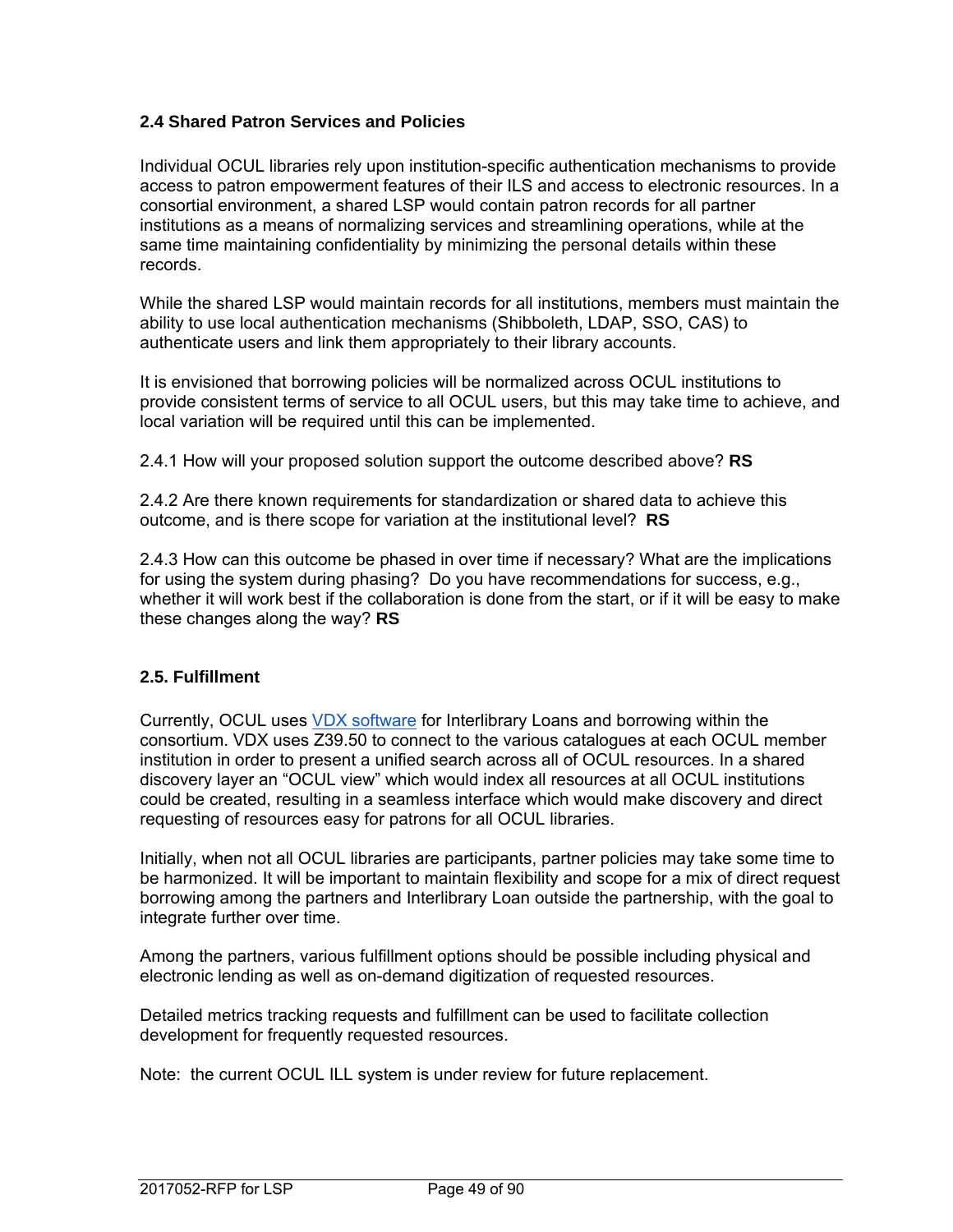2.5.1 How will your proposed solution support the outcome described above? **RS**

2.5.2 Are there known requirements for standardization or shared data to achieve this outcome, and is there scope for variation at the institutional level? **RS**

2.5.3 How can this outcome be phased in over time if necessary? What are the implications for using the system during phasing? Do you have recommendations for success, e.g., whether it will work best if the collaboration is done from the start, or if it will be easy to make these changes along the way? **RS**

# **2.6. Shared Analytics, Acquisitions and Collection Management**

OCUL institutions pull statistics from a myriad of systems and sources – journal vendors, link resolvers, library catalogues – all of which require manual manipulation in order to perform in-depth analysis for even the simplest collection management exercises, such as weeding or tracking patron requests. An LSP should consolidate these analytics into a single platform, considerably reducing the time and complexity associated with assessment activities. However, what is more critical for the partners is the importance of analytics in a collaborative environment, e.g., the ability to perform collection overlap analysis to support OCUL last copy policies and the potential for shared collection management and acquisitions.

2.6.1 How will your proposed solution support the outcome described above? **RS**

2.6.2 Are there known requirements for standardization or shared data to achieve this outcome, and is there scope for variation at the institutional level? **RS**

2.6.3 How can this outcome be phased in over time if necessary? What are the implications for using the system during phasing? Do you have recommendations for success, e.g., whether it will work best if the collaboration is done from the start, or if it will be easy to make these changes along the way? **RS**

## **3. General Requirements**

## **3.1 Accessibility**

3.1.1 Describe how the system's staff and public user interfaces are compliant with the Accessibility for Ontarians with Disabilities Act (AODA). The system should conform to WCAG 2.0 Level AA accessibility requirements and the Integrated Accessibility Standards, O. Reg. 191/11 (IASR) established under the Accessibility for Ontarians with Disabilities Act, 2005, S.O. 2005, c. 11 (AODA). **RS**

3.1.2 Describe how the system's staff workflows are streamlined and take into account ergonomics; for example the reduction of repetitive tasks, the reduction of switching between screens and hardware, the provision of shortcut keys, etc. **RS**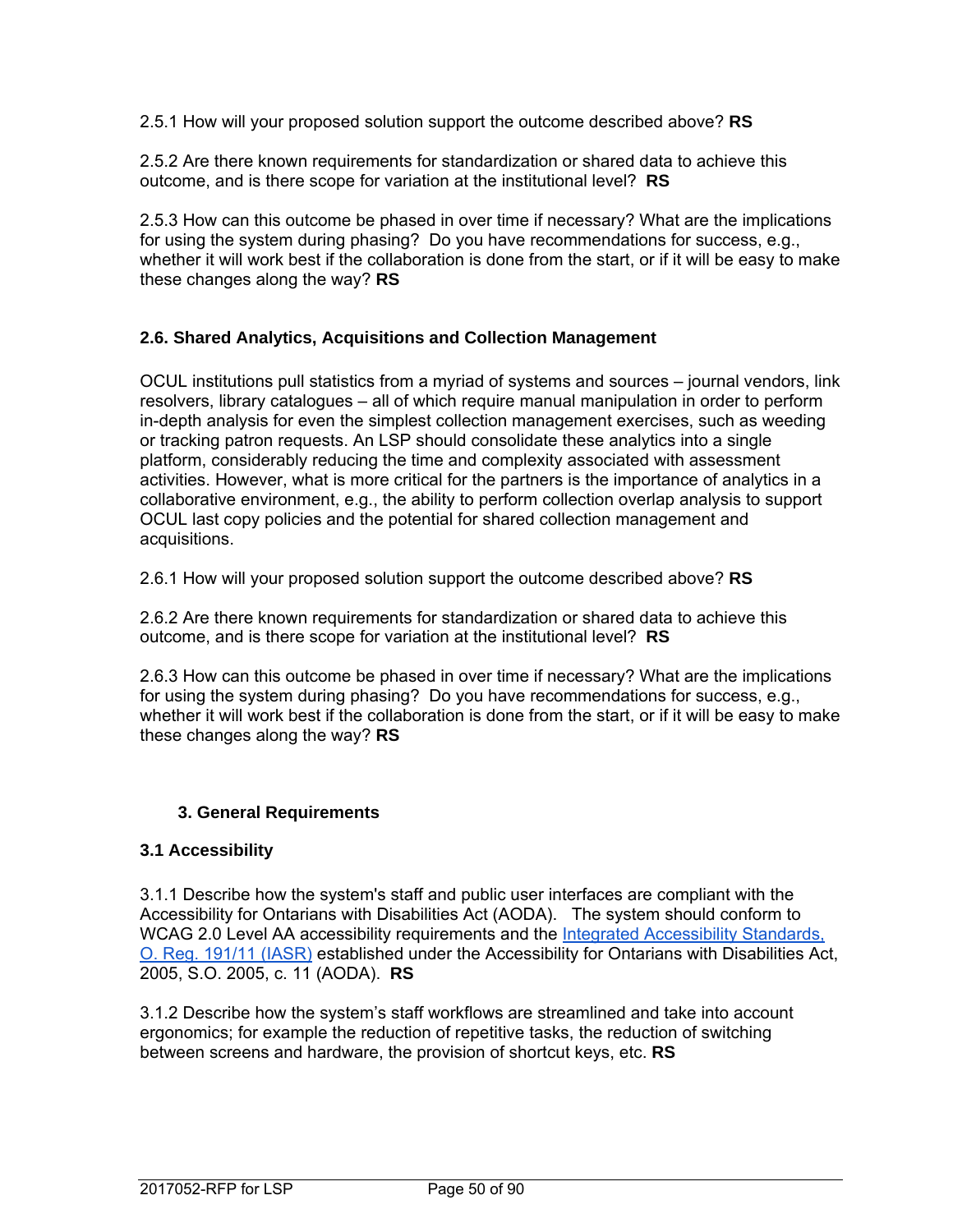# **3.2 Multilingual Support**

3.2.1 The system should allow the public interface labels to be edited by staff, as means of improving/correcting the default language labels or images that are used to display text. Describe the process for editing. **RS**

3.2.2 The system's staff interface should offer similar multilingual capabilities with choice of English or French. Describe the multilingual capabilities of the staff interface. **RS**

# **4. Functional Requirements**

#### **4.1 Resource Selection, Acquisition and Management**

The work of technical services staff should be a point of service for library patrons, making materials in all formats available in the most effective way possible. In such an environment, OCUL libraries are seeking to minimize repetitive staff tasks in technical services that can be done more efficiently as part of one shared system, instead of at the institution level. A large part of this greater efficiency and flexibility will be the sharing of data among member institutions to manage collection development and resource management in a shared database. In a shared LSP, member libraries are seeking to eliminate silos that currently exist within different library services units, providing an integrated workflow that allows a staff person (with the proper permissions) to access any component of the system that is necessary for them to efficiently achieve the overall goal.

Unified Resource Management and knowledge base

4.1.1 Describe how the system provides for the unified management of all resources owned or licensed by the client, as well as non-licensed materials managed by the institution, such as open access resources, materials digitized by the Internet Archive, etc. In general, describe support for the selection and acquisition of physical and electronic resources, metadata management across all resource types, and fulfilment across all resource types **RS**

4.1.2 Describe how the system provides an embedded knowledge base that is fully integrated into the selection, acquisition, metadata management and fulfillment processes for electronic resources. **RS**

4.1.3 Describe the knowledge base and how it provides a unified index with broad coverage of academic content (including but not limited to journals, books, and databases) and high quality metadata. In the event that the knowledge base does not already contain the resources owned or licensed by the client, describe the functionality to allow the client to add new resources **RS**

4.1.4 Describe how the system provides an efficient method of making changes to the knowledge base where errors are detected. **RS**

Selection and Acquisition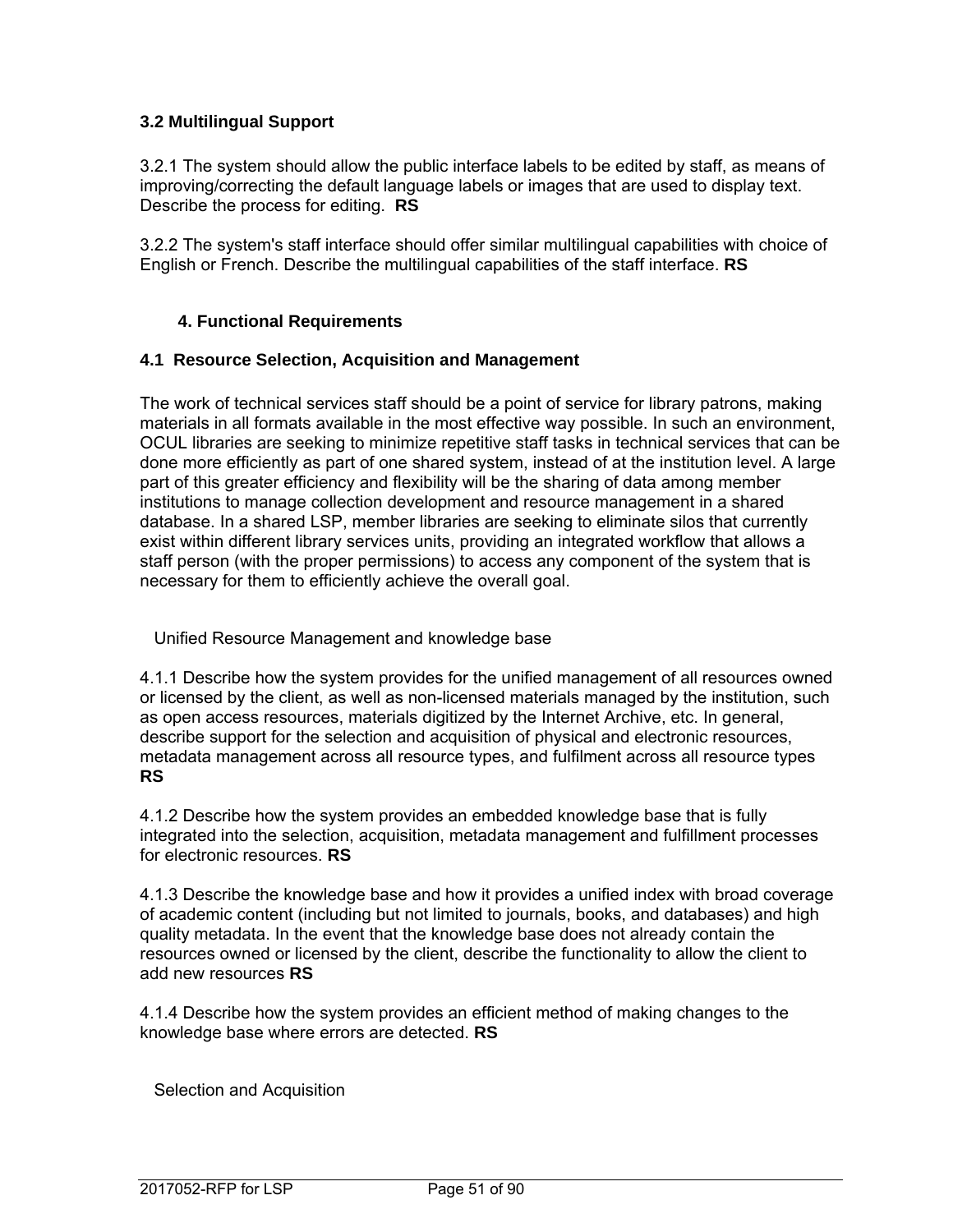4.1.5 In general, describe how the solution supports the acquisitions workflow, including, but not limited to, ordering, receiving, invoicing, claiming, payment, etc. Describe how order data is stored in relationship to bibliographic and item data, including, but not limited to, linking an order record to multiple bibliographic records **RS**

4.1.6 Not all OCUL libraries start their fiscal year on the same date. Describe the solution's ability to function across multiple/variable fiscal years, including spending out of different fiscal years at the same time and the ability to track purchases split over fiscal years **RS**

4.1.7 Describe the solution's support for fiscal-year closing functionality. Include information on: format and length of retention of fiscal close records; how encumbrances are transferred; reports/notifications available to assist required processing of open orders prior to fiscal close **RS**

4.1.8 Describe how the system supports acquisition and management of datasets such as GIS data. **RS**

4.1.9 Describe how the the system supports shared and coordinated acquisitions (electronic and physical), including: shared purchasing, shared vendor records **RS**

4.1.10 Some license agreements require libraries to not reveal pricing to other institutions. Describe what safeguards are in place in a shared system to keep pricing information private if required? **RS**

4.1.11 Describe the product's ability to facilitate fiscal and acquisitions management across multiple, independent accounting units, including scoping and fund management, grouping and reporting **RS**

4.1.12 Describe how the system supports coordinated selection and deselection using shared tools. **RS**

4.1.13 Describe the solution's support for automated reminders, ticklers or alerts, including but not limited to workflow tracking, renewal reminders, consortial payments, order records, claims, system outages, bindings, etc. **RS**

4.1.14 The system should support a hierarchical fund structure that provides the ability to group and report on funds. **R**

4.1.15 Describe the solution's ability to customize/handle multiple institutional and consortial fund structures. Is it possible to designate unique fund codes for each library within the consortium? Describe how deeply nested allocated and reporting funds can be within the fund structure. **RS**

4.1.16 For each fund, the system should provide links to orders and invoices committed or paid against that fund. **R**

4.1.17 Describe how the system provides real time updates of financial data, that is immediately encumbering funds when an order is loaded and when an invoice is entered the funds move from encumbered to spent. **RS**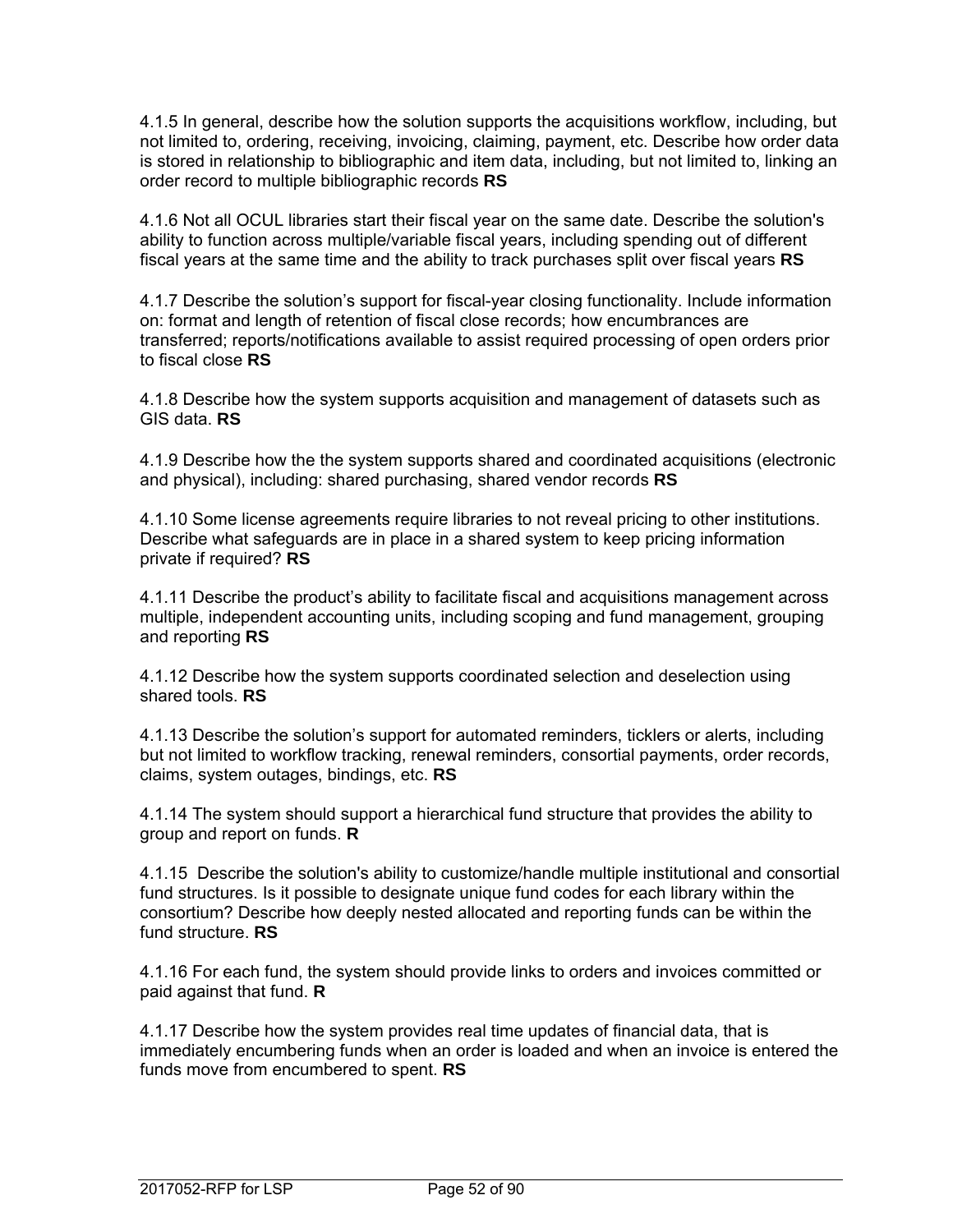4.1.18 The system should allow de-activating funds without acquisition history disappearing. Describe how the system maintains acquisition history when funds are de-activated. **RS**

4.1.19 Describe how the system supports multiple currencies including the ability to set institutional local exchange rates, ability to specify a preferred source for rate information, ability to edit payments to reflect the amount charged. **RS**

4.1.20 Describe how the system handles taxes for material purchasing, including ability to pay taxes at different tax rates based on where the item is received/housed/paid and tracking tax exempt status **RS**

4.1.21 Describe the solution's options for electronic ordering, invoicing and claiming. What services can the solution interoperate with (e.g. YBP, EBSCO, OCLC, Elsevier etc.)? How flexible is the interface for configuration with non-standard vendors? **RS**

4.1.22 The system should provide links from a purchase order to other related information such as invoice, vendor, bibliographic record and license record **R**

4.1.23 Describe how linkages between records are used to reflect changes across the system, for example a change to a vendor name in the vendor record rolls out across records linked to the vendor record. **RS**

4.1.24 Describe how the solution supports the creation of brief bibliographic records for ordering purposes, if there is no bibliographic record available. Conversely, describe how the solution supports non-purchased materials, such as gifts or government documents that require a bibliographic record but do not necessarily have an order or invoice **RS**

4.1.25 The system should support the ability to automatically create a system invoice from a purchase order. **R**

4.1.26 Describe how the system supports embedded order data workflows, for example business data ingested to the system to add MARC data and create PO and invoice. **RS**

4.1.27 Describe the solution's process for paying items invoiced together but received separately **RS**

4.1.28 Describe the solution's ability to handle institutional and consortial Demand Driven Acquisition integration for both print and electronic workflows **RS**

4.1.29 Describe any facility for collections decision making, for example, vendor recommendations (notifications) for purchase consideration, 'pre-order'/wishlist order records, acquisition-related comments, consortial offers, etc. **RS**

4.1.30 The system should allow for the receipt of single and multi-part resources for all material types. **R**

4.1.31 Describe how the system provides options for item creation upon receipt, including bulk record loads **RS***.*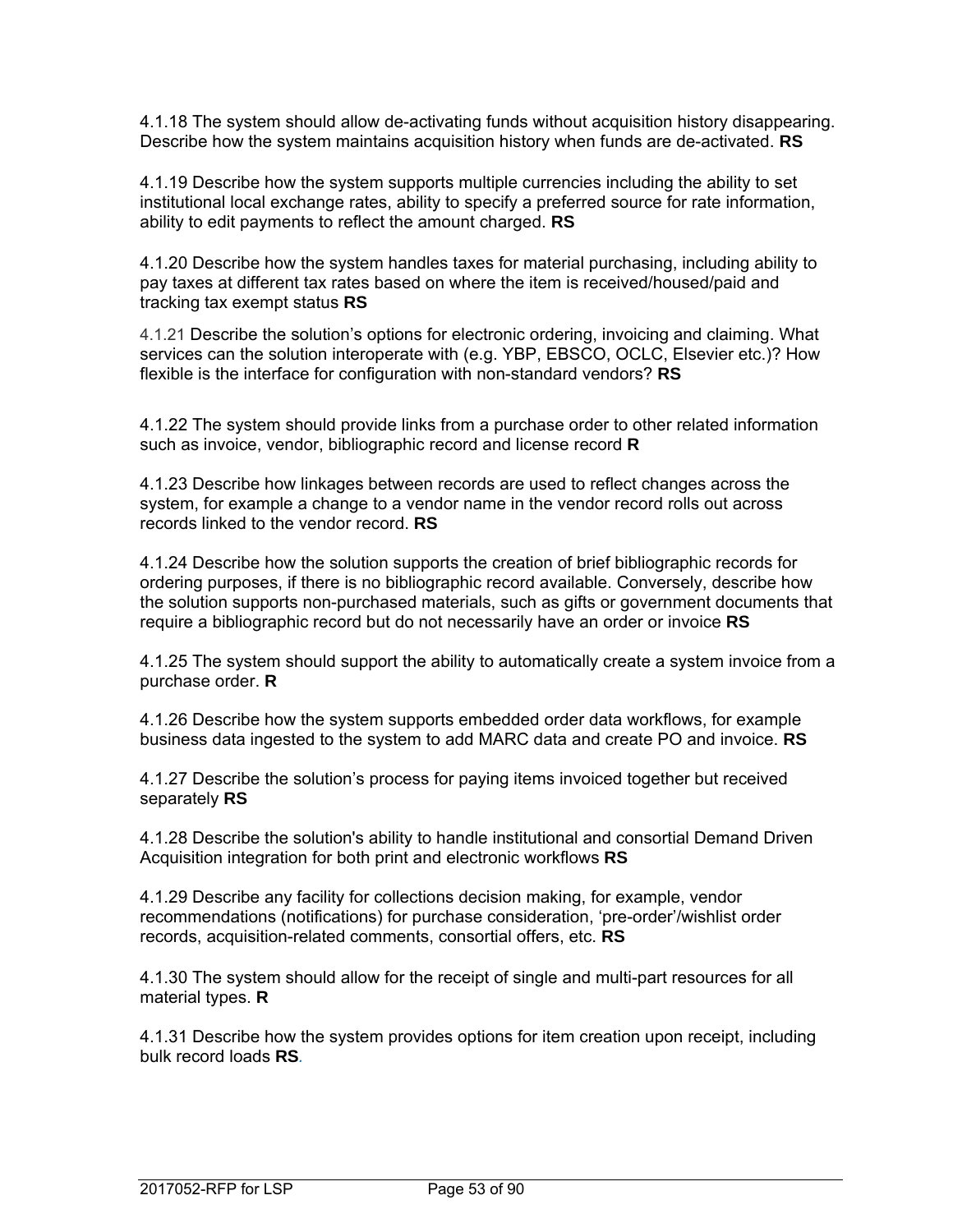4.1.32 The system should notify staff when an ordered item has not arrived after a predefined interval, and allow for claiming. **R** 

4.1.33 Describe the solution's ability to integrate with campus financial systems, including, but not limited to, export and import of financial transactions such as payment of invoices by various methods. Provide information about existing integration options with financial systems, which ones and the level of integration. (Refer to Appendix G for information about participating universities and systems in use.) **RS**

4.1.34 Describe the solution's ability to track patron requests for purchase of materials from the initial request through to receipt and notification. **RS**

4.1.35 Describe the solution's support for storing and sharing vendor data and how it is used in different functional areas **RS**

4.1.36 Describe the solution's support for allowing staff to add custom flags/fields/notes to order records. **RS**

#### Serials Management

4.1.37 Describe the check-in process for both print and electronic journal issues, including the following formats: microfilm, microfiche, and digital microfilm. **RS**

4.1.38 Describe the solution's integration of serials claiming across workflows including staff notifications. **RS**

4.1.39 Describe how continuing resources are encumbered in the system*.* **RS** 

#### Electronic Resource Management

4.1.40 The system should include hosting functionality, whereby owned or licensed items may be uploaded to the system to provide access at both the institution and consortial levels, for example when a vendor does not have a platform but simply sends a PDF file of the resource to the institution. **R**

4.1.41 Describe how library staff can access vendor-related passwords, SUSHI parameters, contact information and other administrative information needed to manage electronic resources. **RS**

4.1.42 Describe the workflow management available for electronic resources. This should include reminders for renewal or the ability to track new resources from trials through to access setup. **RS**

4.1.43 Describe the solution's OpenURL resolver or other method for linking directly to resources, and how it integrates with the knowledge base and other electronic resources functionality of the system **RS**

4.1.44 Describe how the knowledge base provides access to platform information, for example, lists of titles on a given platform. Does the system track other platform features e.g., accessibility support, mobile support, citation manager compatibility, etc.? **RS**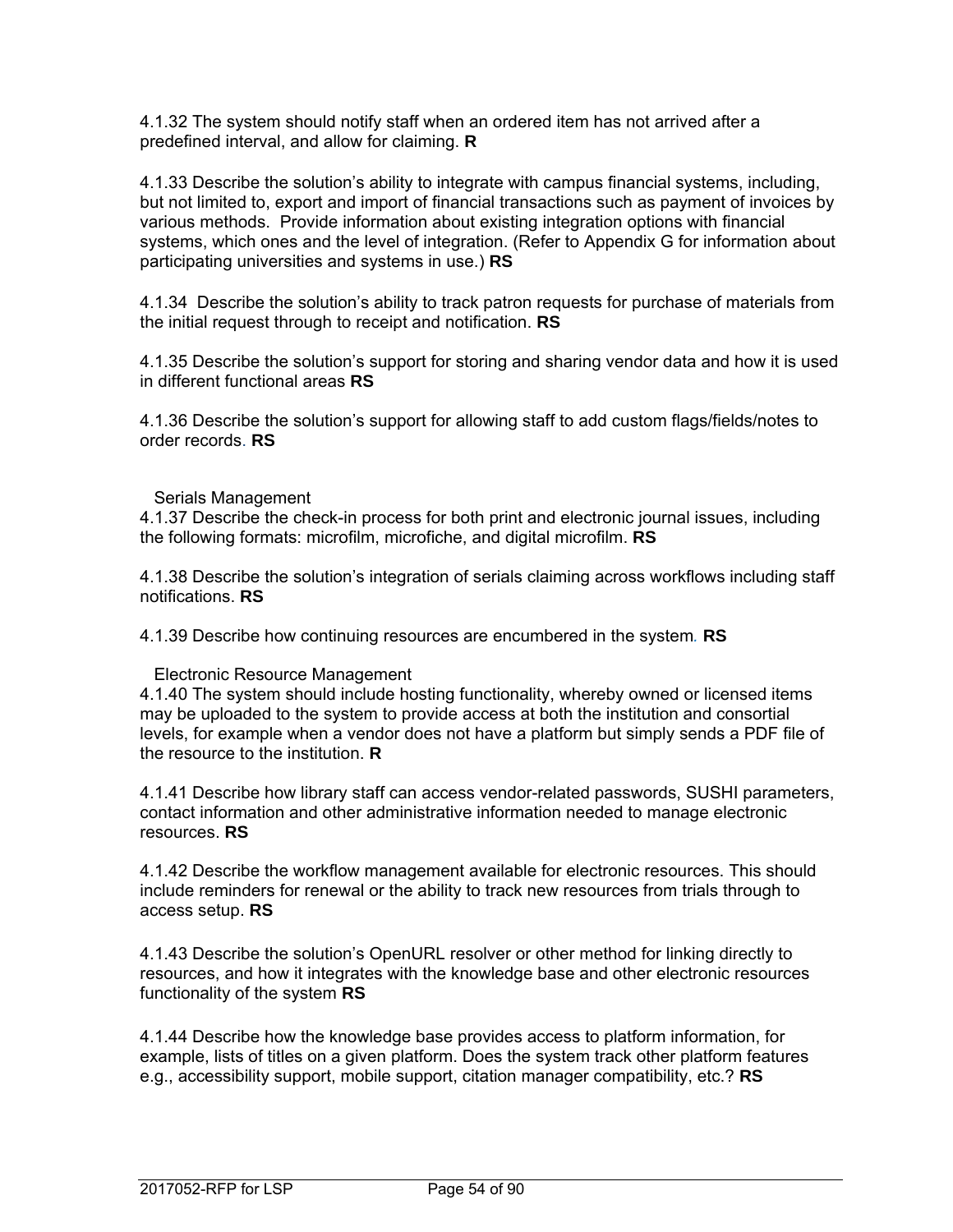4.1.45 Describe the solution's ability to output electronic resource records in customizable ways for integration into library research guides etc*.* **RS**

4.1.46 Describe how electronic resources are managed locally for collections specific to an institution. Include the procedure for managing collections held by multiple institutions but not the entire consortium*.* **RS**

4.1.47 Describe how the system enables consortial activation / deactivation of shared electronic resources, and allows flexibility for local variation.. **RS**

4.1.48 Describe provisions for creating custom collections and resources within the knowledge base, for example if a negotiated package is different from the vendor's standard offering, and how individual institutions add resources to the existing knowledge base. How is this custom information displayed to other libraries? **RS**

4.1.49 What is the frequency of updates to the e-resources knowledge base? **RS**

4.1.50 Describe how the system ensures the accuracy of electronic links and allows for them to be corrected*.* **RS**

4.1.51 Describe how patrons may report e-resource access issues to the library and how the library reports access issues to you. **RS**

4.1.52 Describe any controlled vocabulary applied to resources in the knowledge base including subject headings and status such as peer-reviewed. What is the source of these vocabularies? **RS**

Licensing

4.1.53 Describe the solution's support for the management of license agreements for local and consortial purchases. How can licenses and related documents be stored and displayed in the solution? What fields are available for license terms and how can these be exported and integrated into other areas of the solution? **RS**

4.1.54 Describe how the system assists institutions in tracking licensing permissions for various user types, for example, single user, multiple user, alumni etc. Describe any interoperability with the discovery system for providing access. **RS**

4.1.55 Describe how more than one license can be linked to a single resource and how a single license can be linked to multiple resources **RS**

## **4.2 Description and Metadata**

OCUL seeks a solution which supports users in finding, identifying, selecting, and obtaining resources. The solution must support multiple historic and future standards for description in multiple frameworks, provide reliable and flexible importing and exporting of records, support cataloging in non-Roman scripts, and provide support for both shared and local metadata. The solution should also support future metadata frameworks and schema,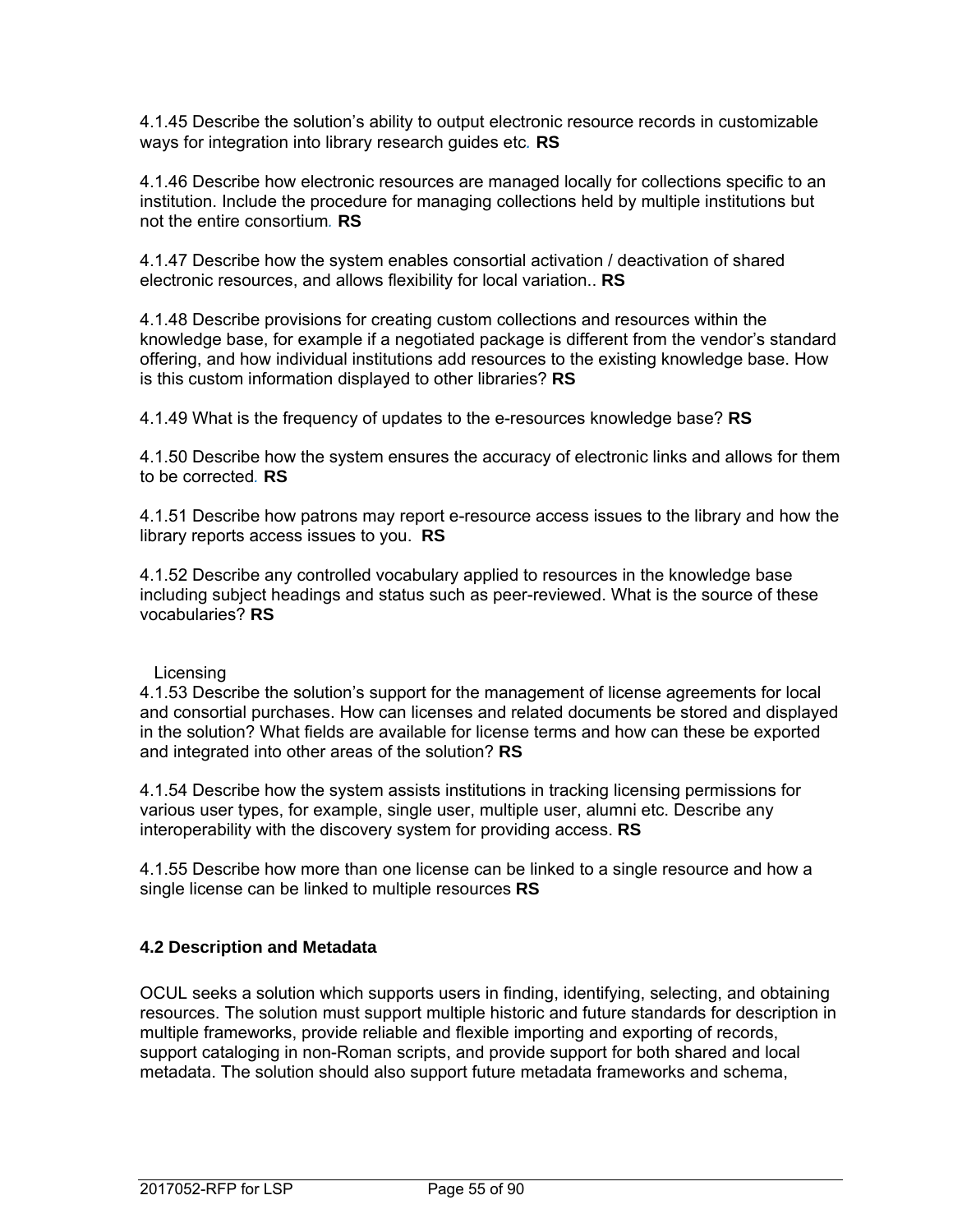reporting functionality that facilitates the extraction and manipulation of data by the institution(s), and the capacity for extensive interoperability with external systems.

Supported Formats, Languages and Scripts; Record Structure

4.2.1 The system should support MARC21 record formats for bibliographic, authority and holdings data and workflows. The system should index and display all MARC21 fields, including information based on indicators and subfields used to support multiple subject heading schemes in bibliographic records. **R** 

4.2.2 Identify all metadata schemas that are supported and describe how they are implemented. Describe any included conversion tools or utilities that will translate from one metadata schema to another. Including, but not limited to,. MARC21, MARCXML, RDA, Encoded Archival Description; Metadata Object Description Schema, and Dublin Core. **RS**

4.2.3 Describe the strategy, action plan and timeline for implementing new metadata standards and formats as they emerge. Describe your support for Linked Data ingestion, processing and publishing. **RS** 

4.2.4 Describe the solution for inputting characters in non-roman scripts, e.g. Chinese, Japanese, Korean, Cyrillic. Describe how ALA diacritics are stored, displayed and input. Include any specific requirements for peripheral hardware or software to ensure this support. Describe how the solution supports display of Unicode characters in all screens of the solution. **RS**

4.2.5 Describe the solution's support for bidirectional cataloging and support for bidirectional script display (e.g. Arabic, Hebrew). **RS**

4.2.6 Explain the record structure in terms of how various types of records relate to each other, for example bibliographic, authorities, holdings, items etc. **RS**

Record loads and manipulation

4.2.7 Describe how the system supports import and export (with no loss of data) in all customary formats, including the ability to update or overlay existing records. Describe how the system supports scheduled imports and exports **RS**

4.2.8 Describe the solution's ability to protect specific MARC fields and/or subfields in overlay and loading of bibliographic data. What safeguards are in place to prevent improper overlays (e.g. material type mismatches, character encoding differences, match on invalid bibliographic utility number, etc.)? Does the solution allow manual update, overlay, and/or batch overlay of bibliographic data on records with attached items checked out? **RS**

4.2.9 Describe how the solution handles creation of items in batch when the record already exists. Example: If multiple libraries purchase the same collection of items at different times, can the later-purchasing libraries load their items automatically onto the already-existing records rather than having to manually add items to the records? **RS**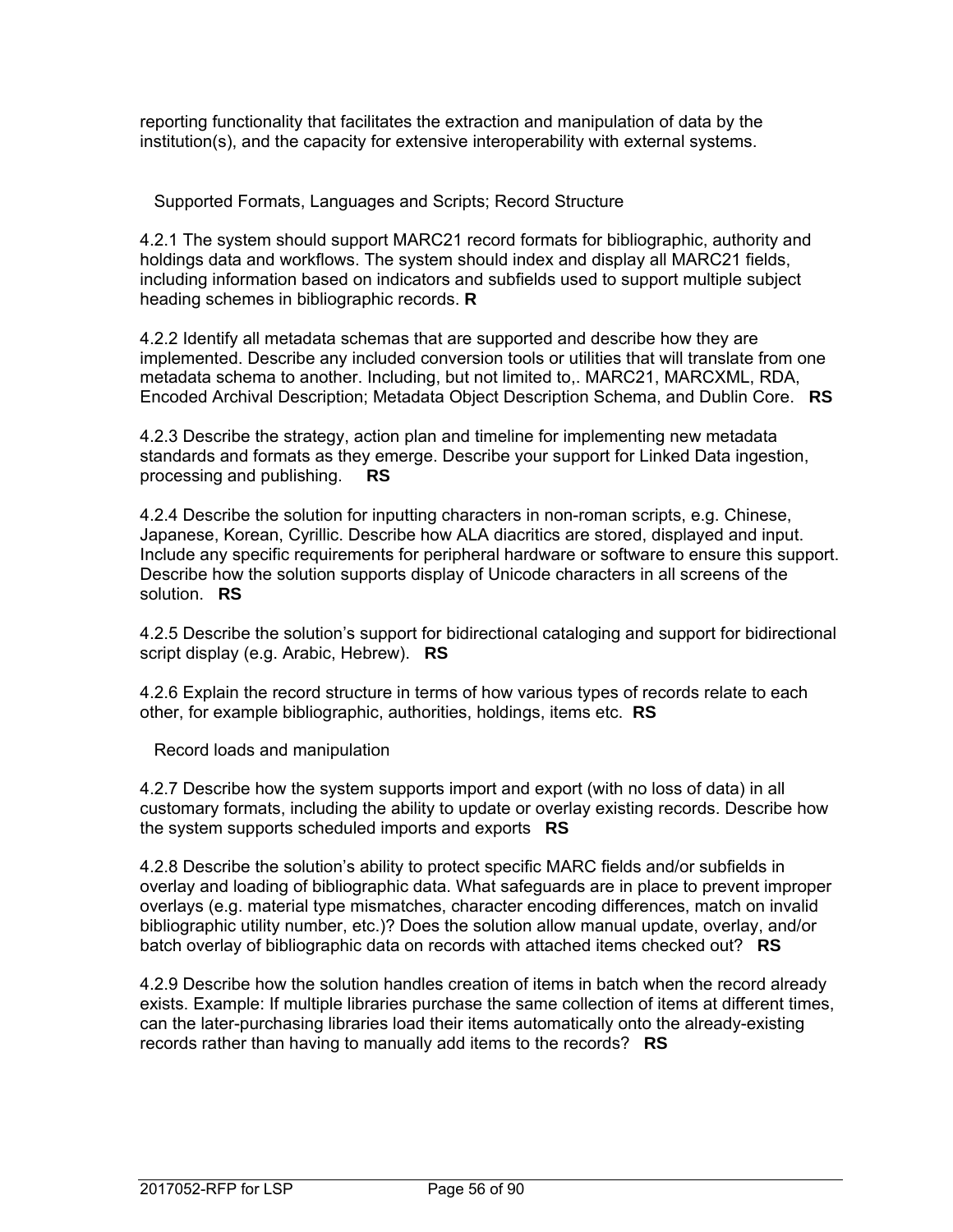4.2.10 For those titles not included in the central knowledge base, describe how the system provides capability for consortially-purchased records to be loaded once while allowing varying institutional entitlements to be managed. **RS**

4.2.11 Describe the consortium or local institution's ability to manipulate data during record loads (e.g., adding fields, deleting fields, etc.). Describe how the system allows institutions to create local rules or load tables for use when loading records. Describe how institutions can share these rules with other partners. **RS**

4.2.12 The system should support the ability to define multiple match points, and to prioritize them, for matching and overlaying records during import. Describe the process or algorithm for record matching. **RS**

4.2.13 The system should support the use of scripts during record load for metadata cleanup on load. **R**

4.2.14 The system should provide the ability to harvest records from an external source (for example, an institutional repository) using standards protocols (OAI-PMH). The system must have the ability to perform crosswalks to accommodate ingest of standards not supported out of the box. **R**

Creating and Editing Bibliographic Records (Cataloguing) 4.2.15 Describe how the system defines master records that can be shared within the consortium. Describe how the system allows institutions to create derivative records from the master record, for example to allow for French and English cataloguing records for the same resource. Describe how the system synchronizes changes made to the master record with any derivatives while protecting local changes. **RS**

4.2.16 Describe how the system allows institutions in a consortial environment to provide local fields (e.g. 9XX), notes and copy/item-specific information (e.g., donor, provenance, special printing, binding, damage, genre headings, etc.). How is this local information protected from being overwritten or changed by other institutions? Include information on derivative records from the master record. Include information on local MARC21 fields (e.g. 590) and use of \$5 (institution to which the field applies). **RS**

4.2.17 Describe how staff search, find and select records to edit or import in the system. **RS**

4.2.18 Describe the solution's indexing functionality, including how often the system indexes recent entries and when recent entries are searchable and browsable in staff and discovery tools. **RS**

4.2.19 Describe the solution's ability to refine a search to an individual institution's metadata records on the staff user interface, or expand to the consortial level. Can the scope filter to the sub- institution location level? **RS**

4.2.20 Describe how the solution enables editing of individual and multiple bibliographic records, including the ability to alter any element, field, subfield, or value. Does the solution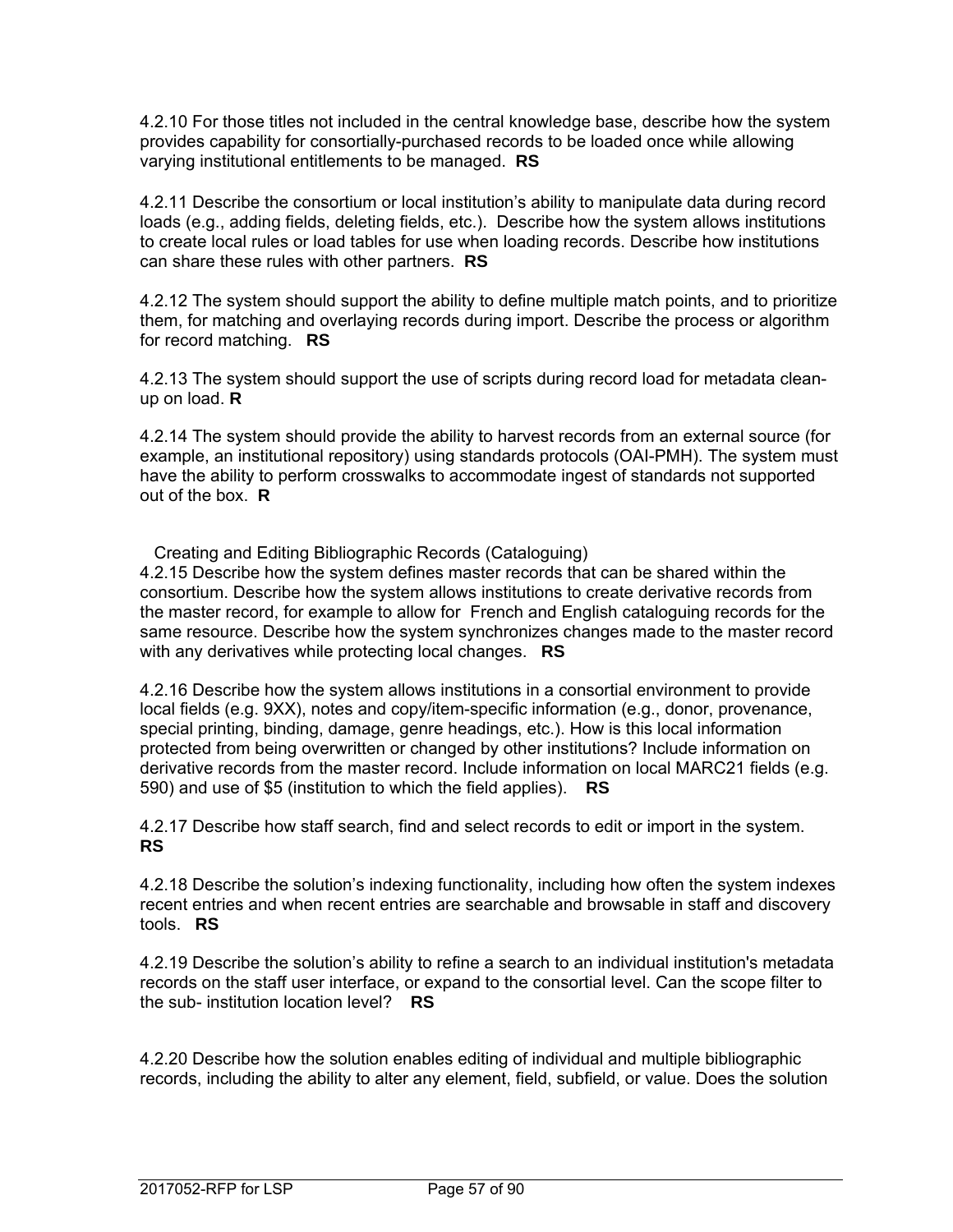have the ability to restrict editing permissions by role? Can individual fields be protected independently of the full record? **RS**

4.2.21 Describe how the solution notifies staff users if creating a duplicate record, including how staff can accept a duplicate if valid, for example English and French records for the same resource. **RS**

4.2.22 The system should support the creation and storing of record templates for use in creating and editing records, including the specification of default fields, elements and values stored in these templates. **R**

4.2.23 The system should support the validation of the appropriate use of elements, fields, subfields and the validation of values in data elements (e.g., fixed field values in MARC fixed fields, validation of controlled vocabularies in the appropriate variable length fields). **R**

4.2.24 Describe the solution's ability to edit or create new material types based on the metadata records but for display for the end user in discovery. **RS**

4.2.25 Describe how the solution supports plugins or linkages to widely-used controlled vocabularies (e.g. LCSH, RVM, Gettys, etc.) and other metadata utilities (e.g. RDAToolkit, Cataloger's Desktop, etc.). Describe if any relevant cataloguing rules, policies or specifications are visible directly in the metadata editor. **RS**

4.2.26 Describe how the solution provides support for linked data for fields such as relationship designators from RDA (composer, editor, etc.) to allow for these fields to be language-neutral, for example use of \$0 with URIs. **RS**

4.2.27 Describe how the solution manages multiple classification schema and subject vocabularies including, but not limited to, Library of Congress Classification and Subject Headings, Dewey Decimal Classification, CODOC, local classification schema, National Library of Medicine Subject Headings, RVM, and LC Genre Form Terms. **RS**

Holdings and Items Maintenance

4.2.28 Describe the solution's support for holdings records which are fully compatible with current MARC standards including the export and import of holdings records for both serials and monographs. Describe how institutional holdings are tracked related to master and derivative bibliographic records. **RS**

4.2.29 The system should support the creation of holdings and item records for physical resources, including temporary records (for example, for interlibrary loans). List the fields available/defined in the item records. **RS** 

4.2.30 Describe the solution's support for defining multiple holdings locations and sublocations, both consortially and locally. **RS**

4.2.31 Describe the solution's support for linked records. For example, items bound together with separate bibliographic records but shared holdings records. **RS**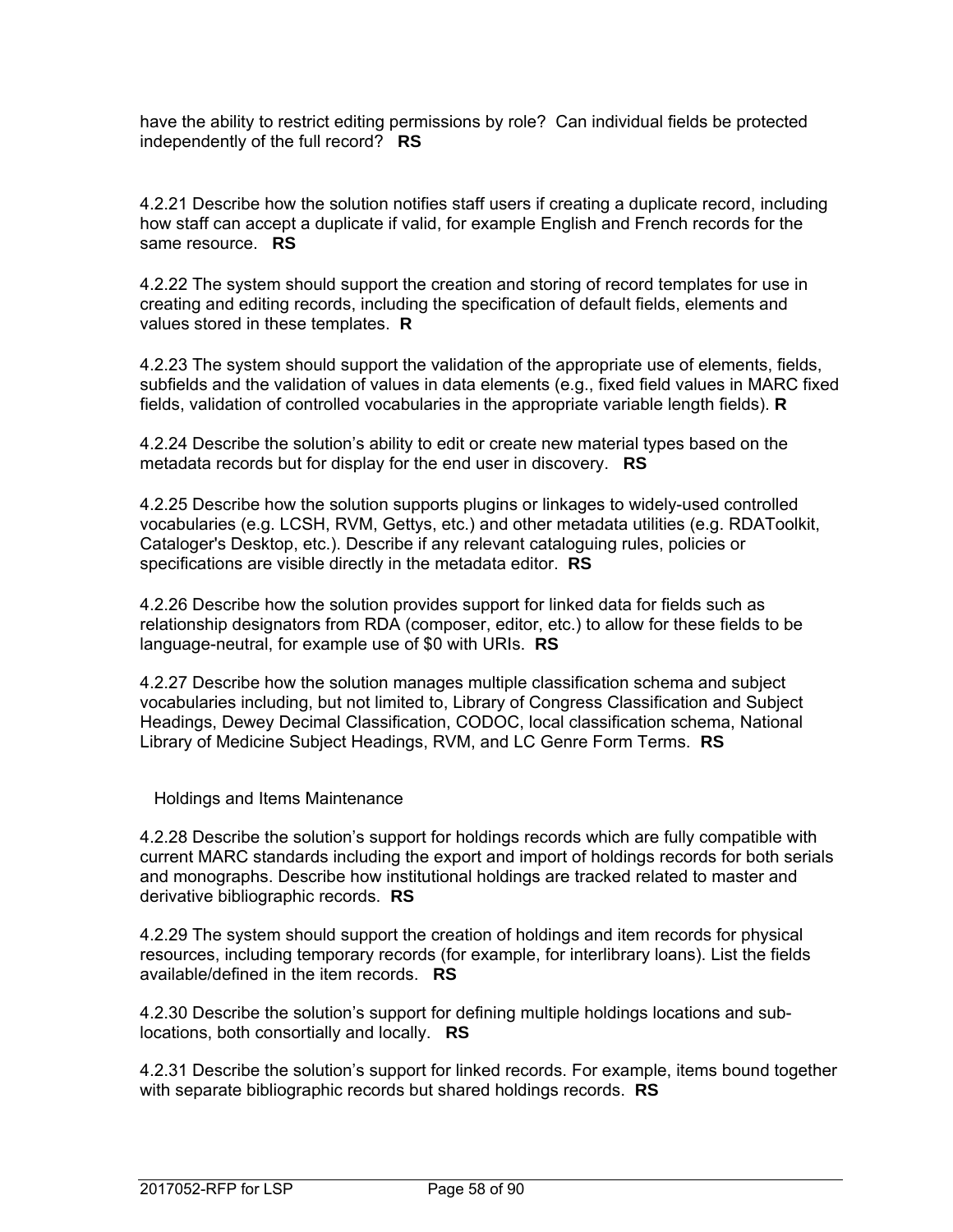4.2.32 Many institutions share their holdings with OCLC so that they are available to users in WorldCat. Describe how local and consortial holdings can be set in WorldCat for all library resources. **RS**

4.2.33 Describe how the solution supports the processing of physical materials including support for spine-label printing either through the solution itself or via a third party solution. Also describe the process for customizing multiple label layouts and printer options. **RS**

# Authority Control

4.2.34 Describe how the solution supports current standards for authority data and allows all relevant bibliographic fields to be authority controlled without intervention by the solution vendor. Describe how the system identifies which fields can be controlled. Describe how authority updates can be done centrally and any update tracking capabilities. Include information on staff user roles related to authority control. **RS**

4.2.35 Describe the default authority control workflows and the ability to customize these workflows*.* **RS** 

4.2.36 The system should support more than one global authority file for subjects, for example LCSH and Répertoire de vedettes-matière (RVM). Describe how the solution manages the import and export of authority data with one or more authority vendors*.* **RS** 

4.2.37 Describe how the solution supports automated authority control, or the automatic flipping of name and subject headings from unauthorized to authorized forms as shown in name and subject authority records. How does the solution handle near (not exact) matches of controlled headings? Describe how authority data is managed and shared by the solution for individual libraries and at the consortial level. **RS**

4.2.38 The system should flag authority changes that require staff intervention. **R**

4.2.39 Describe how the system accommodates local information in authority files, for example, the addition of classification numbers for literary authors or series *.* **RS**

4.2.40 The system should allow the the creation or loading of local authority files and records for subjects (including genre terms) and names. **R**

4.2.41 Describe how the solution supports unique persistent identifiers in authority records and linked data applications. **RS**

4.2.42 Describe how the system includes authority records or linkages from linked data sources such as VIAF. **RS**

4.2.43 Describe how the solution manages and displays cross-references for staff users. Describe how locally created cross-references will be preserved and displayed. **RS**

Bulk Processing and Quality Control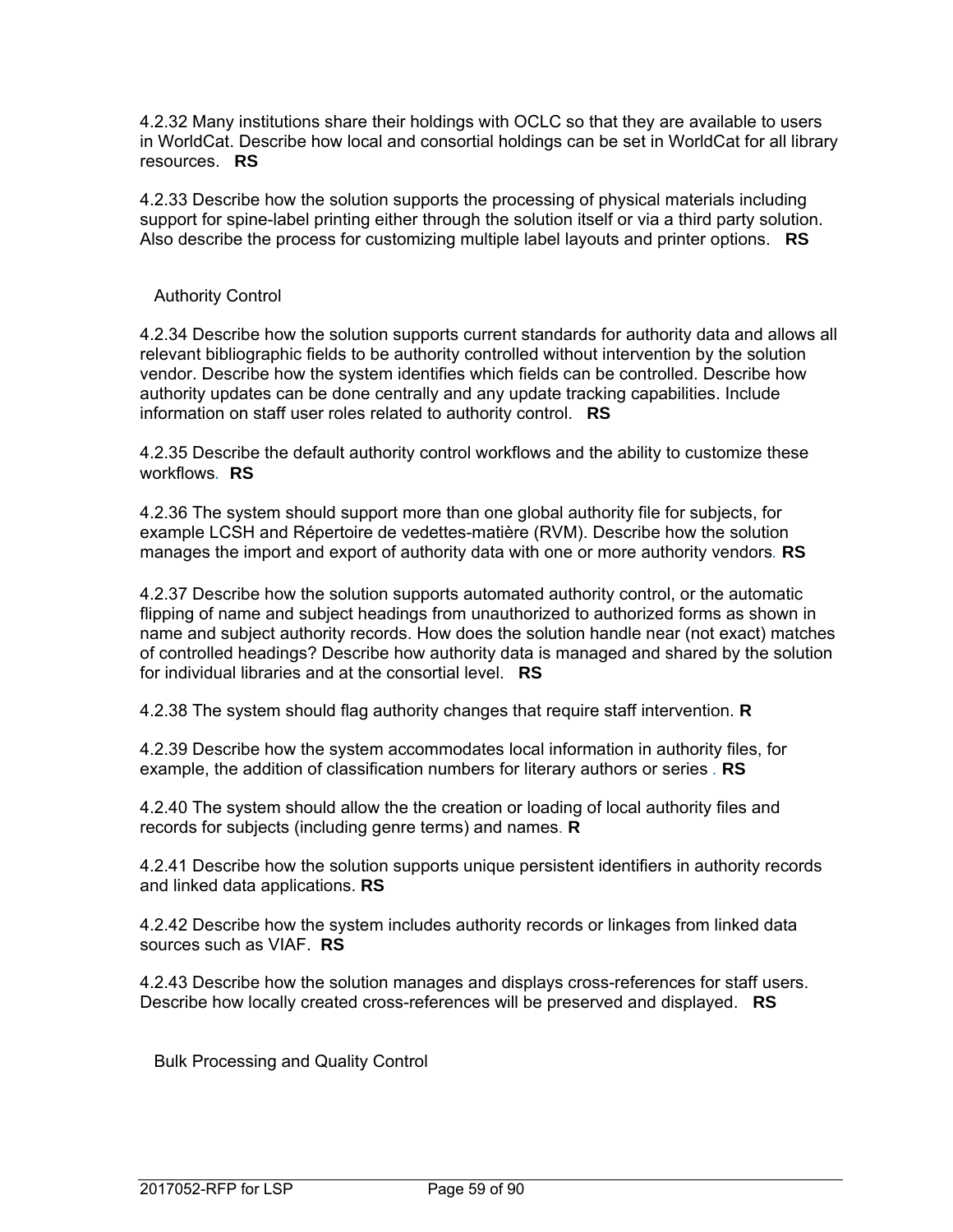4.2.44 Describe how your solution supports global changes to entire fields and subfields, and specific strings within fields and subfields in all record types including, but not limited to, order, vendor, bibliographic, circulation, and authority records. Include a description of the listing or reporting functionality, ability to search across record types, and output methods. **RS**

4.2.45 Describe how sets of records are identified for global data change and what safeguards are in place before changes are made **RS**

4.2.46 Describe the solution's standard database maintenance reports including, but not limited to, headings, data duplication, etc. **RS**

4.2.47 Describe how the solution supports bulk deletion processes at the local and consortial levels. Describe how deletions occur at the bibliographic, holdings and items levels. **RS**

4.2.48 Describe export and import procedures including how the solution manages the import and export of different encoding levels and unique fields. Include a description of how the solution sets parameters for ranking encoding levels. Does the solution provide overlay alerts when importing records? **RS**

4.2.49 Describe how the solution provides the option of export and import of all types of records for manipulation by third-party applications, e.g. MARC Edit. **RS**

4.2.50 Describe the solution's ability to allow individual institutions to suppress their own items from the OPAC without affecting other institutions' items on the same bibliographic record. **RS**

4.2.51 Describe how the solution tracks changes made to individual records. Is there a version history available, and does the solution support reinstating a previous version of a record? Does the solution have the ability to revert batches of record updates? **RS**

4.2.52 Describe the ability of the solution to search, store, and perform operations with external Excel, CSV, or text data lists. **RS**

4.2.53 Describe how the solution allows full regular-expression Find and Replace changes in library data. **RS**

4.2.54 Describe how the solution handles moving an item while retaining data such as user statistics, last date used, and date created. **RS**

4.2.55 Describe how the solution allows records to be merged. **RS**

# **4.3 Discovery**

Library users expect a Google-like search experience and often don't understand the myriad resource silos and access restrictions that they encounter when searching library collections. OCUL seeks a discovery solution that supports users' research needs, enabling them to locate and access relevant resources efficiently. We seek a solution that can do this by integrating resource silos, by providing a more feature-rich search interface than has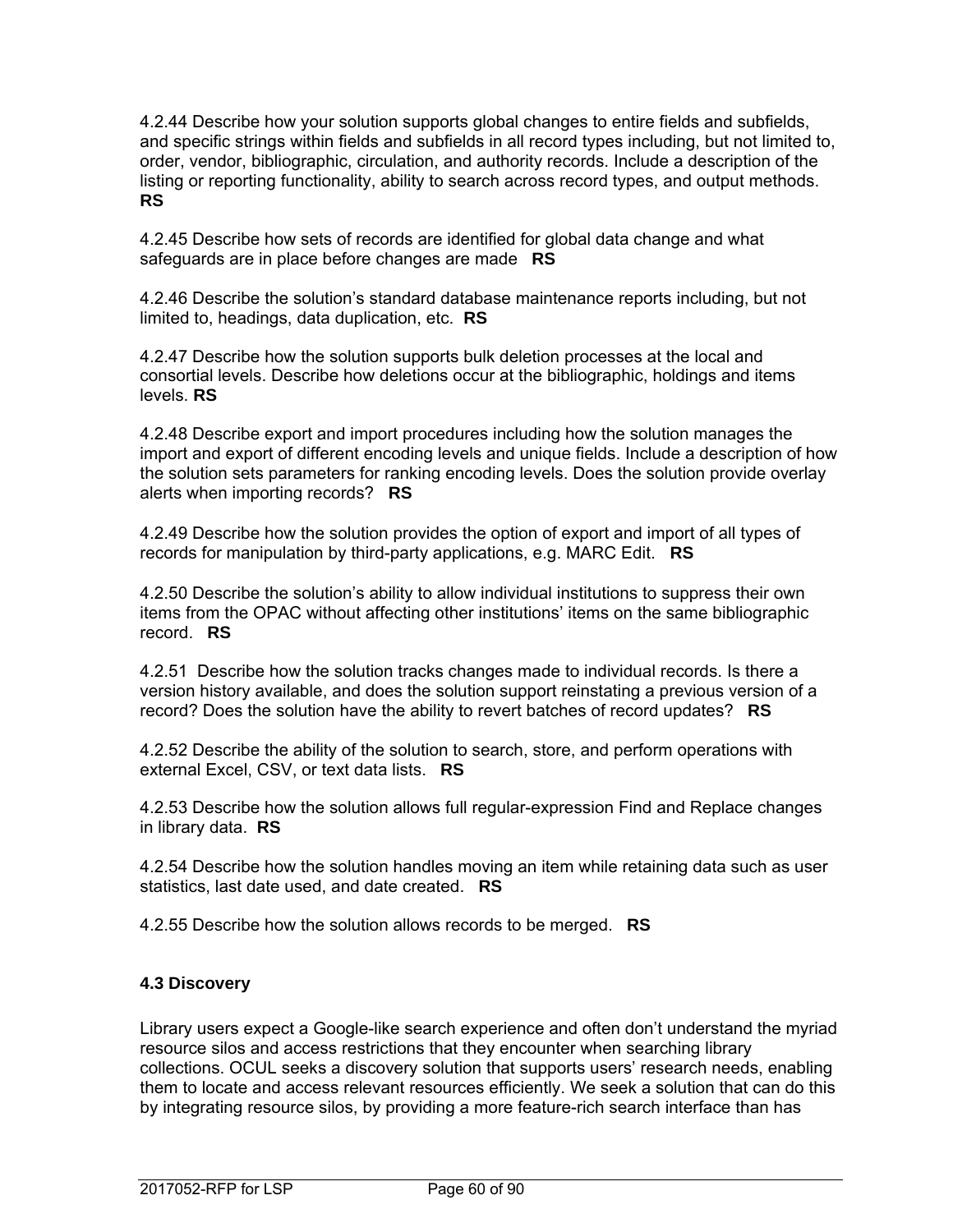typically been found in library systems, and by facilitating access to the resources our users need. At the same time, the discovery solution should provide search options for experienced researchers who require a greater level of control and specificity in an interface. OCUL seeks a discovery solution/user interface that meets the following user experience requirements, which are loosely based on Jakob Nielsen's 10 Heuristics for User Interface design (http://www.useit.com/papers/heuristic/heuristic\_list.html):

- Connect the user to all of the content that is available. Whether content comes from books and other tangible items or in silos of digital information, it should all be visible and accessible to the user.
- Don't lie to the user. The solution should show users the resources that are available to them and provide accurate information about accessing those that are not immediately available.
- Don't leave the user at a dead end. The solution should provide clear pathways to help connect the user with the resources and context-specific help within the user interface.
- Allow the user to manage his or her own experience. The solution should allow users to control search limits and preferences; manage lists; and request, check out, and renew library materials.
- Be accessible. The solution should be available to users with disabilities, with different levels of experience as researchers, and with different technology platforms or devices.
- Use existing user credentials. The solution should be able to recognize and accept credentials

4.3.1 The system should provide a single unified discovery solution, customizable for institutional branding, that enables discovery of resources owned, managed or licensed by the client, regardless of format or resource type, in local or consortial collections and beyond. Users should be able to refine searches to institutional and sub-institutional levels. Describe how your solution provides this. **RS** 

4.3.2 The system should offer English and French interfaces for all functions of the system involving direct end user interaction (search, search refinement, patron functions, patron notices, contextual help). The user should be able to switch between languages without losing current context. All functions, including indexing, should be fully functional independent of the language of the interface or the document. The system should display in unilingual English to those who select the English interface option and unilingual French to those who select the French interface option. ("Interface" does not include metadata.) Describe how your solution provides this. **RS**

4.3.3 Describe how the system optimizes discoverability in web indexes such as Google (search engine optimization) **RS**

4.3.4 Describe how your solution will provide library users with an intuitive interface that searches disparate resource silos (e.g., local and/or digital collections, vendor-supplied electronic resources, manuscripts and archival material, LibGuides etc.); enables users to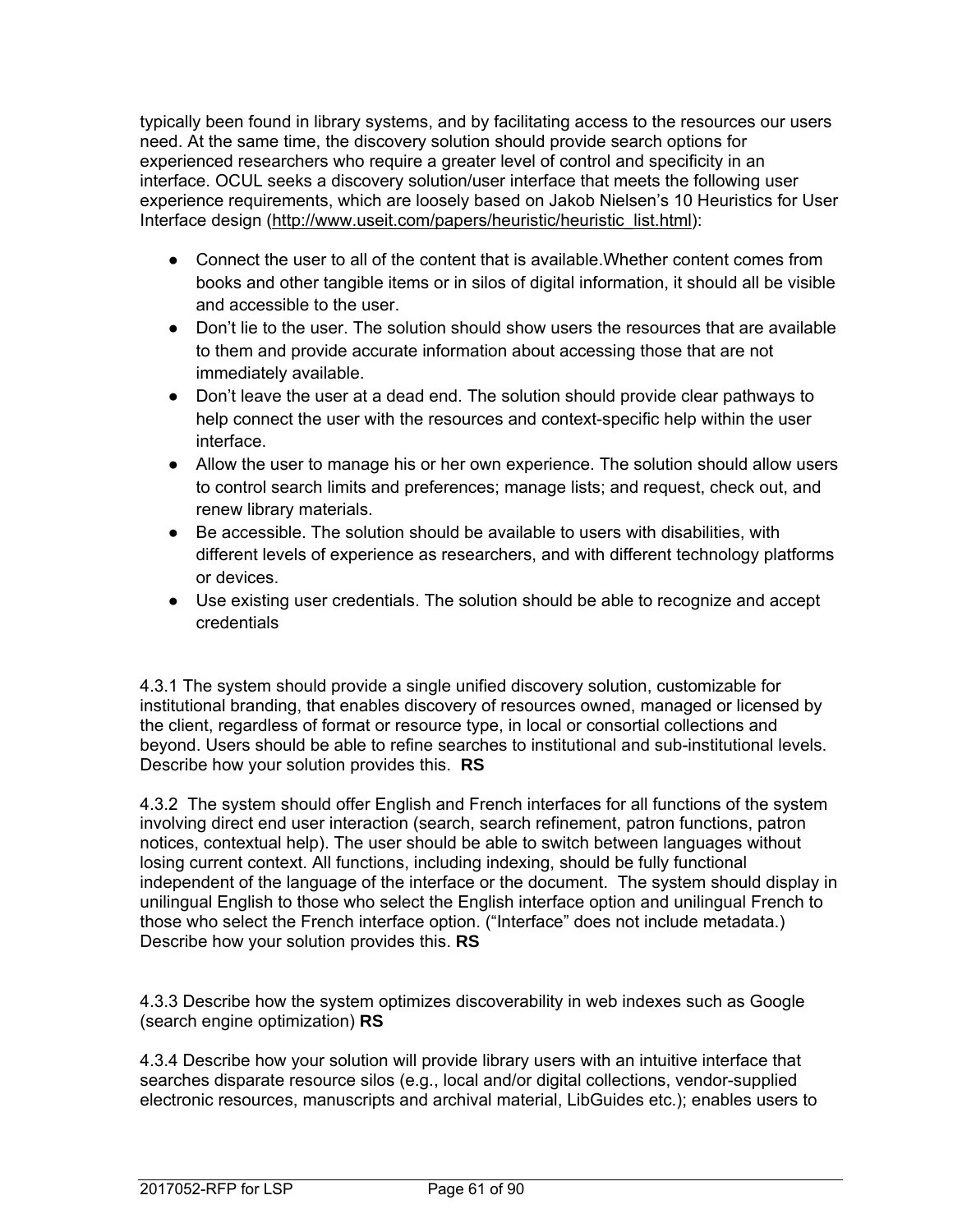create searches in their own words; retrieves relevant items available to them regardless of format or physical location; and displays, organizes, and limits search results in an understandable manner. **RS** 

4.3.5 Describe how the system complies with NISO's Open Discovery Initiative. **RS** 

4.3.6 Describe how the system offers flexibility in the configuration and presentation of search scopes **RS**

4.3.7 The system should, upon authentication, be able to direct the user to the appropriate view for their home institution. **R**

4.3.8 Describe how the system seamlessly integrates data from the knowledge base and local sources. **RS** 

4.3.9 The system should update the discovery interface in real-time upon activation or deactivation of packages in the knowledge base. **R**

4.3.10 Describe how your solution will enable users to discover the availability, status, and location of specific resources. **RS** 

4.3.1 Describe how the system allows customization of the interface by institutions, for example the suppression of specific elements, the addition of custom page elements, the capacity to create customized labels based on information in the records etc. Describe how individual institutions may configure and customize their own versions ("view") of the discovery layer without impacting other institutions. **RS** 

4.3.12 Describe how the interface allows for the inclusion of javascript as well as other standard web protocols. **RS** 

4.3.13 Describe how the solution facilitates both known-item searches and open-ended searches (including authors, titles, subject terms, or other identifying information) using an intuitive and efficient interface with relevant results. **RS** 

4.3.14 Describe how the solution facilitates expert searching features for researchers who require more control in formulating search statements and handling results **RS** 

4.3.15 List the out of the box standard indexed fields (e.g. author, title subject, series, etc.) **RS** 

4.3.16 Describe how the institution may configure the data elements to be used for search and display. **RS** 

4.3.17 Describe how the system allows the creation of additional indexes without intervention from the vendor, for example journal title, local fields, map scale, etc. **RS** 

4.3.18 Describe any pre-filters a user can select before beginning the search **RS**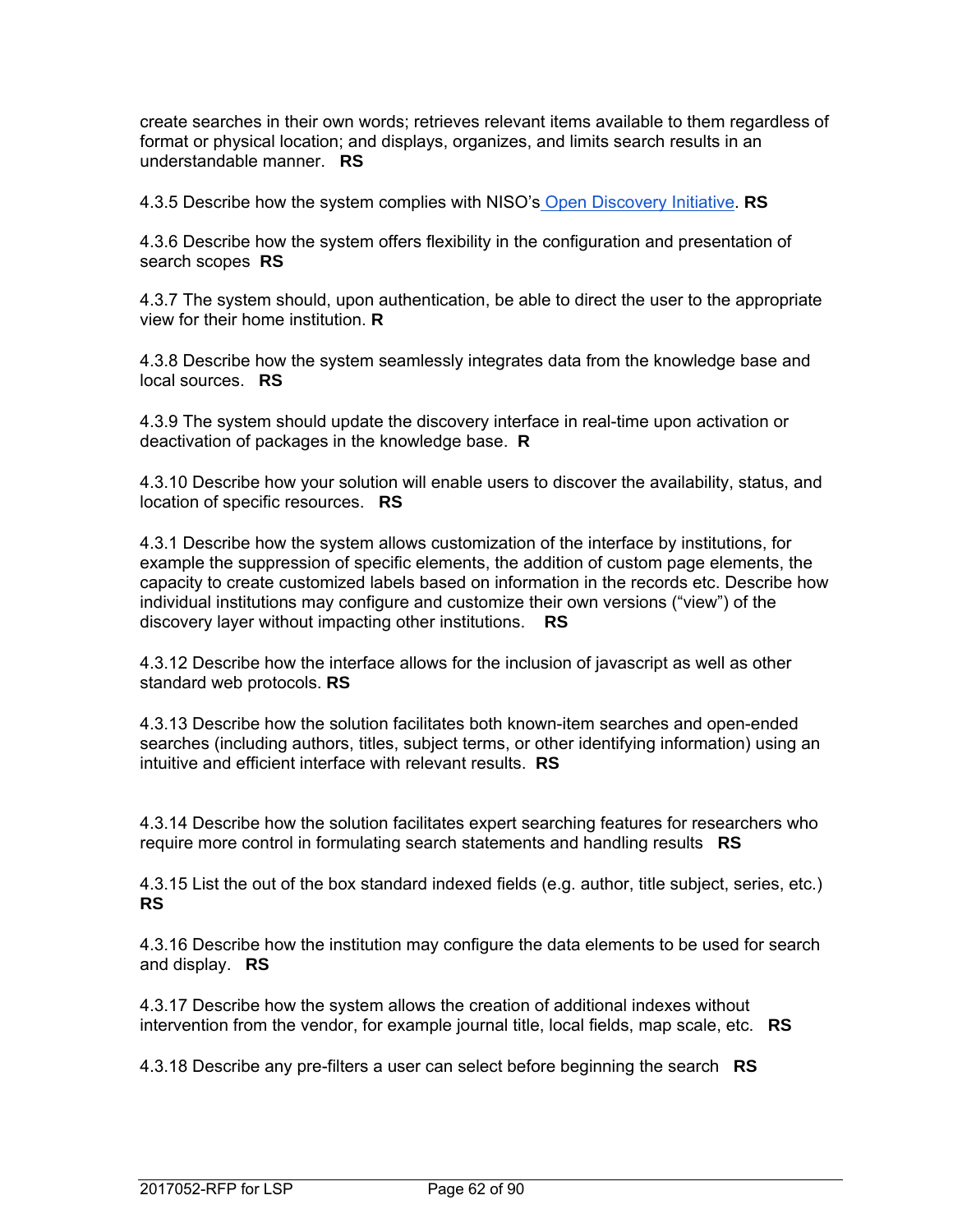4.3.19 List the out of the box standard browse (left-anchored) indexed fields (e.g. author, title, subject, series, call number, ISBN/ISSN, publisher, notes etc.) **RS**

4.3.20 Describe how your solution enables users to refine and sort their search results, for example expanding/limiting a search to a wider/narrower scope. Include a comprehensive list of all refinement and sorting criteria supported by the system. **RS**

4.3.21 Sorting and refining by date is a common user task. Describe how your system indexes and normalizes date information to support these tasks. Describe any limitations to date sorting and refinement. **RS**

4.3.22 Describe how the discovery interface makes use of authority data such as see and see also references to get the user to the most relevant results. **RS**

4.3.23 Describe any additional search aids for users such as did you mean, search suggestions, autocomplete, spelling corrections or any other ways to help a user identify and use alternate search strategies **RS**

4.3.24 Describe how the system presents fulfillment options and the level of customization to display the institution's prefered fulfilment options for a particular resource. **RS** 

4.3.25 Describe how the system brings together print and electronic records for the same work **RS** 

4.3.26 Describe how the system handles getting the user to the full text of an electronic resource **RS** 

4.3.27 Currently, each institution within the consortium manages its own electronic resources and frequently these resources are not available to users at other institutions. Similarly, items in digital repositories maybe be subject to access restrictions imposed by the creator or the holding institution. How will your solution clearly expose the resources a user has the right to access and connect users with the appropriate electronic or digital resource? How might this experience differ if a user is on or off-campus? **RS** 

4.3.28 The system should be able to display the relevant terms of use for licensed electronic resources. Describe how the system allows individual institutions to update and display locally negotiated terms of use/rights at the package and title level **RS**

4.3.29 Describe the level of article and other vendor-supplied record indexing in the discovery system and how this integrates with local records. Include any customizations that can be done to weight results (e.g. put the book before book review, articles higher than newspaper articles, local holdings over consortia holdings etc.) **RS** 

4.3.30 Describe how the discovery interface supports multiple subject heading and classification schemes. Which ones are supported out of the box? **RS** 

4.3.31 What supplemental and contextual information will your solution provide about items such as book covers, tables of content, indexes, reviews, and other content previews that enrich the user's understanding of the nature and content of items and collections? **RS**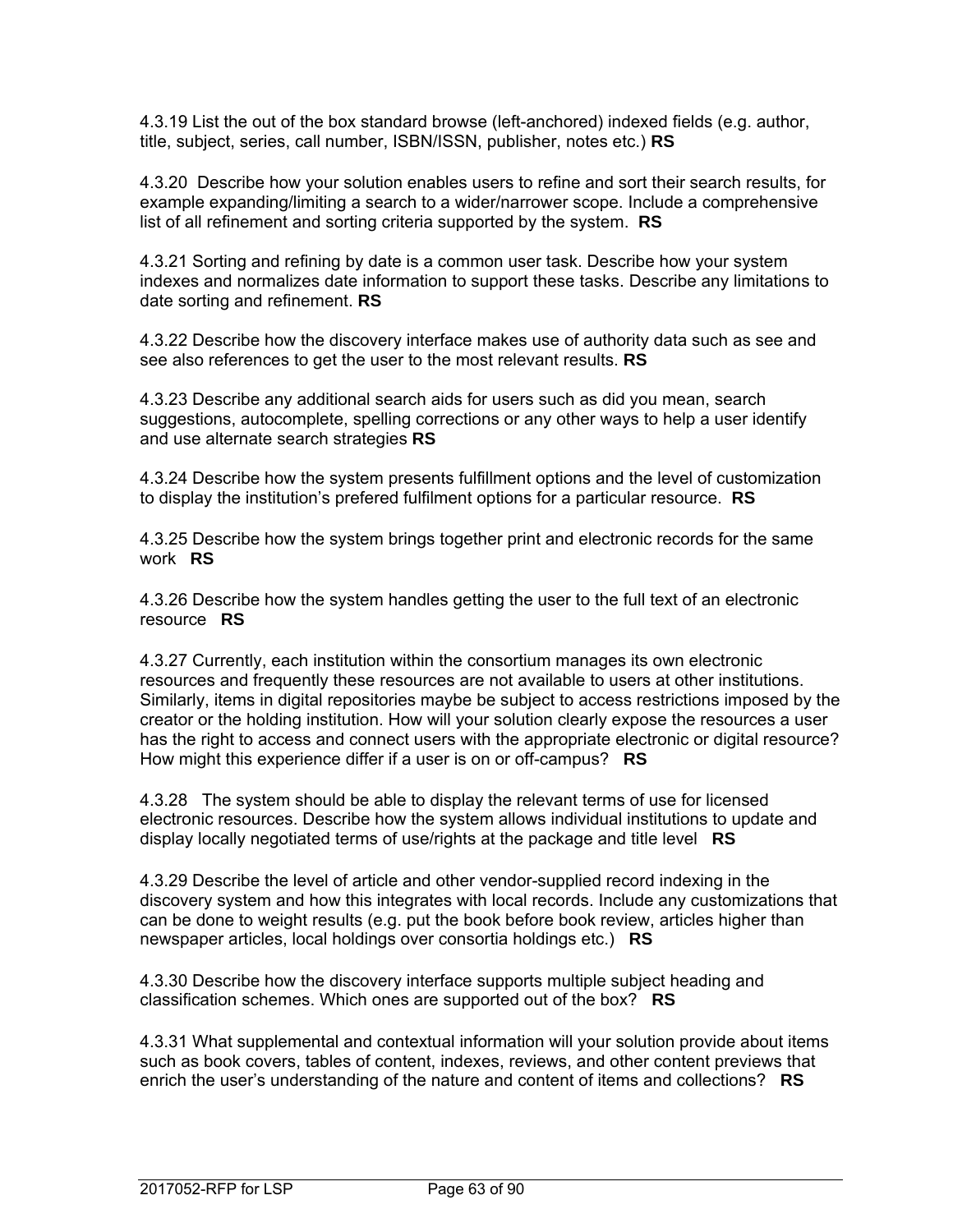4.3.32 How will your solution enable users to create and save, print, share, or export single items or lists of items to citation management, word processing or other productivity software? List the export formats. **RS** 

4.3.33 Describe the help available to users from within your solution's interface. How will you respond to users who contact you directly for assistance? How customizable is the help information by institution? **RS** 

4.3.34 Describe how your solution might enable users to set and receive alerts and notifications about the status of specific items or categories of items available to them through an intuitive interface. **RS** 

4.3.35 Describe how your solution may allow institutions to link to more information, such as LibGuides, Finding Aids etc. **RS** 

2.3.36 Documents in the central index with unspecified or unknown language should be assigned to a neutral category during indexing, rather than a default language such as English. **R**

4.3.37 Users should have the ability to see the source record in the front end "staff view" e.g. MARC, Dublin Core XML etc. **R**

4.3.38 Describe how the system brings new additions to the database to the user's attention within the search results. **RS** 

4.3.39 Describe how the system allows users to discover library resources outside of the discovery layer. For example, through indexing in Google, through external search boxes in other library systems etc. **RS** 

4.3.40 Describe how the information in the search results can be used to populate forms for ILL requests, report a problem etc. **RS** 

4.3.41 With the current proliferation of browsers and devices, the user experience should be platform agnostic. Describe how your end-user interface will meet those user needs regardless of mode of access. **RS**

#### **4.4 Physical Circulation**

OCUL seeks a shared LSP solution that can meet the wide variety of circulation and resource sharing needs of its members.

#### General

4.4.1 Describe how circulation policies and practices are defined and configured in the system. **RS**

4.4.2 Describe how borrowing parameters are defined and configured in the system. **RS**

4.4.3 Describe how the system offers a high degree of flexibility in the definition of circulation parameters: from a common set for the entire consortium, to specific rules for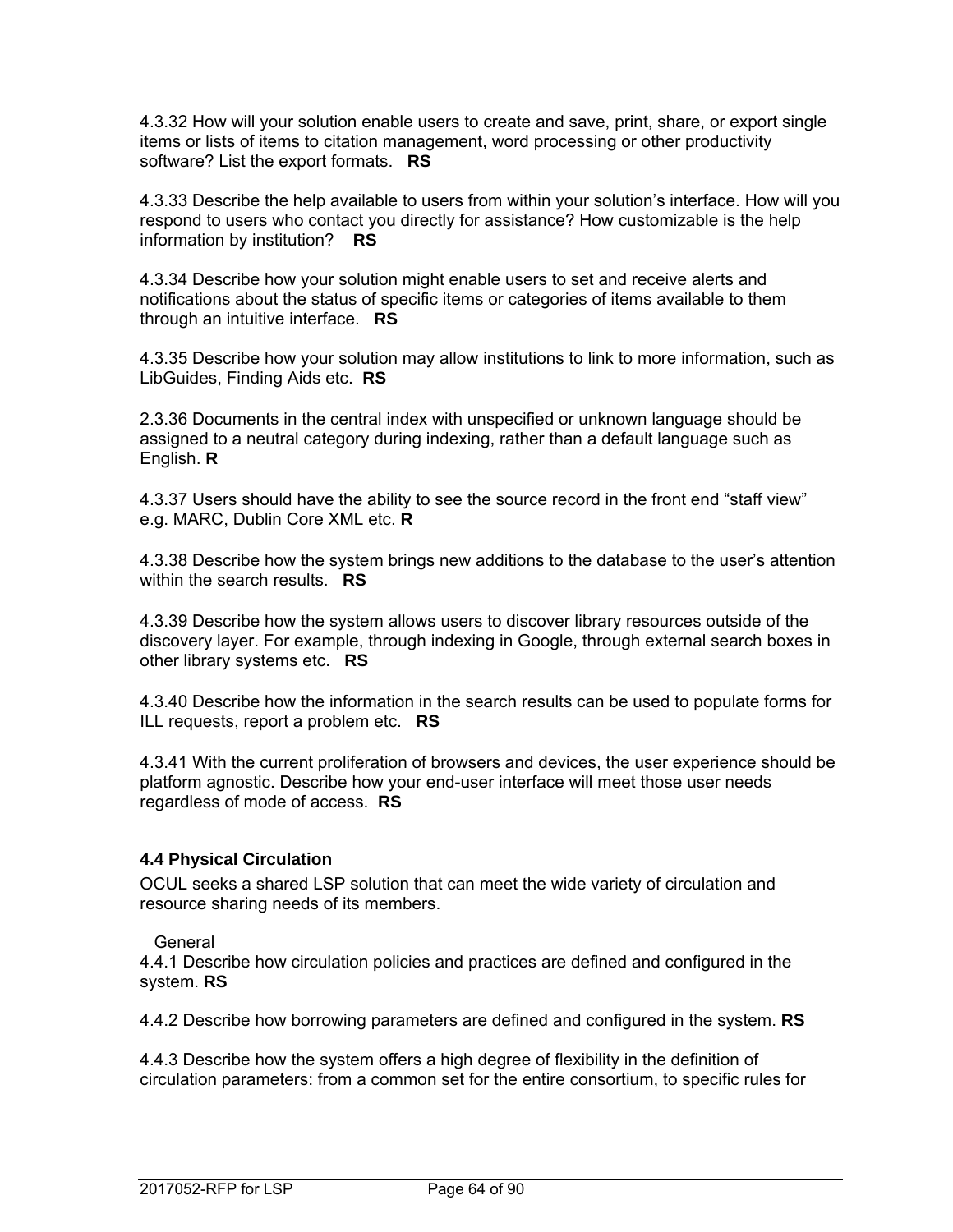individual institutions and libraries/locations. Describe how the solution provides for the coexistence of consortial lending rules and local lending rules. **RS**

4.4.4 Describe how the solution integrates lending rules with library hours and closures, including how the system incorporates a 24 hour clock. **RS**

4.4.5 Describe the solution's course reserves functionality (both print and electronic), including the ability to cross-link courses and items and to suppress temporary items. **RS**

Patron Management

4.4.6 Describe how the system can contain user accounts for patrons of all member institutions as a means of normalizing services and streamlining operations ("one library card"). **RS**

4.4.7 Describe the elements and structure of a patron record in the solution and how patron records are created. **RS**

4.4.8 The system should allow authorized staff to create, modify, merge and delete patron records, individually and via bulk load from external systems. Describe the ability to update patron records both individually and globally. **RS** 

4.4.9 Describe how the system allows automatic and manual blocks of patrons from borrowing and other services both at the consortial and local level. **RS**

Fines and Fees

4.4.10 Describe how the system supports the assessment of fines and fees. **RS**

4.4.11 The system should allow full and partial payment of fines and fees in accordance with or integrated with campus payment methods. **R**

4.4.13 The system should be able to integrate with the campus financial system in a way that fine payment in the circulation system is reflected in real-time in the student's record in the finance system. **R**

4.4.14 Describe how the system supports transfer of delinquent patron account data to university registrar's systems. **RS**

4.4.15 The system should allow an authorized staff to manually add or waive a fine or fee. **R**

4.4.16 The system should allow for the return of lost items and refund of amounts paid. **R**

4.4.17 Describe how the system supports automatic reordering for a lost item that has been paid by a patron. **RS**

4.4.18 The system should provide an audit trail for patron billing: links between patrons and items billed must be retained for a configurable period. **R**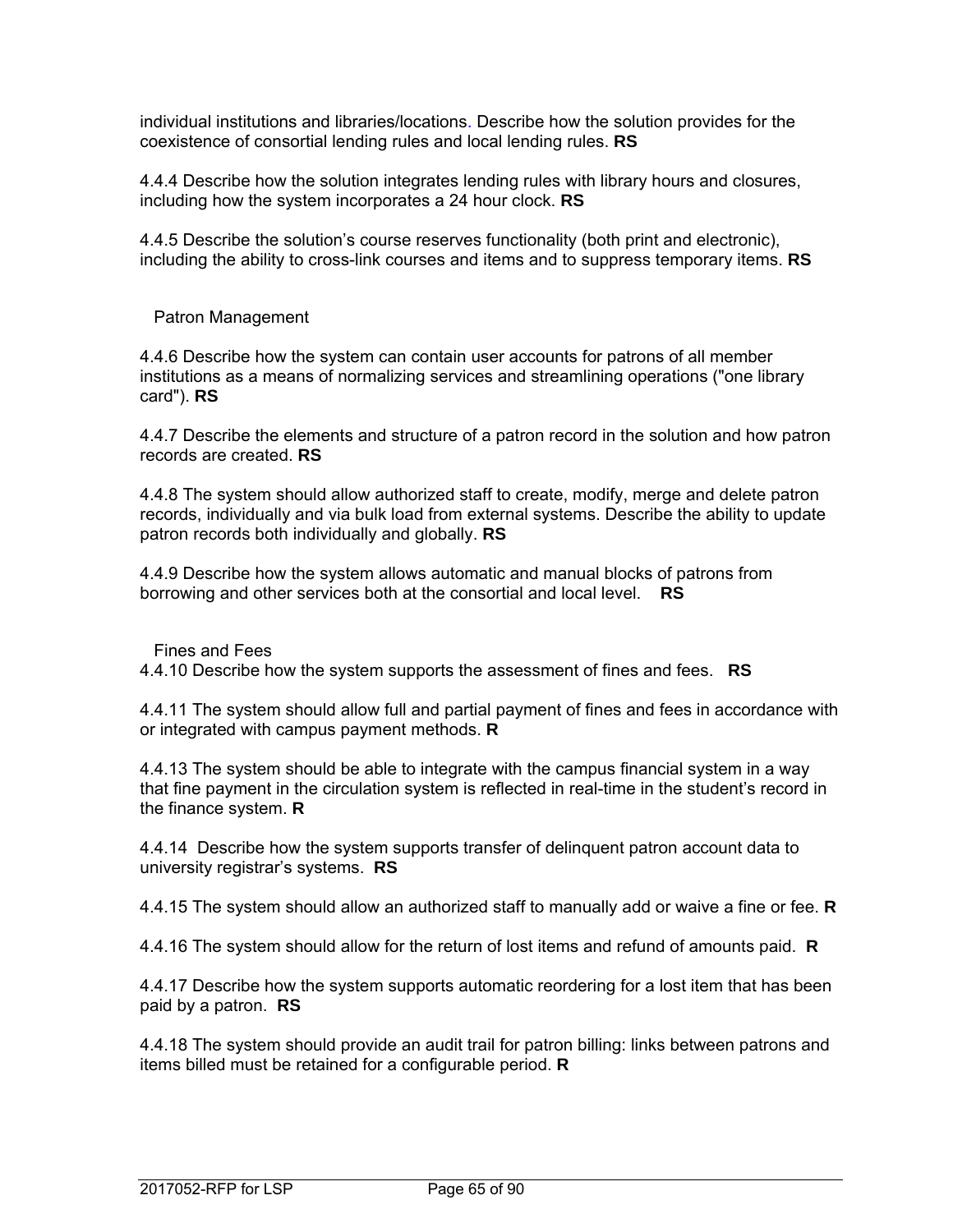4.4.19 The system should support the ability to print receipts. The system should also support sending receipts by email or SMS. **R**

4.4.20 The system should provide print templates that can be modified as needed, e.g. for receipts, holds wrappers etc. **R**

4.4.21 The system should allow authorized staff to view the details of a fine incurred, including the item which incurred the fine, the time period involved and any payments made, cancelled or reduced. Details of the due date, date and time paid should be kept in the history of fines paid. **R**

Requests

4.4.22 Describe the hold/holdshelf management capabilities of the solution. **RS**

4.4.23 The system should support holds and recalls of currently checked out and in library materials. **RS**

4.4.24 Describe the mechanisms for tracking items in transit for delivery from and to their home libraries **RS**

4.4.25 Describe the tools available to manage and balance borrowing requests across member libraries, to target outcomes such as workload fairness and speed of delivery. Include information about how quickly such changes take effect **RS**

4.4.26 The system should support holds and staff workflows for processing holds for onorder and in-process materials. **R**

4.4.27 The system should allow staff to configure the eligibility criteria for holds and/or recalls using a variety of parameters (location, item type, reserve status, patron type, etc.). **R**

4.4.28 Describe the ability to track use of non-circulating materials that patrons would be allowed to "check out" for in-library use only. **RS**

4.4.29 Describe how the solution enables batch check-in and check-out **RS**

Other Circulation Functions.

4.4.30 The system should support self-checkout using standard protocols (e.g. SIP2). **R** 

4.4.31 The system should be able to incorporate barcode as well as other identifiers (e.g. RFID tag identifiers) for charging out physical items. **R** 

4.4.32 The system should communicate with third-party ILL systems using standard protocols such as ISO10161, NCIP or APIs. **R**

4.4.33 The system should support offline circulation transactions when the system is unavailable. If a site loses access to the shared solution, what kinds of activities (e.g. checkout, check-in) would the site be able to continue? Describe the process involved in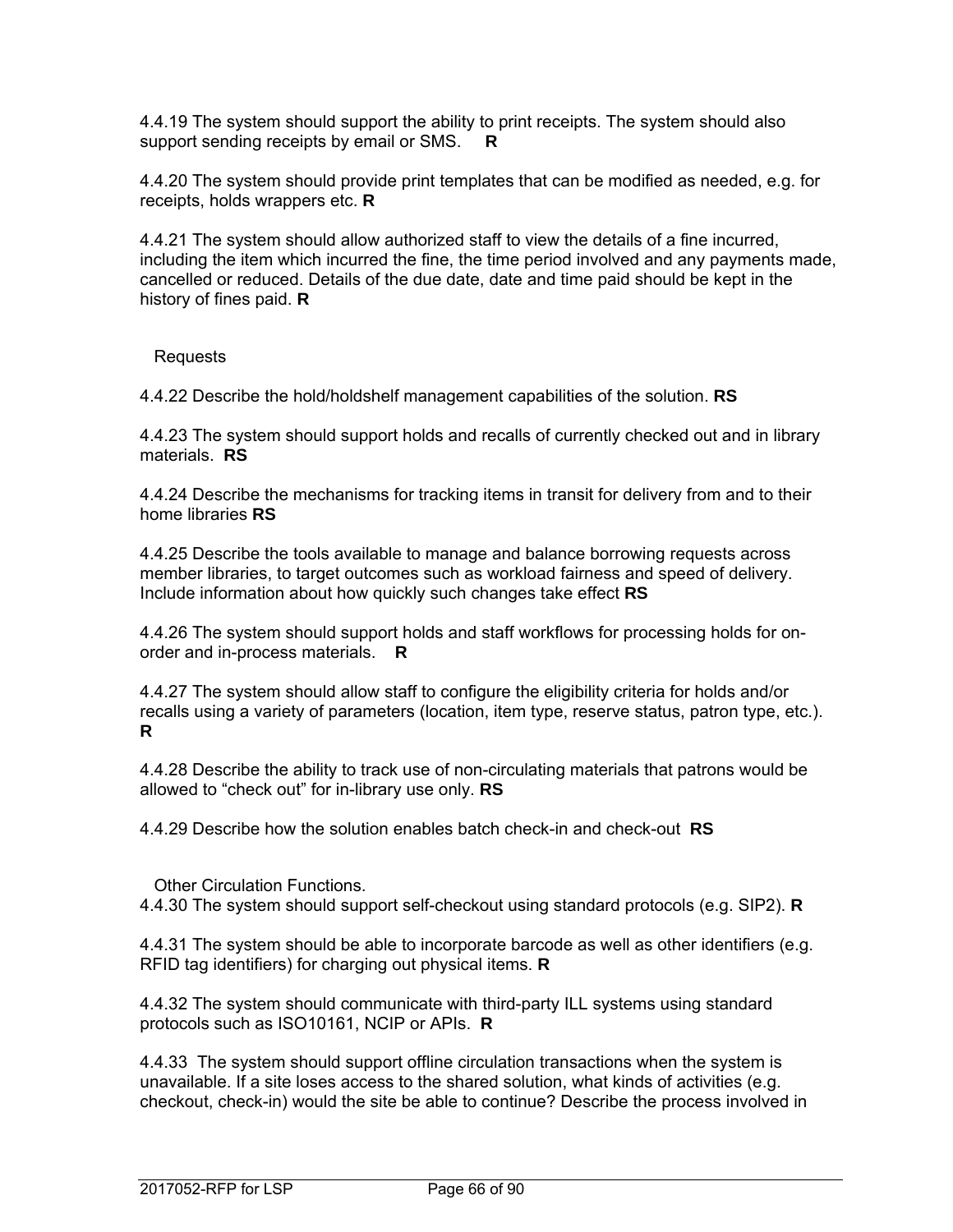resynchronizing the local site with the shared solution after the issue has been resolved. **RS** 

4.4.34 Describe how the system provides advance booking and scheduling of equipment, materials and rooms, including items of varying loan periods that may require unique loan and requesting rules. **RS**

4.4.35 The system should support anonymization of completed transactions, including loans, fines and fees, reservations, etc. This function should be configurable. **R**

4.4.36 Describe how the system supports smart fulfilment using a set of business rules making use of library user data and item data to determine the most effective fulfilment method. All options to fulfil a request to be presented to a library user via the discovery interface. **RS**

4.4.37 Describe how the system supports the definition of a holds ratio for items, for example to initiate automated push of information when a certain number of holds/recalls are on an item, so the item can be considered for reserve or ordering multiple copies. **RS**

## **4.5 User Services and Fulfillment**

4.5.1 Describe the information and interactions available to the user related to their library account and account status. Describe how your solution will enable users to access their own accounts in order to view, renew, and track requested or checked out tangible items from local or consortial library collections. **RS**

4.5.2 Describe how the system supports seamless user-driven workflows initiated from discovery, including (but not limited to) requests/holds, renewals, bookings, digitization on demand, patron driven acquisition, at both the consortial and local levels. **RS** 

4.5.3 Describe the workflow from the point of an item-level request made by a patron on a local item, through to delivery of the item to the patron at the patron's specified pickup location, and circulation of the item to the patron. Describe same workflow but for a consortial item. **RS**

4.5.4 The system should support automated sending of notifications (overdue items, hold pickups, checkout receipts, etc.) to all types of patrons by email and alternate contact formats if email account discontinued or disabled. The scheduling of the notifications should be configurable. **R** 

4.5.5 The system should send notifications by SMS if selected by the user. **R**

4.5.6 Describe how the system allows staff users to customize, design and brand print and electronic notifications (templates) **RS**

4.5.7 Describe how the system supports digitization on demand and its workflow, allowing users to place digitization requests via the discovery interface. Describe how requests are fulfilled. **RS**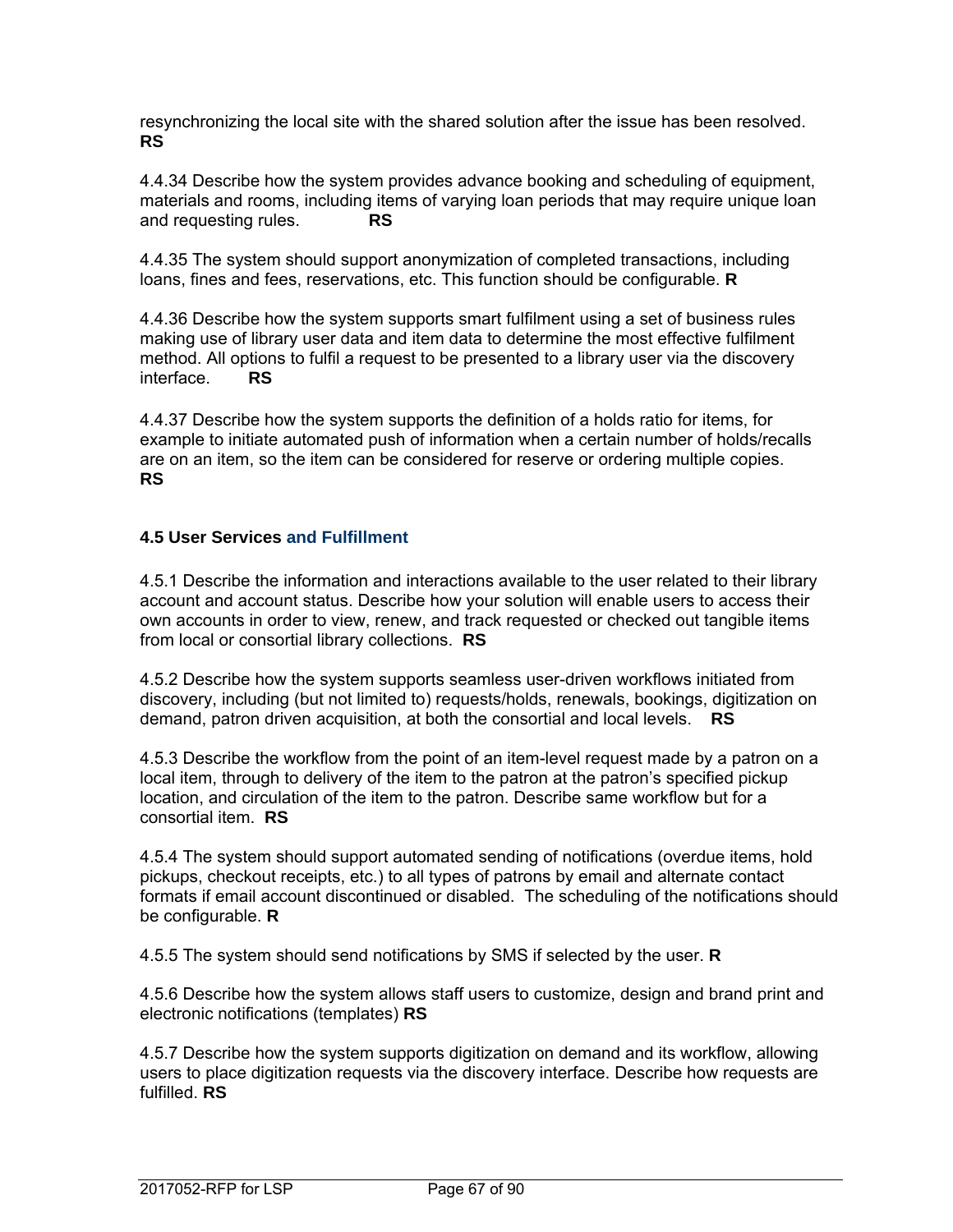4.5.8 Describe the patron self-service features of the system, including holds, bookings, renewals, notice preferences, self-updates of patron information, etc. **RS**

#### **4.6 Reporting and Analytics**

The selected system will be the repository of data which will be used to support collection decisions, provide access, ensure fiscal responsibility and support the overall operations of each partner. Therefore the system must support comprehensive, flexible and granular reporting.

Critical for OCUL's priority collaboration outcomes is the ability to use analytics in a collaborative environment to support shared collection management and acquisitions, e.g., the ability to perform collection overlap analysis to support last copy policies.

4.6.1 Describe how the system supports the ability to generate, export and use robust, granular and customizable reports and analytics capabilities for all of the client's data hosted on the vendor's servers (including but not limited to holdings, funds expenditures, usage, patron and staff activity, licenses, discovery) at a consortial as well as an institutional level. Describe any abilities to drill through from the reports to individual titles. **RS** 

4.6.2 The system should provide the ability to perform collection overlap analysis and spending overlap analysis. **R**

4.6.3 The system should support the ability to run reports on large volumes of data with no negative effect on system performance. **R**

4.6.4 Describe the array of variables for which reporting tools can gather statistics. For all reporting, updating, importing and exporting functions, describe the level of staff expertise needed to perform the operation. **RS**

4.6.5 Describe how institutions can export or access their data for analysis in local tools **RS**

4.6.6 The system's reporting tool should support configurable, role-based report generation and views such that users will only be able to view reports and data according to his/her role. **R**

4.6.7 The system should provide customizable tools to visualize report data, such as a userdefined dashboard, charts, graphs, etc. **R**

4.6.8 Describe how the system's reporting tool analyzes historical data and provides trends analysis for a variety of variables including usage and expenditure. **RS**

4.6.9 The system should allow reports to be run on a schedule, and notify staff when complete.Describe the output options for viewing and manipulating data and reports. **RS**

Collections and ERM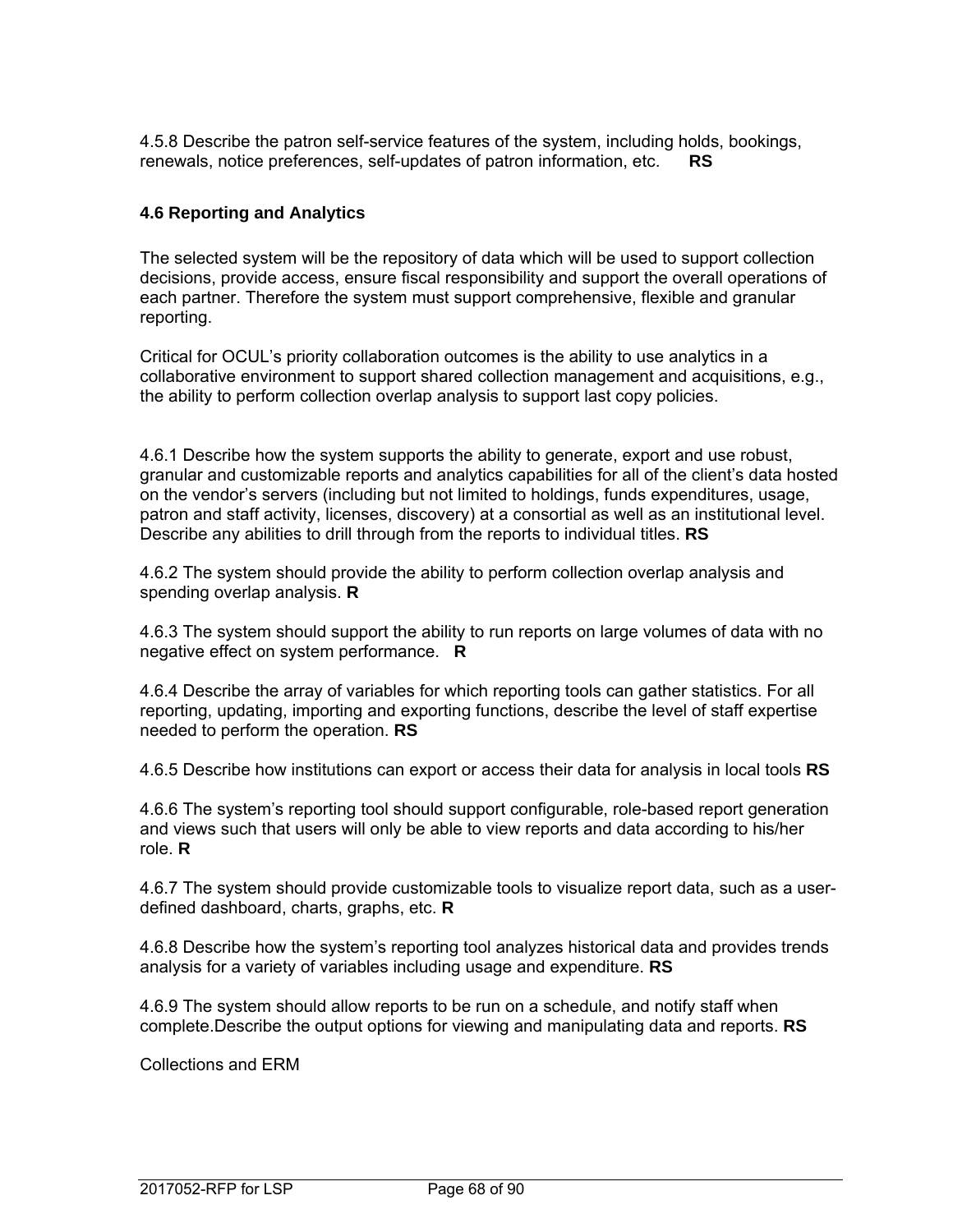1.10.2 Describe how the system complies with industry usage reporting standards including SUSHI and COUNTER for electronic resource usage. **RS**

4.6.10 The system should allow the loading of externally generated usage data, including but not limited to past usage data collected via other usage reporting tools. **R**

4.6.11 Describe how the system supports ongoing evaluation and decision-making related to existing electronic resource subscriptions at the institution and consortial level by enabling reports to be generated on the following: **RS**

- usage, including simultaneous users
- cost, including cost per use
- price increases
- licensing and changes in license
- changes in the titles list of a package
- trend analysis reports
- titles overlap analysis
- titles not being used
- titles due for renewal

4.6.12 The system should provide usage reports by platform and publisher. **R**

4.6.13 The system should automatically calculate cost per usage **R**

4.6.14 Describe the solution's ability to ingest and manage usage statistics for electronic resources at the local and consortial level. Describe the ability to combine any usage statistics with other data such as acquisitions data, vendor data, link resolution etc. Can these statistics be reported out at both levels in a flexible customizable format? **RS**

4.6.15 Describe ERM reporting functionality, including whether field selection and output criteria can be customized locally. **RS**

4.6.16 Describe ERM exporting functionality, including whether field selection and output criteria can be customized locally. (For example, exporting of all active titles). **RS**

4.6.17 The system should support export and import of data in KBART format and import of ONIX base license data. **R**

4.6.18. Assigned members of staff should be able to run reports on roles, attributes and permissions to support actively managing system security **R**

4.6.19 Describe the reporting related to multiple currencies. How can reports show the base currency, the exchange rate and the currency conversion.

## **5 Technology Requirements**

OCUL seeks a solution that will provide a highly secure and reliable cloud-based library system built on current technologies and best practices to support 24/7 access for users, meeting high standards for security privacy, performance and scalability to meet the needs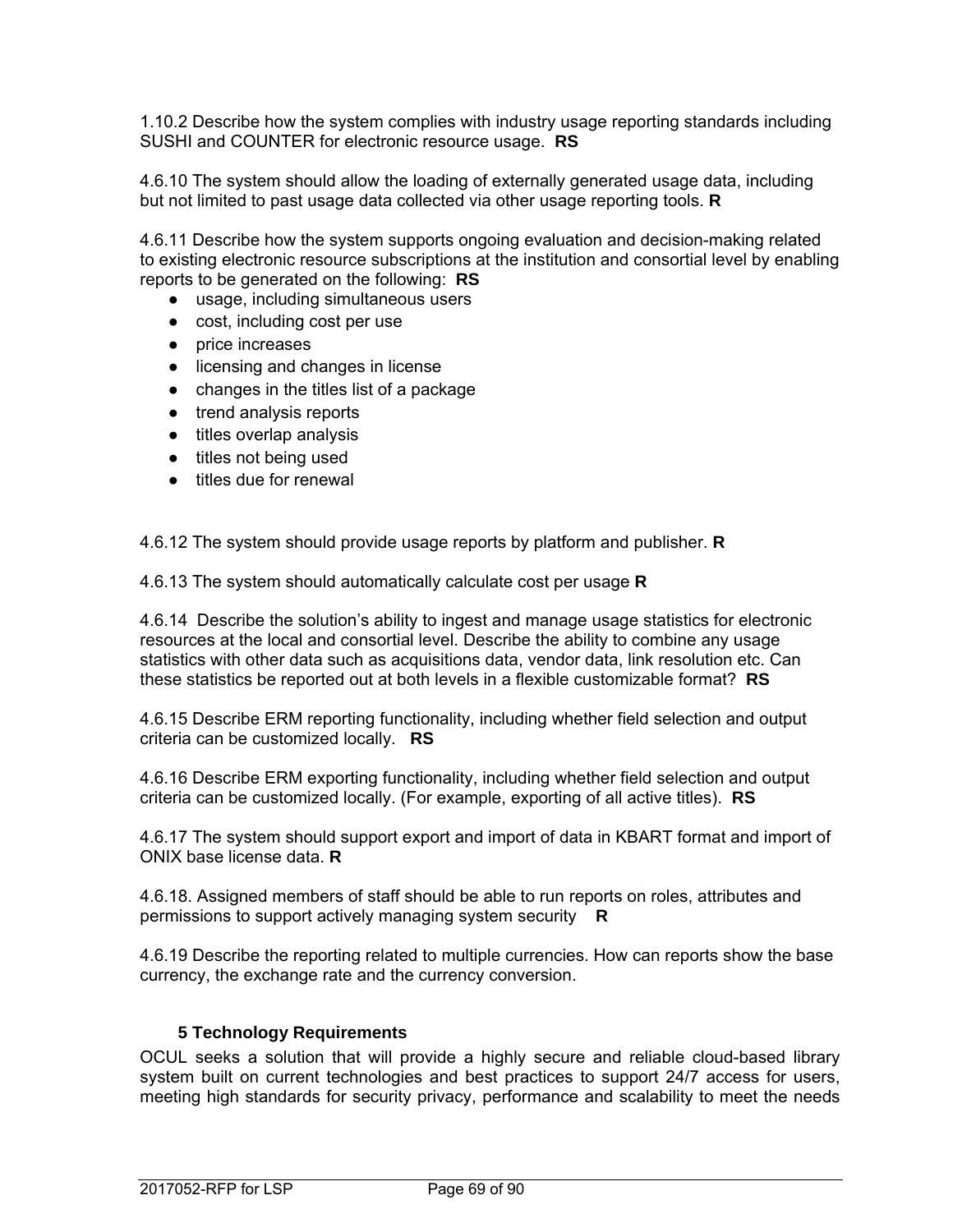of OCUL now and into the future. OCUL seeks a system that is robust, flexible, extensible, and interoperable, and that can be integrated securely into local campus environments.

# **5.1 Cloud Solution**

5.1.1 The system should be available as a multi-tenant cloud-hosted solution, leveraging the benefits of multi-tenancy and cloud technologies, and ensuring that all users are on the same and latest stable release of the system at all times. Describe the architecture of the system and how the model provides the benefits of cloud hosting and rapid development and deployment, and how it adds value for a consortial implementation such as this one. **RS**

5.1.2 The system should be fully web-based, providing full access to data and functionality without the installation of client software other than a web browser. **R** 

5.1.3 Describe where the data centre and servers are located for the proposed system and whether data hosted for the Ontario partners will be stored on servers located in Canada. **RS** 

## **5.2 Performance**

5.2.1 The system should provide a high level of availability of 99.9x% that meets cloud computing industry standards, with system status information constantly accessible including when system is down. Describe your uptime record. **RS**

5.2.2 The system should perform with a response rate similar to any other networked desktop application. **R**

5.2.3 Describe how you assess and monitor performance and ensure high availability, and how this is communicated to customers. **RS**

## **5.3 Security/Privacy**

5.3.1 Describe what steps you have taken to secure the cloud environment, including information about specialist staff dedicated to this. **RS**

5.3.2 Describe how the solution assures data protection and provides high security capabilities including secure https transmission for all pages with 256 bit encryption and security certificates provided by the supplier. **RS**

5.3.3 Describe how the system maintains personal information securely. Two-factor authentication should be available, but optional at the user level. **RS**

5.3.4 Describe how the system maintains privacy and security of patron information, and options to store and use minimal patron information in the system. Are there options such as tokenization, using a single identifier for patrons, e.g. barcodes, and not requiring personal information, such as address and phone numbers, to be stored? **RS**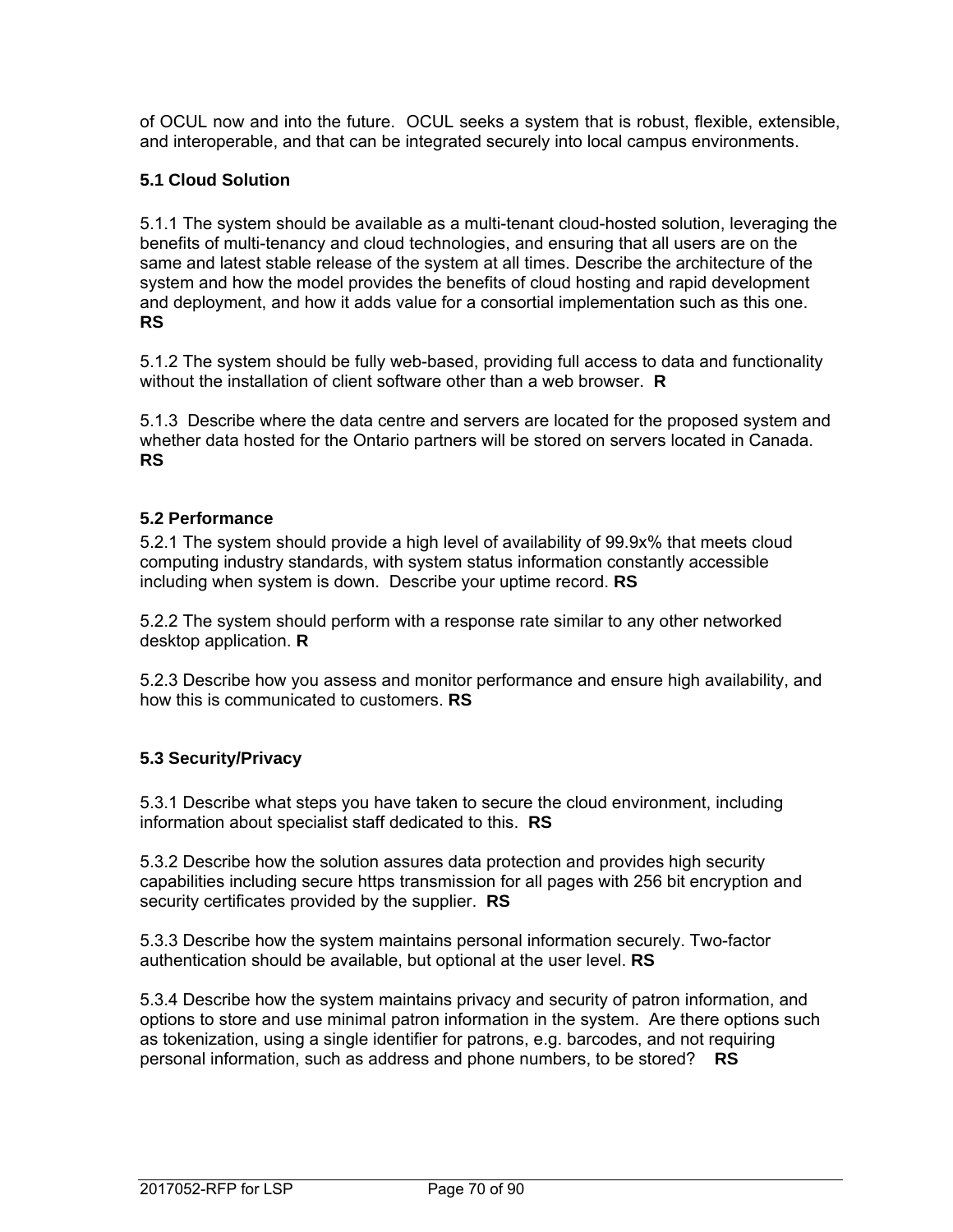5.3.5 The vendor should have procedures to immediately report any investigative request for records connected to the library and will not share online behaviour data with any third party without permission. **R**

# **5.4 System Administration and Configuration**

# **Testing**

5.4.1 There should be a 'test environment' or 'sandbox' where patches, new features, etc. can be fully tested before deploying the changes to the production system, and that can be used for training and development purposes. The test system should be a full mirror of the production system, and available during implementation and for ongoing operations.The test environment should have the following characteristics as a minimum:

- Pointed to a recent (within the last 3 days) copy of production data.
- Fully functional, including security and authorization
- Full access to APIs
- Fully documented list of bug fixes and features added to release candidate along with testing notes from the QA process.

Describe the available test environment. **RS**

Configuration, customization & audit trail

5.4.2 The system should come with a set of "Out of the Box" definitions and configurations so that the library need only make minimal changes to the standard settings. **R**

5.4.3 The system should allow authorized staff to configure various aspects of the system (e.g. fulfillment policies, patron groups, import profiles) without vendor intervention. Provide an overview of what types of things can be configured -- what is the difference between configurations, customizations, and things that would require professional services? **RS**

5.4.4 The system should allow customization of workflows in order to accommodate specific library needs without vendor intervention. **R**

5.4.5 The system should record and display 'created by', 'last updated by', and (where applicable) 'modified by' information for records. In addition, any changes to records should be recorded with type of change, date, time, and the user making the change. **R** 

5.4.6 Describe any alerts you have for customers related to processing queues in a multitenant environment and any visibility into queued jobs/processes. **RS**

5.4.7 Describe your change control procedures and how the users receive prior notification of scheduled downtime for maintenance or upgrades. Is there any client input into timing of upgrades to ensure adequate integration testing or scheduled downtime? **RS**  5.4.8 Describe your record for typical amount of downtime, both unscheduled and scheduled, for the last three years and how you schedule it to cause least disruption to customers. **RS**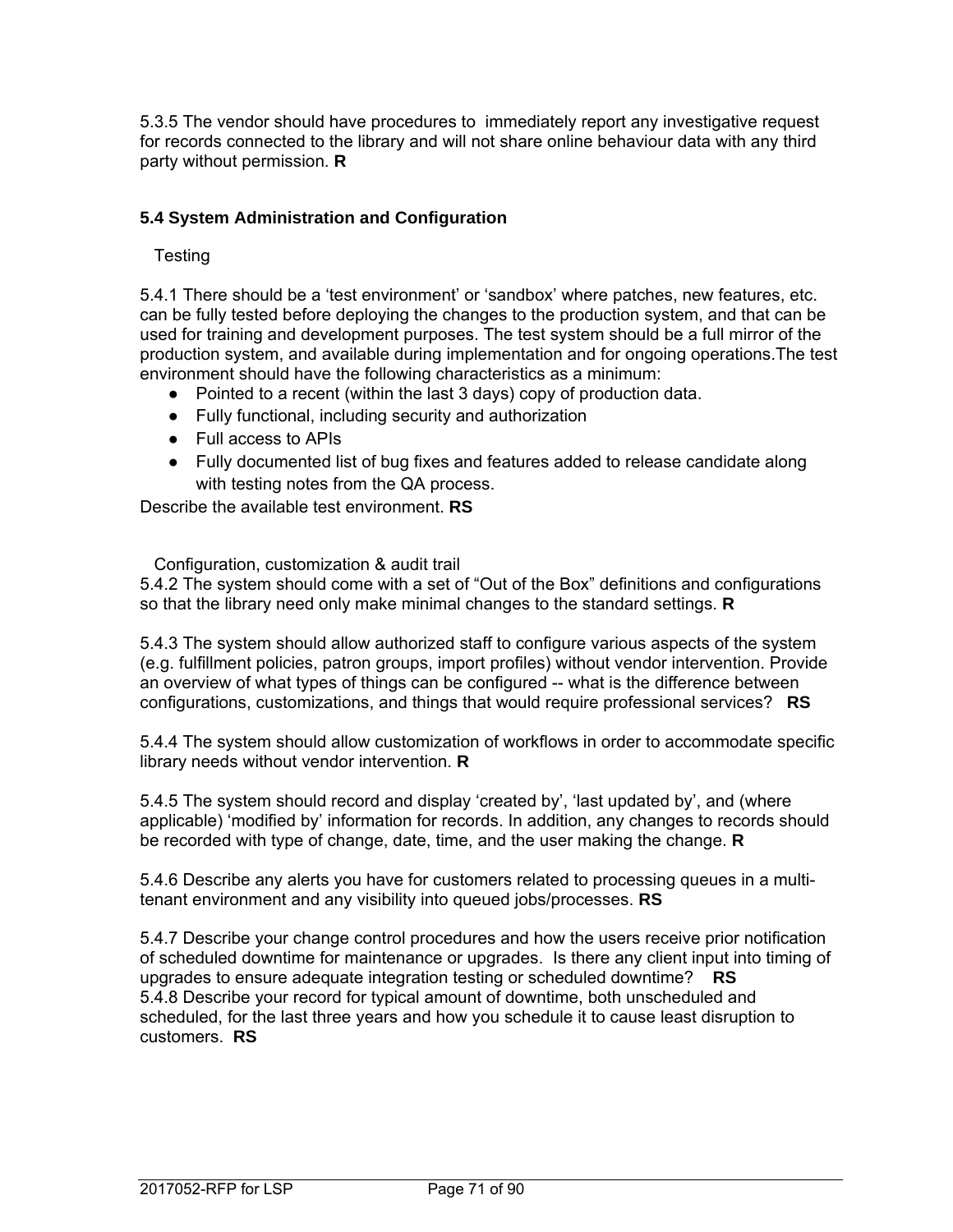5.4.9 Describe what processes, tools and standards you have in place for source code control (i.e. Subversion, etc.) to manage the code and deployment to the various environments (Test, Production) **RS**

## **5.5 Authentication and Authorization**

5.5.1 Describe how the system integrates with standard authentication systems at the local level, including LDAP- based, CAS, or Shibboleth authentication systems. List the authentication systems with which the system can integrate. **RS**

5.5.2 Some OCUL patrons may have identities with multiple institutions. How would users with multiple affiliations be supported in the system, with respect to user identification/authentication and permissions on their accounts? **RS**

5.5.3 In order to address confidentiality and to facilitate user access across institutions, describe the minimum information needed to identify a user in the system. **RS**

5.5.4 Describe how the system supports robust and granular role, attribute and permissionbased authorization for users and staff at both the institutional and consortial level. **RS** 

5.5.5 The system's authorization system should be flexible enough to accommodate distributed workflows, so that staff at different institutions can work together on activities such as shared cataloguing, collection management, ERM, analytics etc. **R**

5.5.6 Describe your roles and permissioning workflow including profiles for common roles. **RS**

5.5.7 The system must be able to restrict visibility and user access to resources (via discovery system) based on institutional affiliation. **R**

### **5.6. Extensibility and Interoperability**

5.6.1 The system should enable the partners to develop extensions to the core software (e.g. through use of APIs), as well as integrate the software with local institutional and third party systems. The supplier should provide detailed documentation. Provide a description and sample documentation (documentation may be provided via a link). **RS**

5.6.2 Describe how and to what extent the system will interoperate with third-party institutional systems, including the following list (respond to each).

Include a description of the role of open APIs, standards-based system interfaces, and use of particular standards and protocols.

See Appendix G for information about systems currently in use at each institution. **RS**

- A. Interlibrary loan
- B. Cataloguing utilities
- C. Institutional or other digital repository software/platforms
- D. Self‐check‐out
- E. Electronic course reserves (e‐reserves)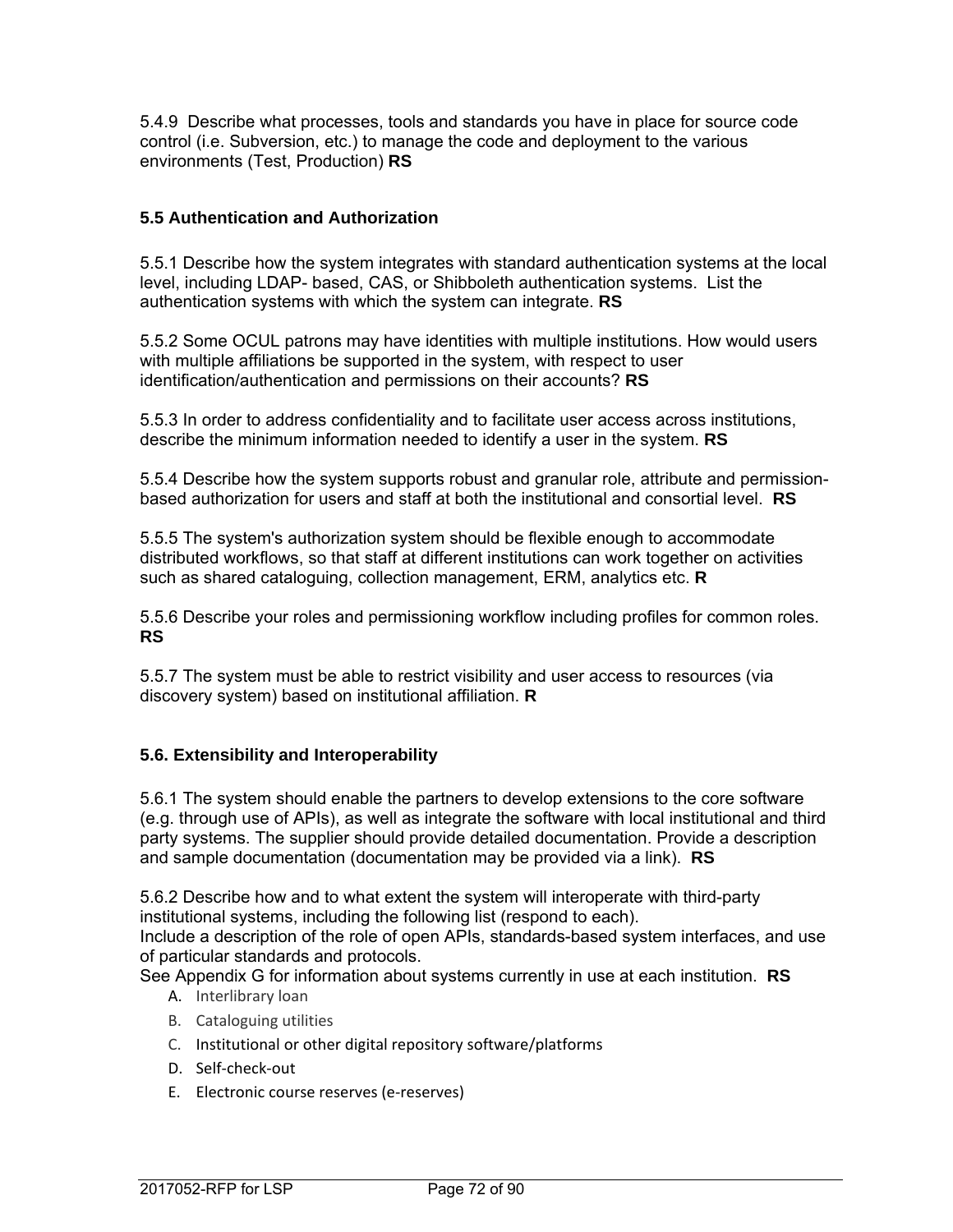- F. Learning management
- G. Finance
- H. Student information
- I. Human resources
- J. Procurement
- K. Campus authentication
- L. Online payment/e‐commerce systems used for payment of fines (PCI‐DSS compliant?)
- M. Reporting tools
- N. OCUL Usage Rights (OUR) database

5.6.3 Describe APIs and/or other interfaces or tools available to support integration and interoperability .Describe any restrictions or limitations on use of these APIs and tools. Describe how the supplier provides direct access to client-supplied data via APIs. Describe the API architecture, e.g. RESTful design and use of other industry standards such as JSON, XML, etc. **RS**

5.6.4 The supplier should provide support for sharing of customer-developed extensions. Describe the support (including documentation and online forums) provided for APIs and web services that enable the client to integrate and extend system functionality. Describe how upgrades may impact customer-developed extensions. **RS**

5.6.5 Comment on use of the system with custom hardware and software, for example hand-held scanners, RFID pads, wayfinding software etc. **RS**

5.6.6 Describe the availability of a payment gateway compatible with institutional financial systems and that will support an ecommerce system that allows for the real-time payment of fines **RS**

5.6.7 The system should allow specified fields to be protected from being overwritten by updates from external systems. **R**

### **6.Customer Service and support**

### **6.1 Implementation and Data migration**

Please note: The project is for a phased implementation and migration of thirteen (13) institutions as soon as practicable, and future implementation of additional partners on an individual basis or in small groups. At point of selection, three (3) additional libraries will consider whether to join and in which cohort. In future other OCUL libraries may wish to join in to the shared LSP. Information about the partners is provided in Appendix G.

6.1.1 Provide a proposed implementation / migration plan to migrate the separate partner library systems into an integrated consortial system with shared records and collaborative functionalities as described in this RFP. Provide a description of the following elements in the migration plan: **RS**

- a. Timeline and grouping of libraries
- b. Roles and responsibility
- c. Collecting information from campus units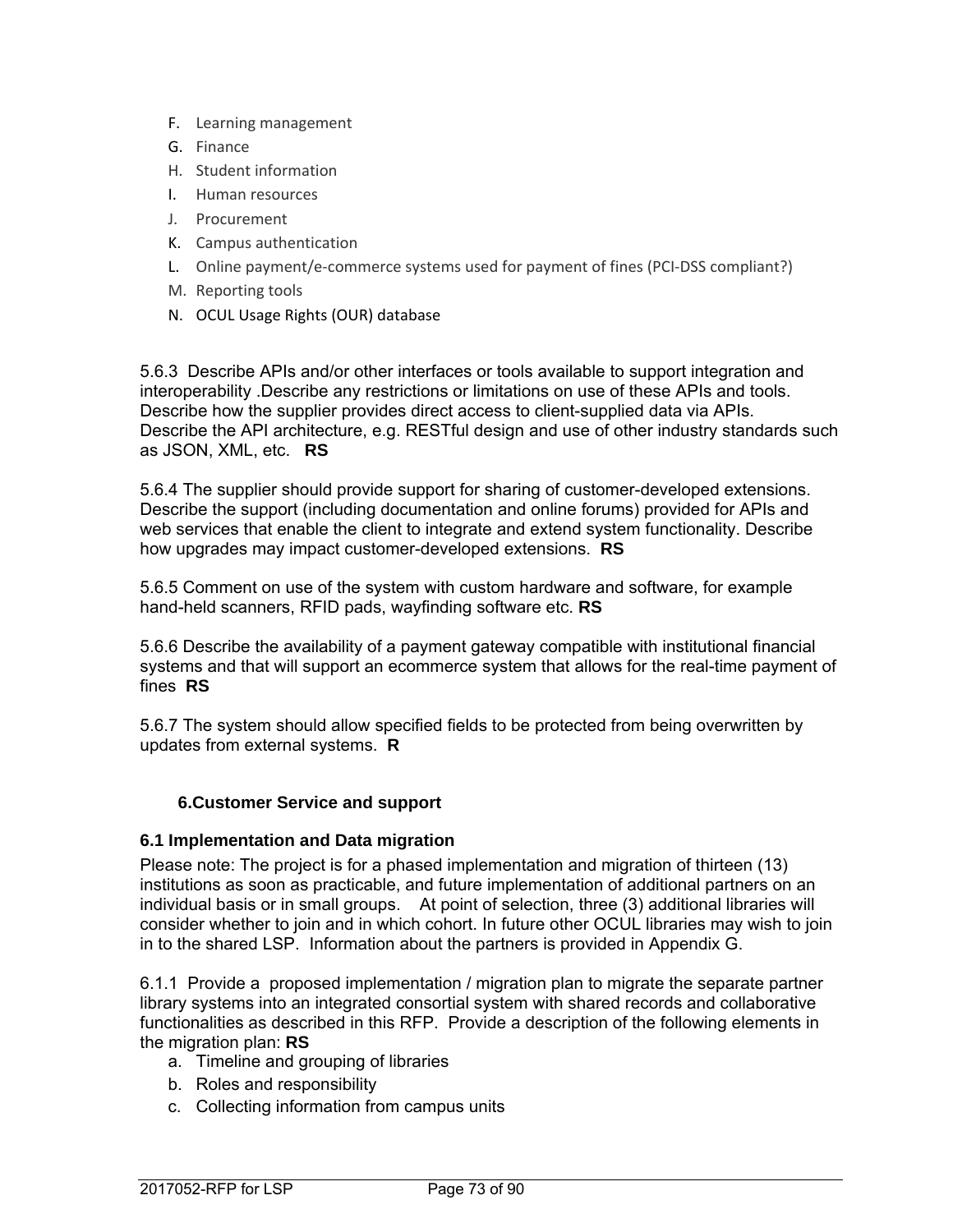- d. Data review
- e. Invalid data and data that didn't migrate
- f. Project management
- g. Downtime

6.1.2 Describe the recommended or typical migration timeline for an organization such as OCUL. Include recommendations regarding the grouping of libraries and the number of stages. **RS**

6.1.3 Describe the respective roles and responsibilities of OCUL staff, staff at individual libraries, and the supplier, during the implementation process. **RS**

6.1.4 Describe information required from non-library institutional campus units, such as campus IT departments regarding LDAP, Shibboleth, SSO and identity management. Provide examples of forms used to collect this information where available. **RS**

6.1.5 Describe project management services offered to accomplish a project of this scale. **RS**

6.1.6 Describe the typical or recommended amount of ILS downtime for the migration, based on institutional size, number of patron or bibliographic records, or some other applicable metric. **RS**

6.1.7 Describe your experience migrating data from the library systems in use by OCUL as listed in Appendix G. Describe any specific considerations or difficulties in migrating bibliographic, acquisitions, serials, check-in, electronic resource,content license, patron and circulation records and data from these systems into your solution.Describe whether notes associated with records (e.g. orders, patrons, etc.) are migrated. **RS**

6.1.8 Describe the ability to retain and preserve transient or temporal data, such as checkouts, holds, item status, item statistics (such as total checkouts), patron status and patron blocks, through the migration process. **RS**

6.1.9 Describe the ability during migration to merge similar bibliographic records without loss of locally-created data. Describe the ability to preserve important local data during migration, such as local fields and notes essential to maintain for special collections. **RS**

6.1.10 Describe the ability to exclude records from merging, for example preventing a French record merging with an English record for the same resource, or preventing records with similar metadata but in different formats from merging (e.g. electronic and print, VHS and DVD) **RS**

6.1.11 Describe the ability during migration to handle and resolve duplicate barcodes. **RS**

6.1.12 Describe the ERM migration process. List the systems from which the company have successfully migrated ERM information.What data formats does the solution support? What formats are not supported? Describe the roles and responsibilities of the supplier, and any third-party vendors, and the customer in the ERM migration process. Can data be migrated into the ERM from systems that currently do not have an ERM? **RS**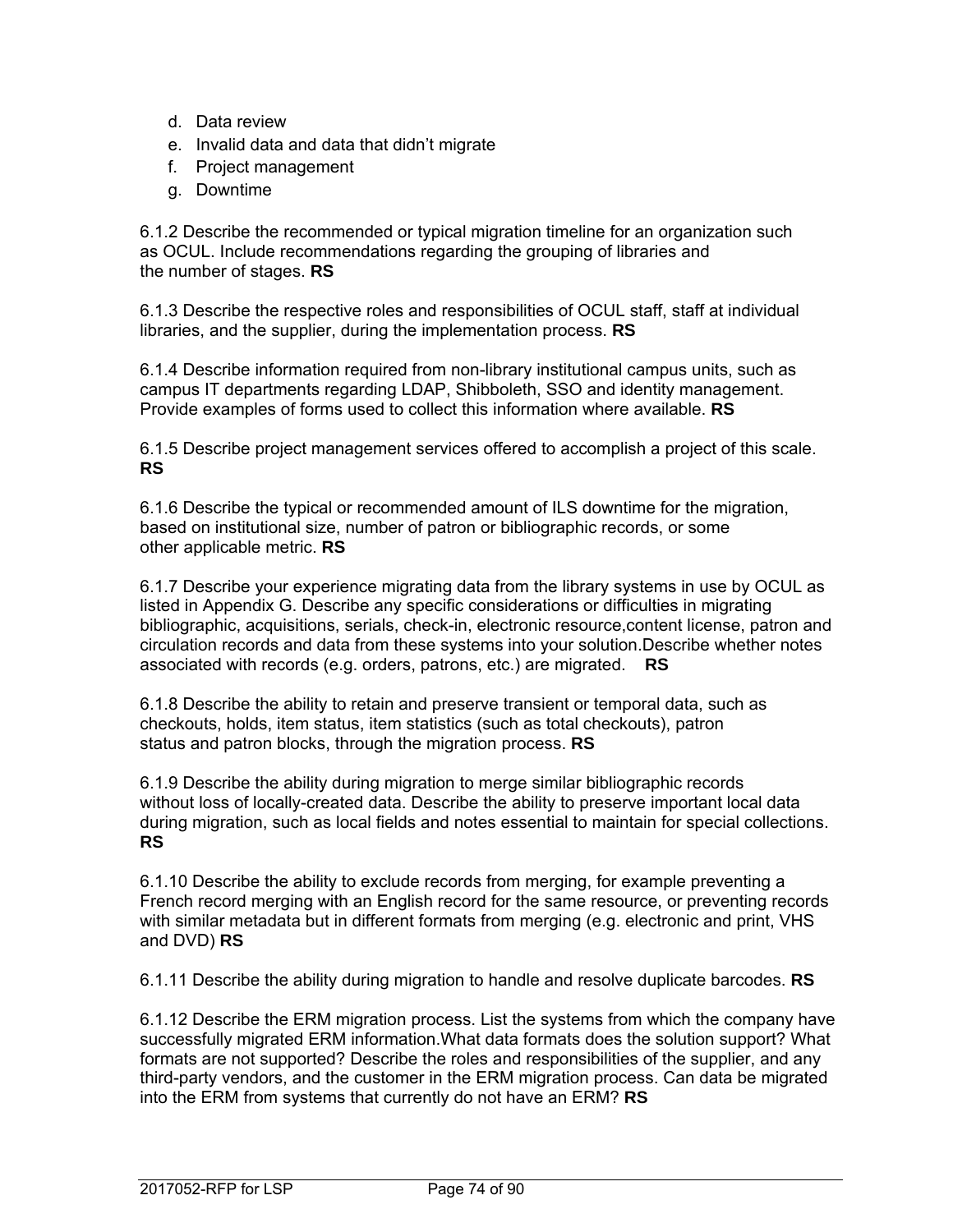6.1.13 Provide recommendations on any data that you are not able to migrate, or would recommend against migrating and why (e.g. acquisitions? serials patterns?), and how the transition can be accomplished most efficiently. **RS**

6.1.14 Describe the data review period and whether OCUL (or individual institutions) would have access to all or only a portion of their data to review before the migration. What reporting would be available during this time to help determine if there were issues with data pre- migration? **RS**

6.1.15 Describe how invalid data (data found in the current system that will need to be cleaned or corrected before migration) is handled. Can this be done in transition? Will libraries receive reports of data found to have problems during migration? If not, when and who would be responsible? **RS**

6.1.16 Describe contingency practices for records which unintentionally do not migrate. **RS**

6.1.17 Describe the process to add new institutions or groups of institutions in future. **RS**

6.1.18 Describe the support offered by the company in the year following migration to address potential lingering migration issues. Will OCUL be assigned a specific postmigration support group or liaison? **RS**

6.1.19 Describe services available to advise the partners on strategy to develop new optimal unified discovery, fulfilment, and resource management for users and for staff, and to advise on where it is necessary or recommended to agree on standards and policies, and where there is flexibility for local variation. **RS**

6.1.20 Describe the availability of the test environment ("sandbox") for testing and development purposes, both prior to and during implementation, and for ongoing operations. **RS** 

### **6.2 Training**

6.2.1 Describe the proposed training plan for this project, including options for on-site and web-based training, strategies for geographically distributed partners, and considering the phased implementation and potential for future addition of more partners. **RS**

6.2.2 Describe options for ongoing training. **RS**

6.2.3 Describe how you provide updated training or training materials for new features. **RS**

### **6.3 Support**

The partners seek a long-term partner committed to customer service and open to customer feedback.

6.3.1 The supplier should demonstrate ten (10) years in the specific field with recent and similar projects enjoying excellent references.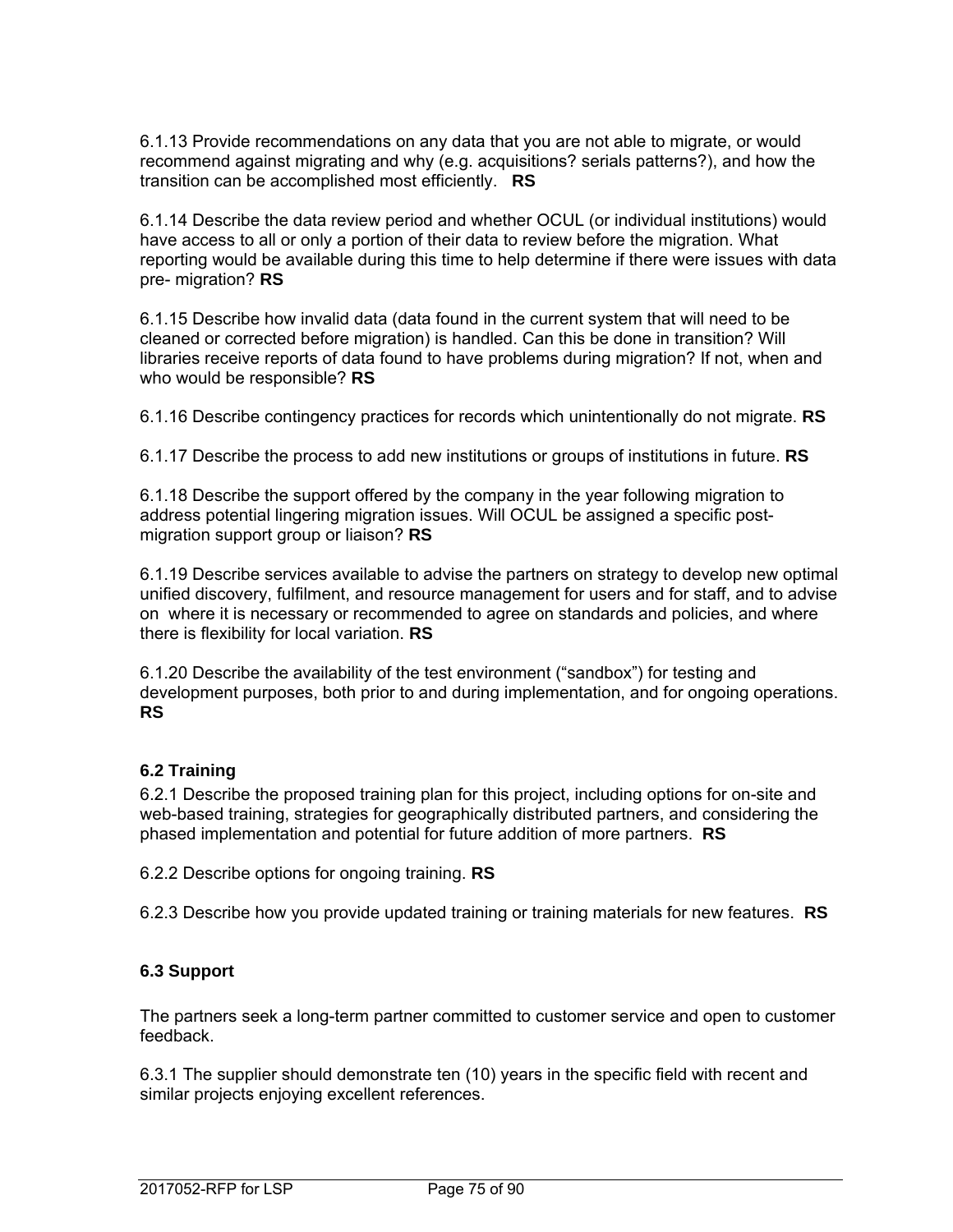6.3.2 The vendor should provide support during regular business hours Eastern and Central Standard time (EST and CST), with 24/7 emergency support. Describe overall support model and options, including availability, escalation procedures, emergency support procedures, customer involvement in product enhancement process, user groups,etc. Provide a copy of your standard support agreement and indicate any implications for how it works in a consortial environment (e.g. who can contact support etc.) **RS**

6.3.3 Describe aspects of the support model that are specific for the consortium. E.g. Can any staff member submit support cases directly, or is there a limit on designated representatives? **RS**

6.3.4 Describe your proposed incident response procedures, addressing specifically how you will manage unscheduled outages, interrupted services, or a customer's report of degradation in service. Include specifics as to how you will investigate and resolve service level interruptions. **RS**

6.3.5 Describe how emergency support is available 24x7. List any web sites used for support purposes. **RS**

6.3.6 The supplier should provide high quality, current, detailed documentation for all functions. Describe how you provide access to customer resources including:

- a. An extensive knowledge base with information to assist customers in troubleshooting issues and FAQs.
- b. Access to product information such as release notes, user group presentations, etc.
- c. Access to all software documentation.
- d. Information regarding upgrades and patches. **RS**

6.3.7 Describe how customers are made aware of software updates and how the supplier ensures customers have sufficient lead time to prepare and train staff or communicate to users as needed. **RS**

### **6.4 Product Development and Enhancement Plans**

6.4.1 Provide a 1 year and 3-year roadmap for system development, highlighting development that you would see as having particular interest for OCUL. **RS**

6.4.2 The partner libraries have a history of actively participating in vendor-specific user community groups to help positively steer product direction and enhance the usefulness of a solution for all community members. Describe any customer community activities you sponsor or support, such as online or in-person venues to allow customers to share ideas and solutions and influence development priorities. Include information about annual conferences and attendance, and regional interest groups (particularly in Canada and North America). **RS**

6.4.3 Describe how users will be notified of upcoming or new product features including minimum notification times for non-security updates . **RS**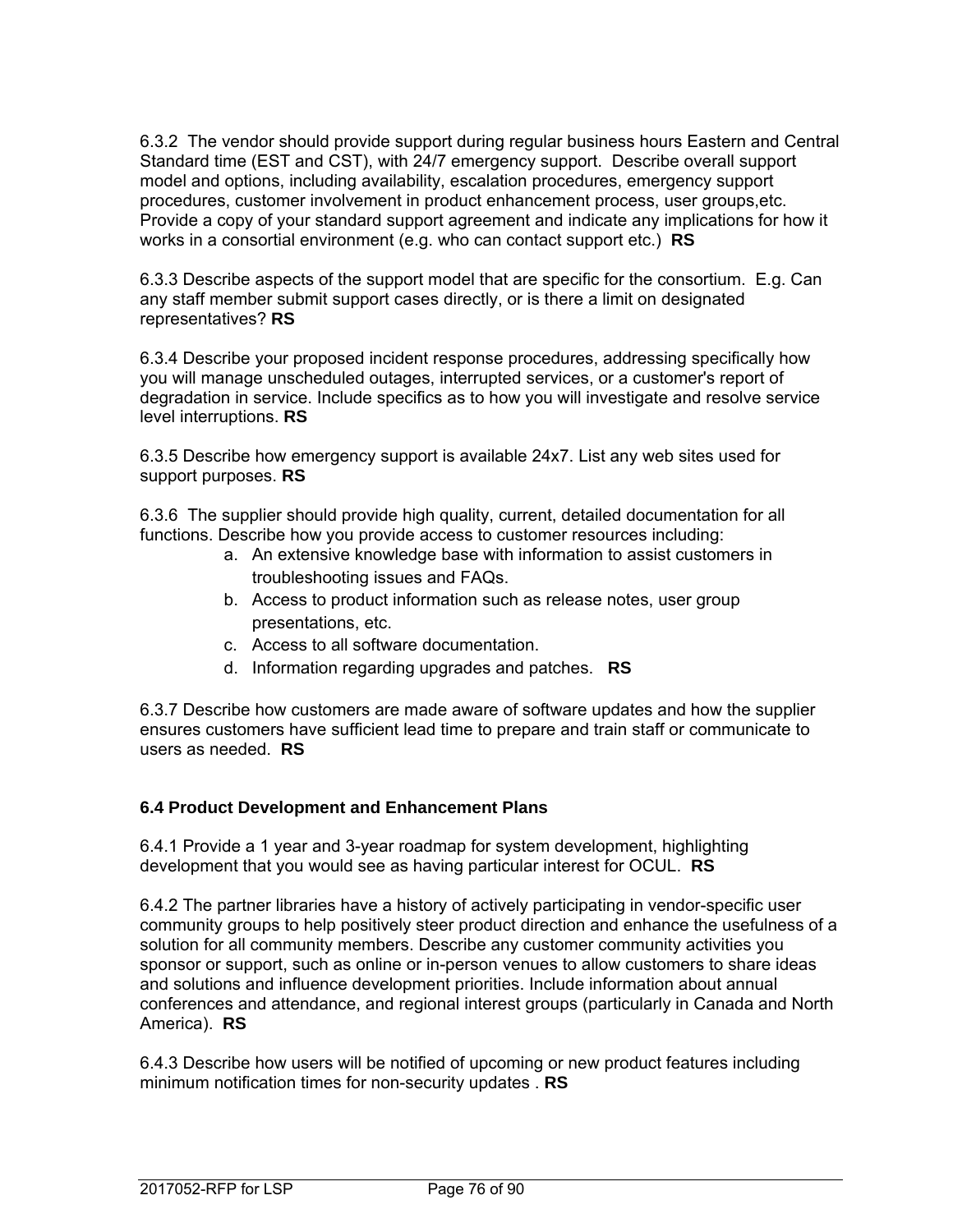#### 6.4.4 Describe how requests for enhancements are handled: **RS**

- a. How priorities are set for enhancements
- b. What role a user group has in this process

6.4.5 Comment on opportunities for the partnership to work with you as a partner to develop functionalities that are important to the partner institutions and may require development. **RS**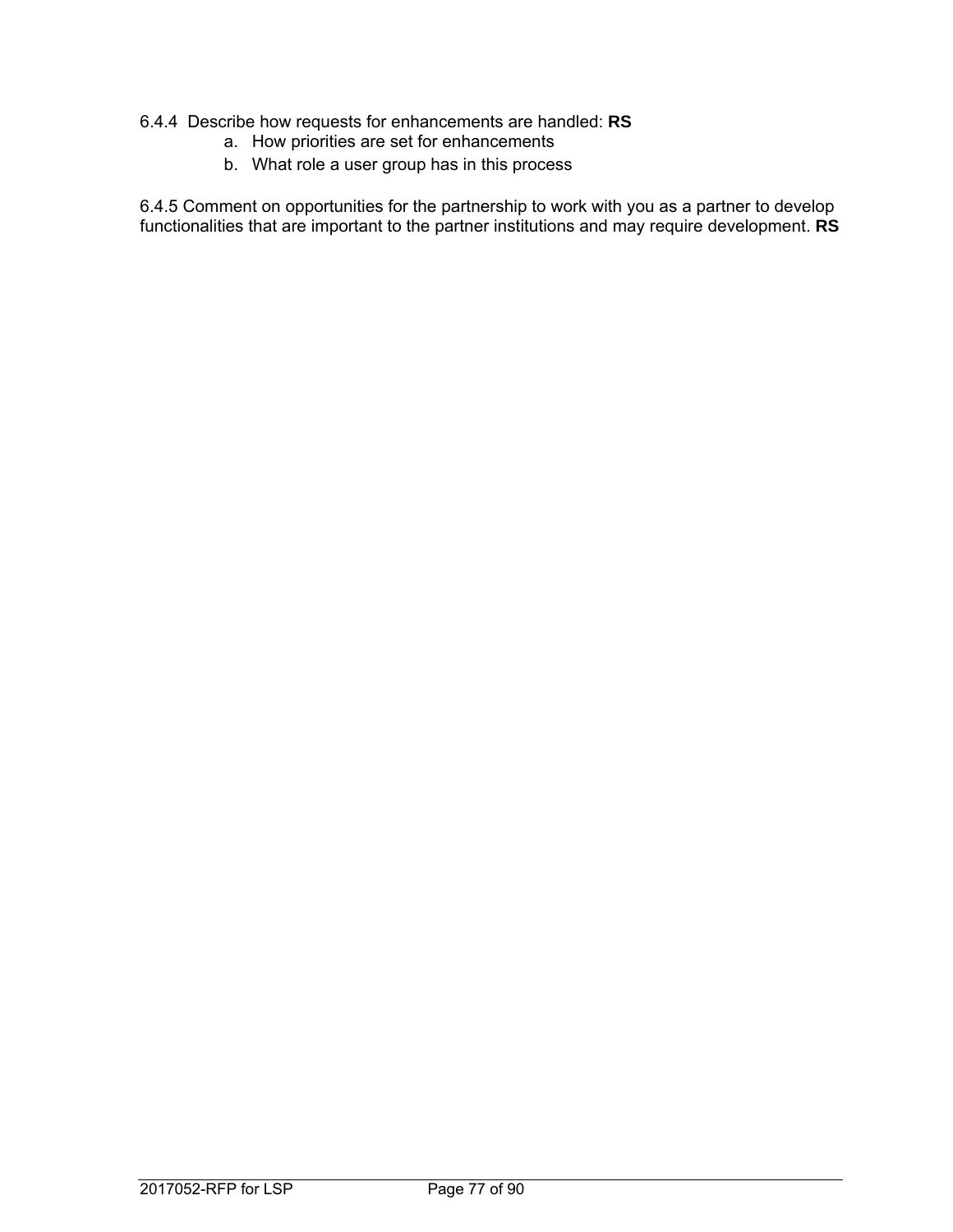# **APPENDIX G – PARTICIPATING UNIVERSITIES**

The 13 members for the first phase implementation are:

- Algoma University
- Brock University
- Carleton University
- University of Guelph
- Lakehead University
- UOIT
- University of Ottawa
- Queen's University
- Trent University
- University of Waterloo
- Western University
- Wilfrid Laurier University
- York University

The 3 additional members who may join in the near term are:

- Nipissing University
- **•** OCAD University
- University of Windsor

Other OCUL members may join in future. A full list of OCUL member institutions can be seen at:

http://www.OCUL.ca/about\_member.html

Detailed Profiles on Participating Libraries are provided below (see Appendix G- an Excel document which is also provided.)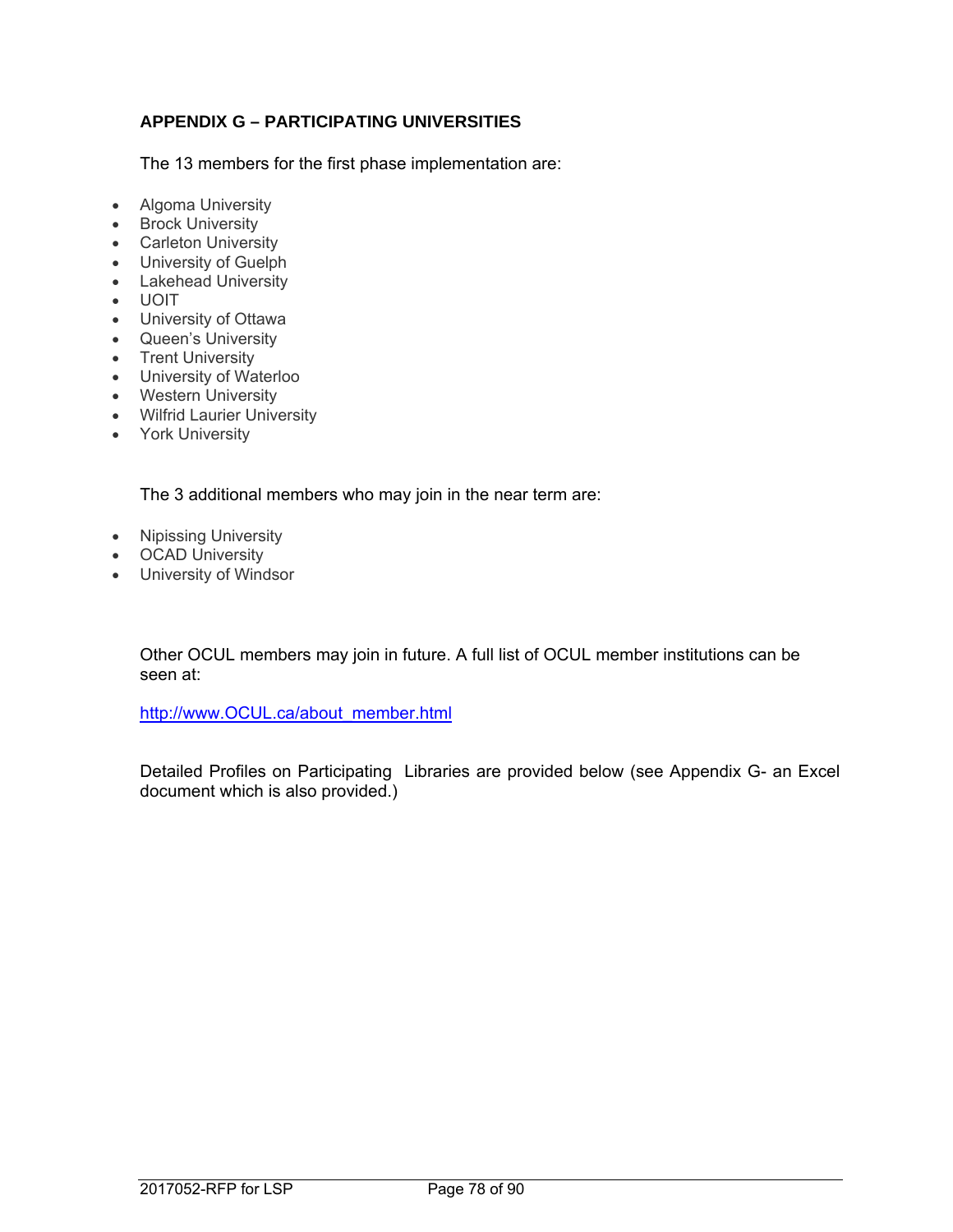| Appendix G Participating Universities.                            |                                        |                                                   |                                                                    |                                  | The libraries are listed in two groups: the 13 members for the first phase implementation, and the 3 additi |
|-------------------------------------------------------------------|----------------------------------------|---------------------------------------------------|--------------------------------------------------------------------|----------------------------------|-------------------------------------------------------------------------------------------------------------|
| - Name of the Institution                                         | Number of your 2016/17<br>student FTE: | 2016/17 library staff<br>Number of your<br>j<br>Е | Number of your 2016/17 bibliographic records<br>faculty/staff FTE: | Total number of<br>(all formats) | (monographs and serials)<br>Number of print titles<br>in your collection:                                   |
| Thirteen members of initial implementation:                       |                                        |                                                   |                                                                    |                                  |                                                                                                             |
|                                                                   |                                        |                                                   |                                                                    |                                  |                                                                                                             |
| <b>York University</b>                                            | 52418                                  | 172                                               | 3692                                                               |                                  |                                                                                                             |
| Wilfrid Laurier University                                        | 18903                                  | 6                                                 | 574                                                                | 3378958<br>1210573               | 3052685<br>1157163                                                                                          |
| Queen's University                                                | 22,461                                 | $\overline{110}$                                  |                                                                    |                                  |                                                                                                             |
| University of Ontario Institute 11065 (Durham) +<br>of Technology | (LIOO0000LD                            |                                                   | <b>B593</b><br>780 (Durham) + 1550<br>$31.5$ (UOIT)                | 1,369,286<br>3001047             | 2033224<br>63,997                                                                                           |
| Carleton University                                               | 26807                                  | $\overline{130}$                                  | 2843                                                               |                                  | $1005898 + 31189 =$<br>2347457 1,037,087                                                                    |
| University of Ottawa                                              | 37,907                                 | $\overline{150}$                                  | 3,132                                                              | 3771512                          | 2,395,841                                                                                                   |
|                                                                   |                                        |                                                   |                                                                    |                                  |                                                                                                             |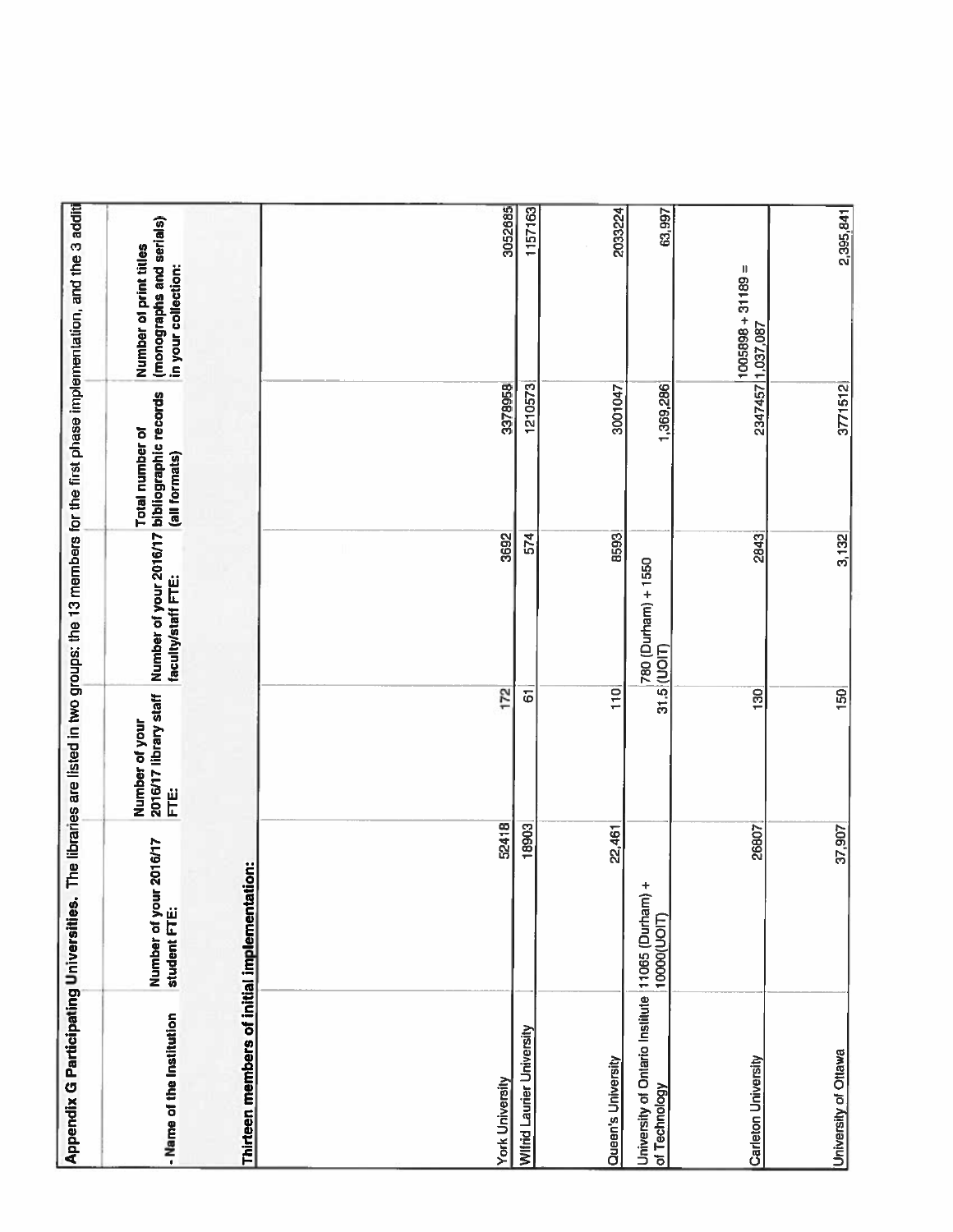| - Name of the Institution  | Number of your 2016/17<br>student FTE:                 | 2016/17 library staff<br>Number of your<br>Ë | Number of your 2016/17 bibliographic records<br>faculty/staff FTE: | Total number of<br>(all formats) | (monographs and serials)<br>in your collection:<br>Number of print titles |
|----------------------------|--------------------------------------------------------|----------------------------------------------|--------------------------------------------------------------------|----------------------------------|---------------------------------------------------------------------------|
| Westem University          | 36901 (from OCUL site)                                 |                                              | 1396 (from Western<br>150 Facts)                                   |                                  | 2,640,907 (includes all 3<br>4331066 storage locations)                   |
| <b>Lakehead University</b> | 7974                                                   |                                              | 32.5 approx 1,000                                                  |                                  | 717873 approx 348000                                                      |
| <b>Brock University</b>    | 17215.5                                                | 50.1                                         | 1464                                                               | 800190                           | 417448                                                                    |
| University of Waterloo     | 34325                                                  |                                              | 136 1233 faculty; 2377 staff                                       | 2302043                          |                                                                           |
| University of Guelph       | <b>IEs: 19,512</b><br>GR FTEs: 2,301)<br>21,813 (UG FT | $\overline{120}$                             | 2,790                                                              | 2298106                          | 1709318<br>1,941,095                                                      |
| <b>Trent University</b>    | 7753                                                   | 25.66 FTE)                                   | 223 (2013-14 CUDO                                                  | 856398                           | 390,000                                                                   |
| <b>Algoma University</b>   | 1205.35                                                | $\overline{5}$                               | 36                                                                 | 136824                           | 136124                                                                    |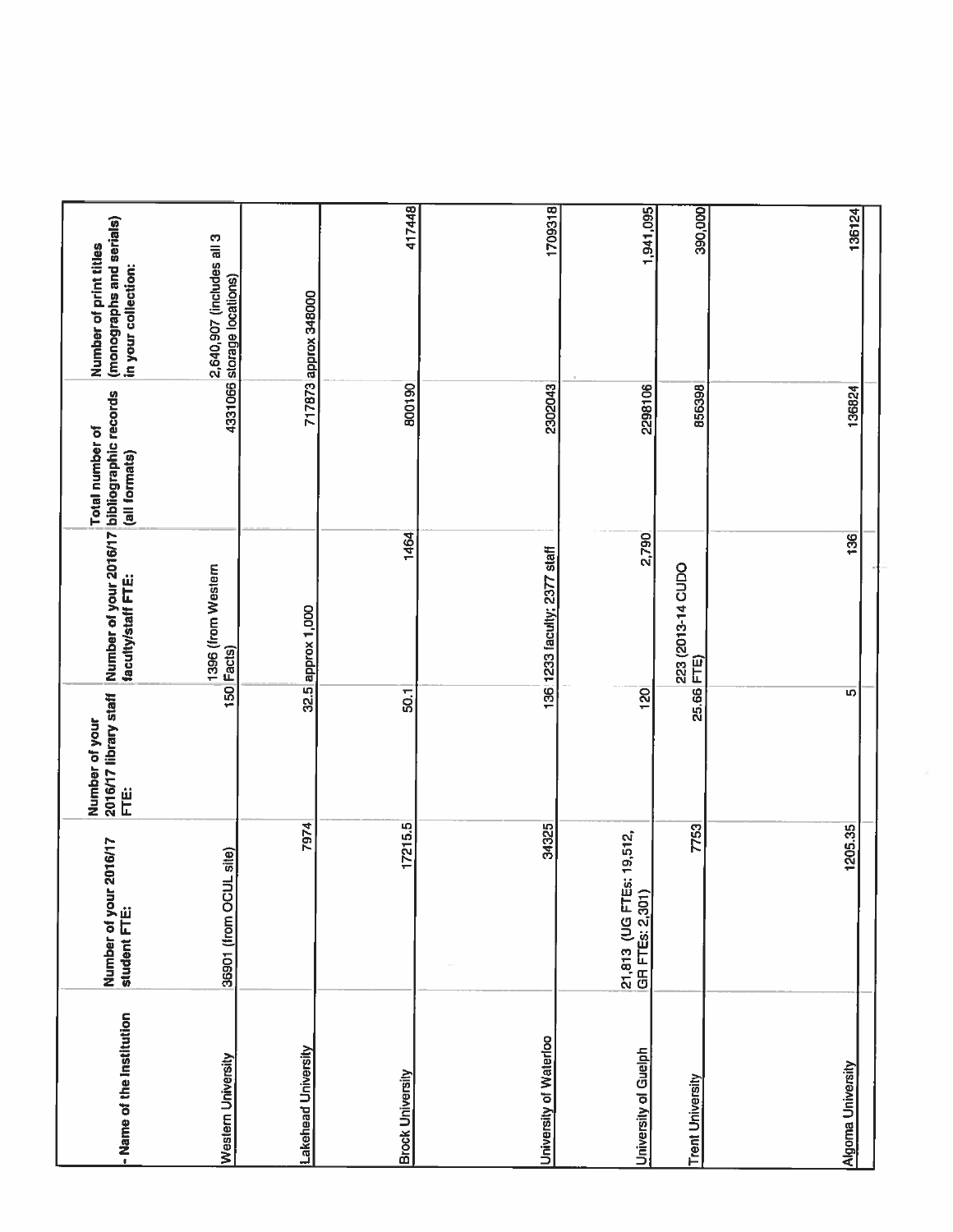| Additional members who may join in t<br>- Name of the Institution | he near term:<br><b>IL/91011</b><br>Number of you<br>student FTE: | Number of your<br>ij<br>E | 2016/17 library staff Number of your 2016/17 bibliographic records<br>faculty/staff FTE: | Total number of<br>(all formats) | (monographs and serials)<br>Number of print titles<br>in your collection: |
|-------------------------------------------------------------------|-------------------------------------------------------------------|---------------------------|------------------------------------------------------------------------------------------|----------------------------------|---------------------------------------------------------------------------|
| Nipissing University                                              | Canadore: approx 3000<br>Nipissing: 4542.81;                      |                           | Nipissing 556; Canadore<br>24 284                                                        | 396423                           | 164016                                                                    |
| <b>OCAD University</b>                                            | 3915                                                              | 19.7                      |                                                                                          | 72957                            | 69627                                                                     |
| University of Windsor                                             | 19,729                                                            | ħ                         | 1,270                                                                                    | 1997222                          | 957213                                                                    |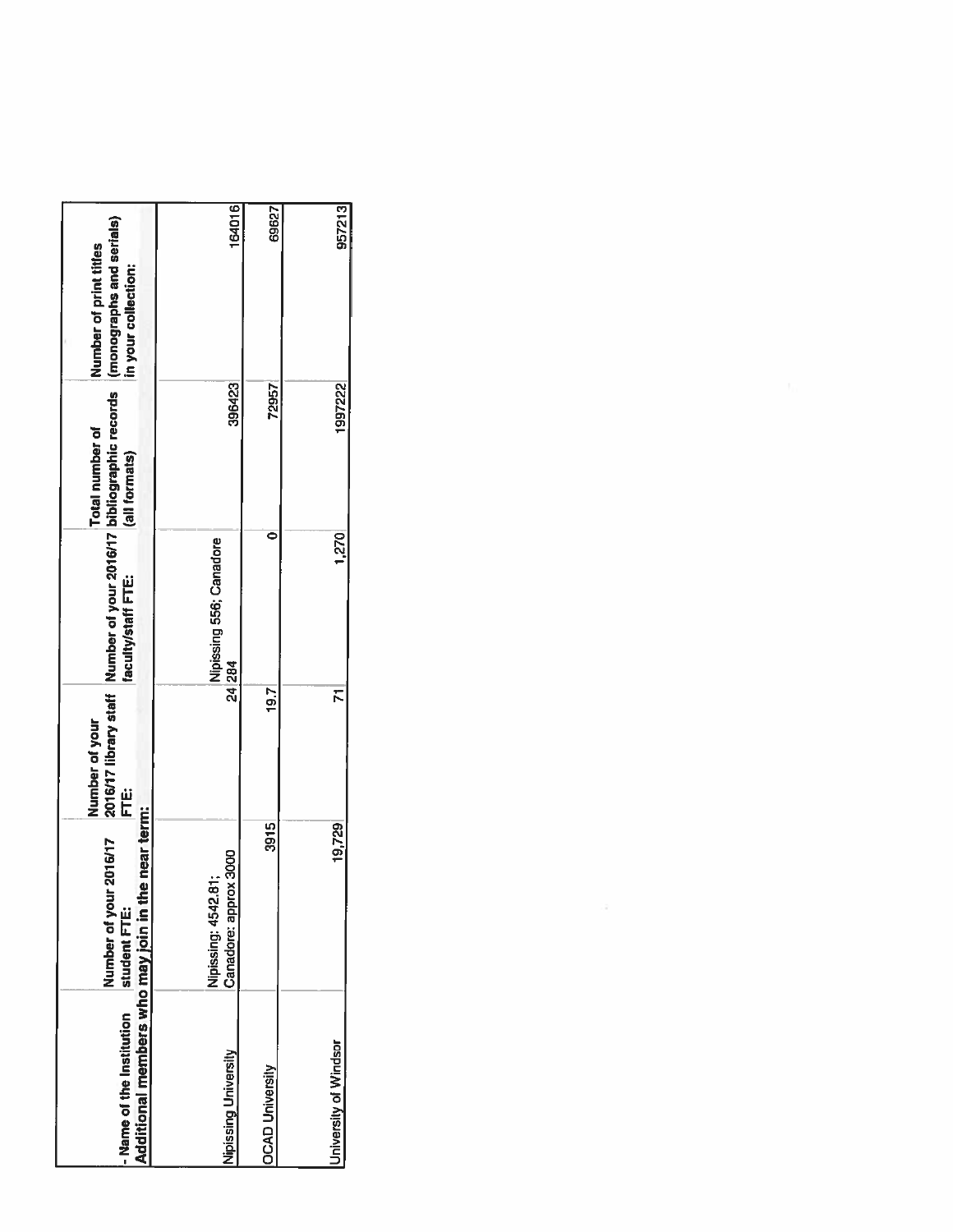|                                                  | Appendix G Participatingonal members who may join in the near term.            |                                                           |                                            |                                          |                                   |
|--------------------------------------------------|--------------------------------------------------------------------------------|-----------------------------------------------------------|--------------------------------------------|------------------------------------------|-----------------------------------|
| - Name of the Institution                        | Number of electronic titles<br>(monographs and serials)<br>in your collection: | ILS and vendor                                            | Discovery layer and vendor base and vendor | Link resolver / knowledge                | ILL platform (excluding<br>RACER) |
| Thirteen members of initia                       |                                                                                |                                                           |                                            |                                          |                                   |
|                                                  |                                                                                |                                                           |                                            |                                          |                                   |
| <b>York University</b>                           |                                                                                | 1378722 Symphony - SIRSI Dynix                            | VUFind - open source                       | SFX-Ex Libris                            | OCLC WorldShare ILL<br>platform.  |
| <b>Wifrid Laurier University</b>                 | a08929 Voyag                                                                   | jer (ExLibris)                                            | PRIMO (ExLibris)                           | SFX (ExLibris)                           |                                   |
| Queen's University                               | 970973 Libris,                                                                 | Voyager, Intota (ERM) (Ex<br>Libris, ProQuest /Ex Libris) | Summon (ProQuest/Ex<br>Libris)             | (ProQuest/Ex Libris)<br>360 Link /Intota | <b>Relais</b>                     |
| University of Ontario Institute<br>of Technology |                                                                                | 1141116 Sirsi Symphony, Sirsi Dynix                       | Summon, ProQuest                           | Intota version 1, ProQuest               |                                   |
| Carleton University                              | $1032183 + 114,118 =$<br>1,146,301                                             | Innovative Interfaces Inc. (Sierra) Summon (Proquest)     |                                            | 360Link + 360Core<br>(Proquest)          | <b>RACER</b>                      |
| University of Ottawa                             |                                                                                | 1,328,775 Millennium / III                                | Primo / Ex Libris                          | SFX / Ex Libris                          |                                   |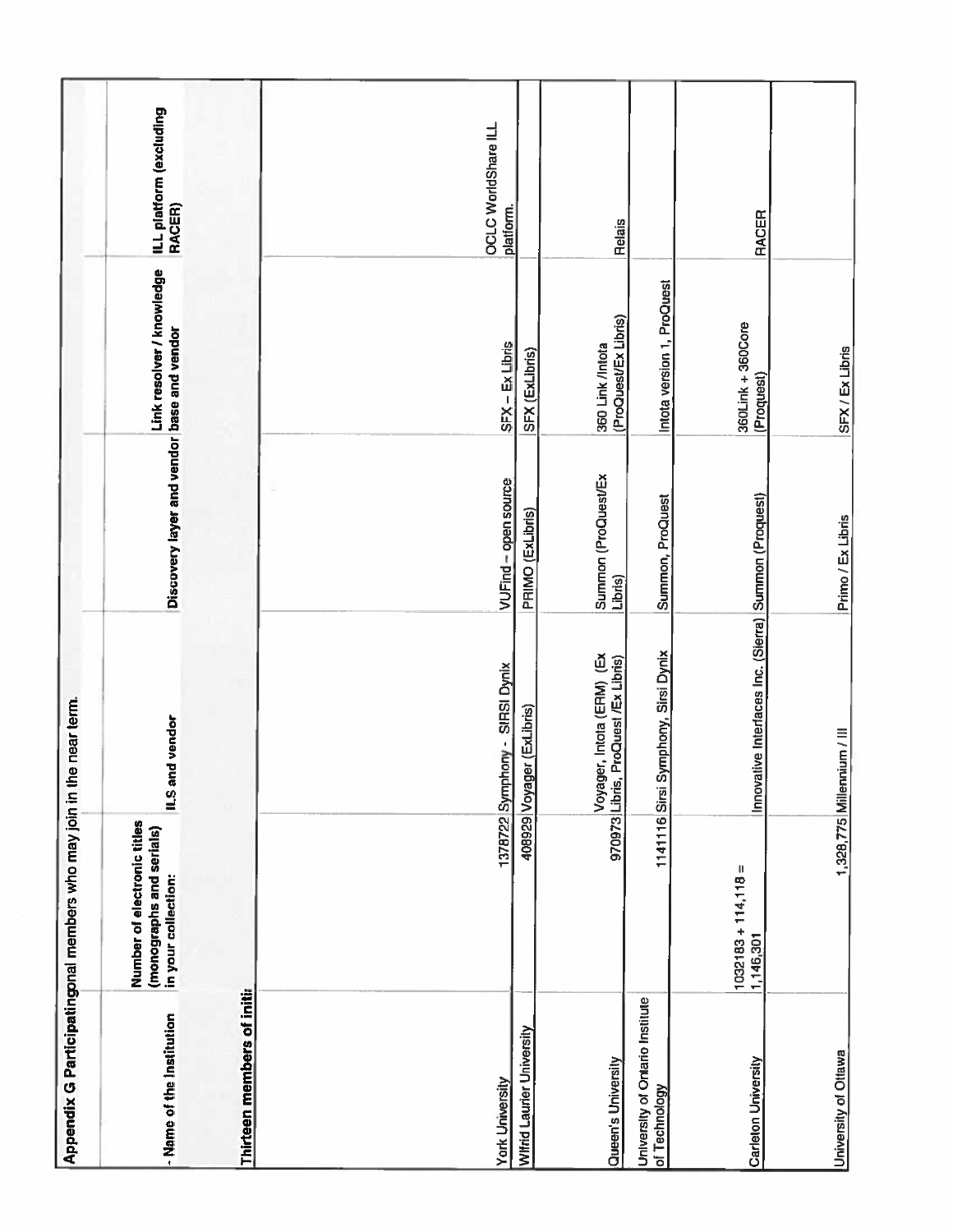| - Name of the Institution | Number of electronic titles<br>(monographs and serials)<br>in your collection:                                             | ILS and vendor                                   | Discovery layer and vendor base and vendor | Link resolver / knowledge | ILL platform (excluding<br>RACER)                                   |
|---------------------------|----------------------------------------------------------------------------------------------------------------------------|--------------------------------------------------|--------------------------------------------|---------------------------|---------------------------------------------------------------------|
| Westem University         |                                                                                                                            | 469,301 Sierra/Innovative                        | <b>Summon/ProQuest</b>                     | 360 Link/ ProQuest        |                                                                     |
| Lakehead University       |                                                                                                                            | 299000 Voyager/Ex Libris                         | EDS/Ebsco                                  | <b>SFX/ExLibris</b>       | none                                                                |
| <b>Brock University</b>   |                                                                                                                            | 382742 Millenium. Innovative.                    | EBSCO EDS                                  | <b>SFX</b>                | <b>OCLC Worldshare</b>                                              |
| University of Waterloo    |                                                                                                                            | 90988 Voyager (Ex Libris)                        | Primo (Ex Libris)                          | SFX (Ex Libris)           | none                                                                |
| University of Guelph      | In catalogue: 698,865; e-<br>Journal Titles from SFX:<br>108,658                                                           | Voyager by Ex libris                             | Primo by Ex Libris                         | SFX by Ex Libris          | Relais express (NOW),<br>article exchange and<br>worldshare (Soon). |
| <b>Trent University</b>   |                                                                                                                            | 510,000 SIRSI-Dynix Symphony                     | $\frac{3}{2}$                              | SFX for A-Z Serials List  |                                                                     |
| Algoma University         | 44264 journal titles managed<br>through SFX. Approximately<br>700 monographs managed<br>through EBSCO Discovery<br>Service | Evergreen ILS (BC Libraries<br>CONIFER)<br>Coop/ | <b>EBSCO Discovery Service</b>             | SFX (Ex Libris/OCUL)      | <b>OCLC Worldshare</b>                                              |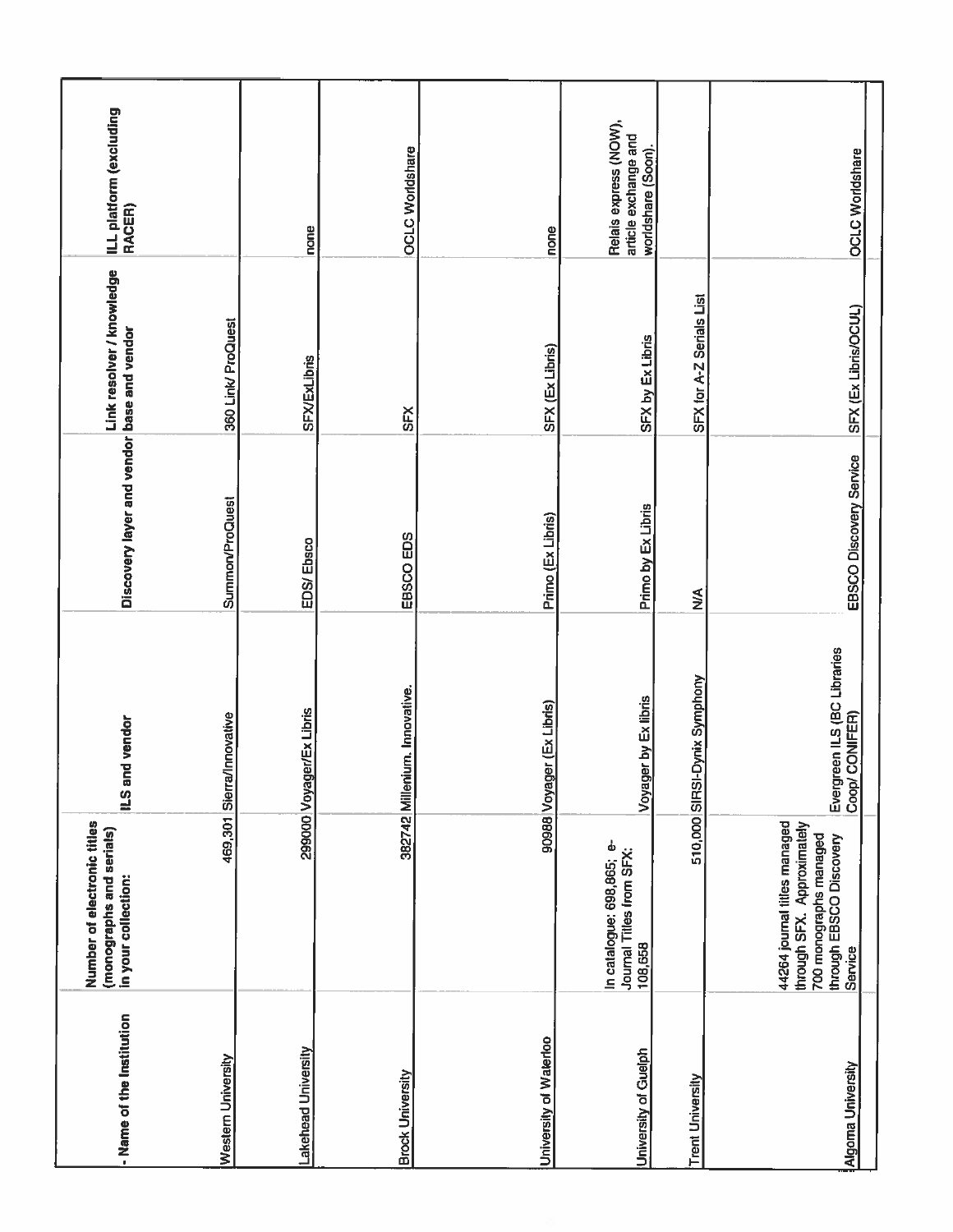| Additional members who<br>- Name of the Institution | Number of electronic titles<br>(monographs and serials)<br>in your collection: | ILS and vendor                | Discovery layer and vendor base and vendor         | Link resolver / knowledge               | ILL platform (excluding<br>RACER) |
|-----------------------------------------------------|--------------------------------------------------------------------------------|-------------------------------|----------------------------------------------------|-----------------------------------------|-----------------------------------|
| Nipissing University                                | 199447 3.5.2.1                                                                 | .1076/Sirsi/Dynix<br>Symphony | $\frac{8}{2}$                                      | SFX - Ex Libris via Scholar's<br>Portal | <b>Relais Express</b>             |
| <b>OCAD University</b>                              |                                                                                | 310951 Horizon / Sirsi Dynix  | Summon / Proquest                                  | 360 Link /Proquest                      |                                   |
| University of Windsor                               | 1040009 ALMA                                                                   | (Proquest/Ex Libris)          | PRIMO (Proquest/Ex Libris) In.a. (is part of ALMA) |                                         | use Worldshare when<br>necessary  |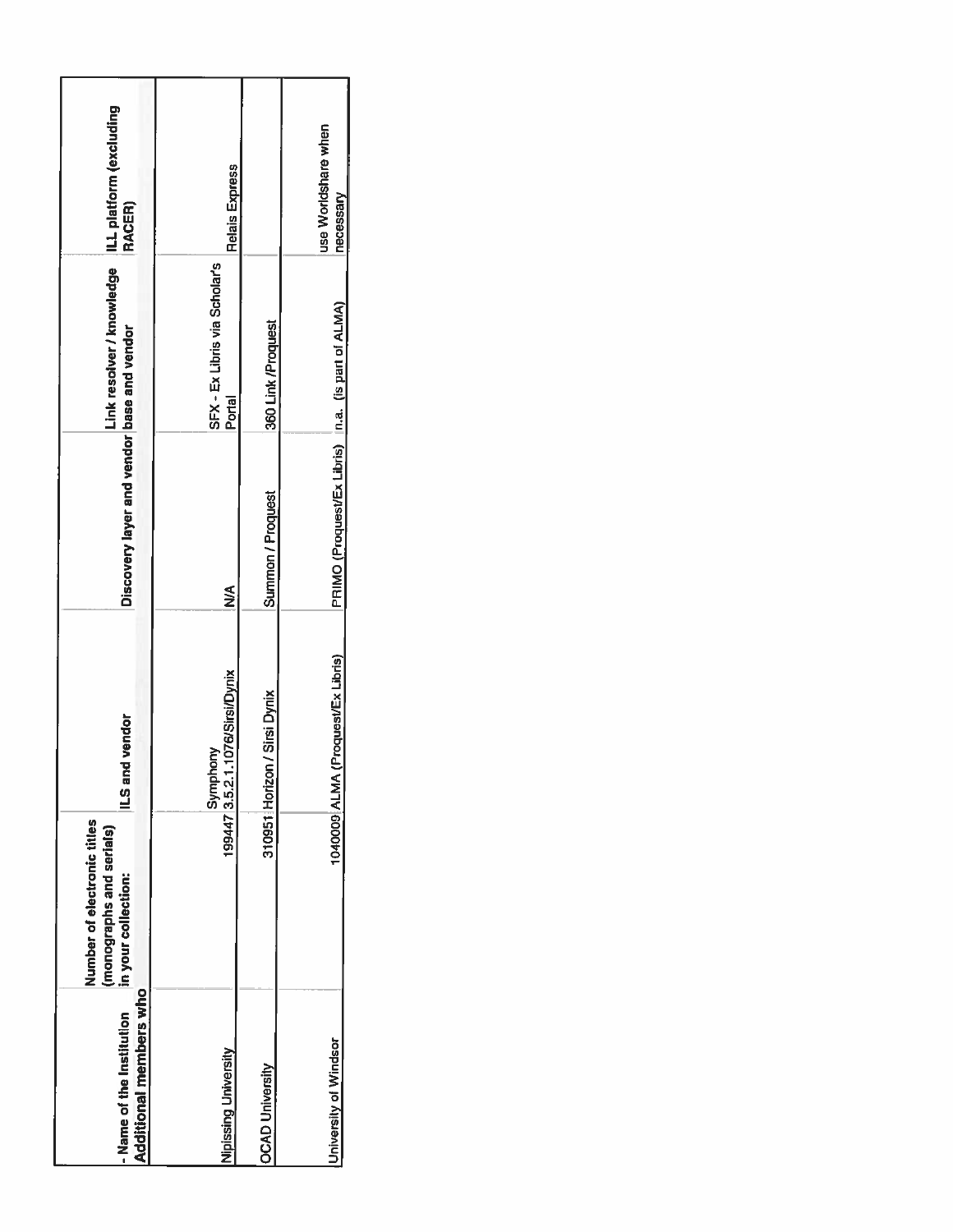| <b>Appendix G Participating</b>                  |                                                                                                                                                                   |                                                                        |                                                 |                                   |                                                 |
|--------------------------------------------------|-------------------------------------------------------------------------------------------------------------------------------------------------------------------|------------------------------------------------------------------------|-------------------------------------------------|-----------------------------------|-------------------------------------------------|
| - Name of the Institution                        | Cataloguing utility and vendor                                                                                                                                    | software/platform(s)<br>or other digital<br>repository<br>$\mathbf{E}$ | Self-check system                               | E-reserves software and<br>vendor | <b>Learning Management</b><br>System and vendor |
| Thirteen members of initia                       |                                                                                                                                                                   |                                                                        |                                                 |                                   |                                                 |
|                                                  |                                                                                                                                                                   |                                                                        |                                                 |                                   |                                                 |
| <b>York University</b>                           | Steering Committeee; Cataloguer's<br>Desktop and Classification Web-<br>Validator - Library Systems &<br>Services; RDA Toolkit - RDA<br>Library of Congress; OCLC | Dspace, Isandora                                                       | Bibliotheca hybrid self check<br>1000 - Minitex | $\sum_{i=1}^{n}$                  | Moodle - open source                            |
| Wifrid Laurier University                        | n'a                                                                                                                                                               | <b>bepress</b>                                                         | 3M (Bibliotheca)                                | ARES (Allas)                      | D2L (Google)                                    |
| Queen's University                               | Libris); YBP records, miscellaneous<br>OCLC, 360 Updates (ProQuest/Ex<br>record loads (e.g. Oxford Online,<br>Films on Demand etc.)                               | DSpace, AtoM (Archives)                                                | MeeScan, Sentry                                 | Ares - Atlas Systems              | Brightspace -- D2L                              |
| University of Ontario Institute<br>of Technology | OCLC                                                                                                                                                              | DSpace                                                                 | n <sup>i</sup> a                                | na                                | Blackboard and D2L                              |
| Carleton University                              | <b>OCLC Cataloging and Metadata</b><br>Subscription                                                                                                               | Some custom, moving to<br>Islandora / Artudis                          | $\mathbb{R}$                                    | ARES                              | Moodle                                          |
| University of Ottawa                             | <b>OCLC</b>                                                                                                                                                       | DSpace                                                                 | Sentry                                          | $\mathbf{h}$ a                    | <b>D2L/Brightspace</b>                          |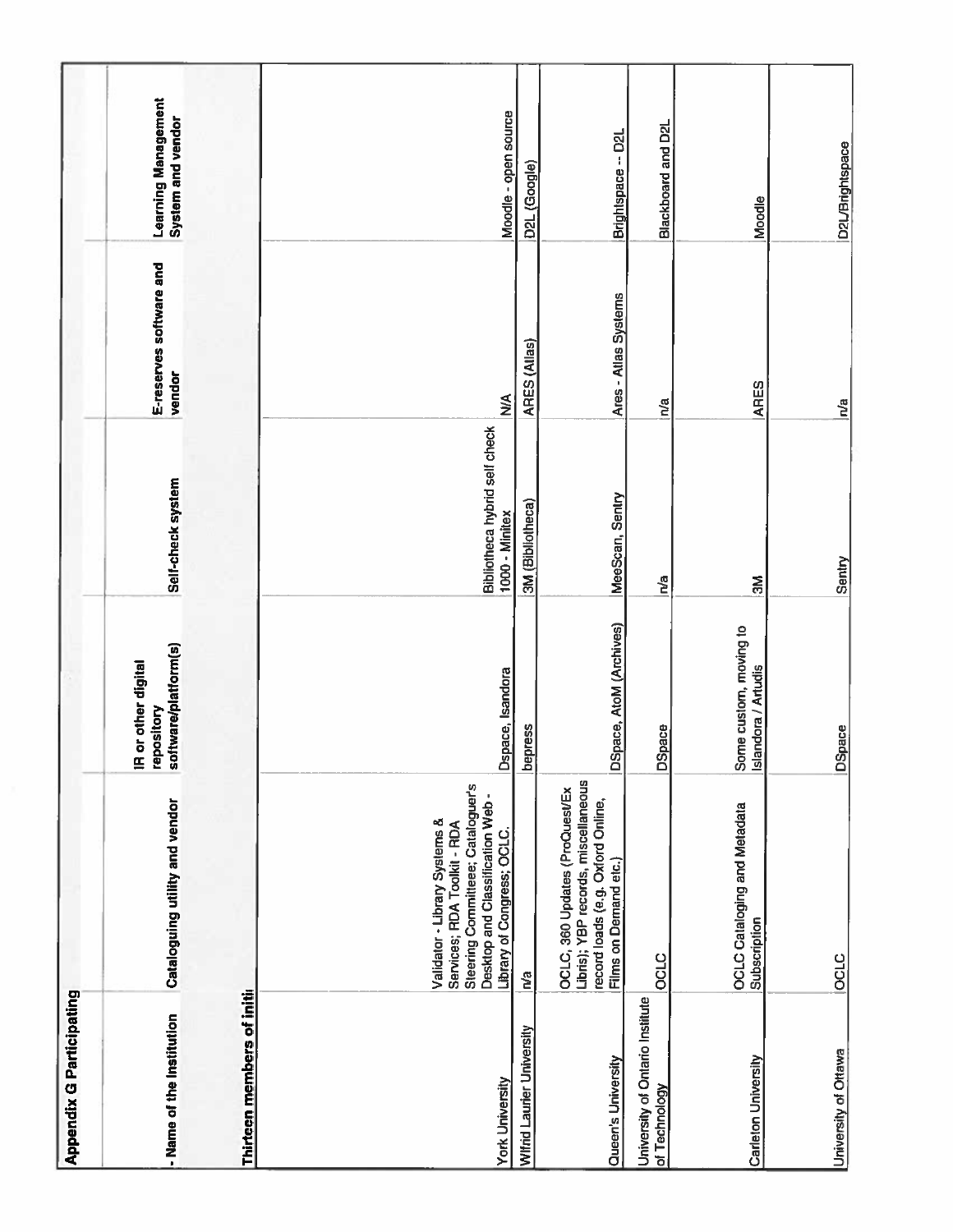| - Name of the Institution | Cataloguing utility and vendor                                                                                                    | software/platform(s)<br>IR or other digital<br>repository             | Self-check system | E-reserves software and<br>vendor | <b>Learning Management</b><br>System and vendor |
|---------------------------|-----------------------------------------------------------------------------------------------------------------------------------|-----------------------------------------------------------------------|-------------------|-----------------------------------|-------------------------------------------------|
| Western University        | Backstage/Backstage Library works<br>Coutts/ProQuest (cataloging);<br>Amilivre (cat); Cassalini (cat)<br>(for authority records); | bepress/Digital Commons                                               | 3M bibliotheca    | Ares/Atlas; Sierra/Innovative     | Sakai/Apereo Foundation<br>(open source)        |
| Lakehead University       | various Z39.50 - Bookwhere, OCLC<br>239.50                                                                                        | <b>DSpace</b>                                                         | none              | none                              | D <sub>21</sub>                                 |
| <b>Brock University</b>   | <b>YBP and Coutt's</b>                                                                                                            | Space<br>$\Box$                                                       | Sentry Technology | <b>Ares Atlas</b>                 | Sakai                                           |
| University of Waterloo    | OCLC (bibliographic); Peter Ward<br>(authorities)                                                                                 | DSpace; Islandora                                                     | Bibliotecha 500   | Ares (Atlas)                      | Desire2Leam (D2L)                               |
| University of Guelph      | materials (processed, stamped, and<br>cataloguing/Marc record (print and<br>Ybp, Gobi, send us shelf-ready<br>e) as specified     | DSpace, Dataverse, Omeka                                              | ŠΜ                | ARES                              | Brightspace (Desire2Learn)                      |
| <b>Trent University</b>   | <b>OCLC</b>                                                                                                                       | Islandora                                                             | $\sum_{i=1}^{n}$  | $\frac{4}{5}$                     | Blackboard                                      |
| <b>Algoma University</b>  | Evergreen ILS cataloguing module<br>(freely available copy cataloguing)                                                           | Drupal + PostgreSQL for<br>(archives.algomau.ca)<br>archival holdings | None              | None                              | Moodle (Moodle)                                 |
|                           |                                                                                                                                   |                                                                       |                   |                                   |                                                 |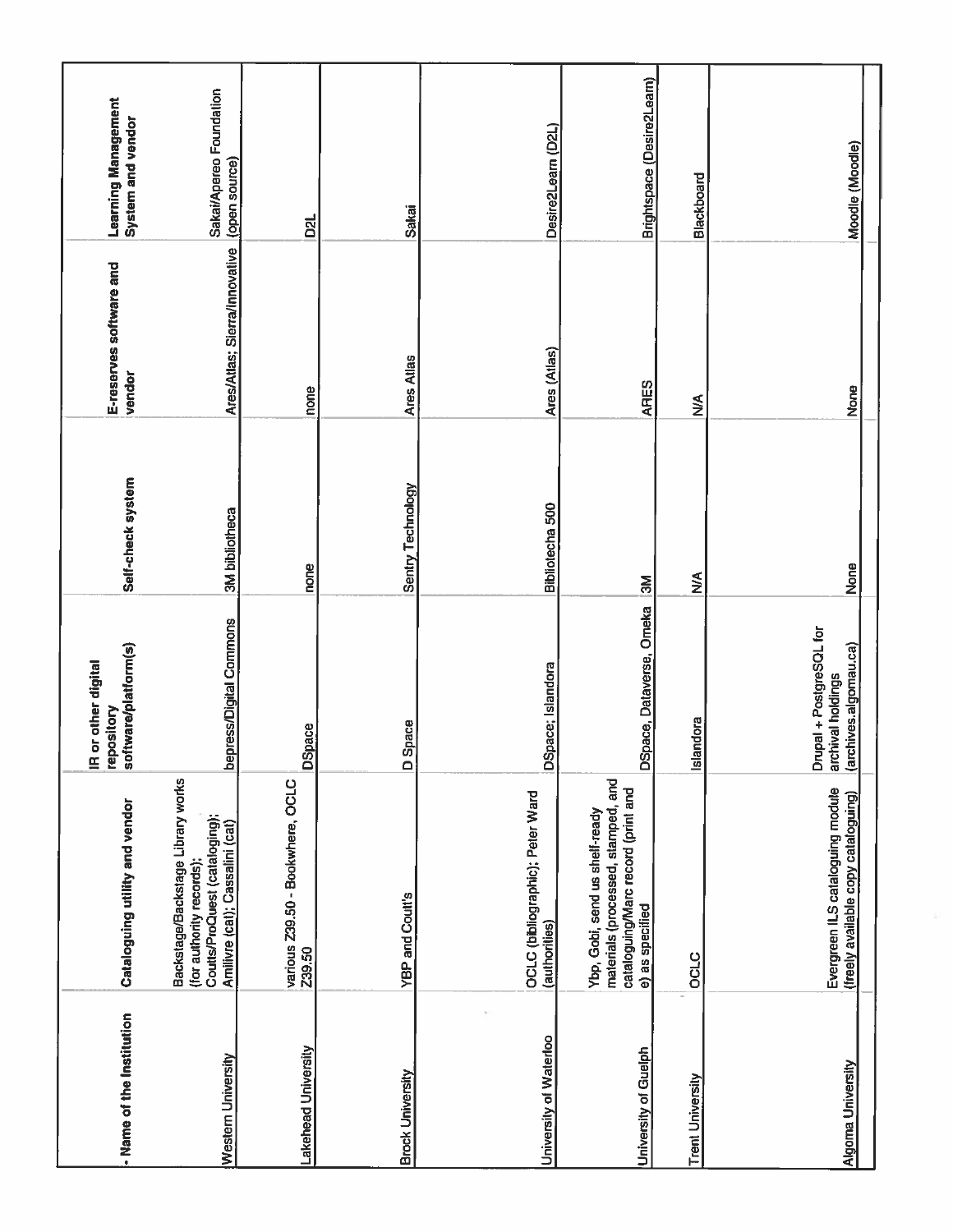| Additional members who<br>- Name of the Institution | Cataloguing utility and vendor             | software/platform(s)<br>or other digital<br>pository<br>ġ<br>ē | Self-check system | E-reserves software and<br>vendor | <b>Learning Management</b><br>System and vendor |
|-----------------------------------------------------|--------------------------------------------|----------------------------------------------------------------|-------------------|-----------------------------------|-------------------------------------------------|
| Nipissing University                                | <b>MARC Edit</b>                           | ⋛                                                              | ⋚                 | ≸                                 | Nipissing: Blackboard;<br>Canadore: D2L         |
| <b>OCAD University</b>                              | Connexion / OCLC + Bookwhere<br>Webclarity | EPrints / USouthampton                                         | ≨<br>≥            | <b>ARES/Allas Systems</b>         | Canvas / Instructure                            |
| University of Windsor                               | <b>OCLC</b>                                | <b>BePress</b>                                                 | ៤<br>ក            | d.<br>C                           | Blackboard                                      |

 $\sim 100$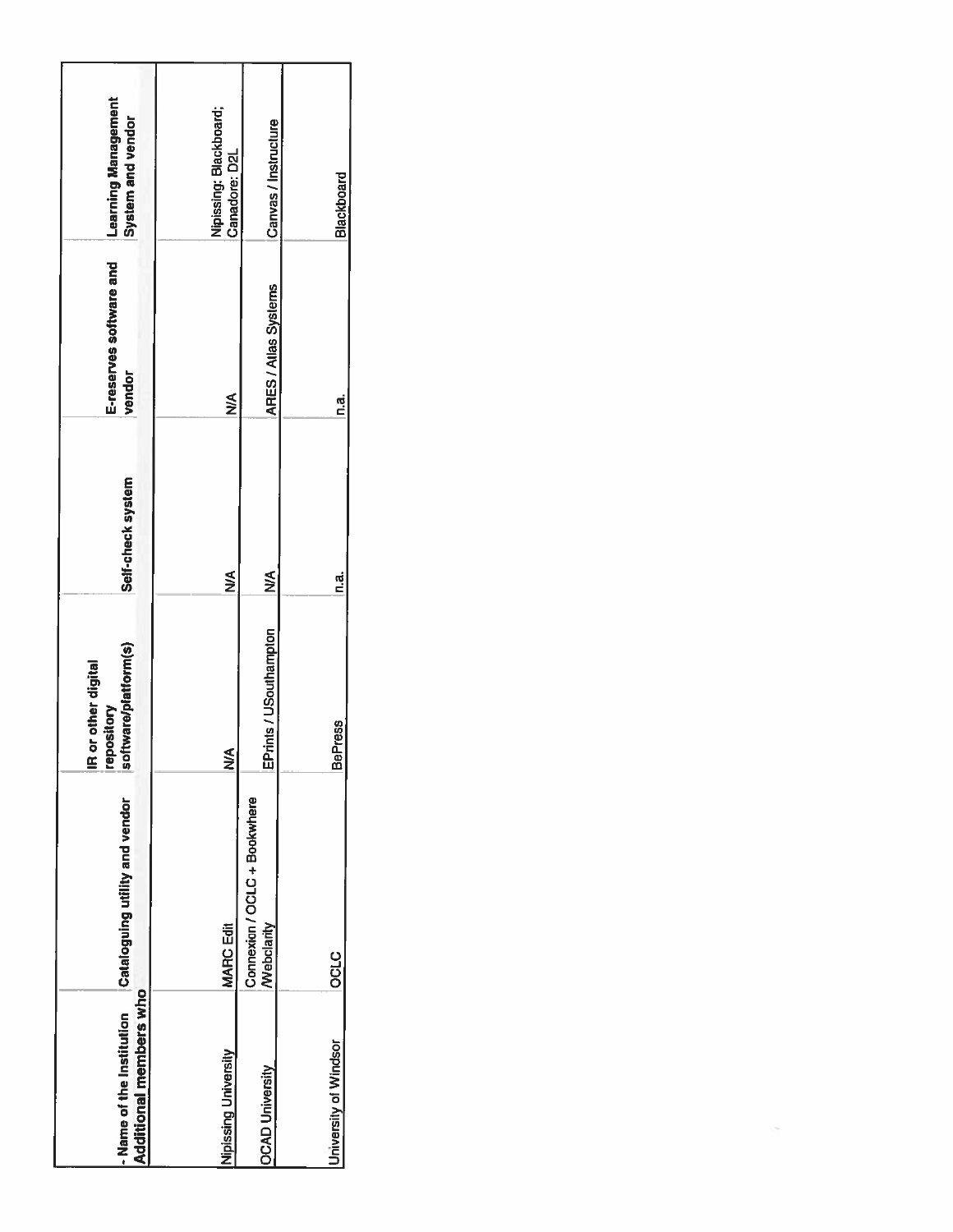| Appendix G Participating                         |                         |                                                                                                      |                      |                                                                   |
|--------------------------------------------------|-------------------------|------------------------------------------------------------------------------------------------------|----------------------|-------------------------------------------------------------------|
| - Name of the Institution                        | <b>Financial system</b> | <b>Student information</b><br>system                                                                 | <b>HR</b> system     | Procurement system                                                |
| Thirteen members of initia                       |                         |                                                                                                      |                      |                                                                   |
|                                                  |                         |                                                                                                      |                      |                                                                   |
| <b>York University</b>                           | Peoplesoft - Oracle     | primarily composed of Java<br>applications with an Oracle<br>Custom-built system that is<br>database | Peopplesoft - Oracle | Sm@rtBuy, Peard US Bank<br>software system, and<br>Peoplesoft Exp |
| Wilfrid Laurier University                       | Millenium               | Banner                                                                                               | Banner               | SciQuest                                                          |
| Queen's University                               | PeopleSoft              | PeopleSoft                                                                                           | PeopleSoft           | SciQuest (now Jaggaer)                                            |
| University of Ontario Institute<br>of Technology | Banner                  | Banner                                                                                               | Banner               | Banner                                                            |
| Carleton University                              | Banner Finance          | Banner Student Information<br>System & others                                                        | Banner HR            | SciQuest EShop                                                    |
| University of Ottawa                             | Banner                  | Peoplesoft                                                                                           | Banner               | <b>SciQuest</b>                                                   |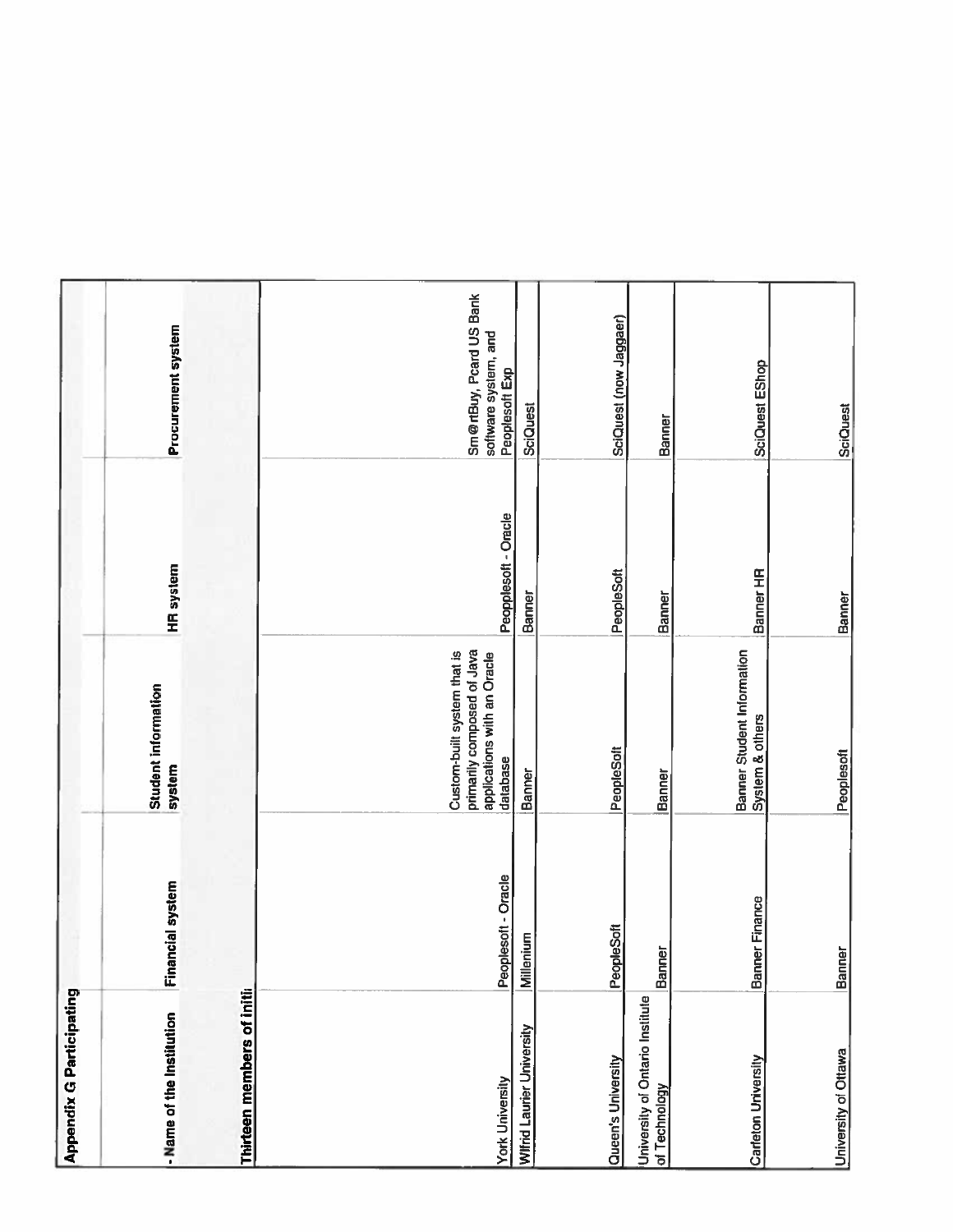| - Name of the Institution     | Financial system                                  | <b>Student information</b><br>system              | <b>HR</b> system                                                       | Procurement system                 |
|-------------------------------|---------------------------------------------------|---------------------------------------------------|------------------------------------------------------------------------|------------------------------------|
| Western University            | PeopleSoft                                        | PeopleSoft                                        | PeopleSoft                                                             | SciQuest                           |
| Lakehead University           | Colleague (Datatel) / Ellucian Colleague/Ellucian |                                                   | don't know                                                             | don't know                         |
| <b>Brock University</b>       | Workday                                           | implementing Workday<br>working towards           | Workday implementation<br>homegrown. Working on                        | Workday                            |
| <b>University of Waterloo</b> | Unit 4                                            | Peoplesoft                                        | Workday (in implementation) Unit 4                                     |                                    |
| University of Guelph          | Oracle e-business Finance<br>Suite                | Ellucian Colleague                                | custom applications built in<br>Oracle APEX<br>SumTotal Payroll + plus | Oracle e-business Finance<br>Suite |
| <b>Trent University</b>       | Colleague by Ellucian                             | Colleague by Ellucian                             | Ceridian -- HR system is in<br>transition                              | Colleague by Ellucian              |
| Algoma University             | SAGE 300                                          | university ITS department)<br>OASIS (developed by | SAGE - HRMS                                                            | None                               |